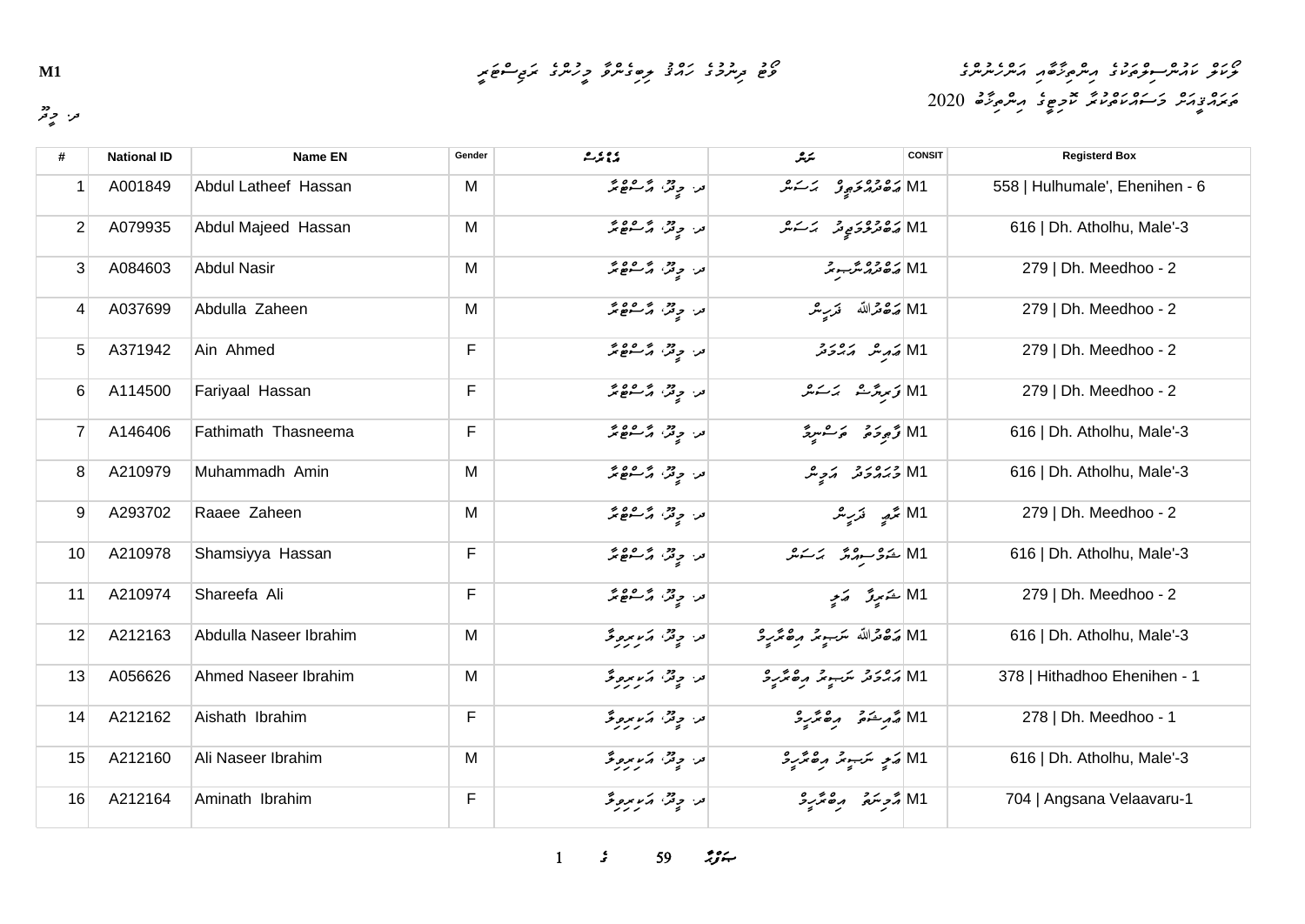*sCw7q7s5w7m< o<n9nOoAw7o< sCq;mAwBoEw7q<m; wBm;vB* م من المرة المرة المرة المرجع المرجع في المركبة 2020<br>مجم*د المريض المربوط المربع المرجع في المراجع المركبة* 

| 17              | A212169 | Faruhan Ibrahim                | M           | ىر. جەنئە، مەسم بورغ         | M1 كَرَيْرَيْكُرْ بِرَصْبَرْرِدْ                                                                     | 616   Dh. Atholhu, Male'-3 |
|-----------------|---------|--------------------------------|-------------|------------------------------|------------------------------------------------------------------------------------------------------|----------------------------|
| 18              | A212005 | Fathimath Saeeda               | F           | در چنگ مکر مرد و څ           | M1 وَجوحَۃ سَنہوشَ                                                                                   | 278   Dh. Meedhoo - 1      |
| 19              | A212017 | Ibrahim Naseer                 | M           | ا در اولاد کام مرونگ         | M1 مەھمگىر تەسىر ئىككى ئىسىر ئىككىن ئىككىن ئىككىن ئىككىن ئىككىن ئىككىن ئىككىن ئىككىن ئىككىن ئىككىن ئ | 278   Dh. Meedhoo - 1      |
| 20              | A212161 | Ismail Naseer Ibrahim          | M           | من الرقم الكرام مرجوع        | M1 <sub>مر</sub> شۇ <sub>م</sub> پۇ سەببەتمە مەھەر پە                                                | 704   Angsana Velaavaru-1  |
| 21              | A212158 | Mariyam Nadira                 | F           | اللا الإقلاء أكاما مرجونخر   | M1 كەيمەيزى ئىمبەيگە                                                                                 | 278   Dh. Meedhoo - 1      |
| 22              | A212157 | Mohamed Naseer Ibrahim         | M           | من جي مگر مگر مربور محر      | M1 <i>وبرو دو مرسومی م</i> ی <i>مرب</i> و                                                            | 278   Dh. Meedhoo - 1      |
| 23              | A212167 | Shaufa Ibrahim                 | $\mathsf F$ | من جي مگر مگر مربور گ        | M1 خۇرق مەمگرى <sub>د</sub> ى                                                                        | 616   Dh. Atholhu, Male'-3 |
| 24              | A293418 | Zahaa Ahmed Ziyad              | $\mathsf F$ | لرا وِفْرٌا مَا مِعْوَ       | M1 کے <i>گہ کہ ب</i> گہ کر ہے جگہ تھر                                                                | 616   Dh. Atholhu, Male'-3 |
| 25              | A111080 | Zahira Ibrahim                 | $\mathsf F$ | أمرا وفرش وكالمروغ           | M1 تج سِتَمَّہ مِنصَمَّہُ جِ                                                                         | 616   Dh. Atholhu, Male'-3 |
| 26              | A103408 | Abida Ali                      | F           | ا در او ده کرونو د           | M1 مُحصِّدٌ   مَدِ                                                                                   | 279   Dh. Meedhoo - 2      |
| 27              | A081037 | Adila Ali                      | F           | ا در او ده کار ده کار        | M1 صَّمِرتَ صَعِ                                                                                     | 279   Dh. Meedhoo - 2      |
| 28              | A210846 | Aminath Nahiya Abdul Muhusin   | $\mathsf F$ |                              | M1 مُّ مِسَمَّى سُّرِيسٌ مَصْعَرُونَ مِسْشَرٍ أَسْ مِنْ مَوَوَّى مَ                                  | 279   Dh. Meedhoo - 2      |
| 29              | A210837 | Aneesa Ali                     | $\mathsf F$ | من حٍ فَنْ الْمَاحْرَى       | M1 پرسريح پر تو                                                                                      | 279   Dh. Meedhoo - 2      |
| 30 <sup>°</sup> | A210844 | Fathimath Najiya Abdul Muhusin | $\mathsf F$ |                              | M1 رَّجِوَمَ مَّرْجِعٌ مَصْرُوْرُ مِّسْبِسْ   مَنْ وِمْنْ مَوَوَّدًى                                 | 616   Dh. Atholhu, Male'-3 |
| 31              | A210836 | Ibrahim Ali                    | M           | من حٍ فَنْ الْمَاحْرَى       | M1 مەھەمگەر قە ھەم يە                                                                                | 279   Dh. Meedhoo - 2      |
| 32              | A210838 | Ismail Shahidh                 | M           | أقرا وفرا كالمروء            | M1 م <i>ې</i> شۇمۇ ش <sup>ې</sup> رى <i>د</i>                                                        | 279   Dh. Meedhoo - 2      |
| 33              | A137815 | Mariyam Hassan                 | F           | من حٍ فِشْ، أَيَرَ وَجُوَ يَ | M1 كەيمە <i>كى بەسكەنل</i>                                                                           | 616   Dh. Atholhu, Male'-3 |

*2 sC 59 nNw?mS*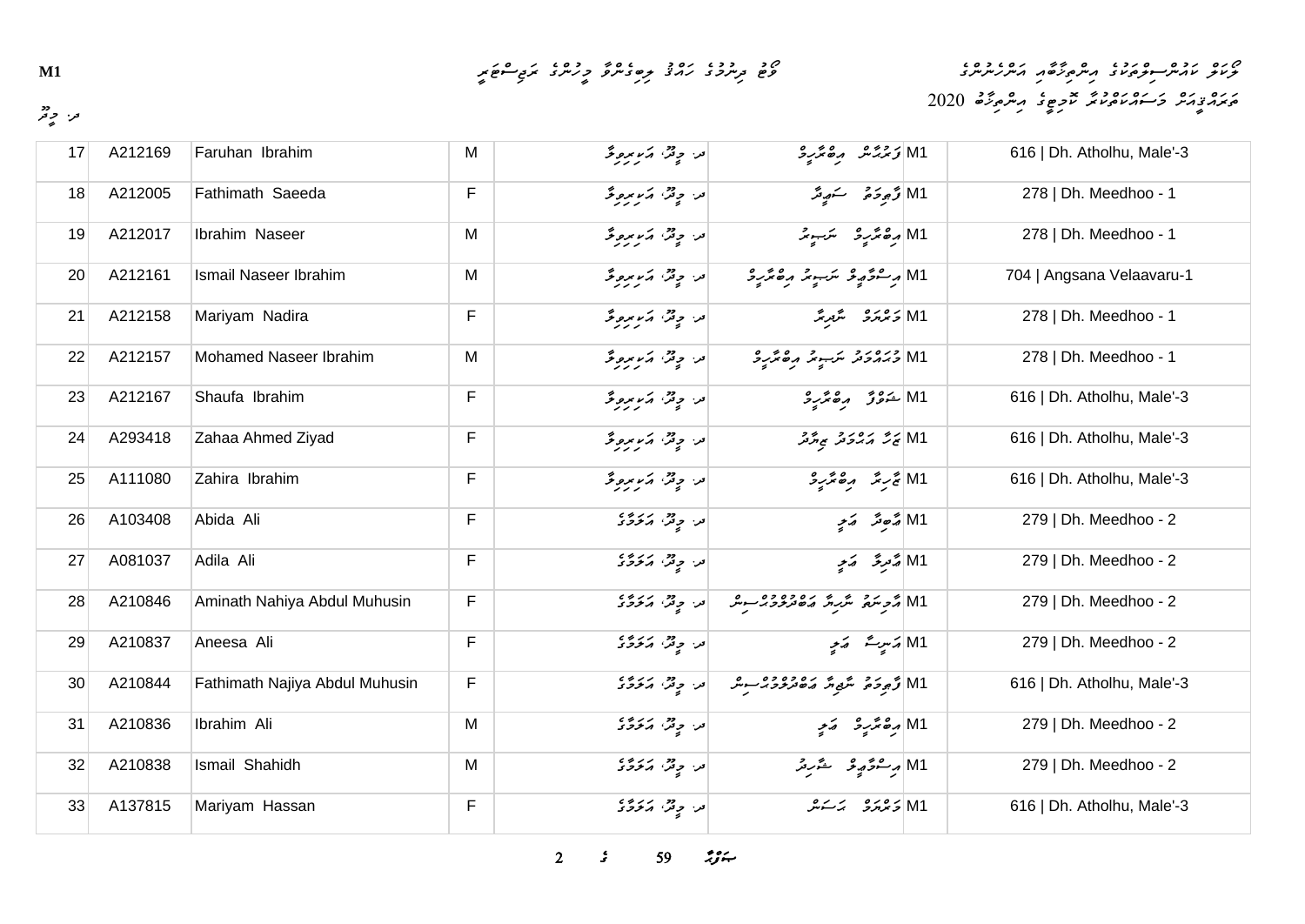*sCw7q7s5w7m< o<n9nOoAw7o< sCq;mAwBoEw7q<m; wBm;vB* م من المرة المرة المرة المرجع المرجع في المركبة 2020<br>مجم*د المريض المربوط المربع المرجع في المراجع المركبة* 

| 34 | A060066 | Mariyath Ali               | $\mathsf{F}$ | د. وِفْرُ، مَعَرَّى                   | M1 محبورتمر محمو                                       | 616   Dh. Atholhu, Male'-3 |
|----|---------|----------------------------|--------------|---------------------------------------|--------------------------------------------------------|----------------------------|
| 35 | A147597 | Mohamed Ali                | M            | در چینې کمنځرۍ                        | M1 <i>5 ټره 5 تر مر</i> م                              | 616   Dh. Atholhu, Male'-3 |
| 36 | A210842 | Mohamed Wasif Abdul Muhsin | M            |                                       | M1 وبروترو ومسوح مقافر وواسوش الملا المحمد من المتفاوي | 279   Dh. Meedhoo - 2      |
| 37 | A292815 | Waasiu Abdul Muhusinu      | M            | أمرا وفرا كالمروء                     | M1 <i>قُ-دە" مەھەر جەج</i> رىسوسى                      | 279   Dh. Meedhoo - 2      |
| 38 | A212305 | Abdul Muhusin Ibrahim      | M            | در او چرا کارونای                     | M1   مەھەر ئەرجىزىسى مەھەر ئەرج                        | 278   Dh. Meedhoo - 1      |
| 39 | A212319 | Abdulla Mufeed             | M            | ا در او چرا کم مرکز کا                | M1 كەھەراللە   3ىرىتر                                  | 278   Dh. Meedhoo - 1      |
| 40 | A212341 | Aishath Rahuma             | $\mathsf{F}$ | ىر. چ <sup>و</sup> چ، كەچر <i>ە</i> ئ | M1 <i>مەمبىغى ئەبرق</i>                                | 278   Dh. Meedhoo - 1      |
| 41 | A212343 | Azeema Abdul Muhusin       | $\mathsf F$  | امرا وفرا أروحي                       | M1 كەنبەۇ كەھەر <i>ۈدە بەيى</i> ر                      | 278   Dh. Meedhoo - 1      |
| 42 | A212342 | Azma Abdul Muhusin         | $\mathsf F$  | ىر. چ <sup>و</sup> چ، كەچر <i>ە</i> ئ | M1 كەنج <i>گە كەھەر بوجە</i> سىدىگە                    | 278   Dh. Meedhoo - 1      |
| 43 | A212340 | Fathimath Abdul Muhusin    | $\mathsf F$  | ىر. چ <sup>ون</sup> ، مەجرەتى         | M1 زَّجِرَة رَهُ صَوَّرْحَرَ رَّ سِرْ                  | 278   Dh. Meedhoo - 1      |
| 44 | A212314 | Hawwa Waheeda              | $\mathsf F$  | ىر. چ <sup>و</sup> چ، كەنچەنچ         | M1 <i>بَرْدُوَّة وَب</i> ِيْرَ                         | 278   Dh. Meedhoo - 1      |
| 45 | A212320 | Niuma Abdul Muhusin        | F            | ا در او چراه کرمونو کا                | M1 سهرمَ مَه مورود مستر                                | 278   Dh. Meedhoo - 1      |
| 46 | A293672 | Yaeesh Yasir               | M            | ىر. چ <sup>و</sup> چ، كەنچەنچ         | M1 ا <i>نزویشہ</i> م <i>رَّ</i> سومر                   | 616   Dh. Atholhu, Male'-3 |
| 47 | A212345 | Yusra Yasir                | $\mathsf F$  | ىر. چ <sup>و</sup> چ، كەچر <i>ە</i> ئ | M1 پر شهر پر سه پر                                     | 278   Dh. Meedhoo - 1      |
| 48 | A212344 | Zaeema Abdul Muhusin       | $\mathsf F$  | ا در او چراه کرمونو کا                | M1 يَهُمِرُّ مَهُ مُرْمُرْ حَرْبِ مِسْرِ               | 278   Dh. Meedhoo - 1      |
| 49 | A097685 | Hassan Fazeel              | M            | ور وجه که سرور ۲۶ ورو                 | M1   پرسترس کی نیوی M                                  | 616   Dh. Atholhu, Male'-3 |
| 50 | A022624 | Abdul Azeez Ali            | M            | در چ <sup>ور</sup> بر <i>مرش بروی</i> | M1 <i>مَـُھورُوْمَ بِي</i> ءَ <i>مَ</i> ٰحٍ            | 704   Angsana Velaavaru-1  |

**3** *s* **59** *z s*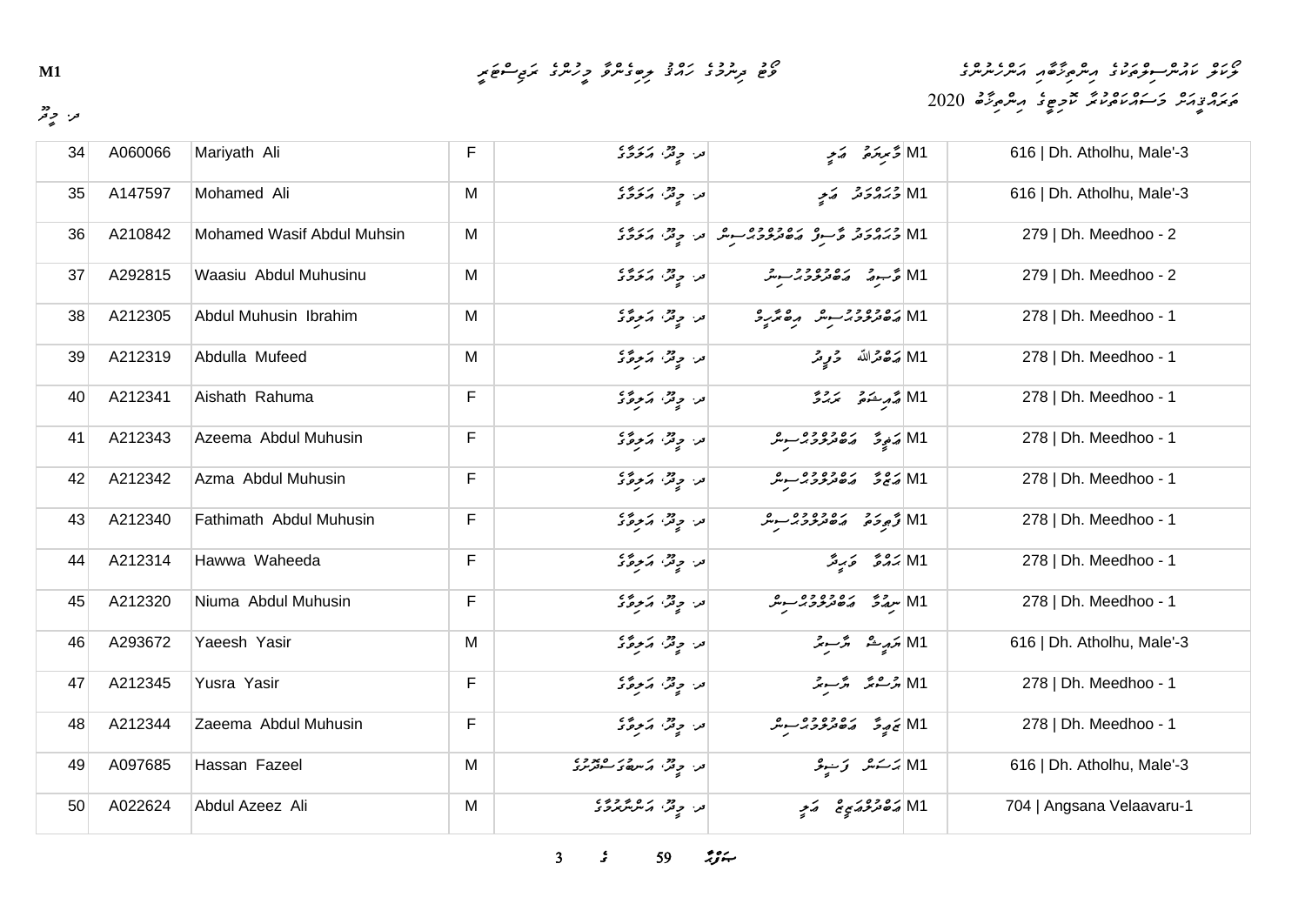*sCw7q7s5w7m< o<n9nOoAw7o< sCq;mAwBoEw7q<m; wBm;vB* م من المرة المرة المرة المرجع المرجع في المركبة 2020<br>مجم*د المريض المربوط المربع المرجع في المراجع المركبة* 

| 51 | A210715 | Abdul Latheef Ali         | M           | د. دی گروه ده د                      | M1 <i>בَ څُوڅو چو</i> ژ کرم                                     | 279   Dh. Meedhoo - 2          |
|----|---------|---------------------------|-------------|--------------------------------------|-----------------------------------------------------------------|--------------------------------|
| 52 | A210719 | Aishath Shara Abdul Azeez | F           | ا در اولار، کماسر شرور د             | M1 ۾ پرڪو ۽ ڪو رکھ ترحمد <sub>کي</sub> ج                        | 279   Dh. Meedhoo - 2          |
| 53 | A210727 | Samoon Abdul Hannan       | M           | امرا وفرا كالمراكب                   |                                                                 | 616   Dh. Atholhu, Male'-3     |
| 54 | A210716 | Shamma Abdul Hannan       | F           | و. وفرا ما ما ده و                   | M1 خەرق كەھەر <i>ۈر ئارىگە</i> ر                                | 279   Dh. Meedhoo - 2          |
| 55 | A210723 | Shauna Abdul Hannan       | $\mathsf F$ | د. دٍیْن مُرکز مُرکز ده د            | M1 خەرش مەھىرىرىرىترىتر                                         | 558   Hulhumale', Ehenihen - 6 |
| 56 | A121634 | Shehenaaz Ali             | $\mathsf F$ | تر، ویژ، ماسرسربروی                  | M1 ڪريميرچ <i>چو</i>                                            | 279   Dh. Meedhoo - 2          |
| 57 | A211133 | Hamid Mohamed             | M           | ىن جەنئى ئەنگەنلىر                   | M1  بُرْحِ مِرْ مُرَ بِرُ مِرْ                                  | 279   Dh. Meedhoo - 2          |
| 58 | A211191 | Naffah Hamid              | M           | مرا وقرا مكرماتين                    | M1 سَمَدُوَّبُّ بُرَّحِ مَرْ                                    | 616   Dh. Atholhu, Male'-3     |
| 59 | A208233 | Nafha Hamid               | $\mathsf F$ | ىن چەش كەنگەنلىر                     | M1 سَمَدْتَہ شَّحِقَّہُ                                         | 279   Dh. Meedhoo - 2          |
| 60 | A344481 | Abdul Rasheed Ali         | M           | تن ۔ وِتْرُ کے مرکز و                | M1 كەھە <i>تەھ كەنىۋەتر كەي</i> چ                               | 278   Dh. Meedhoo - 1          |
| 61 | A258101 | Ahmed Rasheed             | M           | تر. وفرا كالمروفر                    | M1   كەبۇ تەكەن ئىمكە ئىرىسى ئىراقىلار                          | 616   Dh. Atholhu, Male'-3     |
| 62 | A212378 | Aishath Ali               | $\mathsf F$ | ىر. دېم، مەمەر                       | M1 مَگهرِ مُشَمَّر مَگرِ ج                                      | 616   Dh. Atholhu, Male'-3     |
| 63 | A096638 | Aminath Abdul Rasheed     | $\mathsf F$ | ىر. چەقتى كەنجەمل                    | M1 مُتَّحِسَّعَ مَصْمَّرْ مَسْتَبِعْدَ                          | 616   Dh. Atholhu, Male'-3     |
| 64 | A212381 | Dheema Rasheed            | $\mathsf F$ | تن ۔ وِتْرُ کے مرکز و                | M1 مرِدَّ - سَرْشومْر                                           | 616   Dh. Atholhu, Male'-3     |
| 65 | A212379 | Fathimath Abdul Rasheed   | $\mathsf F$ | ا در او در کار در در در              | M1 زَّجِ دَمَ صَ صَ صَ صَ صَرْمَ عَبْدِ مِنْ                    | 616   Dh. Atholhu, Male'-3     |
| 66 | A212380 | Ibrahim Rasheed           | M           | د. وفرا منگرو                        | M1 مەھەرىپ كىمىسى ئىككىتى ئىككىتى ئىككىتى ئىككىت بىر ئىككىت كىل | 278   Dh. Meedhoo - 1          |
| 67 | A149673 | Mohamed Rasheed           | M           | ىر. چ <sup>ور</sup> ، ئ <i>ەبەرۇ</i> | M1   <i>32,252 بَرَحْوِيْر</i> ُ                                | 278   Dh. Meedhoo - 1          |

*4 sC 59 nNw?mS*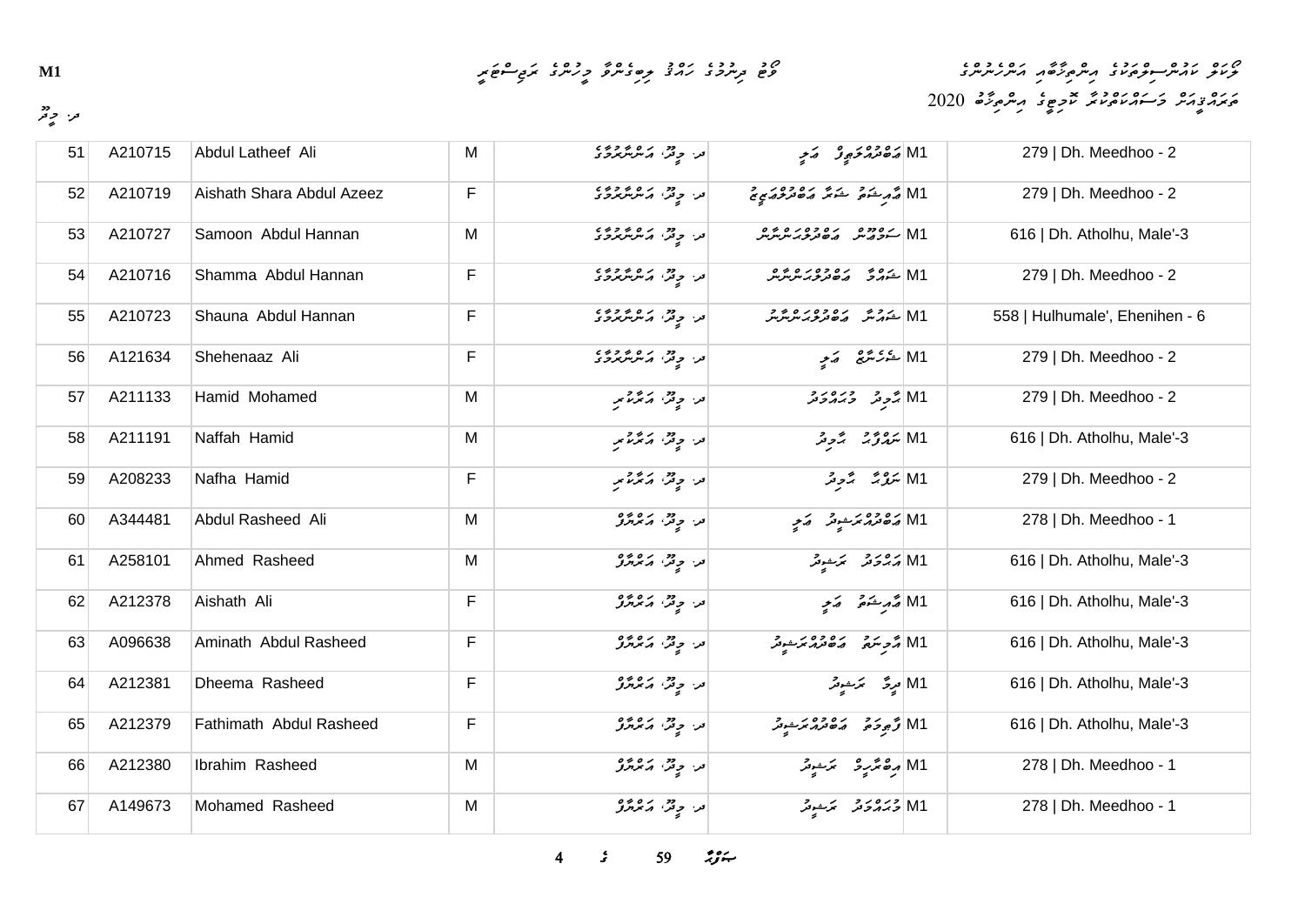*sCw7q7s5w7m< o<n9nOoAw7o< sCq;mAwBoEw7q<m; wBm;vB* م من المرة المرة المرة المرجع المرجع في المركبة 2020<br>مجم*د المريض المربوط المربع المرجع في المراجع المركبة* 

| 68 | A212390 | Suaadh Abdul Rasheedh  | F           | ىر. ج <sup>وم</sup> ، ك <i>ەيدى</i> ر | M1 شۇنىڭ مەھ <i>ەرە بىر</i> ىنبەتر                                                                             | 278   Dh. Meedhoo - 1        |
|----|---------|------------------------|-------------|---------------------------------------|----------------------------------------------------------------------------------------------------------------|------------------------------|
| 69 | A212391 | Suhaib Abdul Rasheed   | M           | ا در او ده که بر در و                 | M1 شركرة كان وده برشوتر                                                                                        | 278   Dh. Meedhoo - 1        |
| 70 | A355226 | Uvais Ibrahim Nizar    | M           | ا در او چرا که هر پروژ                | M1 مۇم بە مەھمەر ئىس سىتىم                                                                                     | 278   Dh. Meedhoo - 1        |
| 71 | A211591 | Ahmed Nizam            | M           | ىر. چ <sup>ور</sup> ، كەسكەپرى        | M1 كەش <sup>ى</sup> قىر سىنگەنى                                                                                | 278   Dh. Meedhoo - 1        |
| 72 | A148148 | Aishath Yasfa          | $\mathsf F$ | ىر. چ <sup>ور</sup> ، كەسكەپرى        | M1 ۾َ مِ شَمَعَ هَ سَرْءَ تَرَ                                                                                 | 616   Dh. Atholhu, Male'-3   |
| 73 | A146274 | Hassan Mohamed         | M           | مرا وفرا أأسكوى                       | M1 ئەسەھرە جەم ئەھرىتىر                                                                                        | 278   Dh. Meedhoo - 1        |
| 74 | A007229 | Ismail Mohamed         | M           | ا در اېږدنه که کشوره                  | M1 م حوَّمٍ و محمد الله عنه و معرفة الله حرف الله عنه الله عنه الله عنه الله عنه الله عنه الله عنه ا           | 278   Dh. Meedhoo - 1        |
| 75 | A211590 | Mariyam Mohamed        | $\mathsf F$ | مرا وفرش كالسكيرى                     | M1 كەبەرە بەرەرە                                                                                               | 616   Dh. Atholhu, Male'-3   |
| 76 | A347681 | Mariyam Saaliya Hassan | F           | مرا وفرا مكرمونى                      | M1 <i>كَمُمْهَرْ جُمْعِيمٌ</i> بَرَسَمْهُ                                                                      | 616   Dh. Atholhu, Male'-3   |
| 77 | A211595 | Mohamed Nabeeh         | M           | ىر. بوقر، كەسكەپرى                    | M1 322.2 سَرَمٍ حَرَ                                                                                           | 616   Dh. Atholhu, Male'-3   |
| 78 | A211594 | Najeeha Abdul Rahman   | $\mathsf F$ | ىر. جەنقى، ئەسكەنبورى                 | M1 سَمِعٍ بَرَّ صَعْرَ مُرْسَرَةٌ مَرَّ –                                                                      | 616   Dh. Atholhu, Male'-3   |
| 79 | A211597 | Nihan Abdul Rahman     | M           | ا در او ده که کرد که د                | M1 مېرگىر كەھ <i>ەرە مەھ</i>                                                                                   | 616   Dh. Atholhu, Male'-3   |
| 80 | A211593 | Nuha Abdul Rahman      | $\mathsf F$ | مرا وفرش كالسكيرى                     | M1 بزرٌ برە دەبرە بور                                                                                          | 463   Srilanka / Colombo - 4 |
| 81 | A099790 | Saud Mohamed           | M           | ىر. چ <sup>ور</sup> ، كەسكەپرى        | M1 كەرتىر بەربەر بورىتىر                                                                                       | 278   Dh. Meedhoo - 1        |
| 82 | A210773 | Ahmed Aslam            | M           | ىر. چ <sup>ور</sup> ، كەكەستەس        | M1 كەبرى قىرىم كەنگەنى ئىسلام ئىسلام ئىسلام ئىسلام ئىسلام ئىشلار ئىسلام ئىسلام ئىسلام ئىسلام ئىسلام ئىسلام ئىس | 266   M. Mulah - 2           |
| 83 | A210774 | Aishath Reema          | $\mathsf F$ | مرا ۔ وہ کہ کہ کشمیر                  | M1 صَّەشَعَةَ مِرَةً                                                                                           | 278   Dh. Meedhoo - 1        |
| 84 | A112188 | Ali Najeeb             | M           | ىر. <sub>ئې</sub> تى، كەكەكتەپر       |                                                                                                                | 278   Dh. Meedhoo - 1        |

*5 sC 59 nNw?mS*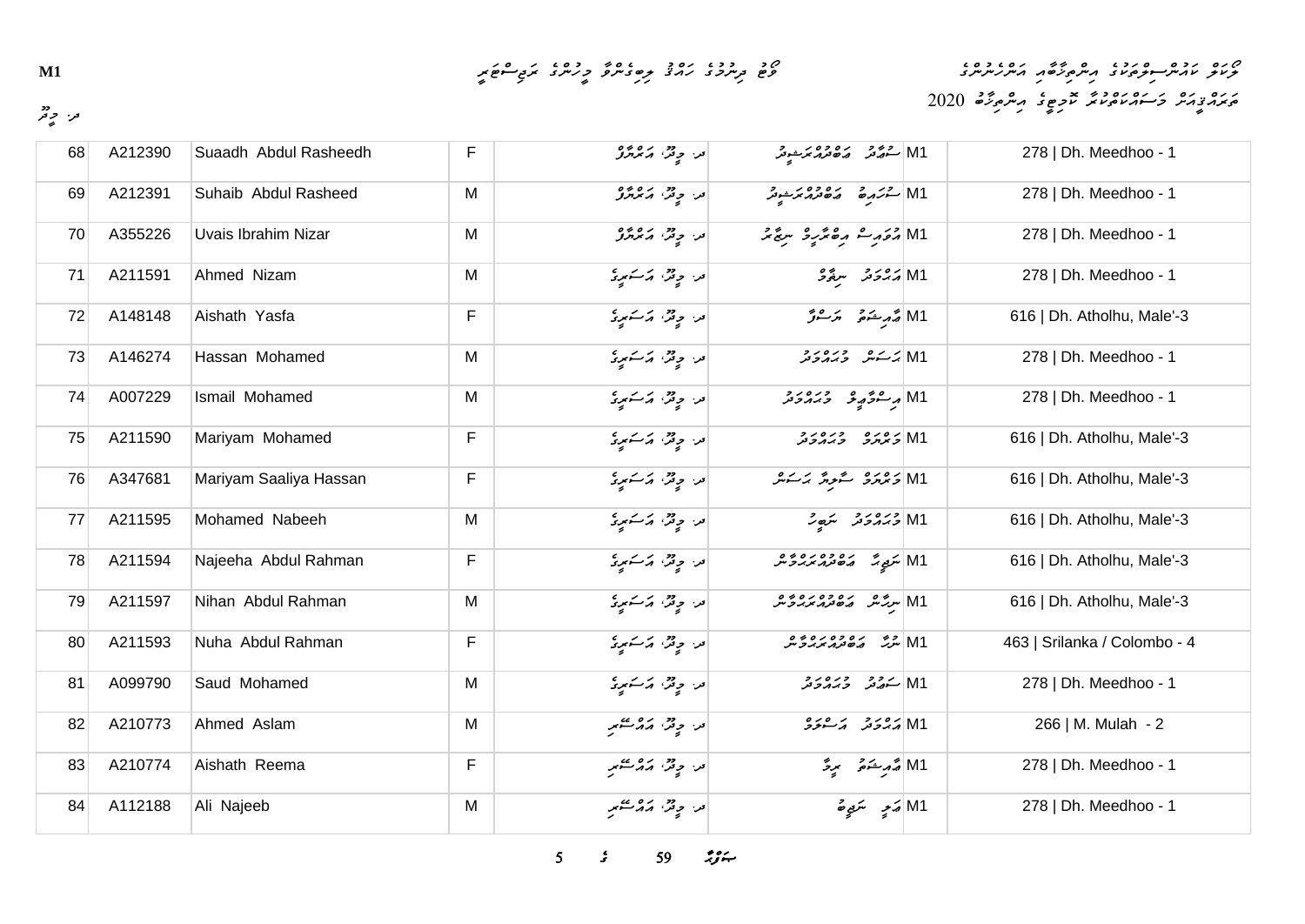*sCw7q7s5w7m< o<n9nOoAw7o< sCq;mAwBoEw7q<m; wBm;vB* م من المرة المرة المرة المرجع المرجع في المركبة 2020<br>مجم*د المريض المربوط المربع المرجع في المراجع المركبة* 

| 85  | A210780 | Faseeha Ibrahim           | $\mathsf F$ | ىر. جەنئى، ئەنەسىسىر                                                                                 | M1 كۆسەن مەھمگەپى                        | 278   Dh. Meedhoo - 1      |
|-----|---------|---------------------------|-------------|------------------------------------------------------------------------------------------------------|------------------------------------------|----------------------------|
| 86  | A210772 | Mariyam Ibrahim           | F           | ا در المحمد المرکز المحمد المحمد الله الله الله المحمد الله الله عليه الله الله الله عليه الله الله  | M1 كالمريكر من المراجع المراجع           | 278   Dh. Meedhoo - 1      |
| 87  | A210766 | Mohamed Misbaah           | M           | ا در المحمد المرکز المحمد المحمد الله الله الله المحمد الله الله عليه الله الله الله عليه الله الله  | M1 32025 وبدة 2                          | 278   Dh. Meedhoo - 1      |
| 88  | A210762 | Zuhuriyya Ali             | $\mathsf F$ | ا در المحمد المرکز المحمد المحمد الله الله الله عليه الله الله عليه الله الله عليه الله الله الله عل | M1 ىن <i>تر بر دگر م</i> ركز ك           | 278   Dh. Meedhoo - 1      |
| 89  | A210325 | Abdul Rasheed Mohamed     | M           | یں وقت کے معروف                                                                                      | M1 <i>ړه ده پرېغونز تر ده د و</i>        | 279   Dh. Meedhoo - 2      |
| 90  | A210343 | Ahmed Rafeeu              | M           | ى دەپ كەسىردى                                                                                        | M1 كەش <sup>ى</sup> كەتىر كىرى ئىر       | 279   Dh. Meedhoo - 2      |
| 91  | A210330 | Ahmed Saeed               | M           | ى دەر كەشلەردە                                                                                       | M1   پرژی تر سکھیے تھ                    | 279   Dh. Meedhoo - 2      |
| 92  | A210323 | Ameena Mohamed            | F           | ى دەپ كەسىردى                                                                                        | M1 كەچ ئىر ئەير ئەر ئىر                  | 279   Dh. Meedhoo - 2      |
| 93  | A403465 | Aruham Ibrahim            | M           | المزاح فراء المستعرف                                                                                 | M1  كاترىكى مەھەرىكى                     | 279   Dh. Meedhoo - 2      |
| 94  | A210349 | <b>Bilaal Abdul Azeez</b> | M           | لا وطرا والعمادة                                                                                     | M1 ھِجُعْ صَ <sup>وو</sup> مِ <i>جي</i>  | 279   Dh. Meedhoo - 2      |
| 95  | A210338 | Faroog Solih              | M           | ى دەپ كەسىردى                                                                                        | M1 ۇترىۋە شەرجە                          | 616   Dh. Atholhu, Male'-3 |
| 96  | A210331 | Ibrahim Fareed            | M           | ى دەر ئەسىردە                                                                                        | M1 مەھ ئۇر قى ئۇ تەرىتىلىر               | 279   Dh. Meedhoo - 2      |
| 97  | A348010 | Jalal Abdul Azeez         | M           | ى دەپ كەسىردى                                                                                        |                                          | 279   Dh. Meedhoo - 2      |
| 98  | A371073 | Jumaan Ibrahim            | M           | ى دەپ كەسىردى                                                                                        |                                          | 279   Dh. Meedhoo - 2      |
| 99  | A210351 | Jumaana Ibrahim           | F           | ا در او ده که سومروان                                                                                | M1 ق <sub>ۇ</sub> ۋىتر ب <i>رھىتى</i> يۇ | 279   Dh. Meedhoo - 2      |
| 100 | A210350 | Maeesha Salih             | $\mathsf F$ | المراا وفراء كالمرودي                                                                                | M1 كەرىش سەمبەر                          | 279   Dh. Meedhoo - 2      |
| 101 | A210354 | Maeeshaan Solih           | M           | د. وگر، در دوره و                                                                                    | M1  تەرىشەش سەمبەر                       | 279   Dh. Meedhoo - 2      |

*6 sC 59 nNw?mS*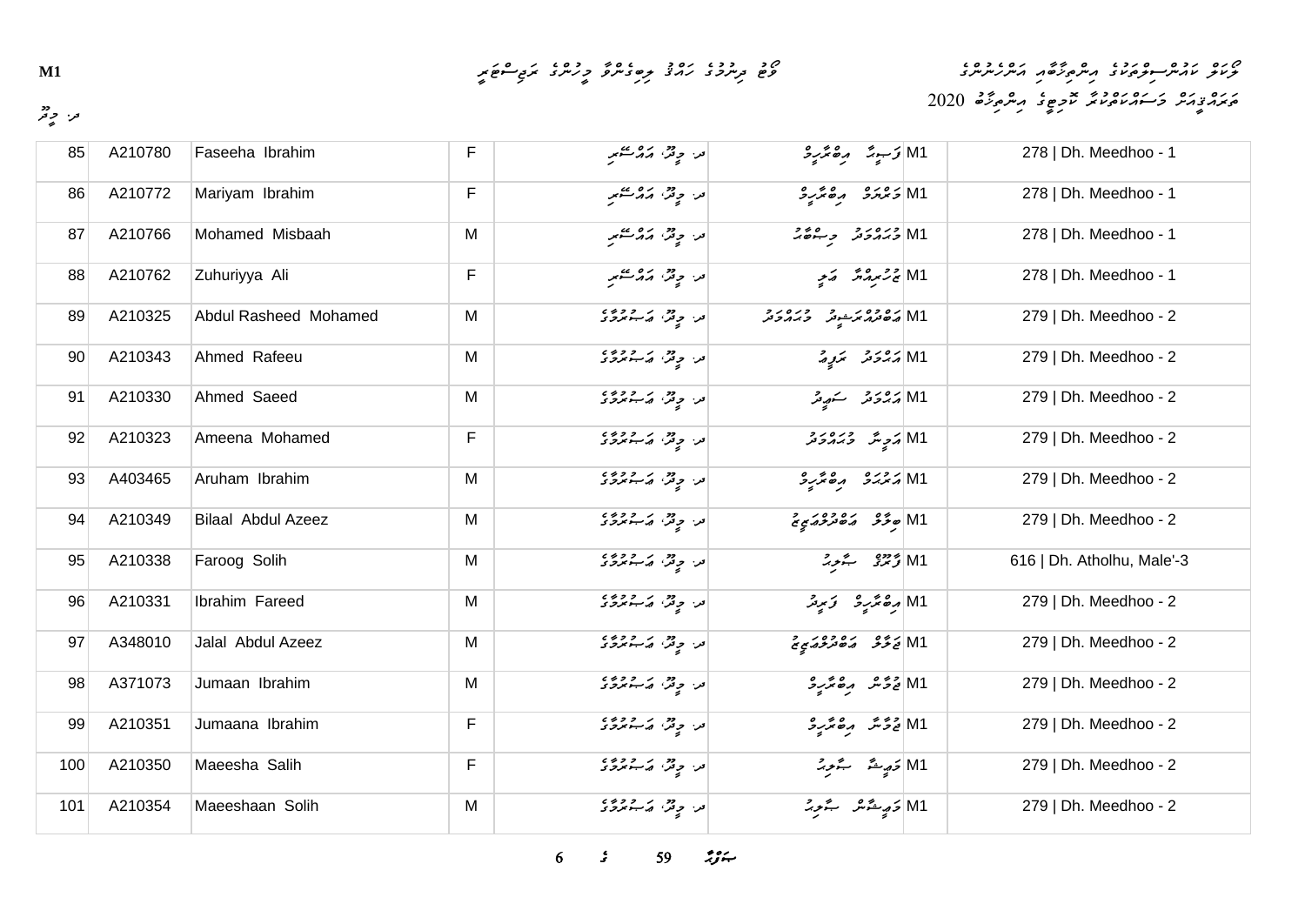*sCw7q7s5w7m< o<n9nOoAw7o< sCq;mAwBoEw7q<m; wBm;vB* م من المرة المرة المرة المرجع المرجع في المركبة 2020<br>مجم*د المريض المربوط المربع المرجع في المراجع المركبة* 

| 102 | A210337 | Mohamed Solih       | M           | تر. وفرا كالمبتوري                         | M1 <i>5223 سگور</i> 2              | 285   Dh. Kudahuvadhoo - 2 |
|-----|---------|---------------------|-------------|--------------------------------------------|------------------------------------|----------------------------|
| 103 | A210332 | Naeema Solih        | $\mathsf F$ | ى دەپ كەسىردە                              | M1 سَمِيرَ جَوبَرُ                 | 279   Dh. Meedhoo - 2      |
| 104 | A210352 | Reesha Ibrahim      | $\mathsf F$ | تر، وفرا، كارودون                          | M1  مرِثٌہ ا <i>ر چگرد</i> ِ ح     | 279   Dh. Meedhoo - 2      |
| 105 | A292811 | Reeshaan Ibrahim    | M           | ى دەپ كەسىردى                              | M1  مرِڪْسُ مِـھُتَّرِےْ           | 279   Dh. Meedhoo - 2      |
| 106 | A210333 | Saara Salih         | F           | د. وفق كەسەمبورى                           | M1 گنگر گور <sup>2</sup>           | 279   Dh. Meedhoo - 2      |
| 107 | A210344 | Solaah Salih        | M           | تر، وفرا، ماستروی                          | M1 بەۋر بەرز                       | 279   Dh. Meedhoo - 2      |
| 108 | A047291 | Solih Mohamed       | M           | ىر. دەر. ئەسەمرور                          | M1 - جوبر - وبرورو                 | 279   Dh. Meedhoo - 2      |
| 109 | A210353 | Sufiyaan Rasheed    | M           | ى دەپ كەسىردى                              | M1 کے پوہر مگر میں تقریبات         | 279   Dh. Meedhoo - 2      |
| 110 | A292808 | Suma Rasheed        | F           | ى دەپ كەسىردە                              | M1 گەنۇ - ئىزىشونتر                | 616   Dh. Atholhu, Male'-3 |
| 111 | A210345 | Sumayya Abdul Azeez | F           | تر. وفق كالباعدوى                          | M1 شوره پره دور د                  | 285   Dh. Kudahuvadhoo - 2 |
| 112 | A210347 | Umair Salih         | M           | تر، وفرا، كارودون                          | M1  پژوَړ پر سره برو پر            | 279   Dh. Meedhoo - 2      |
| 113 | A210335 | Zahida Solih        | F           | ىر. دەر. ئەسەمرور                          | M1 تج رِمَّز سُمَّوِرُ             | 279   Dh. Meedhoo - 2      |
| 114 | A324488 | Ahmed Rafhaan Faiz  | M           | ىر. جەنئى، مەھ بىرى                        | M1 <i>ב بۇ</i> 1955 كىلى بىر قەرىج | 616   Dh. Atholhu, Male'-3 |
| 115 | A072068 | Aminath Sofra       | F           | ىر. جەنز، مەم بىرى                         | M1 مَّ حِسَمَة سَنَوْتَمُّ         | 616   Dh. Atholhu, Male'-3 |
| 116 | A211205 | Ibrahim Mohamed     | M           | ىر. چ <sup>و</sup> چ، مەم بېرى             | M1 مەھگرىرى ئەمەدىر                | 279   Dh. Meedhoo - 2      |
| 117 | A211209 | Mohamed Saifan      | M           | ىر. جەنز، مەم بىرى                         | M1 تۇ <i>بزە تەر سەر ۋىل</i> ە     | 616   Dh. Atholhu, Male'-3 |
| 118 | A211204 | Rugiyya Mohamed     | F           | ىر. ج <sup>و</sup> ڭر، مەم <sub>ە</sub> سى | M1 ټرن <sub>و</sub> پر په دره در   | 279   Dh. Meedhoo - 2      |

*7 sC 59 nNw?mS*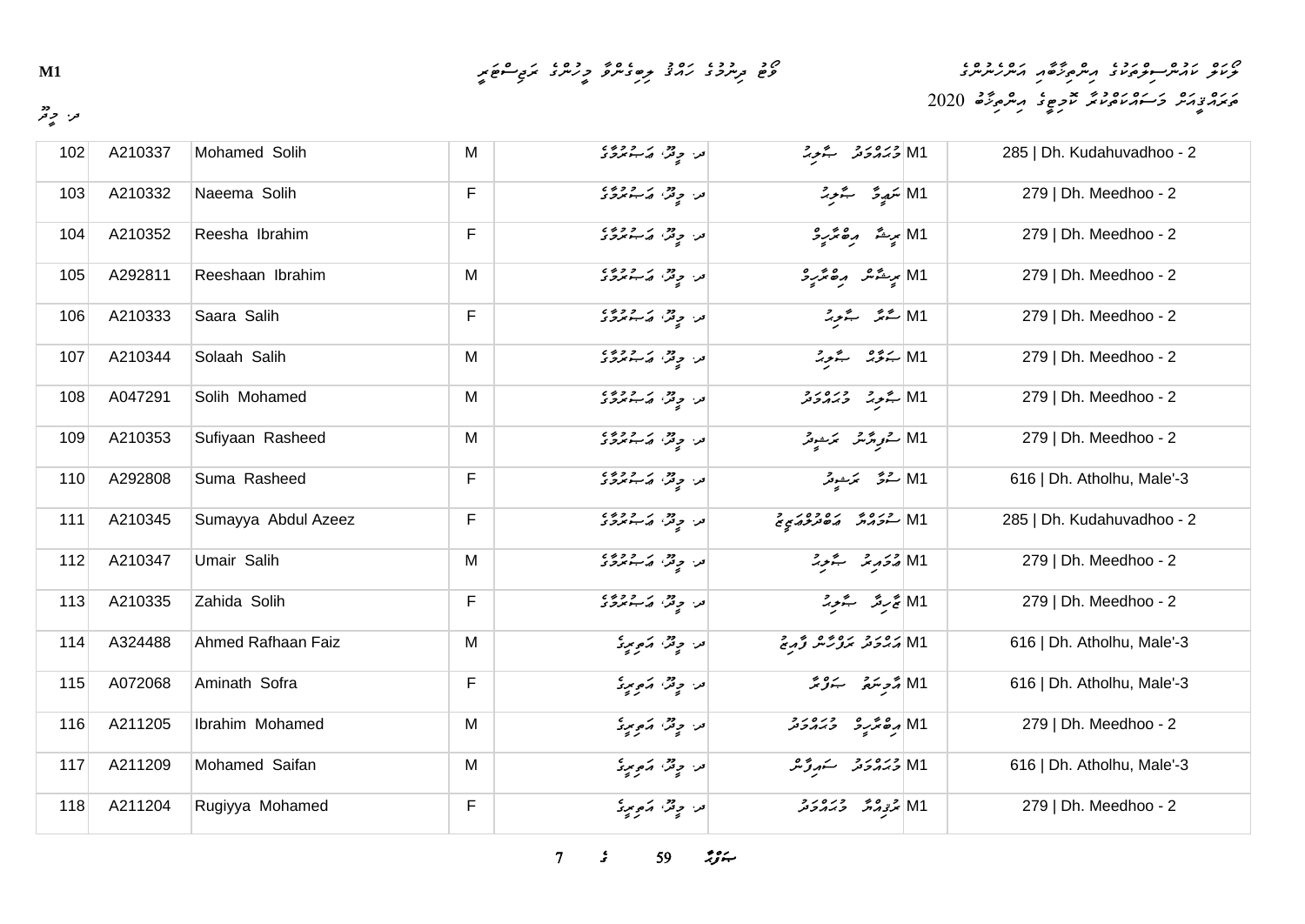*sCw7q7s5w7m< o<n9nOoAw7o< sCq;mAwBoEw7q<m; wBm;vB* م من المرة المرة المرة المرجع المرجع في المركبة 2020<br>مجم*د المريض المربوط المربع المرجع في المراجع المركبة* 

| 119 | A042405 | Shareefa Mohamed     | F           | ىر. ج <sup>وج</sup> ر، مەم برى | M1 ڪمپرتر - <i>3 پرو</i> وتر                 | 279   Dh. Meedhoo - 2       |
|-----|---------|----------------------|-------------|--------------------------------|----------------------------------------------|-----------------------------|
| 120 | A119965 | Abdulla Naseer       | M           | تر ۔ چین کا پاکار              | M1 كَەھمَدَاللە مَرَسِومَّد                  | 279   Dh. Meedhoo - 2       |
| 121 | A211824 | Aishath Ammara       | $\mathsf F$ | در چ <sup>و</sup> ر، ھي گھي    | M1 مەم ئىقتى ھەدىجە ئىر                      | 279   Dh. Meedhoo - 2       |
| 122 | A210902 | Alim Naseer          | M           | تر ۔ چ <sup>و</sup> ر صريحي    | M1 محجو محمد المعرضية بحر                    | 279   Dh. Meedhoo - 2       |
| 123 | A211844 | Arim Naseer          | M           | در چين ڪي گري                  | M1 ۾َمبِروُ - سَرَبِيمُرُ                    | 279   Dh. Meedhoo - 2       |
| 124 | A211826 | Asif Naseer          | M           | تر: جِنْرٌ، صَرِيحُودُ         | M1 ۾َسورُ - سَرَسومَرُ-                      | 279   Dh. Meedhoo - 2       |
| 125 | A211832 | Asim Naseer          | M           | تر، جِنْرٌ، صَرِكْرُى          | M1 م <sup>ح</sup> سبوڤ س <i>رس</i> بيٹر      | 279   Dh. Meedhoo - 2       |
| 126 | A211838 | Asima Abdulla        | $\mathsf F$ | در چ <sup>و</sup> ر، ھي گھي    | M1 ۾َ-جِرَ صَدَّقَ لَلهَ                     | 349   GDh. Rathafandhoo - 1 |
| 127 | A351619 | Yasmeen Naseer       | $\mathsf F$ | در چ <sup>و</sup> ر، ھي گھي    | M1 اگرىشموپىگە - سَرَىبوپتر                  | 279   Dh. Meedhoo - 2       |
| 128 | A071830 | Abdul Wahid Ibrahim  | M           | ىر. جەنئە ھەمجەشىر ھ           | M1 <i>مَـُـھوتَرِ قُرِّيرٌ مِـھوتَّرِ وَ</i> | 616   Dh. Atholhu, Male'-3  |
| 129 | A211259 | Ahmed Iyaad          | M           | ىر. جەنئى ھەم ئەم سى           | M1  كەبۇ ئەر مەمگەتر                         | 616   Dh. Atholhu, Male'-3  |
| 130 | A071698 | Fathimath Shaffa     | F           | ىر. جەنى ھەرىر م               | M1 رَّجِ حَمَّ شَهْرٌ مَ                     | 616   Dh. Atholhu, Male'-3  |
| 131 | A148806 | Ibrahim Ashraf       | M           | ىر. جەنئى ھەم ئەم ك            | M1 رەئمەر ئەھمىر<br>11 رەئمەر ئىسىر          | 279   Dh. Meedhoo - 2       |
| 132 | A123147 | Mohamed Ashraf       | M           | ىر. جەنى ھەرىر ئ               | M1 دېږونو ترشينو                             | 279   Dh. Meedhoo - 2       |
| 133 | A208243 | Abdul Hakeem Moosa   | M           | ادر دونر، ھوھوی                | M1   مَەمْرُوْبَرْرِ 3 قَرْبٌ                | 616   Dh. Atholhu, Male'-3  |
| 134 | A208246 | Haleema Abdul Hakeem | $\mathsf F$ | امر وقرص موجود                 | M1 يَجِعٌ صَ صَعْرَ جَبَ رِحِيمٍ وَ          | 616   Dh. Atholhu, Male'-3  |
| 135 | A208244 | Hawwa Ibrahim        | $\mathsf F$ | تر. دور. ھوھوی                 | M1 <i>بَدْهُ *</i><br>دەغرىي                 | 616   Dh. Atholhu, Male'-3  |

**8** *s* **59** *n***<sub>y</sub> <b>***s s*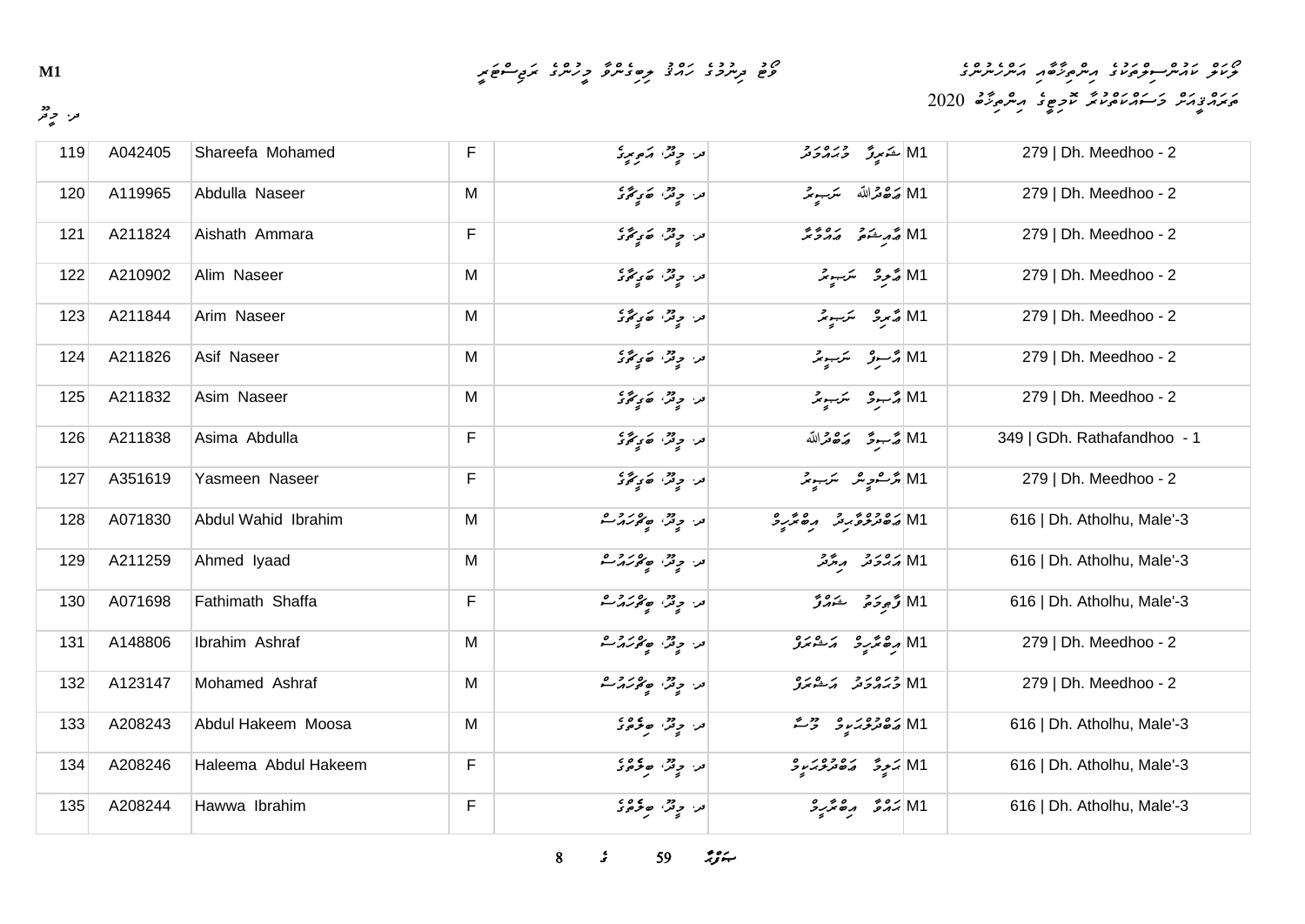*sCw7q7s5w7m< o<n9nOoAw7o< sCq;mAwBoEw7q<m; wBm;vB* م من المرة المرة المرة المرجع المرجع في المركبة 2020<br>مجم*د المريض المربوط المربع المرجع في المراجع المركبة* 

| 136 | A208247 | Moosa Ibrahim           | M           | در وله وده و                           | M1   خرشہ میں مقدید م                                 | 278   Dh. Meedhoo - 1          |
|-----|---------|-------------------------|-------------|----------------------------------------|-------------------------------------------------------|--------------------------------|
| 137 | A214568 | Ziyaan Umar             | M           | در دور هومود                           | M1 ىې ئ <sup>ۇرىق</sup> ە ئەخ <sup>ى</sup> ر          | 616   Dh. Atholhu, Male'-3     |
| 138 | A059688 | Ahmed Shafeeq           | M           | ىر. دې ھەممىرون                        | M1 كەش <sup>ى</sup> ر قىر ئىكتىمى تىلىكتىن ئىكتىمى ئى | 616   Dh. Atholhu, Male'-3     |
| 139 | A208523 | Ahusan Ismail Latheef   | M           | ىر. دې ھەممىرونخ                       | M1 كەرجىسى مەسكەگەرى مىھوق                            | 279   Dh. Meedhoo - 2          |
| 140 | A208517 | Aishath Shifa Shafeeg   | $\mathsf F$ | ىر. دېر، ھەر تورو ئ                    | M1 صَّەمِ شَمَعَ صَ مِنْ تَسَوَّرٍ تَحْ               | 616   Dh. Atholhu, Male'-3     |
| 141 | A102738 | Ali Shafeeg             | M           | ىر. دې ھەممىرو ئ                       | M1 كەمچە ھەرپىتى                                      | 279   Dh. Meedhoo - 2          |
| 142 | A352435 | Amanee Latheef          | F           | ىر. دېر، ھەر تورو ئ                    | M1 كەڭ س <sub>ى</sub> ر كەب <i>وت</i>                 | 616   Dh. Atholhu, Male'-3     |
| 143 | A208522 | Eaman Latheef           | M           | ىر. دە ھەم مەر                         | M1 م <sub>ح</sub> رثه تحجي <sup>و</sup>               | 279   Dh. Meedhoo - 2          |
| 144 | A096866 | Fathimath Mohamed       | $\mathsf F$ | ىر. دې ھەممىرونخ                       | M1 زَّجِرَتْ حَرَمْ دَرَ                              | 279   Dh. Meedhoo - 2          |
| 145 | A293696 | Fathimath Suffa Shafeeq | $\mathsf F$ | ىر. دې ھەممىرونۇ                       | M1 ژَجِرَة جَهْرٌ حَبَوِيْ                            | 558   Hulhumale', Ehenihen - 6 |
| 146 | A363658 | Iyas Ismail latheef     | M           | ىر. دې ھەممىرونخ                       | M1 مِتَرَّے مِے تَوَمِّدَ تَرجوز                      | 616   Dh. Atholhu, Male'-3     |
| 147 | A138162 | Mariyam Shafeega        | $\mathsf F$ | ىر. دېر، ھەر تورو ئ                    | M1 كى يىر ھۇر ئىس ئىس ئىرا ئىشتىر ئى                  | 616   Dh. Atholhu, Male'-3     |
| 148 | A208519 | Mohamed Ihusan          | M           | ىر. جەنئى ھەر ئۆيمرى ئ                 | M1 <i>5 جو جو جي مريض</i> مريض مر                     | 616   Dh. Atholhu, Male'-3     |
| 149 | A208514 | Safa Shafeeq            | $\mathsf F$ | ىر. دې ھەممىرو ئ                       | M1 جَوَّڙ ڪوي <sup>چ</sup>                            | 279   Dh. Meedhoo - 2          |
| 150 | A208520 | Saif Shafeeq            | M           | ىر. دېگر، ھەر مەيدە ئ                  | M1 ڪمبرقر ڪو <i>پ</i> ڙ                               | 616   Dh. Atholhu, Male'-3     |
| 151 | A210461 | Aminath Nuzuha          | $\mathsf F$ | د. وتر، صور روه                        | M1 مُجِسَعَ مِنْ مِنْ مِنْ                            | 616   Dh. Atholhu, Male'-3     |
| 152 | A210449 | Mariyam Ameena          | F           | <b>נקי פְ</b> נ <i>קי סיב</i> ו תפיתו. | M1 كاير برگر مركز برگر                                | 279   Dh. Meedhoo - 2          |

*9 s* 59 *f*<sub>3</sub> *s*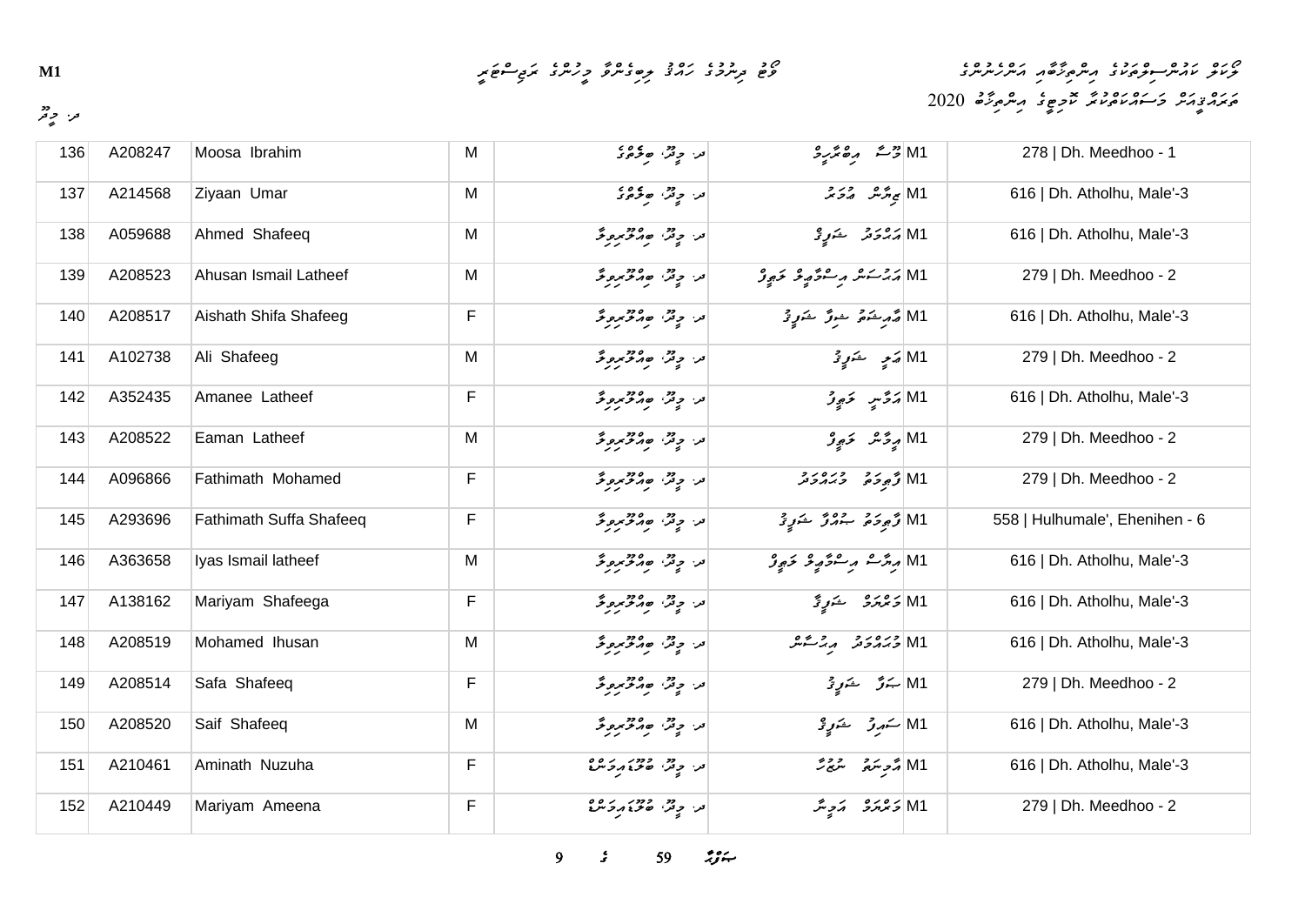*sCw7q7s5w7m< o<n9nOoAw7o< sCq;mAwBoEw7q<m; wBm;vB* م من المرة المرة المرة المرجع المرجع في المركبة 2020<br>مجم*د المريض المربوط المربع المرجع في المراجع المركبة* 

| 153 | A210686 | Naayif Solih        | M           | ور دور دور ره ه                                        | M1 شَهرِوْ گویڈ                                                                                                                                                                                                                 | 616   Dh. Atholhu, Male'-3 |
|-----|---------|---------------------|-------------|--------------------------------------------------------|---------------------------------------------------------------------------------------------------------------------------------------------------------------------------------------------------------------------------------|----------------------------|
| 154 | A210466 | Ahmed Nazeeh        | M           | ىر. دور، ھۆرى ھ                                        | M1 كەندى كىرىمى تىرىپ                                                                                                                                                                                                           | 279   Dh. Meedhoo - 2      |
| 155 | A307099 | Naamee Jamsheed     | M           | ىر. جەنى ھۆرەك                                         | M1 سَّرَ <sub>حِ نَ</sub> ے وَ <sub>شو</sub> مز                                                                                                                                                                                 | 616   Dh. Atholhu, Male'-3 |
| 156 | A210452 | Shaira Salih        | $\mathsf F$ | ى دىر، ھەردى                                           | M1 شَهِ بَدْ جَمْعِ بِرَ                                                                                                                                                                                                        | 279   Dh. Meedhoo - 2      |
| 157 | A208245 | Solih Abdul Hakeem  | M           | بر دور، ۱۳۶۵ و.                                        | M1 جُعِرَ حَدَّقَوَمَ مِدَّ                                                                                                                                                                                                     | 279   Dh. Meedhoo - 2      |
| 158 | A210328 | Abdul Azeez Mohamed | M           | در ود ودوره وه<br>در وتر، <i>ه و و</i> رس              | M1 בסתלפה ביסקיק                                                                                                                                                                                                                | 279   Dh. Meedhoo - 2      |
| 159 | A210471 | Ahmed Atheed        | M           | ىر. بەلگە ھۆھ سىھىم                                    | M1 كەش <sup>ى</sup> قىر كەم <sub>ۇ</sub> تىر                                                                                                                                                                                    | 279   Dh. Meedhoo - 2      |
| 160 | A210685 | Ali Atheel          | M           | ىر. بوتر، ھۆۋىترىغ بر                                  | M1 <i>ڇَجِ ڇَڇِ</i> ءُ                                                                                                                                                                                                          | 616   Dh. Atholhu, Male'-3 |
| 161 | A210450 | Fathimath Saeeda    | F           | ى دە ھۆھ ھە                                            | M1 گَهِ دَمَ حَمَدٍ مَّذَ                                                                                                                                                                                                       | 279   Dh. Meedhoo - 2      |
| 162 | A210687 | Ifa Ibrahim         | F           | ىر. بەلگە ھۆھ سەھىر                                    | M1 مِنَّ مِـ مُحَمِّدٍ \$                                                                                                                                                                                                       | 616   Dh. Atholhu, Male'-3 |
| 163 | A210481 | Mohamed Atheef      | M           | مر. وم <sup>و</sup> ر موجو مربع مر                     | M1 <i>وَبَرُو دَوَ</i> کَمَ مِوْثَرِ                                                                                                                                                                                            | 279   Dh. Meedhoo - 2      |
| 164 | A114454 | Ahmed Khalid        | M           | ىر. چ <sup>ۈر 6</sup> ە ئىرە ئىچ                       | M1   پر بر پی بر محمد بر بر تر بر تر بر تر بر تر بر تر بر تر بر تر بر تر بر تر بر تر بر تر بر تر بر بر تر بر ت<br>مردم بر تر بر تر بر تر بر تر بر تر بر تر بر تر بر تر بر تر بر تر بر تر بر تر بر تر بر تر بر تر بر تر بر تر بر | 616   Dh. Atholhu, Male'-3 |
| 165 | A211951 | Aishath Khalid      | $\mathsf F$ | ىر. جەنئى، ھەتتىھەتى                                   | M1 مَگْرِسْتَمْ گُرْمِتْر                                                                                                                                                                                                       | 616   Dh. Atholhu, Male'-3 |
| 166 | A211950 | Aminath Khalid      | $\mathsf F$ | ىر. بەلگە ئەر ئەرەپ                                    | M1 مَّحِسَمَ تَحْمِمُ                                                                                                                                                                                                           | 616   Dh. Atholhu, Male'-3 |
| 167 | A211952 | Hassan Khalid       | M           | ىر. ب <sub>و</sub> تر، ھ <sub>ۇ</sub> سھو <del>گ</del> | M1 بَرَسَة مَّ رَّحِيمَ                                                                                                                                                                                                         | 616   Dh. Atholhu, Male'-3 |
| 168 | A211953 | Hussain Khalid      | M           | ىر. بەلگە ئەر ئەرەپ                                    | M1 بڑے پہ شہ محمد محمد محمد ال                                                                                                                                                                                                  | 616   Dh. Atholhu, Male'-3 |
| 169 | A114453 | Ibrahim Khalid      | M           | ىر. چ <sup>وش</sup> ھىمىھىگە                           | M1 رەتمەر ئىمىقىدى M1                                                                                                                                                                                                           | 616   Dh. Atholhu, Male'-3 |

*10 s* 59  $23$   $\div$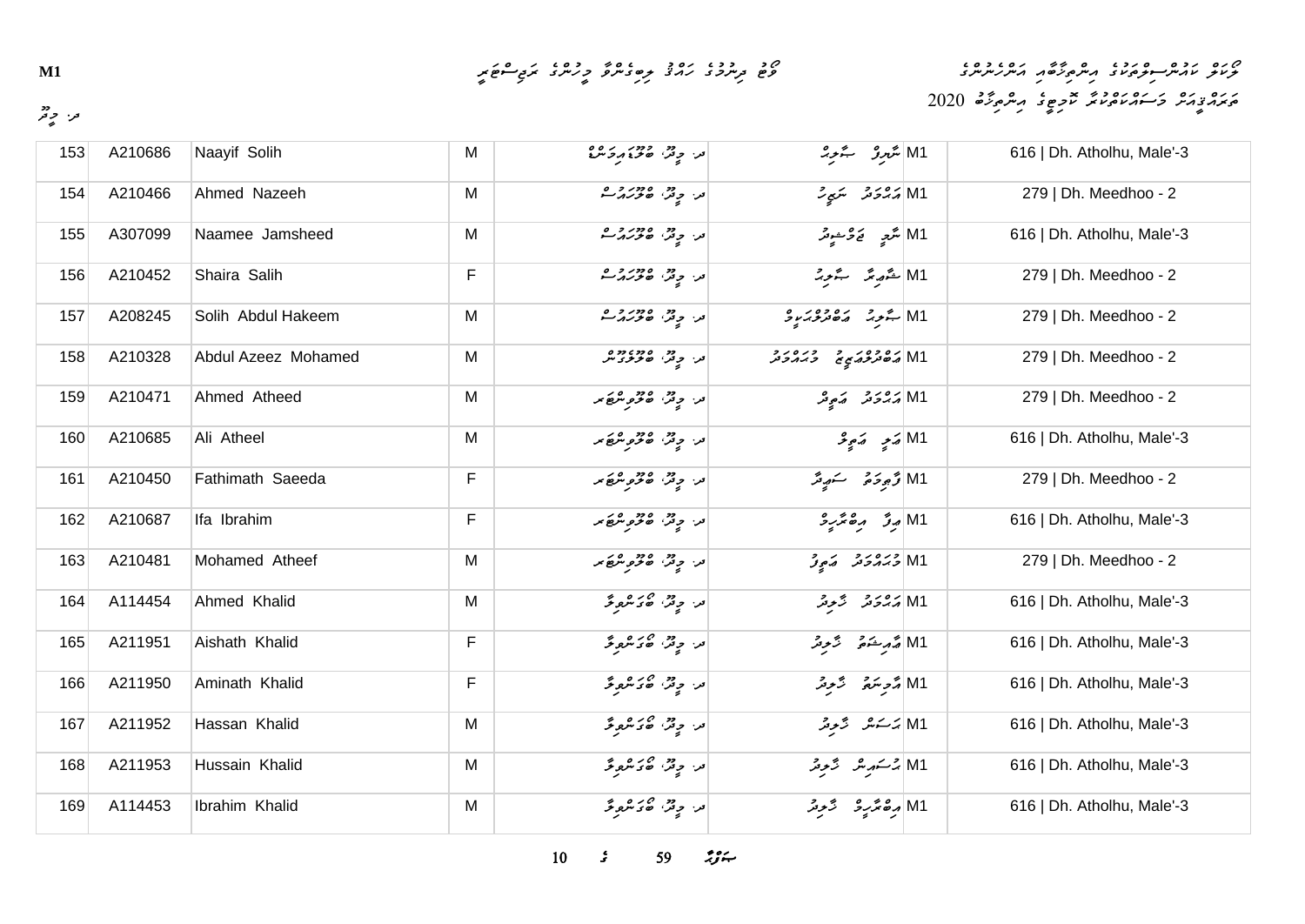*sCw7q7s5w7m< o<n9nOoAw7o< sCq;mAwBoEw7q<m; wBm;vB* م من المرة المرة المرة المرجع المرجع في المركبة 2020<br>مجم*د المريض المربوط المربع المرجع في المراجع المركبة* 

| 170 | A045303 | Khalid Mohamed        | M            | ىر. دەپ ھىمبروگ                               | M1 رَّحِيمٌ    دۡ تِرَ دُرُوَ تَدۡ                                                                   | 616   Dh. Atholhu, Male'-3     |
|-----|---------|-----------------------|--------------|-----------------------------------------------|------------------------------------------------------------------------------------------------------|--------------------------------|
| 171 | A211949 | Mufeeda Hassan        | $\mathsf F$  | لا وچر، ځو شوڅ                                | M1   جۇ بۇ ئەسكەنلە                                                                                  | 616   Dh. Atholhu, Male'-3     |
| 172 | A051899 | Abdul Hameed Mohamed  | M            | ىر. چ <sup>وش ب</sup> ۇشترسى <i>م</i> ىگە     | M1 בטינקיק ב-2010 ביניק                                                                              | 278   Dh. Meedhoo - 1          |
| 173 | A065823 | Abdulla Faiz          | M            | ىر. چ <sup>ۈر</sup> ، ئۇسرىرسىرىگ             | M1 كَرْھْ قَرْاللَّهُ وَكَرْمَ حَ                                                                    | 704   Angsana Velaavaru-1      |
| 174 | A341061 | Aishath Naura Latheef | $\mathsf{F}$ | ىر. ج <sup>وم</sup> ى، ئۇس <i>رىترىترى</i> گە | M1 مَّ مِسْدَمَّ سَمَّةٌ مَّ جِوِرْ                                                                  | 616   Dh. Atholhu, Male'-3     |
| 175 | A078866 | Aminath Mohamed       | $\mathsf F$  | ىر. چ <sup>ۈر</sup> ، ئۇسرىرسىرىگ             | M1 مَّ حِسَمَة صَدَّ حَدَّ حَدَّ                                                                     | 278   Dh. Meedhoo - 1          |
| 176 | A058150 | Ibrahim Faiz          | M            | ىر. چ <sup>ە</sup> ئۇس <i>قىرىرى قى</i>       | M1 مەھەمگەر تىم ئۇمرىمى                                                                              | 616   Dh. Atholhu, Male'-3     |
| 177 | A034171 | Ismail Faiz           | M            | ىر. چ <sup>ور،</sup> ئۇسرىرسىرىگ              | M1 مِ سْرَّمْ وِ تَوْمِ جَ                                                                           | 616   Dh. Atholhu, Male'-3     |
| 178 | A012724 | Moosa Faiz            | M            | ىر. چ <sup>ۈر</sup> ، ئۇسرىرسىرىگ             | M1 تۇرىج ئۇم <i>بى</i> ج                                                                             | 278   Dh. Meedhoo - 1          |
| 179 | A211480 | Naila Mohamed         | $\mathsf{F}$ | ىر. چ <sup>ور،</sup> ئۇسرىرسىرىگ              | M1 سَمَدِیَّ حَ <sup>ر</sup> َمُ حَ <sup>و</sup>                                                     | 278   Dh. Meedhoo - 1          |
| 180 | A112953 | Najuma Mohamed        | $\mathsf F$  | ىر. چ <sup>ۈر</sup> ، ئۇسرىرسىرىگ             | M1 يَرْدِعُ - دَيَرْدُوَنْرَ                                                                         | 616   Dh. Atholhu, Male'-3     |
| 181 | A341599 | Naushad Abdul Latheef | M            | ىر. چ <sup>ور،</sup> ئۇسرىرسىرىگ              | M1 <i>سَمَ شَ</i> مَر صَ <i>مَّ مَرْمُ حَبِّي وَ</i>                                                 | 616   Dh. Atholhu, Male'-3     |
| 182 | A100112 | Niuma Mohamed         | F            | ىر. چ <sup>ور،</sup> ئۇسرىرسىرىگ              | M1 سرچ ح بره د تر                                                                                    | 558   Hulhumale', Ehenihen - 6 |
| 183 | A000210 | Adam Shareef          | M            | ىر. جەنئى، كۆشۈرسىگە                          | M1 مُرْمَرْد شَمَعِرْتُر                                                                             | 397   Sirru Fen Fushi - 1      |
| 184 | A122464 | Ahmed Rashad          | M            | د. دٍ قرْ، گُرْسْرْمَتْرَسِرْ                 | M1 كەبر بىر كەر ئىگەنتىر                                                                             | 278   Dh. Meedhoo - 1          |
| 185 | A044554 | Ibrahim Rasheed       | M            | ىر. ج <sup>ود</sup> ، گەش <i>قىرىن</i> ى      | M1 مەھەرىپ كىمىسى ئىراكىيەت كىل                                                                      | 278   Dh. Meedhoo - 1          |
| 186 | A053126 | Ibrahim Shareef       | M            | ىر. ج <sup>و</sup> ش كۇنترىترىي <sub>گ</sub>  | M1 مەھمەر ئىسىمى ئىستىر ئىسىمىدا ئىستىر ئىستىر ئىستىر ئىستان ئىستىر ئىستان ئىستىر ئىستىر ئىستىر ئىست | 278   Dh. Meedhoo - 1          |

 $11$  *s* 59  $23$   $-$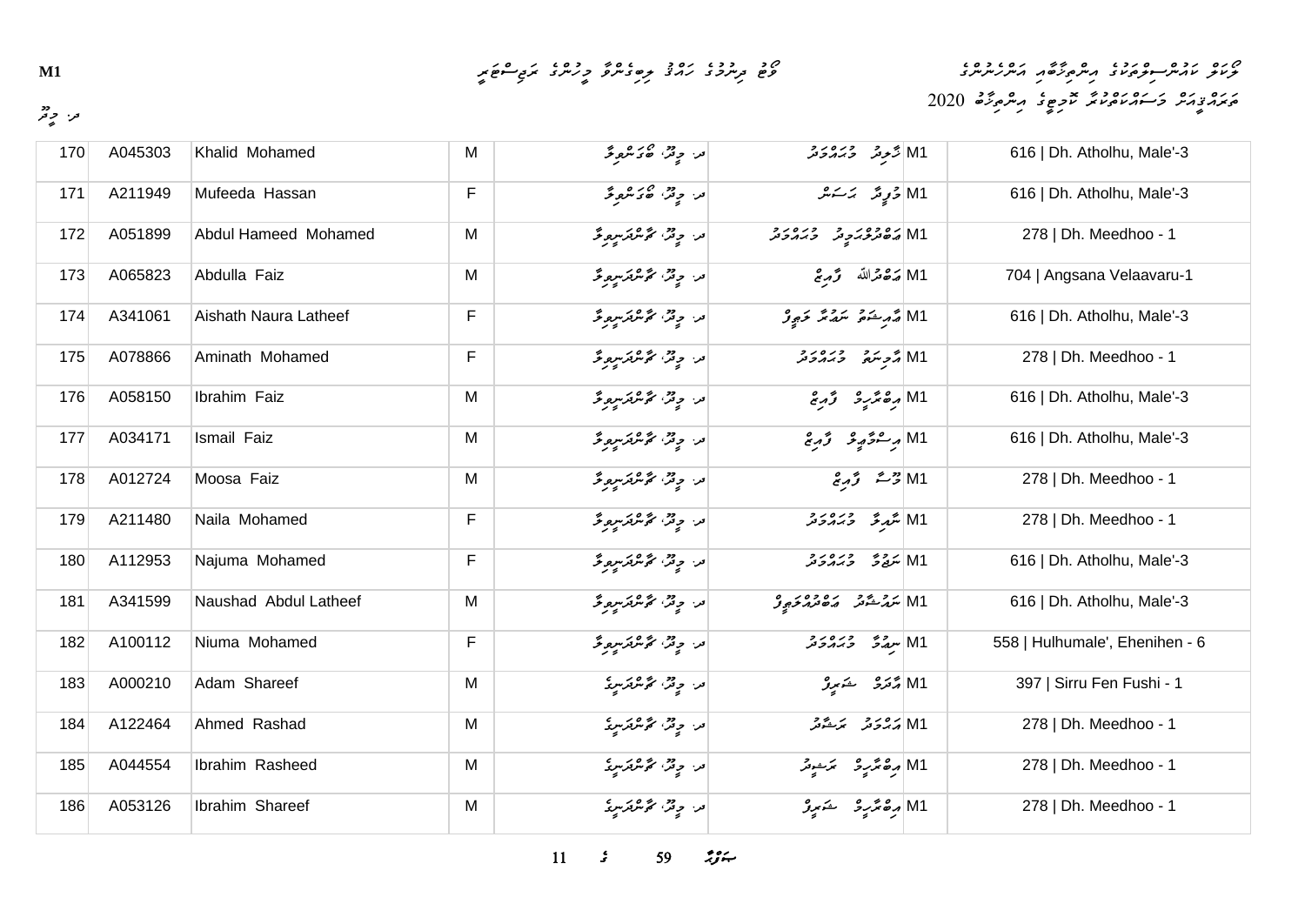*sCw7q7s5w7m< o<n9nOoAw7o< sCq;mAwBoEw7q<m; wBm;vB* م من المرة المرة المرة المرجع المرجع في المركبة 2020<br>مجم*د المريض المربوط المربع المرجع في المراجع المركبة* 

| 187 | A208294 | Mariyath Hussain      | F           | ىر. جەنئى، ئۇشكەس ئى         | M1  جُېږمَرُمُ په مُسَمرِ بنگر      | 616   Dh. Atholhu, Male'-3         |
|-----|---------|-----------------------|-------------|------------------------------|-------------------------------------|------------------------------------|
| 188 | A208296 | Najuma Adam           | $\mathsf F$ | ىر. جەنئى، ئۇشكىرسى          | M1 سَرَةٍ حَمَّ صَمَّرَتَّ          | 278   Dh. Meedhoo - 1              |
| 189 | A034396 | Nasheedha Abdul Gadir | $\mathsf F$ | ىر. جەنئى، ئۇشكىرسى          | M1 سَرَشِيشَ صَرَحْتَ تَرِيمَرُ     | 616   Dh. Atholhu, Male'-3         |
| 190 | A208474 | Ameena Ibrahim        | $\mathsf F$ | ىر. جەنئى ئەھرىر             | M1  مَرِیشْ مِیهْ مَمْرِدْ          | 278   Dh. Meedhoo - 1              |
| 191 | A208295 | Aminath Ameena        | F           | ىر. جەنئى ئەھرىر             | M1 مَرْحِ مَعْهُ مَصِمَّر           | 278   Dh. Meedhoo - 1              |
| 192 | A211811 | Abdul Hameed Ali      | M           | قرا جو قراء عام تح تح        | M1  پرڅوريچو پر او چې پر            | 278   Dh. Meedhoo - 1              |
| 193 | A211812 | Ahmed Ali             | M           | تر ۔ چوڑ، عمیری              | M1 <i>ټرې تر چې</i>                 | 278   Dh. Meedhoo - 1              |
| 194 | A211839 | Ahmed Waleef          | M           | تر ۔ چوڑ، عمیری              | M1 كەردى قىمى تىرى                  | 446   Baglioni Resort Maldives - 1 |
| 195 | A151828 | Ahmed Zakee           | M           | تر ۔ چوڑ، عمیری              | M1 كەش <sup>ى</sup> تەڭرىپ تىم يىل  | 278   Dh. Meedhoo - 1              |
| 196 | A211829 | Aleef Ahmed           | M           | تر ۔ چوڑ، عمیری              | M1 كەمچە ئەسىم ئەرىكىسىسى M1        | 278   Dh. Meedhoo - 1              |
| 197 | A239015 | Alif Ahmed            | M           | ور. ج <sup>ود ب</sup> ه مي د | M1 مَّحِرْ مَدْدَمْ                 | 278   Dh. Meedhoo - 1              |
| 198 | A211835 | Elaf Ahmed            | M           | تر ۔ چوڑ، عمیری              | M1 م <i>وحَّقَ مَدْوَمَّ</i> رُ     | 278   Dh. Meedhoo - 1              |
| 199 | A211821 | Fathimath Shaira      | $\mathsf F$ | ور. ج <sup>ود</sup> ر، عمری  | M1 زَّەپرىق شَەر شَّ                | 278   Dh. Meedhoo - 1              |
| 200 | A230121 | Iffa Ahmed            | F           | ور چ <sup>ور دی</sup> ج      | M1 م <i>ەشۇ مەدى</i> تى             | 278   Dh. Meedhoo - 1              |
| 201 | A293699 | llaaf Ahmed           | M           | تر ۔ چوڑ، عمیری              | M1 م <i>ې</i> گۇ كەرگەنگە           | 278   Dh. Meedhoo - 1              |
| 202 | A104270 | Ismail Ali            | M           | تر ۔ چوڑ، عمیری              | M1   مِرْ شَوَّ مِرْ = \$ مَرْ حِيْ | 278   Dh. Meedhoo - 1              |
| 203 | A211813 | Mariyam Afeefa        | F           | مر ۔ ج قراء می می می         | M1  كابر بركر كار محمد بورگ         | 278   Dh. Meedhoo - 1              |

*12 s* 59 *if*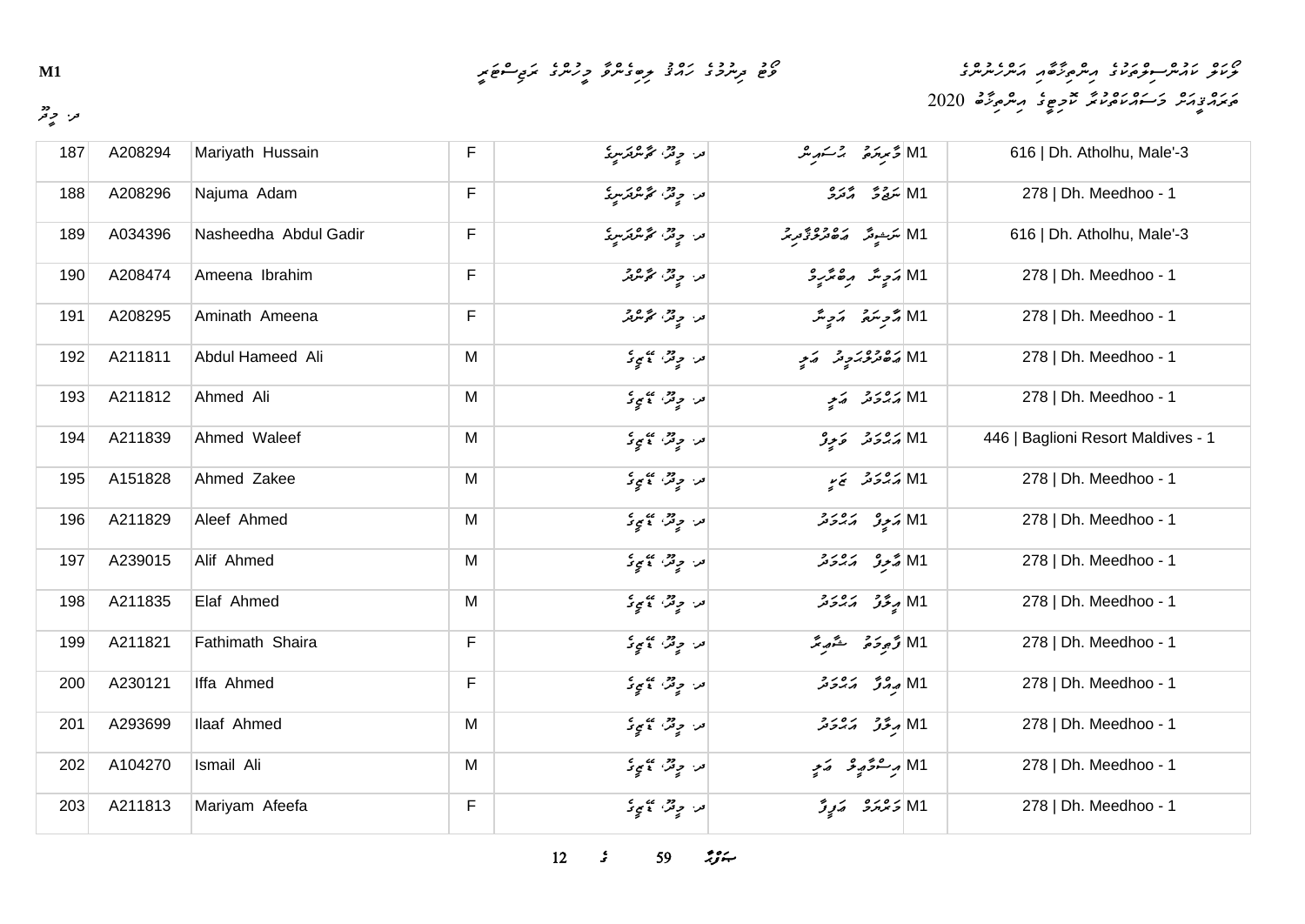*sCw7q7s5w7m< o<n9nOoAw7o< sCq;mAwBoEw7q<m; wBm;vB* م من المرة المرة المرة المرجع المرجع في المركبة 2020<br>مجم*د المريض المربوط المربع المرجع في المراجع المركبة* 

| 204 | A313004 | Mubeena Ahmed      | $\mathsf F$ | تر، جي تر، عي تحيي تحر                                                         | M1   جَرِم شَر مَدْحَدَّر                         | 278   Dh. Meedhoo - 1      |
|-----|---------|--------------------|-------------|--------------------------------------------------------------------------------|---------------------------------------------------|----------------------------|
| 205 | A211820 | Shirmeena Ali      | F           | تر. چ <sup>ود رہ</sup> ئی تو ت                                                 | M1 ڪويٽر <i>وينگر پرکم</i> و                      | 278   Dh. Meedhoo - 1      |
| 206 | A211840 | Shuula Waheedh     | $\mathsf F$ | ور. ج <sup>ود</sup> ۽ سيءَ                                                     | M1 شەھەتى ق <i>ەب</i> ەتر                         | 278   Dh. Meedhoo - 1      |
| 207 | A211842 | <b>Uloof Ahmed</b> | M           | ور. ج <sup>ود</sup> ۽ سيءَ                                                     | M1 دوده بره د و.                                  | 278   Dh. Meedhoo - 1      |
| 208 | A211845 | Wadheeu Mohamed    | M           | $\left  \begin{matrix} a_1 & a_2 & a_3 \ c_1 & c_2 & c_3 \end{matrix} \right $ | M1 كومرچ ح چرك ديمبر<br>سياسي الله جيمبر بر سياسي | 278   Dh. Meedhoo - 1      |
| 209 | A211831 | Wajeeh Mohamed     | M           | ور. ج <sup>ود ري</sup> جي تح                                                   | M1 كوب <sub>و</sub> ر محد دور                     | 326   GA. Maamendhoo - 1   |
| 210 | A272677 | Zubair Hussain     | M           | تر ۔ وفر تری دی                                                                | M1 ج ھَ مريمه پر شمهريمبر                         | 616   Dh. Atholhu, Male'-3 |
| 211 | A210689 | Ahmed Nazim        | M           | تر. وفر، ترج <sup>و</sup> و ۽<br>تر. <i>و</i> فر، ترجنرين                      | M1 كەش <sup>ى</sup> كە ئىم ئىقى ئى                | 279   Dh. Meedhoo - 2      |
| 212 | A210700 | Ali Nazim          | M           | تر. وفر، ترج <sup>و</sup> و ۽<br>تر. <i>و</i> فر، ترجنرين                      | M1  رَمٍ سَّهْدٍ \$                               | 279   Dh. Meedhoo - 2      |
| 213 | A210694 | Aminath Nasra      | $\mathsf F$ | در ود. ووود                                                                    | M1 مَّ حِبِّرَة مِنْ مَرْبَعْتُهُ                 | 279   Dh. Meedhoo - 2      |
| 214 | A210695 | Fathimath Nashra   | $\mathsf F$ | در وده ووووه<br>در وتر، تر <i>ه</i> تریر                                       | M1 رَّجِ دَحْرَ مَرَ يَشْرَ يَرْ                  | 616   Dh. Atholhu, Male'-3 |
| 215 | A210699 | Hussain Nazim      | M           | در. <sub>حر</sub> ود عاد و د<br>در ح <sub>و</sub> فر، فر <i>ه فر</i> مزی       | M1 پرڪيريش سگھون <sup>چ</sup>                     | 279   Dh. Meedhoo - 2      |
| 216 | A210688 | Ismail Ahmed       | M           | د. وفر عدد وه<br>د. وفر تره ترس                                                | M1 م <i>وس<sup>و</sup>ۇمىۋە مەدە</i> تر           | 279   Dh. Meedhoo - 2      |
| 217 | A293669 | Jausan Ismail      | M           | در ود.<br>در وتر، تر <i>ه ترس</i>                                              | M1 ئۇرگەش مەش <i>ۇم</i> بۇ                        | 279   Dh. Meedhoo - 2      |
| 218 | A210697 | Mohamed Nazim      | M           | در - دوم و در و د<br>  در - در در در در در                                     | M1   <i>3223ء3 سگ</i> بے 5                        | 279   Dh. Meedhoo - 2      |
| 219 | A208242 | Ahmed Shareef      | M           | لا وِفْرٌ، فَرْجُ سَوَ وَ وَ                                                   | M1 كەش <sup>ى</sup> قىر سىتەمىي <sup>ت</sup> ى    | 278   Dh. Meedhoo - 1      |
| 220 | A111726 | Aishath Mohamed    | F           | ىر. دەر. ئەركىرىدۇ ئ                                                           | M1 مَّەرِ شَمَّة حَ يَدَهُ حَ يَر                 | 278   Dh. Meedhoo - 1      |

*13 s* 59 *if*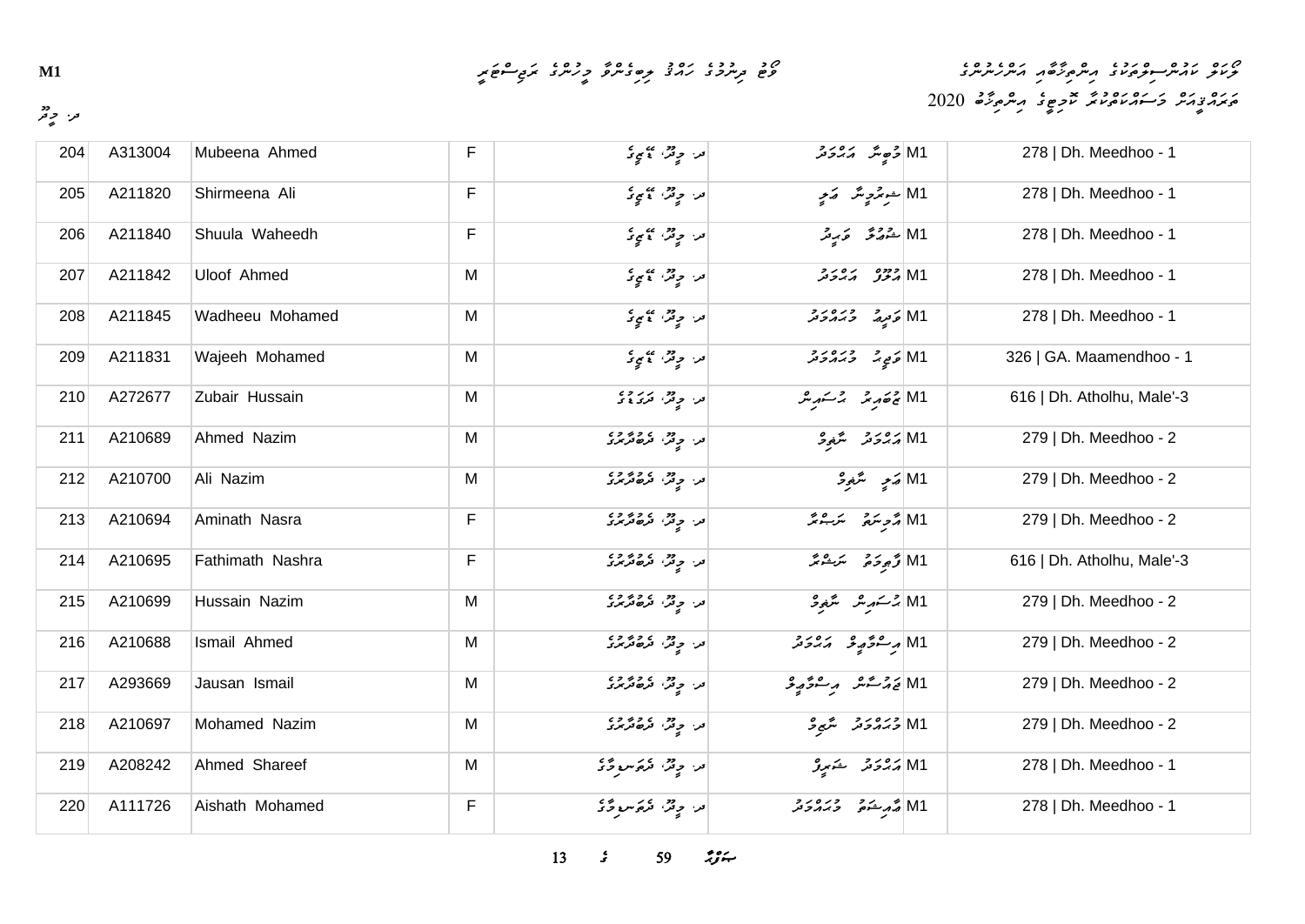*sCw7q7s5w7m< o<n9nOoAw7o< sCq;mAwBoEw7q<m; wBm;vB* م من المرة المرة المرة المرجع المرجع في المركبة 2020<br>مجم*د المريض المربوط المربع المرجع في المراجع المركبة* 

| 221 | A022963 | Ibrahim Nizar      | M            | ىر. چ <sup>و</sup> چ، ترەكسو <i>53</i>                                                             | M1 مەھمگەيى ھەمەتچىمە                            | 278   Dh. Meedhoo - 1      |
|-----|---------|--------------------|--------------|----------------------------------------------------------------------------------------------------|--------------------------------------------------|----------------------------|
| 222 | A208238 | Muneera Mohamed    | $\mathsf F$  | ىر. ج <sup>ەن</sup> ئى ترەكىرىدۇ ئەت                                                               | M1  3سٍبكّر - 3بر25تر                            | 278   Dh. Meedhoo - 1      |
| 223 | A208241 | Raziyya Mohamed    | $\mathsf F$  | ىر. ج <sup>و</sup> ش ترەكسىدۇ ئ                                                                    | M1 بَرَىن <i>ِ دەر جەم</i> ەر د                  | 616   Dh. Atholhu, Male'-3 |
| 224 | A208237 | Shareefa Ibrahim   | $\mathsf F$  | ىر. چ <sup>و</sup> ڭ ترەكسى دى                                                                     | M1 شەمرى <i>ق مەھترى</i> رى                      | 278   Dh. Meedhoo - 1      |
| 225 | A208240 | Sofeenaaz Mohamed  | $\mathsf F$  | لا وِفْرٌ، فَرْجُ سَوَ وَ وَ                                                                       | M1 بَيَوِيتَرَجْ     3 جَرْمُ 3 قَرْ             | 278   Dh. Meedhoo - 1      |
| 226 | A208239 | Zainab Mohamed     | $\mathsf{F}$ | ىر. ج <sup>و</sup> ش ترەكسى دى                                                                     | M1 تج م سَرَة محمد حمد حمد                       | 278   Dh. Meedhoo - 1      |
| 227 | A043360 | Abdul Rahman Ahmed | M            | قدر المحمد المحمد المحمد المحمد المحمد المحمد المحمد المحمد المحمد المحمد المحمد المحمد المحمد الم | M1   مەھەمە <i>مەدۋىتى   مەدۋى</i> ر             | 616   Dh. Atholhu, Male'-3 |
| 228 | A211602 | Abdulla Mufeed     | M            | ىر. دېڭر، ئۇرمۇرى                                                                                  | M1  رَحْمَدْاللَّه دَّوِيْرَ                     | 278   Dh. Meedhoo - 1      |
| 229 | A211604 | Ahmed Mufeed       | M            | ىر. دەر ئۇرمۇر                                                                                     | M1 كەش <sup>ى</sup> كەنگە قىلى قىلىپ قىلىنىڭ بىر | 278   Dh. Meedhoo - 1      |
| 230 | A026920 | Ali Mufeed         | M            | امر ۔ چمہ می گرورگری                                                                               | M1  پَرِ پِ گَرِيْرٌ                             | 278   Dh. Meedhoo - 1      |
| 231 | A211607 | Aminath Mohamed    | $\mathsf F$  | ىر. ج <sup>وم</sup> ى، ئۇجەدى                                                                      | M1 مُجِسَعِ حَبَيْدَوَنِرَ                       | 278   Dh. Meedhoo - 1      |
| 232 | A211610 | Fathimath Mohamed  | $\mathsf F$  | در ۔ وقرا ترجمہوری                                                                                 | M1 ژَجِرَة وَبَرْمُرَة لِهِ                      | 616   Dh. Atholhu, Male'-3 |
| 233 | A293704 | Hussain Mufeedh    | M            | الدا وليما تروردى                                                                                  | M1  پرسکو بنگر تح <i>و</i> یتر                   | 616   Dh. Atholhu, Male'-3 |
| 234 | A211605 | Ibrahim Mufeed     | M            | ىر. چەقر، قرىچەترى                                                                                 | M1 <sub>م</sub> ەمگەر ئىقىدىنى كەرىگە            | 278   Dh. Meedhoo - 1      |
| 235 | A211608 | Ismail Mufeed      | M            | در - دوم محر در دی                                                                                 | M1 مرڪو <i>گير ئي جي چر</i>                      | 278   Dh. Meedhoo - 1      |
| 236 | A340636 | Layaan Ahmed       | $\mathsf F$  | ىر. دېتر، ئۇرمەرد                                                                                  | M1 كَرْتَرْسْ    دُرْدَوْرْ                      | 278   Dh. Meedhoo - 1      |
| 237 | A293700 | Lubana Ahmed       | $\mathsf F$  | ىر. دېگر، ئۇرىردى                                                                                  | M1 قِرْھَ مَبْر مَدْرَمْر                        | 278   Dh. Meedhoo - 1      |

*14 s* 59 *if*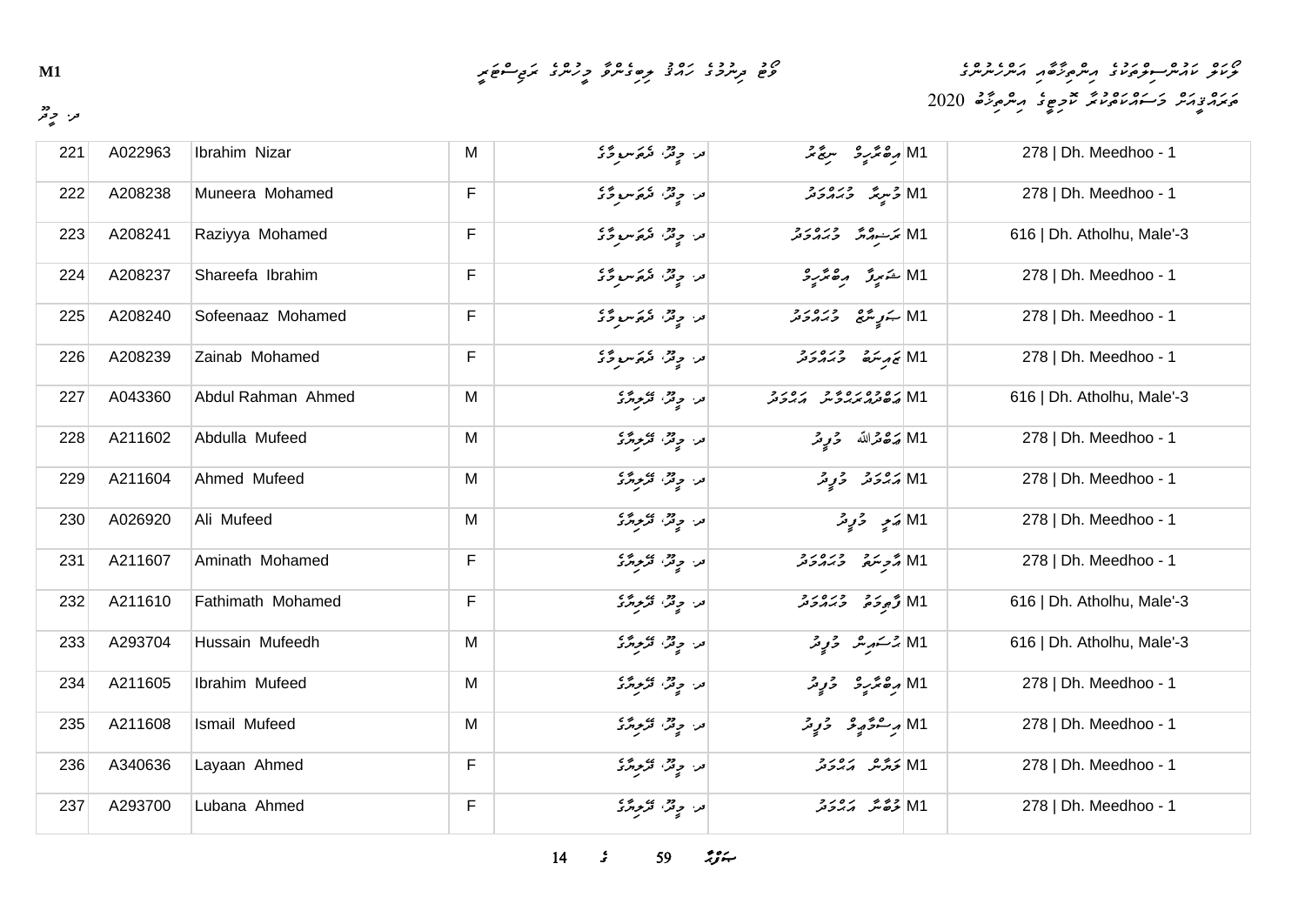*sCw7q7s5w7m< o<n9nOoAw7o< sCq;mAwBoEw7q<m; wBm;vB* م من المرة المرة المرة المرجع المرجع في المركبة 2020<br>مجم*د المريض المربوط المربع المرجع في المراجع المركبة* 

| 238 | A126490 | Mohamed Ahmed        | M           | ىر. دېمر، ئۇرمۇر         | M1 <i>ב برە برە ب</i> روتر                        | 278   Dh. Meedhoo - 1              |
|-----|---------|----------------------|-------------|--------------------------|---------------------------------------------------|------------------------------------|
| 239 | A211603 | Siththi Ahmed        | F           | د. دٍیْرٌ، تَرْمِرْدٌ دَ | M1 سورمو برجوجر                                   | 278   Dh. Meedhoo - 1              |
| 240 | A210267 | Ahmed Rasheed        | M           | مر ۔ ویژ، مریکو          | M1   كەش <sup>ى</sup> كىمى كىمى كىرىدىنى كىشى بىر | 381   Maradhoo - 3                 |
| 241 | A210266 | Aishath Ifasa        | $\mathsf F$ | قرا وفرا فروكو           | M1 ۾َمبِ شَمَرُ مِتَرَ مَّہُ ا                    | 279   Dh. Meedhoo - 2              |
| 242 | A128090 | Ali Rasheed          | M           | مر ۔ جي مرڪب             | M1 صَعِيد سَمَسْوِمْرُ                            | 616   Dh. Atholhu, Male'-3         |
| 243 | A210269 | Aroosa Abdul Wahid   | $\mathsf F$ | مر ۔ ویژ، مریکو          | M1 كەنزىش كەھەر <i>جەمبەت</i> ر                   | 279   Dh. Meedhoo - 2              |
| 244 | A372342 | Fathmath Nuha        | $\mathsf F$ | مر ۔ ویژ، مریکو          | M1 وَجِوحَة مِنْ شَرَبَّهُ                        | 279   Dh. Meedhoo - 2              |
| 245 | A210271 | Guraisha Abdul Wahid | $\mathsf F$ | مر ۔ وِمْرٌ، مردَّمِ     | M1 تۇبترىرىش مەھەر <i>ۋە ب</i> وتر                | 558   Hulhumale', Ehenihen - 6     |
| 246 | A210274 | Hamdhoon Abdul Wahid | M           | قرا وفرا فروكو           | M1 גوترس مەمەمەر د                                | 279   Dh. Meedhoo - 2              |
| 247 | A210278 | Hassoon Abdul Wahidh | M           | مر ۔ ویژ، مریکو          | M1 بزوجع مەھەر <i>ۋە بە</i> ر                     | 446   Baglioni Resort Maldives - 1 |
| 248 | A210289 | Lakhufa Jameel       | $\mathsf F$ | مر ۔ ویژ، مریکو          | M1 كَرْرْدٌ كَ وِ وْ                              | 616   Dh. Atholhu, Male'-3         |
| 249 | A292813 | Lamya Jameel         | F           | مر ۔ وِمْرٌ، مردَّمِ     | M1 كَرَدْنَدْ كَ <sub>ى ت</sub> وگ                | 616   Dh. Atholhu, Male'-3         |
| 250 | A210248 | Madeeha Abdul Hakeem | $\mathsf F$ | مر ۔ وِمْرٌ، مردَّمِ     | M1  كەيپەتتىر كەھە <i>ترىۋىزى</i> يەتى            | 279   Dh. Meedhoo - 2              |
| 251 | A144367 | Mohamed Jameel       | M           | مر ۔ ویژ، مریکو          | M1  ت <i>ح پر دې</i> تو تو تو تو                  | 279   Dh. Meedhoo - 2              |
| 252 | A122151 | Moosa Jameel         | M           | مر ۔ جي مرڪب             | M1 رُحَمَّ نَح <sub>حِر</sub> ثَرَ                | 616   Dh. Atholhu, Male'-3         |
| 253 | A210242 | Rugiyya Moosa        | $\mathsf F$ | اللا المحيض الريحالي     | M1 برتو پر هم حق مشک                              | 279   Dh. Meedhoo - 2              |
| 254 | A210249 | Saleema Abdul Hakeem | F           | امر: حيثرٌ، مريحة من     | M1 سَجِرةَ صَرْحَدَ مِرْدِ                        | 616   Dh. Atholhu, Male'-3         |

*15 s* 59 *if*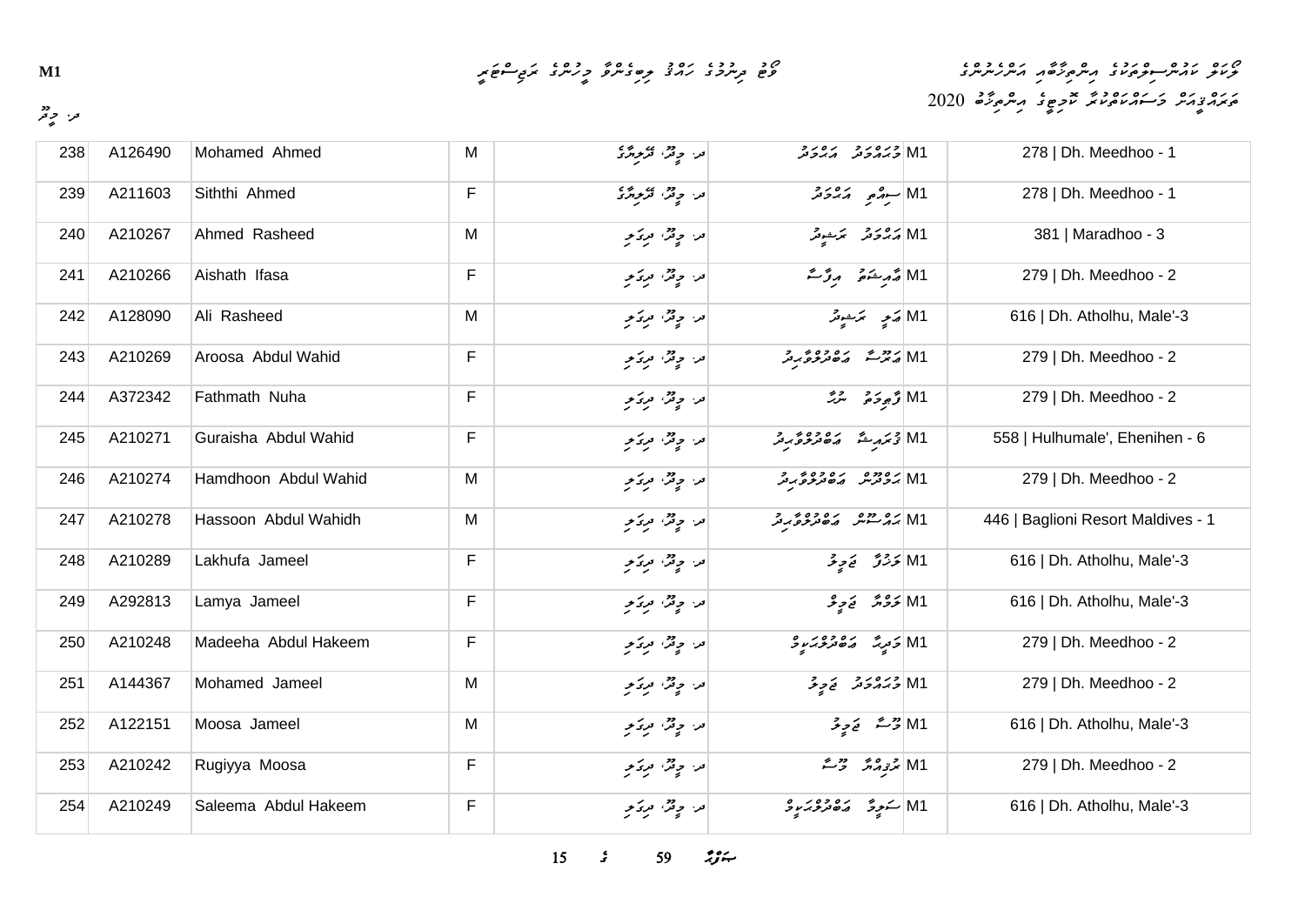*sCw7q7s5w7m< o<n9nOoAw7o< sCq;mAwBoEw7q<m; wBm;vB* م من المرة المرة المرة المرجع المرجع في المركبة 2020<br>مجم*د المريض المربوط المربع المرجع في المراجع المركبة* 

| 255 | A210291 | Shaayan Ahmed              | $\mathsf{F}$ | مر ۔ وِمْرٌ مِرکو                   | M1 گەترىش كەبرى قىر                        | 616   Dh. Atholhu, Male'-3 |
|-----|---------|----------------------------|--------------|-------------------------------------|--------------------------------------------|----------------------------|
| 256 | A210276 | Vishah Jameel              | M            | مر ۔ وِیْرُ مِرکو                   | M1 مِشَہُ کَے یوگر                         | 137   Lh. Naifaru - 2      |
| 257 | A122157 | Zuhura Abdul Hakeem        | $\mathsf F$  | مرا وقرا مرتاح                      | M1 يحرثر مەھىر دىرو                        | 616   Dh. Atholhu, Male'-3 |
| 258 | A360723 | Abdul Maaniu Ali           | M            | تر. دٍ پُرْ، ترِیرُہ دی             | M1   رَەمْعُرْحَرَّسِهُ   رَمْحِ           | 616   Dh. Atholhu, Male'-3 |
| 259 | A123075 | Abdul Muhusin Ahmed        | M            | تر. وٍ پُرُ، ترِعْرَہ ُو ۽          | M1 <i>مەھەر ۋە جەس</i> ىس مەر <i>ۋەر ۋ</i> | 279   Dh. Meedhoo - 2      |
| 260 | A047970 | Ahmed Adam                 | M            | در وفر تروه دوء                     | M1 كەبرى قىر ئەترى                         | 279   Dh. Meedhoo - 2      |
| 261 | A060186 | Hassan Ahmed               | M            | تر. دٍ پُرْ، ترِیرُہ دی             | M1 ئەسەمىر بەيدى قىر                       | 279   Dh. Meedhoo - 2      |
| 262 | A104568 | Ibrahim Ahmed              | M            | تر. دٍ پُرُ، ترِیْرَہ دِی           | M1 مەھمگىيە ھەردىنى                        | 279   Dh. Meedhoo - 2      |
| 263 | A403796 | Mohamed Mail               | M            | د. چ <sup>ور</sup> مر <i>خ</i> ص در | M1 <i>5&gt;۶۶ و محمد می</i>                | 616   Dh. Atholhu, Male'-3 |
| 264 | A292819 | <b>Mohamed Raim Rameez</b> | M            | د. دٍیْرٌ، مِروْھَ رُمُرَد          | M1 كەندە دىر ئەر ئىمى ئىر                  | 279   Dh. Meedhoo - 2      |
| 265 | A210899 | Najeela Ahmed              | $\mathsf F$  | تر. دٍ پُرْ، ترِیرُہ دی             | M1 سَمِعٍ مَدَ - دَمَرَ مَدَ               | 279   Dh. Meedhoo - 2      |
| 266 | A050847 | Abdul Azeez Moosa          | M            | تر. وِيْرُ، تَرِوْشُوَتْرُو         | M1 <i>مَەمْرُوْمَى ج</i>                   | 278   Dh. Meedhoo - 1      |
| 267 | A122143 | Ahmed Moosa                | M            | تر. وفرٌ، تروګورو و                 | M1 پروتر وحت                               | 704   Angsana Velaavaru-1  |
| 268 | A126512 | Aminath Moosa              | F            | تر. وفرٌ، تروٌ شهری                 | M1 أَمَّ مِسَمَّدٍ حَمَّدٌ                 | 278   Dh. Meedhoo - 1      |
| 269 | A211863 | Ayyash Musthafa            | M            | تر. وفره تروڅوندو                   | M1 كەبەر ئەرەپە ئەرەپەتىكى ئىس             | 616   Dh. Atholhu, Male'-3 |
| 270 | A211865 | Enas Ibrahim               | F            | امر: وقتر، مرکز شوری                | M1 مٍسَّرْتْ مِنْ مَّرْبِةْ                | 278   Dh. Meedhoo - 1      |
| 271 | A211864 | Faruha Ismail              | F            | د. دٍیْرٌ، دروشوری                  | M1 كَرَيْرٌ - مِرْ مُرَّمَّةٍ هِ عُرْ      | 278   Dh. Meedhoo - 1      |

*16 s* 59 *if*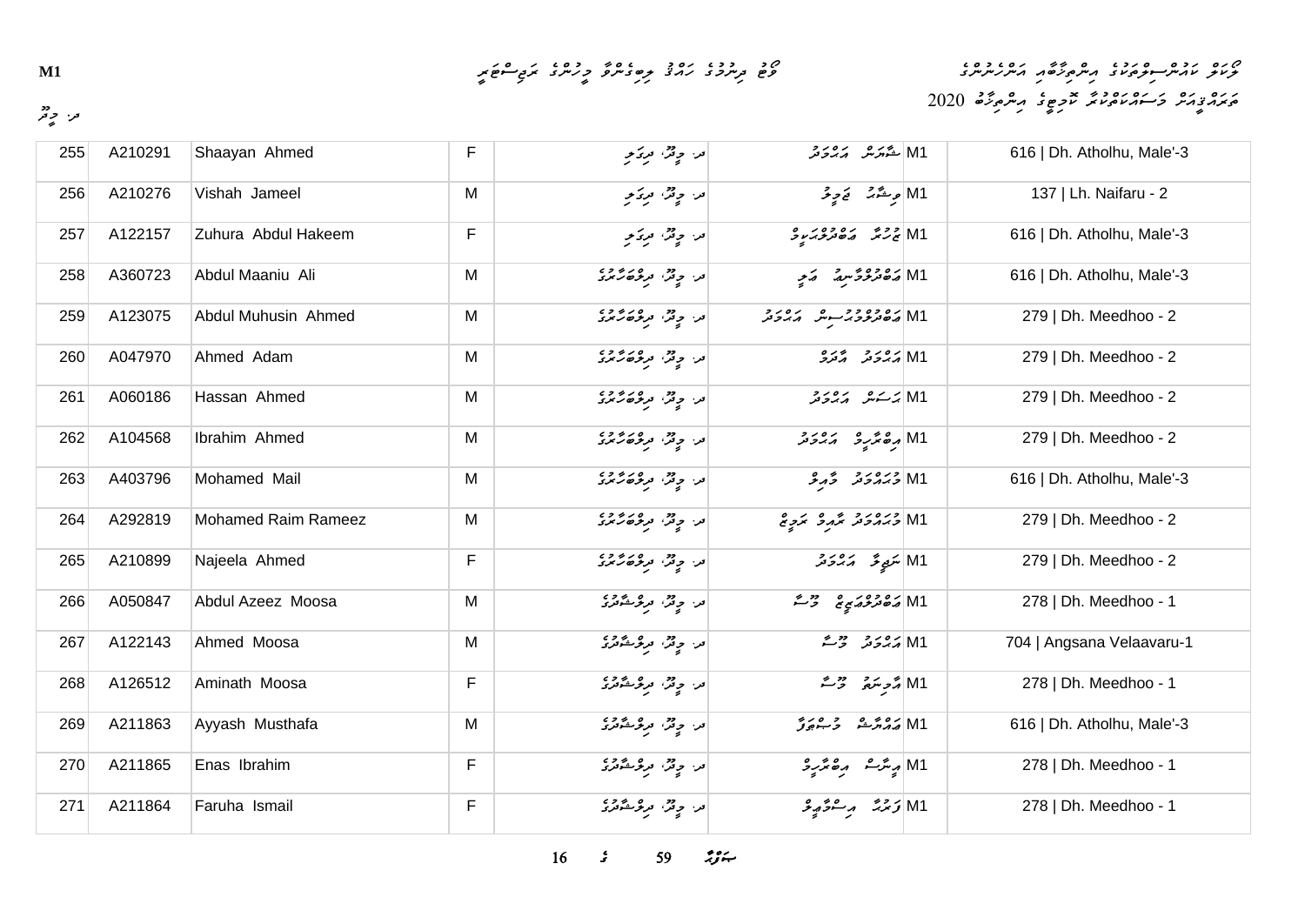*sCw7q7s5w7m< o<n9nOoAw7o< sCq;mAwBoEw7q<m; wBm;vB* م من المرة المرة المرة المرجع المرجع في المركبة 2020<br>مجم*د المريض المربوط المربع المرجع في المراجع المركبة* 

| 272 | A009615 | Hawwa Ali         | $\mathsf F$ | ىر. بەتر، مرگزىشىرى               | M1   پَروُنَّ   کَرَمَوِ                    | 278   Dh. Meedhoo - 1              |
|-----|---------|-------------------|-------------|-----------------------------------|---------------------------------------------|------------------------------------|
| 273 | A065786 | Ibrahim Naseer    | M           | ىر. چ <sup>ور</sup> ، ترگرىشىرى   | M1 مِرەڭرىرى سَرَىبِيْتْر                   | 616   Dh. Atholhu, Male'-3         |
| 274 | A293679 | Isha Musthafa     | $\mathsf F$ | ور ۔ وفرا فرقرشوں و               | M1 مِثَّۃٌ وَجُوَرَ                         | 616   Dh. Atholhu, Male'-3         |
| 275 | A211849 | Ismail Moosa      | M           | د. وفر مروشهره                    | M1 مِرْ مُحَمَّدٍ حَمْ حَمَّدَ الْمَسَمَّدِ | 278   Dh. Meedhoo - 1              |
| 276 | A211859 | Mariyam Moosa     | $\mathsf F$ | تر. دٍیژ، تروکشوری                | M1 كەبەر بۇرگە ئەسىگە                       | 278   Dh. Meedhoo - 1              |
| 277 | A126513 | Mohamed Moosa     | M           | تر. وِيْرُ، تَرِوْشُوَتْرَى       | M1 كەندە ئەترىشى ئۆت                        | 278   Dh. Meedhoo - 1              |
| 278 | A211847 | Moosa Mohamed     | M           | د. دٍیژ، دروځشوری                 | M1 تۇشە ئەيرە ئەرى                          | 278   Dh. Meedhoo - 1              |
| 279 | A211866 | Rauha Ismail      | $\mathsf F$ | تر. وفر، ترو شور و ،              | M1 بَرَيْرٌ مِ سُوَّمِ وَ                   | 278   Dh. Meedhoo - 1              |
| 280 | A211862 | Shuaib Ibrahim    | M           | د. وفر مروشهره                    | M1 ش <i>ەمەم ھەمەمب</i> و                   | 446   Baglioni Resort Maldives - 1 |
| 281 | A211860 | Suha Ibrahim      | $\mathsf F$ | تر. وفر، ترو شور و ،              | M1 كەنز ب <i>ەھت</i> رىيى                   | 616   Dh. Atholhu, Male'-3         |
| 282 | A211856 | Wajeeha Moosa     | $\mathsf F$ | تر. وفرٌ، تروګورو و               | M1 حَ مِي حَ حَمْدَ حَمْد                   | 616   Dh. Atholhu, Male'-3         |
| 283 | A211853 | Zubaida Moosa     | F           | تر. وفر، ترو شهرو ،               | M1 نج صَهرِ مَثَرِ حَقِّ شَدَّ              | 616   Dh. Atholhu, Male'-3         |
| 284 | A165706 | Ahmed Raif        | M           | ىر. جەنئە، قرىبرىرىگە             | M1 كەش <sup>ى</sup> تىر ئىگەر تى            | 279   Dh. Meedhoo - 2              |
| 285 | A070248 | Arifa Mohamed     | $\mathsf F$ | ىر. جەنئى، ئۇسرىرىگە              | M1 مَحْمِرَةٌ حَمَدَ مَرَّةٌ                | 279   Dh. Meedhoo - 2              |
| 286 | A073102 | Fathimath Naufa   | $\mathsf F$ | ىر. جەنئە، ئۇسرىرىگە              | M1 وَّجِ دَمَّةَ مَسَمَّدَةَ                | 616   Dh. Atholhu, Male'-3         |
| 287 | A209475 | Mohamed Nayif     | M           | ا در المحركة المحر مركز مركز مركز | M1  <i>وبزوجو سمدق</i>                      | 279   Dh. Meedhoo - 2              |
| 288 | A211579 | Abdul Shakoor Ali | M           | ىر. دولا، مرە بروگ                | M1 كەھەرمەدە ج. كەب                         | 278   Dh. Meedhoo - 1              |

*17 s* 59 *if*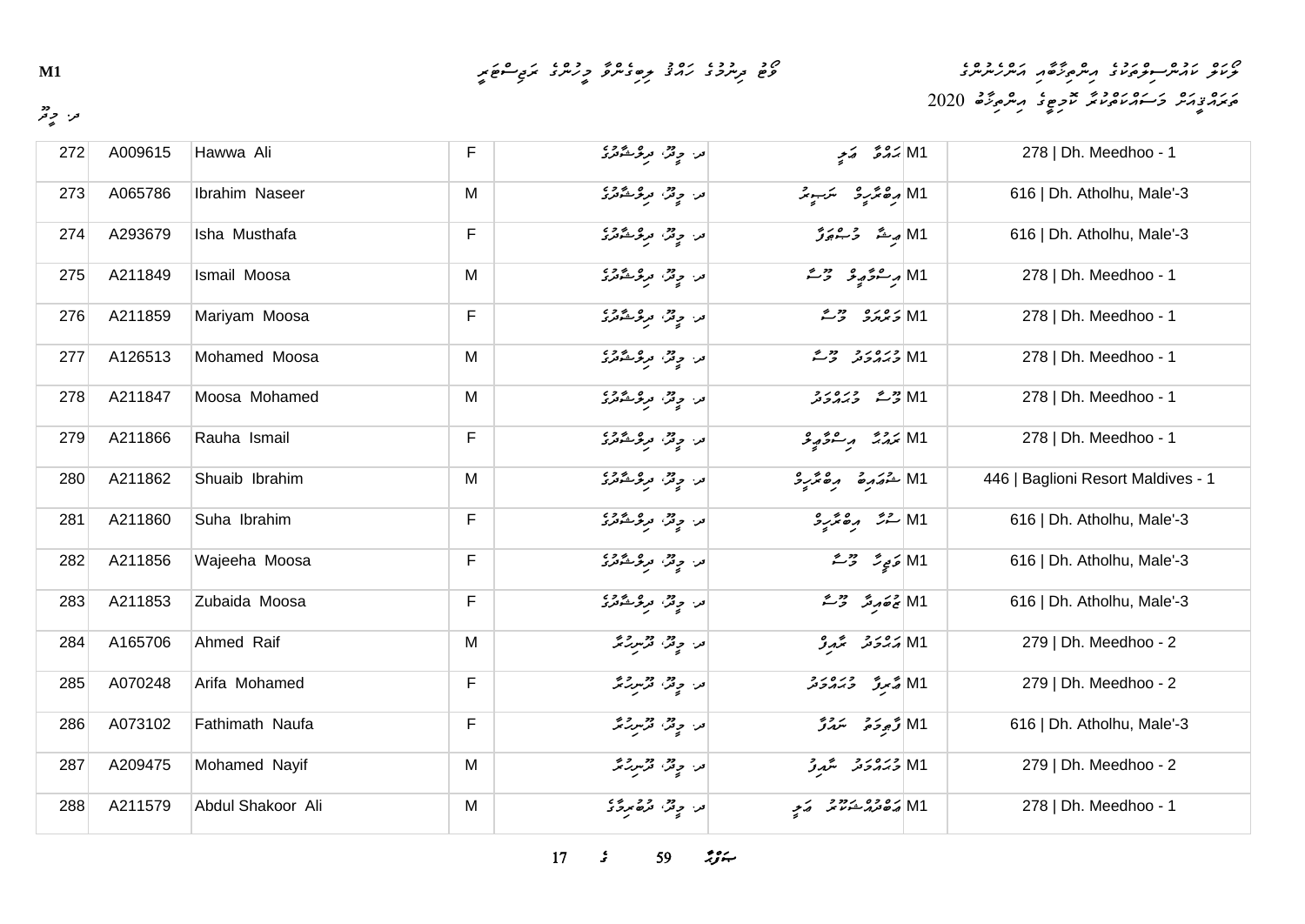*sCw7q7s5w7m< o<n9nOoAw7o< sCq;mAwBoEw7q<m; wBm;vB* م من المرة المرة المرة المرجع المرجع في المركبة 2020<br>مجم*د المريض المربوط المربع المرجع في المراجع المركبة* 

| 289 | A292809 | Afnaan Abdul Shakoor   | $\mathsf F$ | ىر. دۇر، ترەپردى                                   | M1 كەنۇبىر كەر كەھەر ئەدەر دەر | 278   Dh. Meedhoo - 1          |
|-----|---------|------------------------|-------------|----------------------------------------------------|--------------------------------|--------------------------------|
| 290 | A211582 | Fathimath Saeeda       | $\mathsf F$ | ىر. دېڭ ترەمردگ                                    | M1 قَ جوحَة مَ سَنَ صِمَّةِ    | 278   Dh. Meedhoo - 1          |
| 291 | A122158 | Hawwa Raeefa           | $\mathsf F$ | ىر. دۇر، ترەپردى                                   | M1   يَرْدُمَّ = سَمِيوَّ      | 558   Hulhumale', Ehenihen - 6 |
| 292 | A149563 | Mohamed Rauf           | M           | تر. وِتْرُ، ترەپروگ                                | M1 <i>3225 مەدە</i> ر          | 558   Hulhumale', Ehenihen - 6 |
| 293 | A106002 | Moosa Ali              | M           | ىر. ج <sup>و</sup> ر، تر <i>ە</i> بردگ             | M1 فخرشہ تھ ج                  | 278   Dh. Meedhoo - 1          |
| 294 | A211589 | Rauna Shareef          | $\mathsf F$ | ىر. ج <sup>وم</sup> ى، تر <i>ە</i> مبرد <i>گ</i> ى | M1 بَرَیْرَ شَمَعِرُوْ         | 278   Dh. Meedhoo - 1          |
| 295 | A258437 | Mariyam Ramiza         | F           | ا در امریکر، فرس مرگز                              | M1 كَرْمَرْدْ مُدَّدِيَّ       | 616   Dh. Atholhu, Male'-3     |
| 296 | A211187 | Abdul Latheef Mohamed  | M           | ىر، بەق تەترى                                      | M1 בפינג צק, 2 - 2000 K        | 279   Dh. Meedhoo - 2          |
| 297 | A211135 | Abdulla Rasheed        | M           | ىر، چ <sup>ەن</sup> ، ق <sup>ە</sup> تكى           | M1 كەڭداللە كەن بوقر           | 279   Dh. Meedhoo - 2          |
| 298 | A211190 | Faaiq Latheef          | M           | ىر. رەپى، ئەترىخە                                  | M1 وَمَرِ حَمَّدٍ وَ           | 279   Dh. Meedhoo - 2          |
| 299 | A079490 | Hassan Rasheed         | M           | ىر، بەيتى، تەترىتى                                 | M1  پرستەنلە    ئەسىيەتلە      | 279   Dh. Meedhoo - 2          |
| 300 | A062454 | Ibrahim Mohamed        | M           | د. چ <sup>و</sup> ر، ترکت                          | M1 مەھمەر 250.000 كىل          | 279   Dh. Meedhoo - 2          |
| 301 | A249370 | Mohamed Fayaaz Latheef | M           | د. چ <sup>و</sup> ڻ ترکتو                          | M1 څنه څخه وگړي ځېږو           | 279   Dh. Meedhoo - 2          |
| 302 | A211189 | Ramla                  | $\mathsf F$ | اما اوتژا تخاتری                                   | M1 بزوگ                        | 279   Dh. Meedhoo - 2          |
| 303 | A211586 | Amsooda Moosa          | $\mathsf F$ | ىر. چ <sup>و</sup> چ، ئۇن <i>ە</i> پ               | M1 پروېنو وي.                  | 278   Dh. Meedhoo - 1          |
| 304 | A211587 | Mohamed Soodh Moosa    | M           | لدا وفرا وكرمر                                     | M1 دېرونه سور دي.              | 278   Dh. Meedhoo - 1          |
| 305 | A211588 | Shadhadh Moosa         | M           | ىر. دېڭر، ئۇندىر                                   | M1 ڪوترنر - تڙڪ                | 278   Dh. Meedhoo - 1          |

*18 s* 59 *i*<sub>s</sub> $\approx$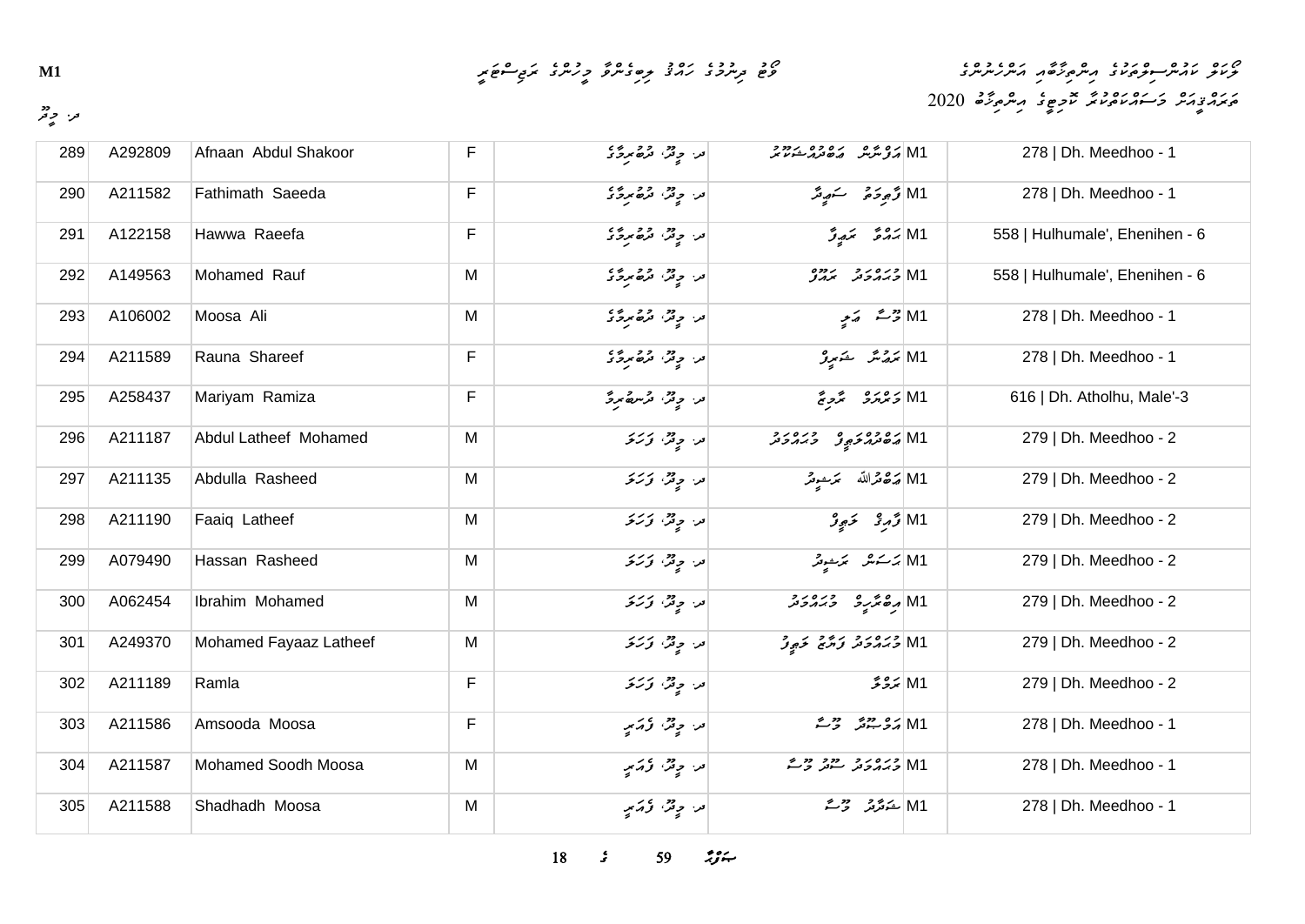*sCw7q7s5w7m< o<n9nOoAw7o< sCq;mAwBoEw7q<m; wBm;vB* م من المرة المرة المرة المرجع المرجع في المركبة 2020<br>مجم*د المريض المربوط المربع المرجع في المراجع المركبة* 

| 306 | A211580 | Madheeha Ali         | $\mathsf F$  | ىر. دېر، زېرىرىيە دە                     | M1   حَ مِيدً   صَ مِي               | 279   Dh. Meedhoo - 2      |
|-----|---------|----------------------|--------------|------------------------------------------|--------------------------------------|----------------------------|
| 307 | A086796 | Moosa Jameel         | M            | ىر. دېڭ ۋە بېرىرىن                       | M1 تخریحہ <sub>تح</sub> وی           | 279   Dh. Meedhoo - 2      |
| 308 | A292804 | Shidhadh Moosa       | M            | ىن جۇنى ئەمبرىمىتى                       | M1 خوتر ترقر منتقب                   | 279   Dh. Meedhoo - 2      |
| 309 | A212506 | Afaaf Ismail         | $\mathsf F$  | ىر. مەنتى، ئەنتىر                        | M1  رَزَّوْ بِرِ شَوَّمِ وَ          | 278   Dh. Meedhoo - 1      |
| 310 | A293684 | Ashfa Ismail         | $\mathsf F$  | ىر. چ <sup>ەدە</sup> ، تەنۇبر            | M1  رَ؎ْرُ مِرْ مِرْ مُرَّمَّةٍ مِنْ | 278   Dh. Meedhoo - 1      |
| 311 | A212502 | Haleema Ismail       | $\mathsf{F}$ | ىر. چ <sup>ەدە</sup> ، تەنۇبر            | M1   يَرِوءٌ - مِرْ يُوتُورُ \$      | 278   Dh. Meedhoo - 1      |
| 312 | A212505 | Hoodhu Ismail        | M            | ىر. چ <sup>ەد</sup> ترىۋە                | M1 تُرْتَمْ بِرِ صُوَّرٍ عُرُ        | 616   Dh. Atholhu, Male'-3 |
| 313 | A212504 | Ulfa Ismail          | $\mathsf F$  | ىر. چ <sup>ەن</sup> تەنۋىر               | M1 2 <i>3 م شۇم</i> ۇ                | 278   Dh. Meedhoo - 1      |
| 314 | A111748 | Ahmed Nafiu          | M            | ىر، چەتتى، ئۇچەتتى                       | M1 كەش <sup>ى</sup> تىر ئىتى بىر شەر | 278   Dh. Meedhoo - 1      |
| 315 | A211871 | Aminath Naayifa      | F            | ىر، چەش، ئەھمەت                          | M1 مُّحِ سَمَّعَ سَّمَ <i>بِينَّ</i> | 278   Dh. Meedhoo - 1      |
| 316 | A146612 | Fathimath Naaifaa    | $\mathsf F$  | ىر، چ <sup>ە</sup> ن، ئەھمى <sup>م</sup> | M1 زَّجِ دَ مَنْ سَمَّدٍ رَّ         | 616   Dh. Atholhu, Male'-3 |
| 317 | A210068 | Affaan Ali           | M            | مر، وفِشْ وَسَّدَّ                       | M1 <i>مَہُ دُوَّ</i> شَہ کِھو        | 616   Dh. Atholhu, Male'-3 |
| 318 | A210060 | Ahmed Mujthaba       | M            | ىر. رەتر، ترت                            | M1 كەبرىق مىق ئۇمۇھ                  | 279   Dh. Meedhoo - 2      |
| 319 | A292821 | Aishath Zeena Naasir | $\mathsf F$  | ىر. روژ، ترت                             | M1 ۾ً مرڪومج سي مگر مگرسومگر         | 279   Dh. Meedhoo - 2      |
| 320 | A034422 | Ali Naseem           | M            | ىر. رٍيْرٌ، تَرَسَّہُ                    | M1  رَمِ سَرَسِ وَ                   | 279   Dh. Meedhoo - 2      |
| 321 | A210065 | Aliya Ali            | $\mathsf F$  | ىر. رەتر، ترت                            | M1 صَّحِيرٌ صَحِ                     | 616   Dh. Atholhu, Male'-3 |
| 322 | A103409 | Ibrahim Naasir       | M            | ىر. رٍٽُن تَرَتَّہُ                      | M1 مەھمگەپەق س <sup>ى</sup> رىبومۇ   | 279   Dh. Meedhoo - 2      |

*19 s* 59 *z*<sub>*s*</sub> $\rightarrow$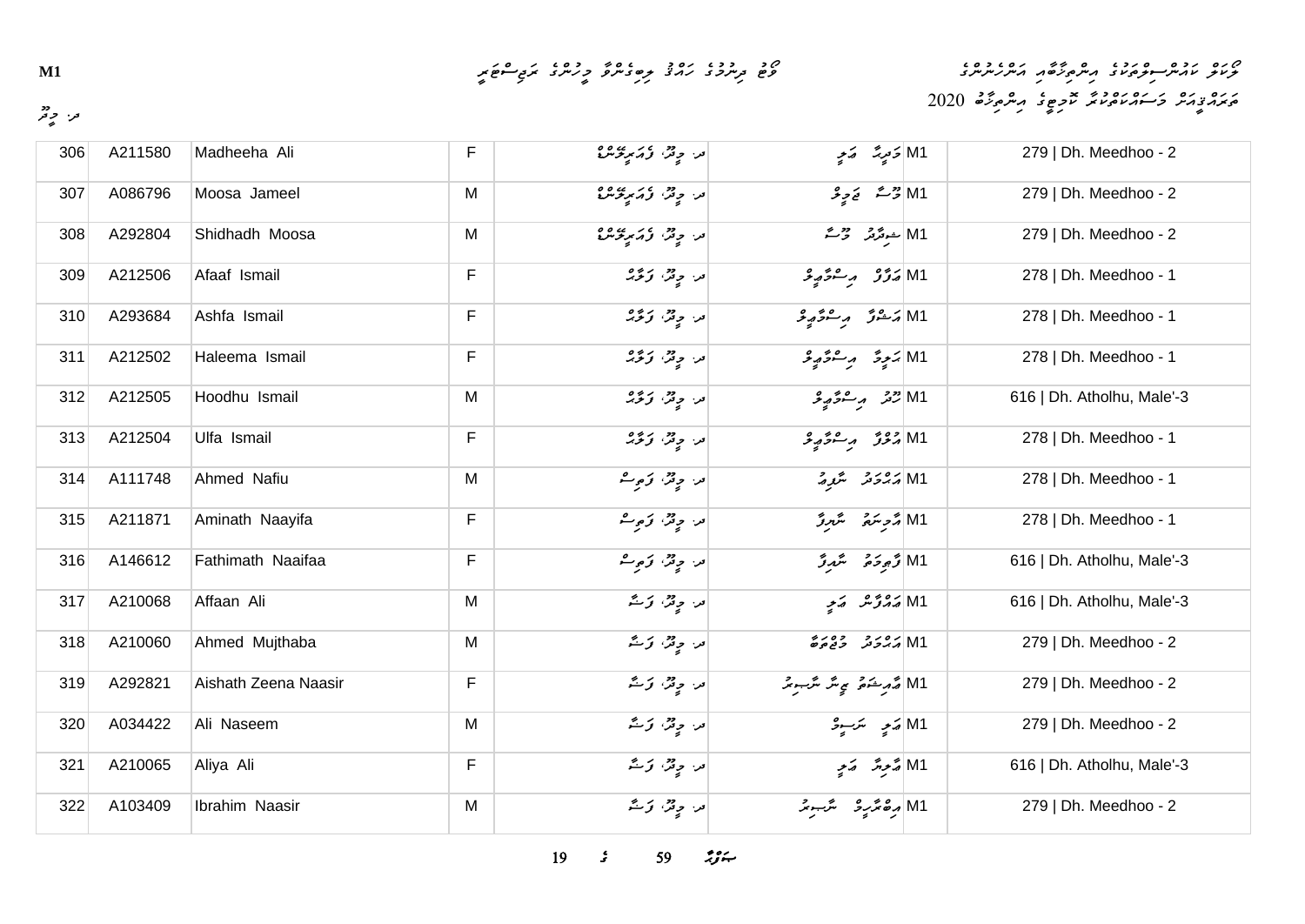*sCw7q7s5w7m< o<n9nOoAw7o< sCq;mAwBoEw7q<m; wBm;vB* م من المرة المرة المرة المرجع المرجع في المركبة 2020<br>مجم*د المريض المربوط المربع المرجع في المراجع المركبة* 

| 323 | A210073 | Irufaah Ali            | M           | ىر. بوتى، ترتّ                               | M1 مِتْرَدَّرْ - مَرِ                      | 616   Dh. Atholhu, Male'-3       |
|-----|---------|------------------------|-------------|----------------------------------------------|--------------------------------------------|----------------------------------|
| 324 | A292812 | Sausan Ali             | F           | ىر، رەش، ئۇنىگە                              | M1 ڪن <i>و ڪنگر چ</i> َمتِر                | 279   Dh. Meedhoo - 2            |
| 325 | A210057 | Soffiya Moosa          | F           | ىر. بوتۇ، تۇڭ                                | M1 بەزەر قەرىئە                            | 279   Dh. Meedhoo - 2            |
| 326 | A210071 | Zeedhan Nasir          | M           | ىر، بەتتى، ئەنت                              | M1 <sub>ک</sub> وئٹریٹر گٹر ہونٹر          | 279   Dh. Meedhoo - 2            |
| 327 | A211897 | Abdul Latheef Ali      | M           | ىر. چ <sup>و</sup> چ، پ <sub>و</sub> چى بولۇ | M1 בەممى ھېرى ھېر                          | 278   Dh. Meedhoo - 1            |
| 328 | A211946 | Ahmed Abdul Latheef    | M           | ىر. دېتر، پېرىنى دېگ                         | M1 <i>ג محمد م</i> ص <i>مر محبو</i> ثر     | 569   Kulhudhuffushi, Ehenihen-1 |
| 329 | A111405 | Ali Latheef            | M           | ىر. دېتر، وېرىج دېڅ                          | M1 <i>ڇَ ڇِ - خَبوِ</i> رُ                 | 278   Dh. Meedhoo - 1            |
| 330 | A211944 | Areej Abdul Latheef    | $\mathsf F$ | ىر. دېگر، توپرچ دېڅ                          | M1 كەيرىق كەھەر <i>مۇج</i> و ئى            | 616   Dh. Atholhu, Male'-3       |
| 331 | A211900 | Fathimath Milza        | $\mathsf F$ | ىر. دېگر، توپرچ دېڅ                          | M1 تَ <i>جِ حَ حَقَّ</i> حَمَّةَ           | 278   Dh. Meedhoo - 1            |
| 332 | A211947 | Ibrahim Abdul Latheef  | M           | د. دٍیْرٌ، دٍیرٌی وِیْ                       | M1 مەھمەر ئەھەرمۇمۇرى<br>سەرھەر مەھەرمۇمۇر | 278   Dh. Meedhoo - 1            |
| 333 | A211943 | Ismail Latheef         | M           | ىر. دېگر، توپرچ ئوگ                          | M1 مرڪوگيرنى تخ <sub>جي</sub> و            | 278   Dh. Meedhoo - 1            |
| 334 | A211899 | Khadeeja Ali           | F           | ىر. دېگر، توپرچ دېڅ                          | M1 كَتَمِيعٌ - صَحٍ                        | 278   Dh. Meedhoo - 1            |
| 335 | A211942 | Mohamed Latheef        | M           | ىر. دېگر، توپرچ دېڅ                          | M1   ج. <i>بر\$د تربي ق</i>                | 616   Dh. Atholhu, Male'-3       |
| 336 | A211948 | Sidhura Abdul Latheef  | $\mathsf F$ | ىر. دېتر، وېرچمونځه                          | M1 – ترىڭ مەھ <i>ىرە خې</i> رۇ             | 616   Dh. Atholhu, Male'-3       |
| 337 | A211945 | Thahiyya Abdul Latheef | $\mathsf F$ | د. دٍیْرٌ، دٍیرٌی وِیْ                       | M1 <i>خ بەمەش مەھەرمۇجۇ</i>                | 278   Dh. Meedhoo - 1            |
| 338 | A211902 | Ummu Kulsoom           | F           | ىر. دېتر، وېژىنمونځ                          | M1 د و د و و د و و                         | 278   Dh. Meedhoo - 1            |
| 339 | A208192 | Abdulla Varis          | M           | ىر. دېڭ كۆركەت                               | M1  رَصْحْرَاللَّهُ – مُحْسِنْتُمْو        | 278   Dh. Meedhoo - 1            |

*20 sC 59 nNw?mS*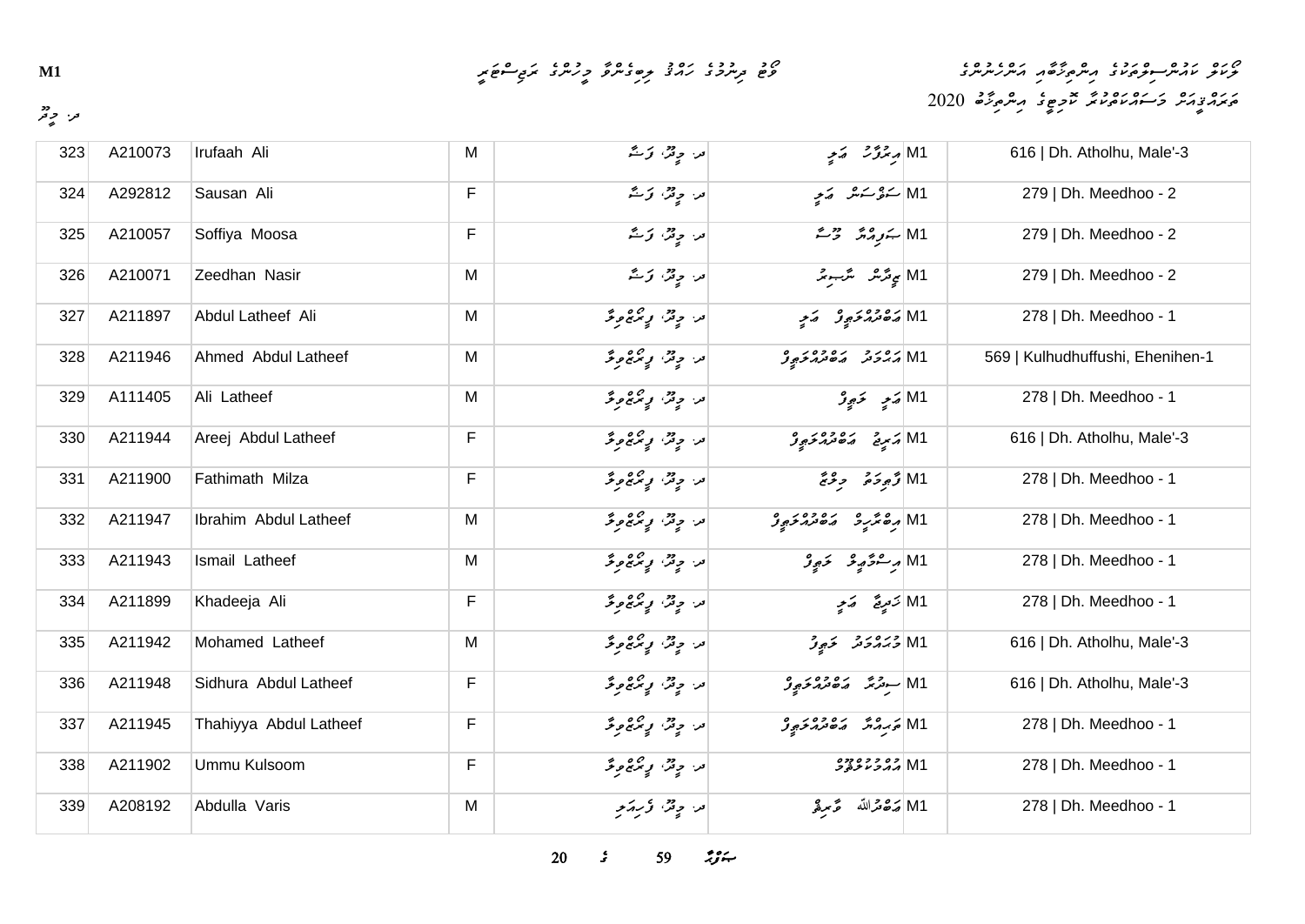*sCw7q7s5w7m< o<n9nOoAw7o< sCq;mAwBoEw7q<m; wBm;vB* م من المرة المرة المرة المرجع المرجع في المركبة 2020<br>مجم*د المريض المربوط المربع المرجع في المراجع المركبة* 

| 340 | A208186 | Ahmed Warish                  | M            | ىر. چ <sup>و</sup> چ، ئ <i>ۇر</i> ىزىر | M1 كەش <sup>ى</sup> ر قىلىقى ئىل                       | 278   Dh. Meedhoo - 1      |
|-----|---------|-------------------------------|--------------|----------------------------------------|--------------------------------------------------------|----------------------------|
| 341 | A208189 | Ibrahim Waris                 | M            | اللا الإقماء كالرماس                   | M1 مەھەرىرى ھەمبۇ                                      | 278   Dh. Meedhoo - 1      |
| 342 | A208178 | Mohamed Naeem                 | M            | اللا ويتن كريركو                       | M1 كەبرى 3 مىقدىمبى ئىش                                | 278   Dh. Meedhoo - 1      |
| 343 | A211121 | Waheeda Ali                   | $\mathsf F$  | اللا ويتن كريركو                       | M1 <i>حَ بِ</i> مَّدَ مِسْ سَ                          | 278   Dh. Meedhoo - 1      |
| 344 | A025549 | Abdulla Latheef               | M            | قرا ولاي توري                          | M1 كەھەراللە ك <i>ۆچ<sub>ۈ</sub>تى</i>                 | 279   Dh. Meedhoo - 2      |
| 345 | A210133 | Aiman Abdul Azeez             | $\mathsf F$  | ورا وفرا كربرى                         | M1 <i>הֿרְב<sup>ֶ</sup>ית הַפּנּיבה <sub>אָ</sub>י</i> | 616   Dh. Atholhu, Male'-3 |
| 346 | A041601 | Hawwa Naeema                  | $\mathsf F$  | لدا چ <sup>ود</sup> ا قریری            | M1 بَرْدُمَّ سَمِيرً                                   | 616   Dh. Atholhu, Male'-3 |
| 347 | A138161 | Ismail Latheef                | M            | قدا وفرا وكري                          | M1 مِ سُمَّ مَ حَمَّدٍ مَ حَمَّدٍ مِ                   | 279   Dh. Meedhoo - 2      |
| 348 | A210118 | Mariyam Ali                   | $\mathsf F$  | لدا ولاي وحري                          | M1   ج <i>اچرچھ   ج</i> اجي                            | 279   Dh. Meedhoo - 2      |
| 349 | A010987 | Mohamed Latheef               | M            | ىر. چ <sup>و</sup> چ، ئۇر <sub>ى</sub> | M1 دُبَرْدْدَتْرَ تَحْبِيْرٌ                           | 616   Dh. Atholhu, Male'-3 |
| 350 | A210140 | Sajuwa Mohamed Latheef        | $\mathsf F$  | الدا المحيض كوريح                      | M1 كەنى ئەزەر ئەرەبىر كەن كىلىنى ئى                    | 279   Dh. Meedhoo - 2      |
| 351 | A165661 | Sajwa Mohamed Latheef         | F            | لدا چ <sup>ود</sup> ا قریری            | M1 سَنَّے وَ بَر مَر وَ عَبورْ E                       | 616   Dh. Atholhu, Male'-3 |
| 352 | A210135 | Salman Mohamed Latheef        | M            | قدا وفرا وكري                          | M1 سَوْدَ شَرِ دَبِرِ دَبِي وَ سَرَ دِبِي وَ           | 616   Dh. Atholhu, Male'-3 |
| 353 | A210121 | Salwa Mohamed Latheef         | $\mathsf{F}$ | مر، ڇاپڙ، وکري                         | M1 كەنزى بەرەر دېمبور كىلىنى ئىلىنى ئى                 | 616   Dh. Atholhu, Male'-3 |
| 354 | A331052 | <b>Sultan Mohamed Latheef</b> | M            | ىر. چ <sup>و</sup> چ، ئۇر <sub>ى</sub> | M1 جوء مي ورەرو توپ <sub>و</sub> تر                    | 616   Dh. Atholhu, Male'-3 |
| 355 | A210138 | Yamna Abdul Azeez             | $\mathsf F$  | لا، ڇاپڙ، وَرِءُ                       | M1 كەر ئەھەر <i>ئەھەر بى</i>                           | 616   Dh. Atholhu, Male'-3 |
| 356 | A210145 | Yumna Abdul Azeez             | F            | لدا ولارا وكرد كالرد                   | M1 ىردىگە بەھ <i>قىرى قى</i> رىم                       | 616   Dh. Atholhu, Male'-3 |

 $21$  *s* 59  $23$   $\div$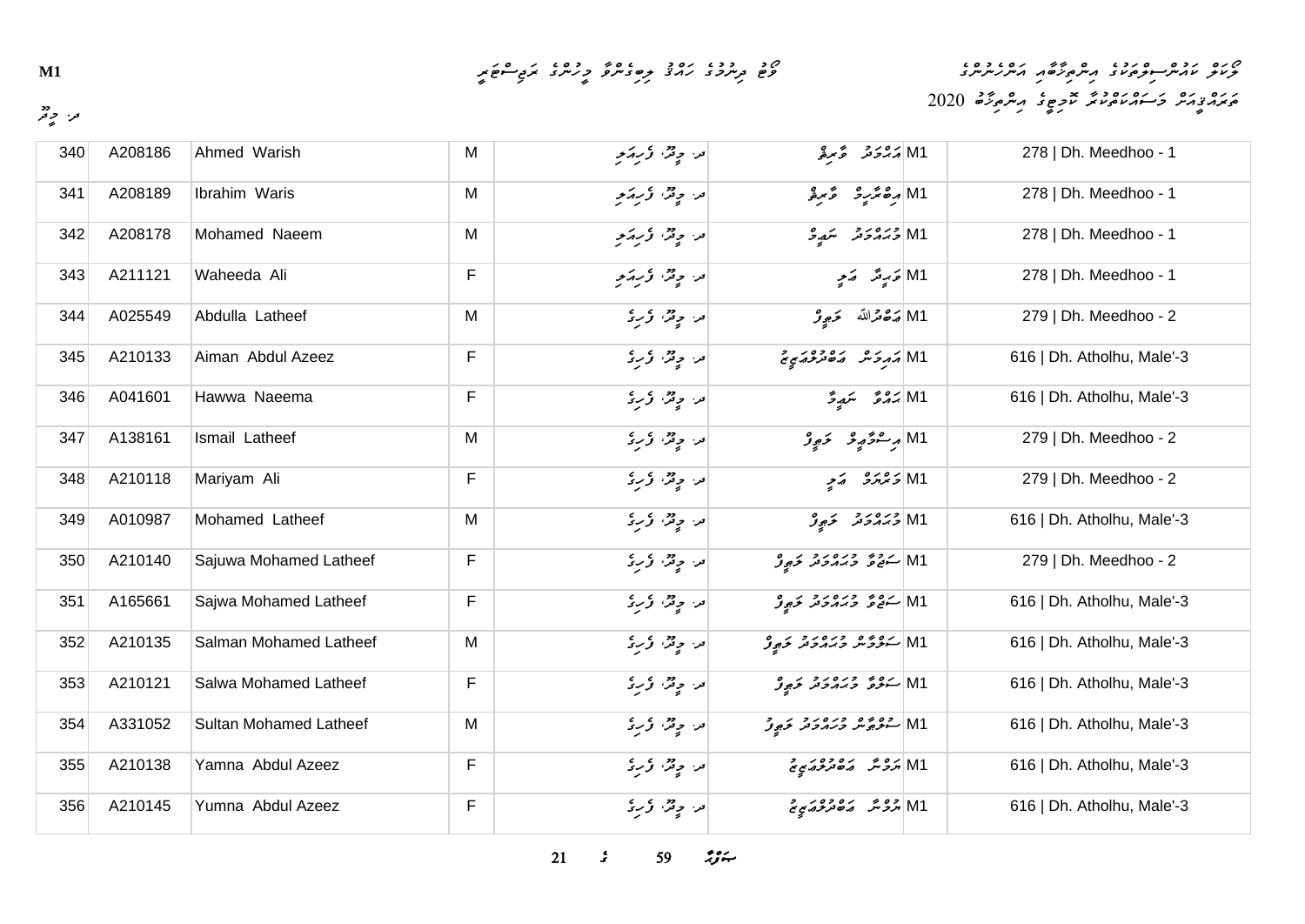*sCw7q7s5w7m< o<n9nOoAw7o< sCq;mAwBoEw7q<m; wBm;vB* م من المرة المرة المرة المرجع المرجع في المركبة 2020<br>مجم*د المريض المربوط المربع المرجع في المراجع المركبة* 

| 357 | A055158 | Adam Naseer               | M            | ىر. جەنئى، ئۇرىقمىر                          |                                          | 278   Dh. Meedhoo - 1      |
|-----|---------|---------------------------|--------------|----------------------------------------------|------------------------------------------|----------------------------|
| 358 | A208662 | Ahmed Anwar               | M            | اللا المحيض كرسر عمير                        | M1  الاجماد محمد المراجع محمد المراجع    | 616   Dh. Atholhu, Male'-3 |
| 359 | A073547 | Aishath Latheefa          | $\mathsf F$  | اللا المحيض كوسرة مر                         | M1 مَّ مِ شَمَّ حَمِّوتَر                | 278   Dh. Meedhoo - 1      |
| 360 | A214603 | Aminath Nudhura Naseer    | $\mathsf{F}$ | اللا الإقلاء كالرارثانين                     | M1 مَّ صِ مَعْ مِ مَرْمَدٌ مَرَسِوِ مِّر | 278   Dh. Meedhoo - 1      |
| 361 | A097646 | Fathimath Noora           | $\mathsf{F}$ | ىر. چ <sup>و</sup> گە، كەرم <sup>ە</sup> بىر | M1 رَّجِ دَحْمَ مَسْتَدَ                 | 616   Dh. Atholhu, Male'-3 |
| 362 | A097602 | Mohamed Munawaru          | M            | ىر. جەنئى، ئۇرىقمىر                          | M1 32022 32022                           | 616   Dh. Atholhu, Male'-3 |
| 363 | A214604 | <b>Umar Kausar Naseer</b> | M            | اللا الإقرار كوريائيل                        | M1 25 كەرگە كەرگە ئىر بىرىد              | 278   Dh. Meedhoo - 1      |
| 364 | A212675 | Ahmed Sajid               | M            | اللا المحيض كورونقى                          | M1 كەثرى قىر سىمبى قىر                   | 278   Dh. Meedhoo - 1      |
| 365 | A212676 | Aminath Huda              | F            | امر: وِثْنٌ کَرَمُونٌ                        | M1 ا <i>مَّ حِ سَعْہ حَ</i> مَّدَ        | 616   Dh. Atholhu, Male'-3 |
| 366 | A212680 | Hammam Rashadh            | M            | امر: وِثْنٌ کَرَمُونٌ                        | M1 كەرگە ئەرگەنگەنى                      | 616   Dh. Atholhu, Male'-3 |
| 367 | A212527 | Nadha Rashaad             | $\mathsf F$  | ىر. دېگر، ۋىرەتخ                             | M1 سَرْمَّر - مَرْشَ <sup>5</sup> مَر    | 616   Dh. Atholhu, Male'-3 |
| 368 | A212670 | Rashad Ali                | M            | ىر: جِنْزٌ، تَوَرِهِ تَرُ                    | M1 بَرَحْتَمَتْ   رَوِ                   | 278   Dh. Meedhoo - 1      |
| 369 | A049133 | Sajid                     | M            | ىر: جٍنْنٌ كَرَبُونٌ                         | M1 ڪوبوتر                                | 278   Dh. Meedhoo - 1      |
| 370 | A212671 | Shareefa Ali              | F            | ىر: جِنْزٌ، تَوَرِهِ تَرُ                    | M1 ڪيپو <i>ڙ مَ</i> ڇ                    | 278   Dh. Meedhoo - 1      |
| 371 | A212677 | Suhail                    | M            | ىر. دېگر، ۋىرەتخ                             | M1 لے ترم <i>ہ</i> تح                    | 278   Dh. Meedhoo - 1      |
| 372 | A212679 | Usaidh Rashad             | M            | امر: وِثْنٌ کَرَمُونٌ                        | M1   پر سَمبرِ تَرَ سَمَّتَرَ مَرَ       | 278   Dh. Meedhoo - 1      |
| 373 | A212678 | Wafa Rashaad Ali          | F            | ىر: جٍنْزٌ: تَوَرِّحَرٌ                      | M1 حَ تَى سَرْشَمْتْر صَعِي              | 616   Dh. Atholhu, Male'-3 |

*22 sC 59 nNw?mS*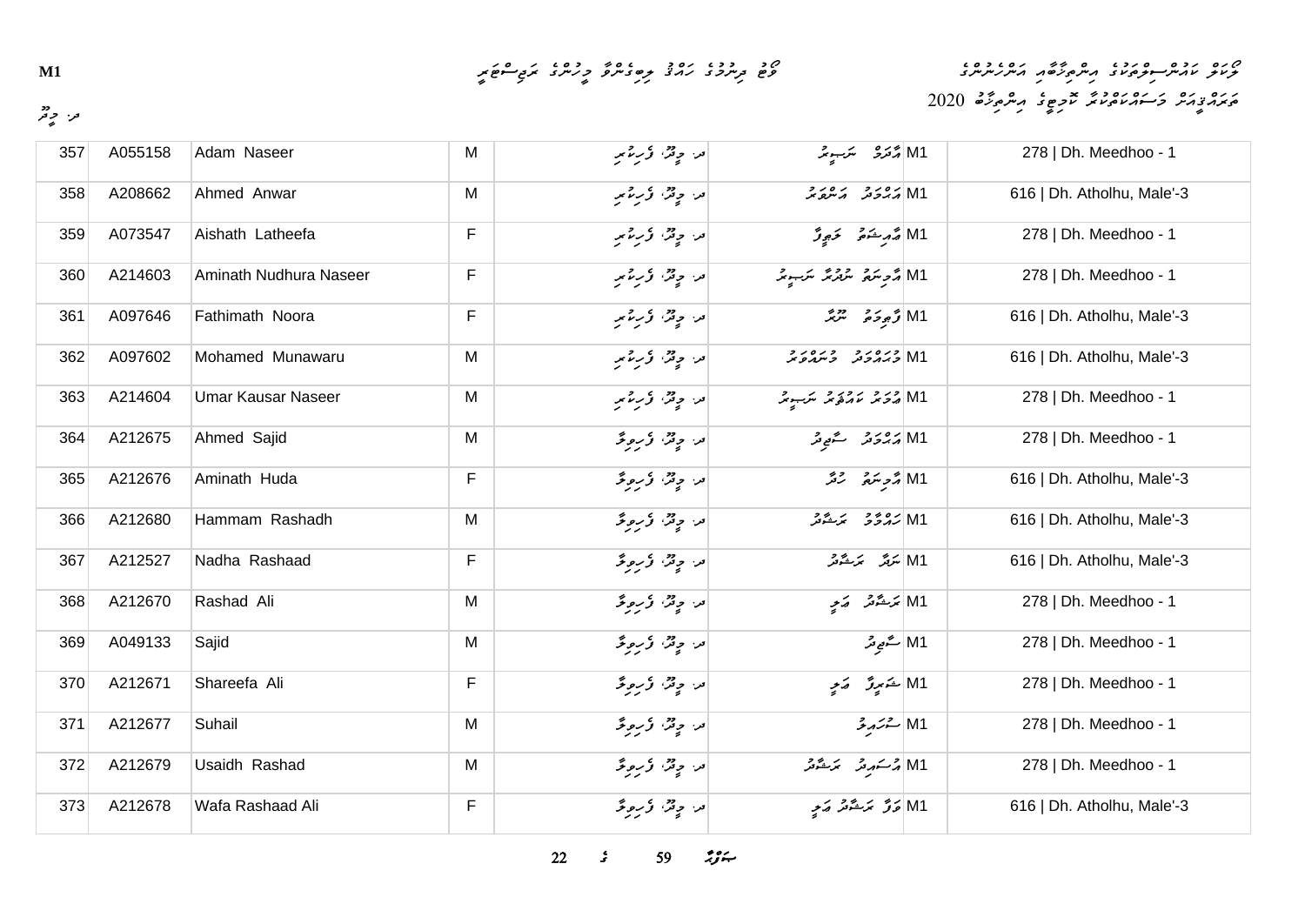*sCw7q7s5w7m< o<n9nOoAw7o< sCq;mAwBoEw7q<m; wBm;vB* م من المرة المرة المرة المرجع المرجع في المركبة 2020<br>مجم*د المريض المربوط المربع المرجع في المراجع المركبة* 

| 374 | A211201 | Abdulla Shareef    | M           |                                                               | M1 كەڭ قىراللە ھەمبوقر            | 279   Dh. Meedhoo - 2               |
|-----|---------|--------------------|-------------|---------------------------------------------------------------|-----------------------------------|-------------------------------------|
| 375 | A211199 | Aishath Rifga      | F           | ور حوالہ اور معدو ہ<br>اور حوالہ کو مرد سور <i>م</i> رد       | M1 مَگرمِشَمَّ سِرْتَزَ           | 279   Dh. Meedhoo - 2               |
| 376 | A041609 | Ali Shareef        | M           | ود ده ده در ۲۶ ورو د<br>در چار و تر دسوتر رو                  | M1 أَرَمِ شَمَيْرَ                | 558   Hulhumale', Ehenihen - 6      |
| 377 | A211194 | Ibrahim Shareef    | M           | ور - دو - در در ۲۶ ور د<br>در - در از کری - در در             | M1 مەھەرىپە ھەمبەتى               | 279   Dh. Meedhoo - 2               |
| 378 | A211197 | Ikram Moosa        | M           |                                                               | M1 مرعمة حقب حق                   | 279   Dh. Meedhoo - 2               |
| 379 | A096631 | Mariyath Ahmed     | $\mathsf F$ | ور دو در در ۲۵ ور در<br>در در تر گریمری سوتربری               | M1 جُمِيرَة حَمَدَ حَمَد          | 558   Hulhumale', Ehenihen - 6      |
| 380 | A211192 | Sofiyya Ahmed      | F           | ود ده در میروه<br>در چ <sup>و</sup> ر، توسری سوتر <i>بر</i> ی | M1 ج <i>وړهگە پروچ</i> وتر        | 279   Dh. Meedhoo - 2               |
| 381 | A035690 | Faiza Abdul Gadir  | $\mathsf F$ | امر، حيثر، وبمث                                               | M1 تَرْمِعٌ صَرْحَةَ مِرْمَرٌ     | 279   Dh. Meedhoo - 2               |
| 382 | A210427 | Falak Abdul Sattar | $\mathsf F$ | ىر. جەنئى، توم <sup>ى ھ</sup>                                 | M1 زَ دَ پَر ده ده بره د د        | 279   Dh. Meedhoo - 2               |
| 383 | A210426 | Mohamed Farish     | M           | امر. ویژ، وی م                                                | M1   ج. <i>جرو ج</i> ر تح برے     | 279   Dh. Meedhoo - 2               |
| 384 | A208235 | Abdulla Areef      | M           | ىر. چ <sup>ۈ</sup> ر، ت <sub>و</sub> سرىسرى ئ                 | M1 كەھ قىراللە     كەمبەتر        | 746   Sun Siyam Iru Veli Maldives-1 |
| 385 | A208236 | Afra Ibrahim       | F           | ىر. چ <sup>و</sup> ر، رسر مرد د                               | M1 <i>مَرْدْ بَرْ م</i> ُعْتَدِدْ | 616   Dh. Atholhu, Male'-3          |
| 386 | A125478 | Ahmed Ali          | M           | ىر. چ <sup>ور،</sup> ت <sub>و</sub> سرۇشۇڭى                   | M1 كەبۇ <i>15 كەي</i> ر           | 120   B. Maalhos - 1                |
| 387 | A208234 | Ahmed Areef        | M           | ىر. دەر بوسۇلىردۇ ئ                                           | M1 كەردى كەرگە كەر                | 150   K. Thulusdhoo - 1             |
| 388 | A146610 | Aishath Areefa     | $\mathsf F$ | ىر. دېگر، وسرگەنگەنگە                                         | M1 مَّەر شَەمَّة كَسَرْتَر        | 103   R. Maakurathu - 1             |
| 389 | A027523 | Ali Adam           | M           | ىر. چ <sup>ۈ</sup> ر، ت <sub>و</sub> سرىسرى ئ                 | M1 كەي گەترى                      | 278   Dh. Meedhoo - 1               |
| 390 | A068960 | Azeeza Mohamed     | F           | ىر. دېگر، وسرگەنگەنگە                                         | M1 كەيم قى ئەم ئەرىجى ئىل         | 278   Dh. Meedhoo - 1               |

*23 sC 59 nNw?mS*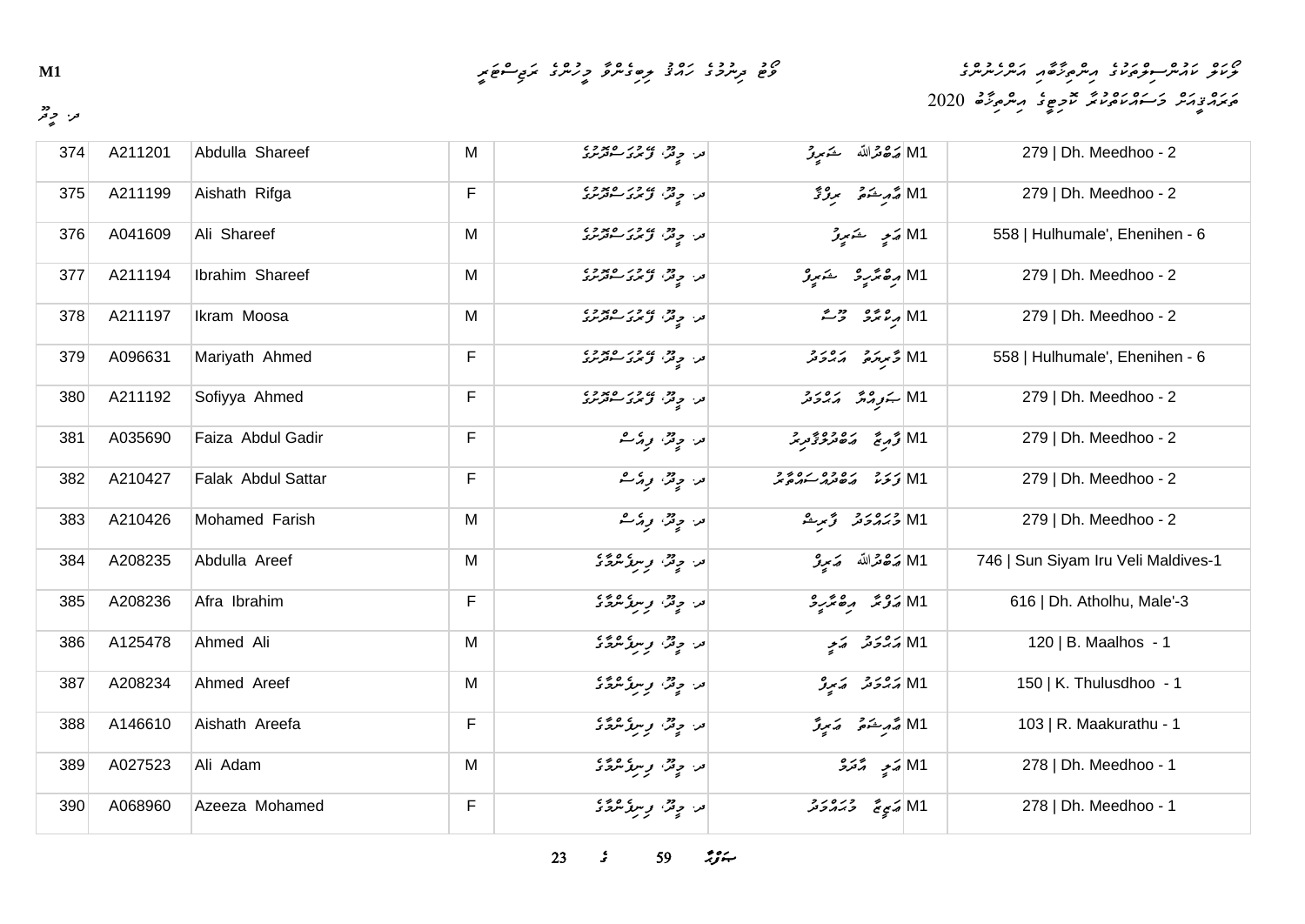*sCw7q7s5w7m< o<n9nOoAw7o< sCq;mAwBoEw7q<m; wBm;vB* م من المرة المرة المرة المرجع المرجع في المركبة 2020<br>مجم*د المريض المربوط المربع المرجع في المراجع المركبة* 

| 391 | A293690 | Fathimath Mazaya Abdulla Ali | $\mathsf F$ | در چینل وسرو مرکز و                         | M1 تَرْجِوحَةً حَيَّةً مَّهْ صَارَّاتَهُ صَعِي | 616   Dh. Atholhu, Male'-3     |
|-----|---------|------------------------------|-------------|---------------------------------------------|------------------------------------------------|--------------------------------|
| 392 | A069671 | Haleema Ali                  | $\mathsf F$ | ىر. چ <sup>و</sup> ر، وسرو مى <i>ج</i> ى    | M1  بَرْجِرَةٌ = مَرْجٍ                        | 278   Dh. Meedhoo - 1          |
| 393 | A062573 | Mariyam Ameena               | $\mathsf F$ | امر وثر وسر معدد                            | M1 كَرْيَرْدْ كَرَمِيْرْ                       | 278   Dh. Meedhoo - 1          |
| 394 | A111621 | Mohamed Ali                  | M           | ىر. چ <sup>و</sup> ش پ <sub>و</sub> سوڭلىرى | M1 دېم دېمر کم                                 | 278   Dh. Meedhoo - 1          |
| 395 | A208232 | Mohamed Areef                | M           | ىر. چ <sup>و</sup> چ، پەس <i>ۇ</i> سرچ      | M1 <i>5 ټر ۶ تر چې</i> رو                      | 155   K. Hinmafushi - 2        |
| 396 | A212435 | Abdulla Naseer               | M           | ان وِٽُن وِسِرِيزٌ                          | M1   رَحْمَدْاللّه مَرَسِوِيْر                 | 278   Dh. Meedhoo - 1          |
| 397 | A212434 | Ahmed Naseer                 | M           | ا در اولاد و سربرگر                         | M1 كەبرى قىر سىزىتىلىكى ئىستىدىكى M1           | 278   Dh. Meedhoo - 1          |
| 398 | A124105 | Ali Naseer                   | M           | اللا وفراء والرزائر                         | M1  رَمِ سَرَبِهِ تَرْ                         | 278   Dh. Meedhoo - 1          |
| 399 | A212437 | Haifa Ibrahim                | $\mathsf F$ | ا در اولاد و سربرگر                         | M1 <i>خەرق مەھتىپ</i> ۇ                        | 278   Dh. Meedhoo - 1          |
| 400 | A212438 | Hassan Naseer                | M           | ان وِٽُن وِسِرِيزٌ                          | M1   پرسک میں مترجہ تھ                         | 278   Dh. Meedhoo - 1          |
| 401 | A150183 | Ibrahim Naseer               | M           | ان وِٽُن وِسِرِيزٌ                          | M1 مەھەرىپە ھەسىر ئىككى ئىستىر ئىس             | 278   Dh. Meedhoo - 1          |
| 402 | A212436 | <b>Ismail Naseer</b>         | M           | ان وِقْرٌ، وِسْرِيرٌ                        | M1 مِرْ مُعَرَّمٍ فَرَ سَرَ مِرْ               | 278   Dh. Meedhoo - 1          |
| 403 | A150194 | Mohamed Naseer               | M           | اللا ويتن والرباش                           | M1 <i>ڈیز م</i> حقہ س <i>رجو پر</i>            | 278   Dh. Meedhoo - 1          |
| 404 | A034741 | Ahmed Igbal                  | M           | ىر. دېڭر، وسرگەنگ                           | M1 كەبرى قىر مەتىھ تى                          | 279   Dh. Meedhoo - 2          |
| 405 | A209857 | Aishath Hana                 | F           | امرا وقرا وسرة كا                           | M1 ۾ م شمھ ت <i>ي م</i> ٿر                     | 616   Dh. Atholhu, Male'-3     |
| 406 | A209859 | Aminath Ahmed                | $\mathsf F$ | د. دٍنْزٌ، وسرةٌ وَ                         | M1 گەجەتتىھ كەبمەد قىر                         | 616   Dh. Atholhu, Male'-3     |
| 407 | A209858 | Athif Ahmed                  | M           | د. دٍیْنٌ وِسِقَّۃٌ                         | M1 ۾ً <i>۾وڻ ה</i> مگرمتر                      | 558   Hulhumale', Ehenihen - 6 |

*24 sC 59 nNw?mS*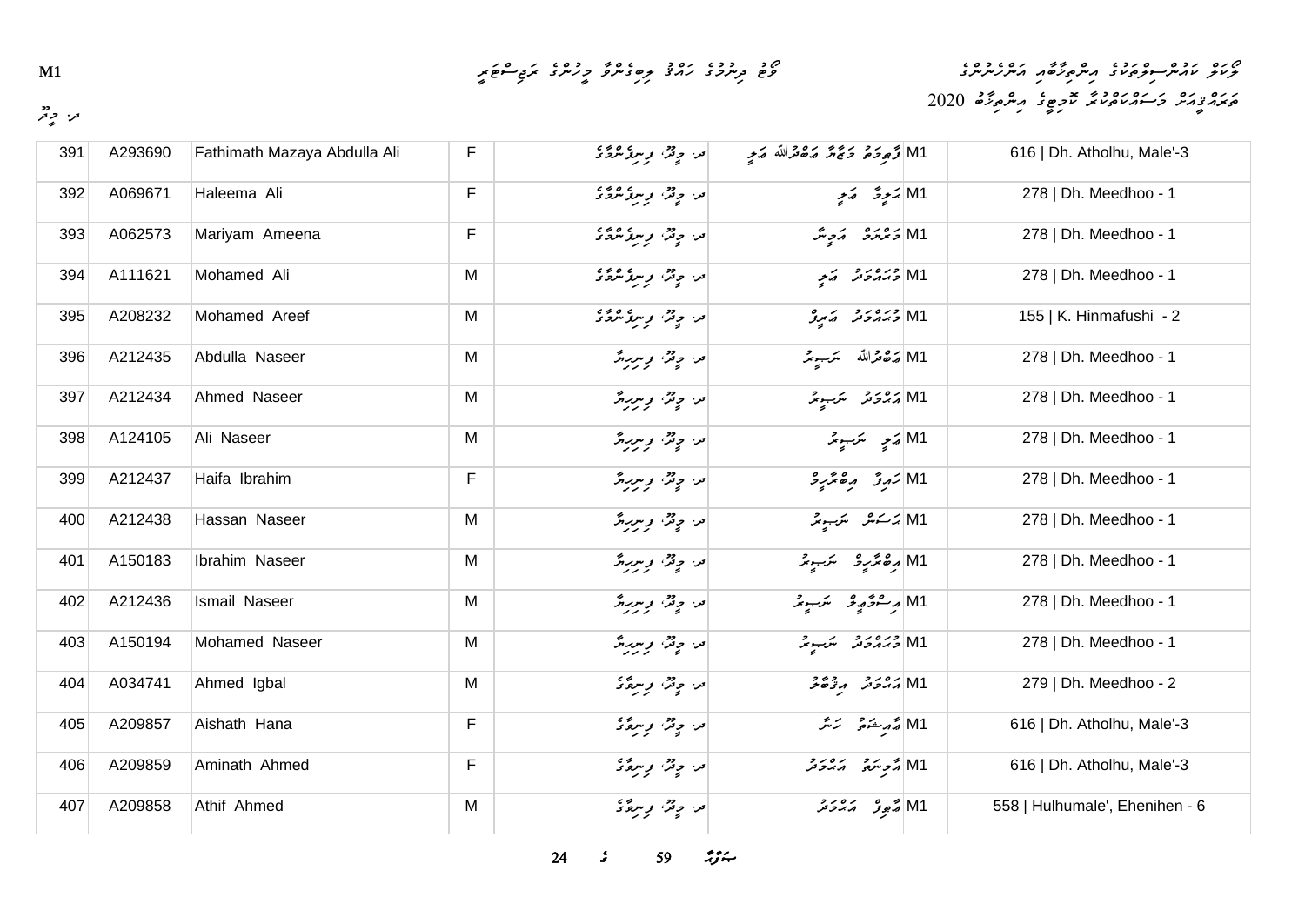*sCw7q7s5w7m< o<n9nOoAw7o< sCq;mAwBoEw7q<m; wBm;vB* م من المرة المرة المرة المرجع المرجع في المركبة 2020<br>مجم*د المريض المربوط المربع المرجع في المراجع المركبة* 

| 408 | A132266 | Fathimath Shaneez         | $\mathsf{F}$ | ىر. دېڭر، وسرگەك                      | M1 گَهِ <i>دَهْ</i> شَمْسِيْر           | 616   Dh. Atholhu, Male'-3     |
|-----|---------|---------------------------|--------------|---------------------------------------|-----------------------------------------|--------------------------------|
| 409 | A209800 | Haleema Ibrahim           | $\mathsf F$  | اللا وليمن وسرهاكا                    | M1 بَرْمٍوَّ مِنْ مِرْدِةِ              | 558   Hulhumale', Ehenihen - 6 |
| 410 | A081011 | Ibrahim Absaal            | M            | ىر. جەنئى، يەسقەت                     | M1 مەھەرىرى مەھ مەم                     | 616   Dh. Atholhu, Male'-3     |
| 411 | A122164 | Liusa Ahmed               | $\mathsf F$  | ىر. دېڭ وسۇڭ                          | M1 جەرمىشقە ئەيزىتىلىر                  | 616   Dh. Atholhu, Male'-3     |
| 412 | A144536 | Moosal Musthafaa          | M            | ىر. دېڭ وسۇڭ                          | M1 تۈشكە ئەم ئەتەر ئە                   | 616   Dh. Atholhu, Male'-3     |
| 413 | A112106 | Shanaz Ahmed              | $\mathsf F$  | د. وِثْرٌ، وِسِعْرٌ                   | M1 خەشھ كەبر <i>ە دى</i> ر              | 616   Dh. Atholhu, Male'-3     |
| 414 | A148967 | Shareefa Ibrahim          | $\mathsf F$  | ىر. چ <sup>ون</sup> ، پەس <i>ۇ</i> ك  | M1 ڪمبرڙ مگريگر                         | 279   Dh. Meedhoo - 2          |
| 415 | A001334 | Abdul Rahman Abdul Raheem | M            | من توفر المحرور وي                    | M1 <i>ב פרס ברית הסינ</i> ה בריב        | 279   Dh. Meedhoo - 2          |
| 416 | A059379 | Abdul Wahid Abdul Raheem  | M            | من برقرم و مرواه م                    | M1 <i>ה פיפי בפי ה פינה הקב</i>         | 279   Dh. Meedhoo - 2          |
| 417 | A258325 | Ahmed Rishfan             | M            | ىر. دۇر، ۋىردە،                       | M1 كەبرى قىر بىر يەر ئىر                | 558   Hulhumale', Ehenihen - 6 |
| 418 | A293671 | Aishath Raniyaa           | $\mathsf{F}$ | ىر. دۇر، ۋىرە ئ                       | M1 مَدْمِيسَة مِنْ مَدْسِدَّ            | 279   Dh. Meedhoo - 2          |
| 419 | A211213 | Haseena Abdul Raheem      | F            | ىر. دۇر، ۋىردە                        | M1 ئەسمىنگە ئەھ <i>ەرە ئەب</i> رى       | 316   L. Fonadhoo - 3          |
| 420 | A081154 | Ibrahim Khaleel           | M            | ىر. دەر. ۋىرە ئ                       | M1 پر <i>چ پڙڻ - ڏي</i> وگر             | 279   Dh. Meedhoo - 2          |
| 421 | A258323 | Mohamed Reehaan           | M            | ىر. دەر. ۋىرە ئ                       | M1  232,3% مرِدَّىْد                    | 279   Dh. Meedhoo - 2          |
| 422 | A095549 | Shamsurriza Ali           | M            | ىر. چ <sup>و</sup> چ، ئۇش <i>ۇ</i> تر | M1 خۇڭ مەمب <sup>ىگە</sup> كەم <u>و</u> | 279   Dh. Meedhoo - 2          |
| 423 | A210025 | Ali Rasheed               | M            | د. وفق ودره دوء                       | M1 <i>۾َ جِ</i> - سَرَشوش               | 150   K. Thulusdhoo - 1        |
| 424 | A307438 | Aminath Sumaira           | F            | تر، وفرس وترره وي                     | M1 مَحْرِسَمَعُ صَنْحَ مِثَّرَ          | 32   HDh. Nolhivaran - 1       |

*25 sC 59 nNw?mS*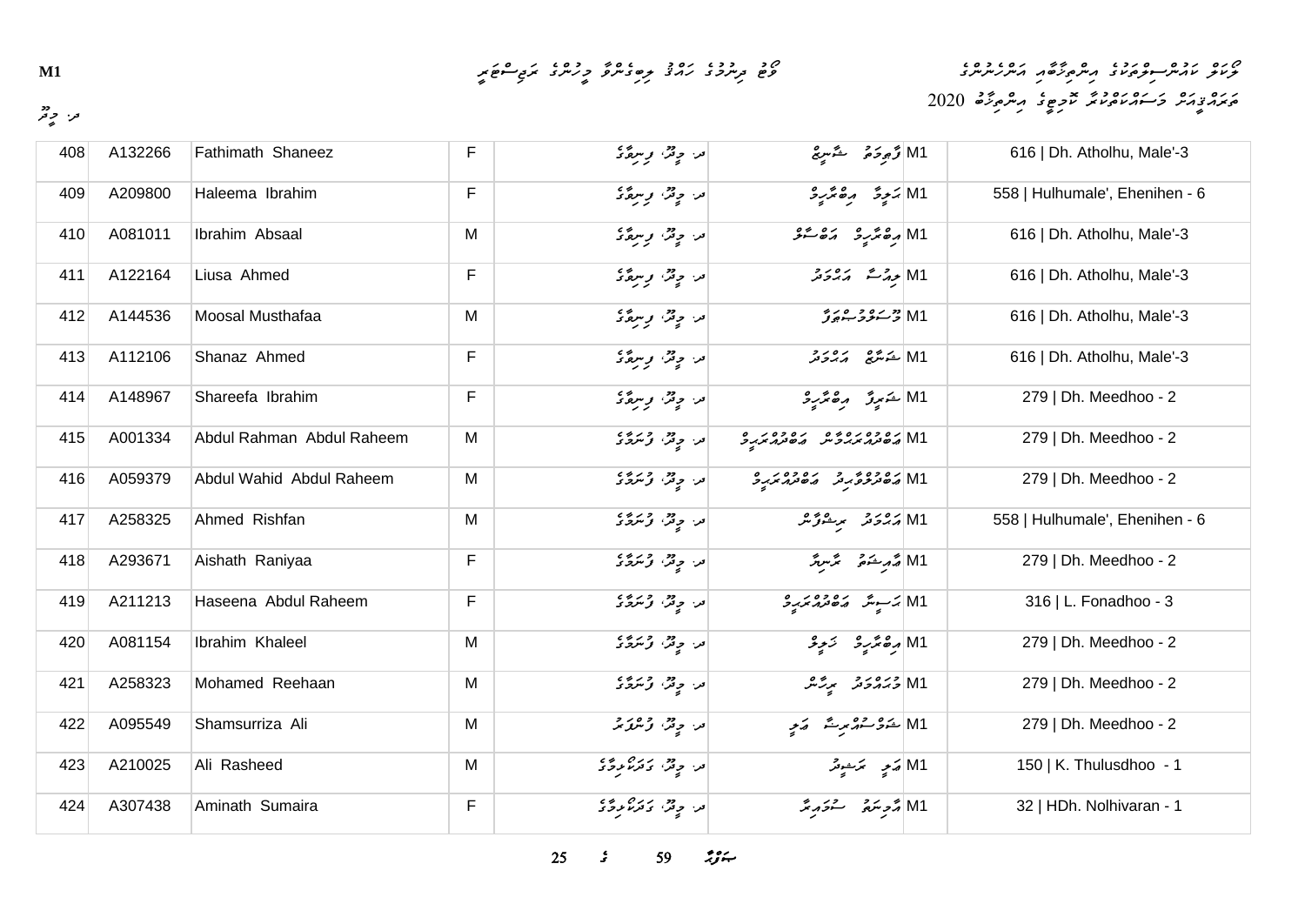*sCw7q7s5w7m< o<n9nOoAw7o< sCq;mAwBoEw7q<m; wBm;vB* م من المرة المرة المرة المرجع المرجع في المركبة 2020<br>مجم*د المريض المربوط المربع المرجع في المراجع المركبة* 

| 425 | A210024 | Ibrahim Rasheed         | M            | تر، وفرس وترره وي                         | M1 مەھەرىپە ھەمبەر بىر                           | 279   Dh. Meedhoo - 2      |
|-----|---------|-------------------------|--------------|-------------------------------------------|--------------------------------------------------|----------------------------|
| 426 | A210023 | Mohamed Adam            | M            | د. وقرص دره وي                            | M1 <i>32322 مح</i> مدة                           | 279   Dh. Meedhoo - 2      |
| 427 | A210038 | Rifua Rasheed           | $\mathsf F$  | لا وه روه وره ده                          | M1 بروگ برشوتر                                   | 279   Dh. Meedhoo - 2      |
| 428 | A049255 | Sameera Mohamed         | $\mathsf F$  | د. وفق ودره وه                            | M1  سَوِيمٌ    وَبَرُودَ تَرْ                    | 279   Dh. Meedhoo - 2      |
| 429 | A210042 | Shama Ibrahim Rasheed   | $\mathsf F$  | د. وفر، د دره و د                         | M1 شَرَّ رِصْتَرِ وَ تَرْشِيْتَر                 | 279   Dh. Meedhoo - 2      |
| 430 | A210031 | Sharma Ibrahim          | $\mathsf F$  | د. وقرص دره وي                            | M1 شەترى <sup>ق</sup> ە مەھە <i>ترى</i> رى       | 279   Dh. Meedhoo - 2      |
| 431 | A210035 | Shuraif Ibrahim Rasheed | M            | د. وقرص دره وي                            | M1 ڪمبرر و هري برڪو                              | 279   Dh. Meedhoo - 2      |
| 432 | A026576 | Ahmed Faiz              | M            | امر: حٍمْرٌ، وَكُرٌ                       | M1 كەشكەتقى ئۇمەنتى                              | 616   Dh. Atholhu, Male'-3 |
| 433 | A208297 | Aminath Abdul Gadir     | $\mathsf F$  | ىر، چ <sup>ە</sup> نى، ئەڭ                | M1 مَّ <i>جِينَهُ مَ</i> مَعْتَزَ جَرَّ بَرِيْرَ | 616   Dh. Atholhu, Male'-3 |
| 434 | A051663 | Ibrahim Afraah          | M            | مرا چينگار کارگ                           | M1 مەھەرىپە ئەرەپەيە                             | 278   Dh. Meedhoo - 1      |
| 435 | A211573 | Murushidha Ahmed        | $\mathsf F$  | ىر، ئەقش، ئەڭ                             | M1 كى ترىشىق كەبرى تىر                           | 285   Dh. Kudahuvadhoo - 2 |
| 436 | A146647 | Nashida Ahmed           | F            | مرا چين کار                               | M1 مَّرْسْبِعَّر     دَيْرَى قر                  | 616   Dh. Atholhu, Male'-3 |
| 437 | A211574 | Rashidha Ahmed          | $\mathsf F$  | مرا چين کار ح                             | M1 بَرْحْبِيْرِ     رَبْرُوَتْرُ                 | 616   Dh. Atholhu, Male'-3 |
| 438 | A364399 | Shadha Ahmed            | $\mathsf F$  | ىر، چ <sup>ەن</sup> كەڭ                   |                                                  | 616   Dh. Atholhu, Male'-3 |
| 439 | A331289 | Shahudha Ahmed          | $\mathsf{F}$ | امر: حٍفْرٌ، كَاثَرٌ                      | M1 خەرقۇ كەردىتى                                 | 616   Dh. Atholhu, Male'-3 |
| 440 | A210083 | Ahmed Rasheed           | M            | یں وقتی کا سطوری                          | M1 كەبۇكى كى سىزىقر                              | 248   ADh. Mahibadhoo - 2  |
| 441 | A094832 | Aishath Azra            | F            | تر، وفرس و مود و ،<br>تر، وفرس و سوتر پرو | M1 مەم شىم مەنىرىتىر                             | 279   Dh. Meedhoo - 2      |

*26 sC 59 nNw?mS*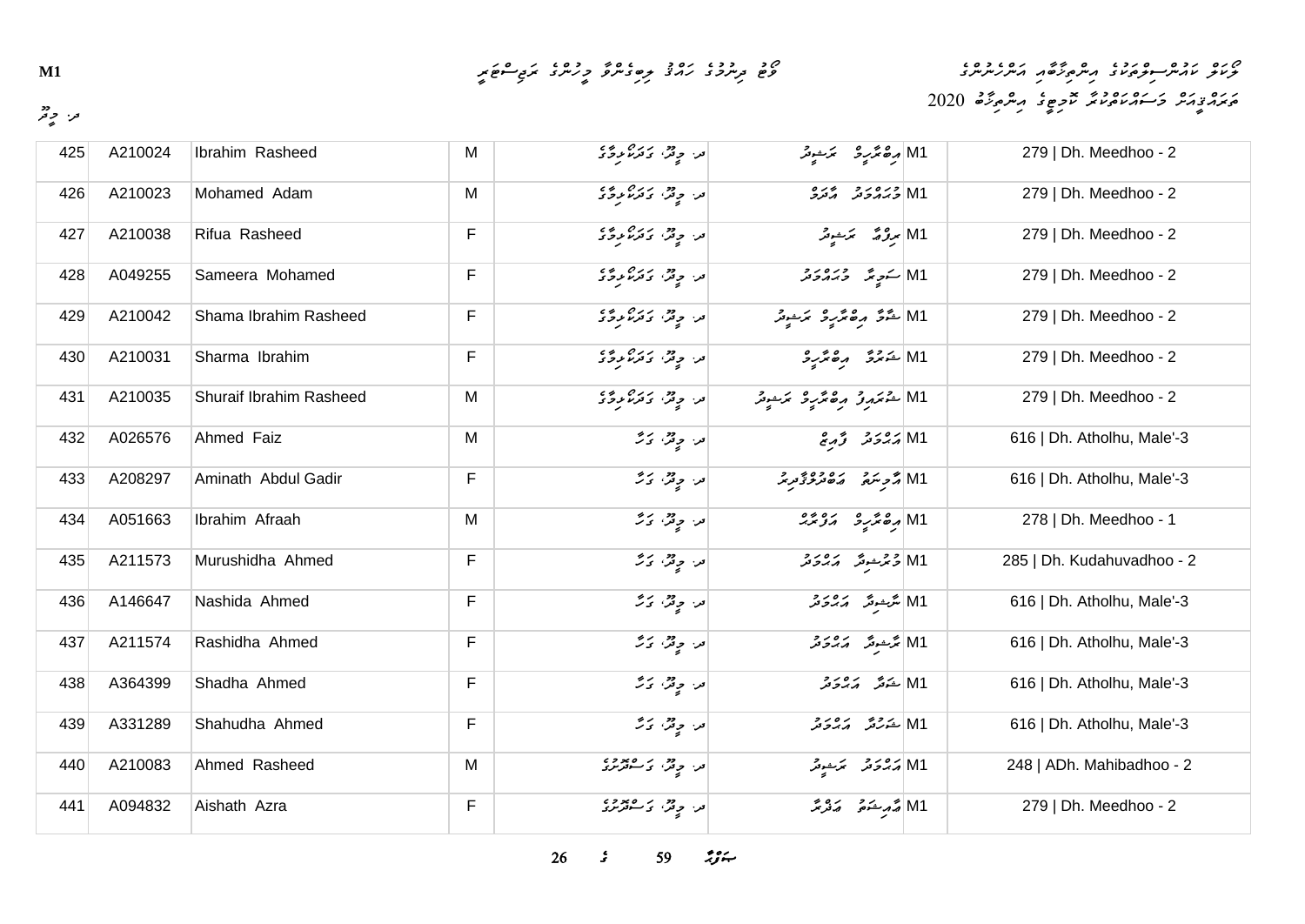*sCw7q7s5w7m< o<n9nOoAw7o< sCq;mAwBoEw7q<m; wBm;vB* م من المرة المرة المرة المرجع المرجع في المركبة 2020<br>مجم*د المريض المربوط المربع المرجع في المراجع المركبة* 

| 442 | A144862 | Ali Mohamed            | M            | اور المحصر المتحدوج<br>المراسم المحصر المحصوص | M1 كەبىر بەرگە ئار                         | 616   Dh. Atholhu, Male'-3 |
|-----|---------|------------------------|--------------|-----------------------------------------------|--------------------------------------------|----------------------------|
| 443 | A210084 | Athifa Mohamed         | F            | یں وقت کے سی دی۔<br>اس وقت کے سی مر           | M1 مَّ جورًا حَ بَرْ مَرَّ حَرَ            | 279   Dh. Meedhoo - 2      |
| 444 | A293687 | Faina Abdul Rahumaan   | F            | ا در اوجن او در ۲۵ وارد و د                   |                                            | 616   Dh. Atholhu, Male'-3 |
| 445 | A111669 | Hafsa Mohamed          | $\mathsf F$  | ور - دوم - راه برواه<br>اور المحافظ - د مورس  | M1 ئەتى ئەسىم ئەرەبىر                      | 279   Dh. Meedhoo - 2      |
| 446 | A210080 | Waheeda Mohamed        | $\mathsf F$  | یں وقتی کے سطوری                              | M1 كۆبەتتى ئەممىز ئەھرىتىلىردا ئىس         | 279   Dh. Meedhoo - 2      |
| 447 | A063643 | Abdul Sattar Hassan    | M            | ادر المحمد المحمد عليه المحمد                 | M1   ئەھەرگە ئەسىر ئەسكەنگە                | 278   Dh. Meedhoo - 1      |
| 448 | A100348 | Aishath Zuhuda         | $\mathsf F$  | ىر. چ <sup>ور</sup> ئەترىش                    | M1 مَگْرِمِسْتَمْعَى تَحْرَمْدَ            | 616   Dh. Atholhu, Male'-3 |
| 449 | A211468 | Aminath Hasma          | $\mathsf F$  | ىر. چەر، ئەترىسى                              | M1 مَّ حِسَمَةٌ تَ سِبْعَةٌ                | 616   Dh. Atholhu, Male'-3 |
| 450 | A212277 | Basma Abdul Saththar   | $\mathsf{F}$ | امر المحص وعده                                | M1 خ مشرق مەھ بىرە بور                     | 616   Dh. Atholhu, Male'-3 |
| 451 | A212337 | Hussain Yaameen        | M            | لا و ده وي ه                                  | M1 برڪوپر گروپر                            | 616   Dh. Atholhu, Male'-3 |
| 452 | A211471 | Ismail Yameen          | M            | ادر المحمد المحمد علي المحمد                  | M1 مرڪوگريو گر <i>چين</i> گر               | 616   Dh. Atholhu, Male'-3 |
| 453 | A211470 | Mohamed Yameen         | M            | ىر. چ <sup>وچ</sup> ە قەيمەت                  | M1   ج. بر جريبر   گرې پر                  | 616   Dh. Atholhu, Male'-3 |
| 454 | A212280 | Shahuma Abdul Saththar | $\mathsf F$  | ىر. چەر، ئەترىسى                              | M1 شرح ده ده بره در پر                     | 616   Dh. Atholhu, Male'-3 |
| 455 | A122162 | Aishath Nathasha       | $\mathsf F$  | امر: ﴿ فِيْنَ الْأَسِيلُونَ                   | M1 مَّ مِ شَمَّ مَتَّ مَّتَ اللَّهُ عَنْهُ | 279   Dh. Meedhoo - 2      |
| 456 | A206369 | Fathimath Nilma        | $\mathsf F$  | مرا چينل گرسونو                               | M1 تۇم <sub>ب</sub> وقە ئىبرىمى ئىل        | 279   Dh. Meedhoo - 2      |
| 457 | A210166 | Mariyam Ali            | $\mathsf F$  | ىر، بوقۇ، ئۇجۇ                                | M1 <i>5 پر پرو ک</i> ے پر                  | 279   Dh. Meedhoo - 2      |
| 458 | A138093 | Abdulla Ali            | M            | ىر. دولا، ئەسلەق برەڭ                         | M1 كەڭ قىراللە     كەمچ                    | 278   Dh. Meedhoo - 1      |

*27 sC 59 nNw?mS*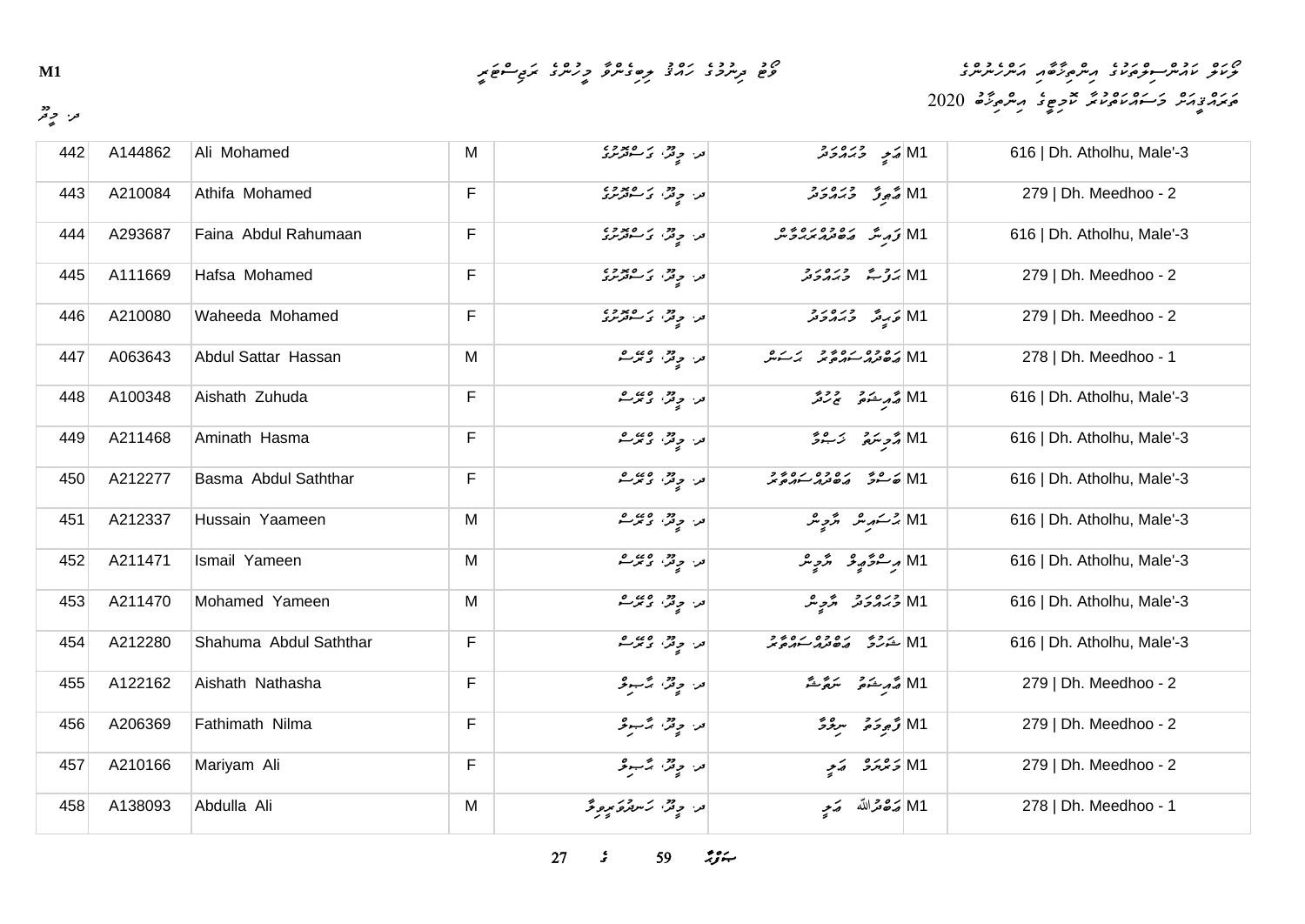*sCw7q7s5w7m< o<n9nOoAw7o< sCq;mAwBoEw7q<m; wBm;vB* م من المرة المرة المرة المرجع المرجع في المركبة 2020<br>مجم*د المريض المربوط المربع المرجع في المراجع المركبة* 

| 459 | A123058 | Ahmed Mujah         | M           | ىر. چ <sup>ور،</sup> ئەس <i>ترۇپرو</i> گ                  | M1 كەبرى قرىق بىر                        | 616   Dh. Atholhu, Male'-3 |
|-----|---------|---------------------|-------------|-----------------------------------------------------------|------------------------------------------|----------------------------|
| 460 | A149213 | Hafeeza Ibrahim     | $\mathsf F$ | ىر. چ <sup>ور،</sup> ئەس <i>ترەً برە</i> ئ                | M1 بَرَرٍ بُمَ     برڠ مَّرَرٍ دُّ       | 616   Dh. Atholhu, Male'-3 |
| 461 | A143042 | Ibrahim Mujah       | M           | ىر. دولا، ئەسلاھ برەڭ                                     | M1 مەھەر ئەھمىيە 3.5%                    | 266   M. Mulah - 2         |
| 462 | A212004 | Maasa Abdulla       | F           | ىر. دولا، ئەسلاھ برەڭ                                     | M1 حَرْجَۃ صَرَهُ مَّدَاللّه             | 616   Dh. Atholhu, Male'-3 |
| 463 | A049460 | Abdulla Ibrahim     | M           | ور - وور<br>ور - ج <sup>و</sup> گر، ار <i>بوری فرس</i> ری | M1   رَحْمَدْاللَّهُ مِنْ مَّرْبِ رَّ    | 279   Dh. Meedhoo - 2      |
| 464 | A293683 | Ain Ahmed           | $\mathsf F$ | ىر. چ <sup>و</sup> ڭ كېمپىتىنى                            | M1 <i>مَهِ شهر مَ</i> حومَد              | 279   Dh. Meedhoo - 2      |
| 465 | A210986 | Ali Ahmed           | M           | ىر. چ <sup>و</sup> ڭ كېمپېتىنى                            | M1 <i>مَرْحِي مَدْ</i> حَ <sup>و</sup> َ | 279   Dh. Meedhoo - 2      |
| 466 | A210989 | Hareera Ahmed       | $\mathsf F$ | ىر. چ <sup>و</sup> چ، ئەھ بېرىنگى                         | M1   يَرْمِدُّ   دَرْدَوْرُ              | 279   Dh. Meedhoo - 2      |
| 467 | A210992 | Hawwa Ahmed         | F           | ىر. چ <sup>و</sup> ر، ئەھمىدىكى                           | M1 بَرْدُوَّ   بَرُدْدَنْدِ              | 279   Dh. Meedhoo - 2      |
| 468 | A210993 | Ibrahim Hisam       | M           | ىر. چ <sup>و</sup> ڭ كېمپېتىنى                            | M1 رەئزىر ئىستىمى                        | 444   Kandima Maldives - 1 |
| 469 | A211005 | Inaas Ahmed         | M           | ىر. چ <sup>و</sup> ڭ كېمپىتىنى                            | M1 مەنگەشقە كەندىخەتىر                   | 279   Dh. Meedhoo - 2      |
| 470 | A211003 | Islam Ahmed         | M           | ىر. چ <sup>و</sup> ڭ كېمپېتىنى                            | M1 م شوتى كەن ئەرەپىر                    | 279   Dh. Meedhoo - 2      |
| 471 | A210984 | Khadeeja Ahmed      | $\mathsf F$ | ىر. چ <sup>و</sup> ڭ كېمپىتىنى                            | M1 زَمرِیَّ     رَرُدَ تَرُ              | 279   Dh. Meedhoo - 2      |
| 472 | A380897 | Usawath Ahmed       | $\mathsf F$ | ىر. چ <sup>و</sup> چ، ئەھ بېرىنگى                         | M1 پر محمد محمد ترديد                    | 279   Dh. Meedhoo - 2      |
| 473 | A011675 | Abdulla Latheef     | M           | ىر. چ <sup>و</sup> چ، كېمپر                               | M1 كَرْھْ مْرَاللَّهُ ۚ خَرْجِوْ لَ      | 616   Dh. Atholhu, Male'-3 |
| 474 | A208661 | Hamdha Abdul Rahman | $\mathsf F$ | ىر، چ <sup>ور</sup> ، ئەھ <sub>ي</sub> ىر                 | M1 ټرونگر پره <i>وه بره و</i> س          | 616   Dh. Atholhu, Male'-3 |
| 475 | A041346 | Hawwa Ibrahim       | F           | ىر. چەقتى، كەھمەتكە                                       | M1  بَرْدُعٌ مِنْ مُحْرَبِ دِّ           | 616   Dh. Atholhu, Male'-3 |

*28 sC 59 nNw?mS*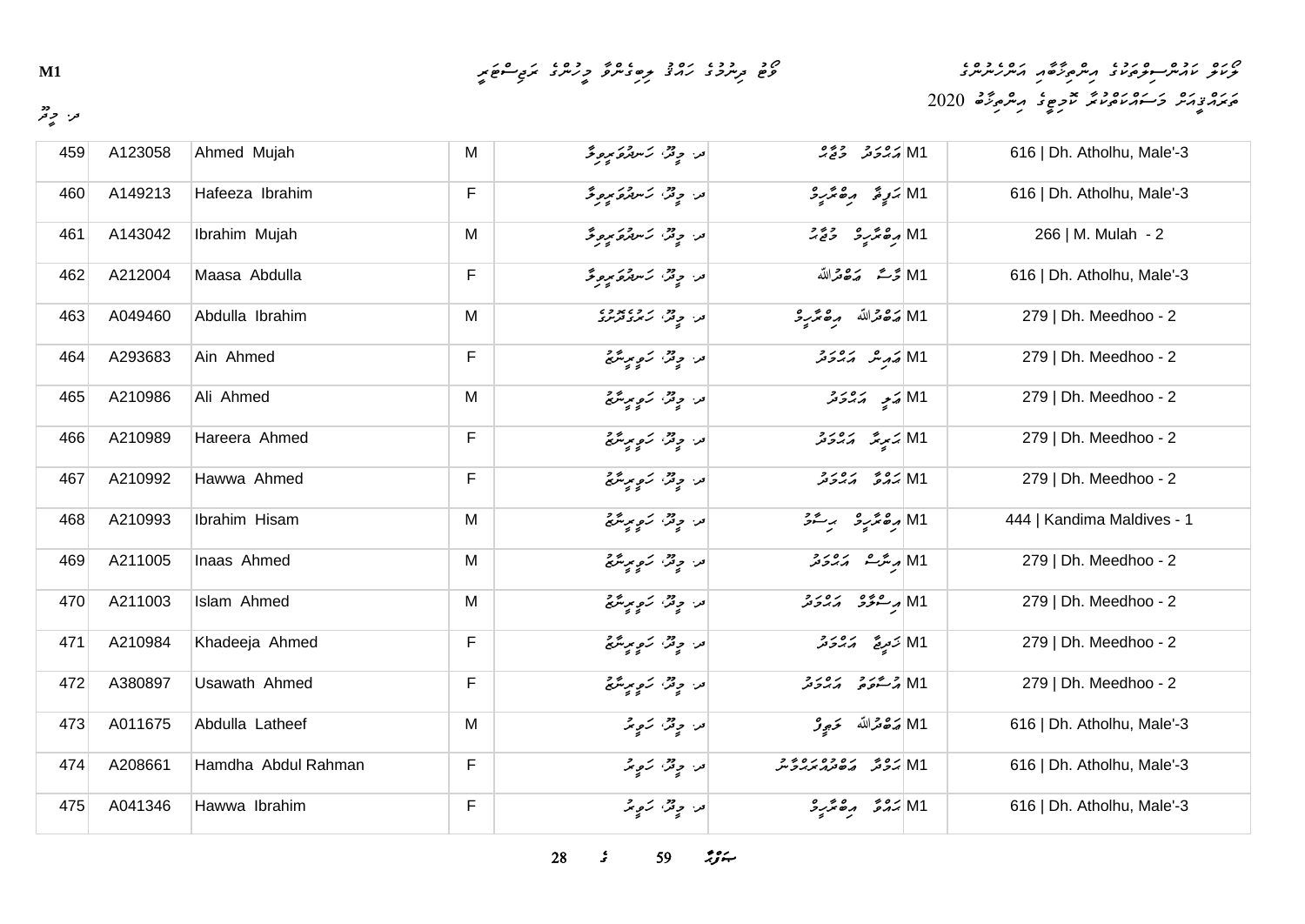*sCw7q7s5w7m< o<n9nOoAw7o< sCq;mAwBoEw7q<m; wBm;vB* م من المرة المرة المرة المرجع المرجع في المركبة 2020<br>مجم*د المريض المربوط المربع المرجع في المراجع المركبة* 

| 476 | A073047 | Ismail Rasheed       | M           | ىر. چ <sup>و</sup> چ، كېمپر               | M1 مِرْ سُمُوَّ مِرْ سَمَرْ مِرْ مِرْدِ مِرْ | 616   Dh. Atholhu, Male'-3               |
|-----|---------|----------------------|-------------|-------------------------------------------|----------------------------------------------|------------------------------------------|
| 477 | A078563 | Khadheeja Latheef    | F           | ىر. چ <sup>ور</sup> ، ئەھ <sub>ي</sub> ىر |                                              | 616   Dh. Atholhu, Male'-3               |
| 478 | A056330 | Nahida Latheef       | $\mathsf F$ | الله: حريقة: كَافِرِيقْرْ                 | M1 سَّربةً وَج <sub>و</sub> ثرَ              | 616   Dh. Atholhu, Male'-3               |
| 479 | A208641 | Sadhuna Abdul Kareem | $\mathsf F$ | ىر، چ <sup>و</sup> ڭ كېمىگە               | M1 گەترىتر بەھ ترىزىدىن ب                    | 278   Dh. Meedhoo - 1                    |
| 480 | A141748 | Abdul Kareem Easa    | M           | ىر. چەش سەھەتى                            | M1 <i>مَەقىۋىنى</i> رۇ ب <sub>ې</sub> ت      | 616   Dh. Atholhu, Male'-3               |
| 481 | A209988 | Abdulla Saeed        | M           | ىر. دېگر، رېترونو                         | M1 كەھەراللە كىھەتر                          | 279   Dh. Meedhoo - 2                    |
| 482 | A209984 | Ahmed Siyaz          | M           | ىر. چ <sup>ور</sup> ، پەنگەى              |                                              | 279   Dh. Meedhoo - 2                    |
| 483 | A342567 | Aishath Ahmed        | $\mathsf F$ | ىر. چەش سەھەتى                            | M1 مَّەرِ شَمَّعْ كَمَدْخَلْر                | 279   Dh. Meedhoo - 2                    |
| 484 | A209990 | Ali Saeed            | M           | ىر. دې رىگەن                              | M1 <i>مَہُجِ</i> سَم <i>یِ</i> تْر           | 279   Dh. Meedhoo - 2                    |
| 485 | A111937 | Aminath Saeed        | $\mathsf F$ | ىر. چ <sup>و</sup> چى سەھەتى              | M1 مَّ حِ سَمَعَ مَصَرِ مِنْ                 | 616   Dh. Atholhu, Male'-3               |
| 486 | A210003 | Arusham Ahmed        | M           | ىر. چ <sup>وش</sup> س <sup>ىر</sup> چە ئ  | M1 كەيمرىشكى كەم كەردىر                      | 694   The Sun Siyam Vilu Reef Maldives-1 |
| 487 | A209993 | Ashham Ahmed         | M           | ىر. دېگر، رېترونو                         | M1 كەشە <i>رە بەرەت</i> ر                    | 279   Dh. Meedhoo - 2                    |
| 488 | A209865 | Fareeda Mohamed      | $\mathsf F$ | ىر. چ <sup>ور</sup> ، سە <i>م</i> گە      | M1 كۆيەتمە ئەتەر ئەرىجەتر                    | 279   Dh. Meedhoo - 2                    |
| 489 | A209869 | Fathmath Shazleena   | $\mathsf F$ | ىر. دې رىگەن                              | M1   تَرْجِرَة حَمَدَ جَمَّحِيشَ             | 279   Dh. Meedhoo - 2                    |
| 490 | A209995 | Hawwa Saeed          | $\mathsf F$ | مر، چې په سرچ د                           | M1 بَرْدُعٌ مَــَم <i>ْدِ</i> نْد            | 616   Dh. Atholhu, Male'-3               |
| 491 | A293670 | Hussain Saeed        | M           | ىر. دې رىگەن                              | M1 پرستمبر سر سک <i>مب</i> ر تر              | 279   Dh. Meedhoo - 2                    |
| 492 | A209999 | Mohamed Aiham        | M           | مرا ۔ وِیْن کِسِرْدُ دُ                   | M1  <i>32,252 مَدِيَ</i> ر                   | 279   Dh. Meedhoo - 2                    |

*29 sC 59 nNw?mS*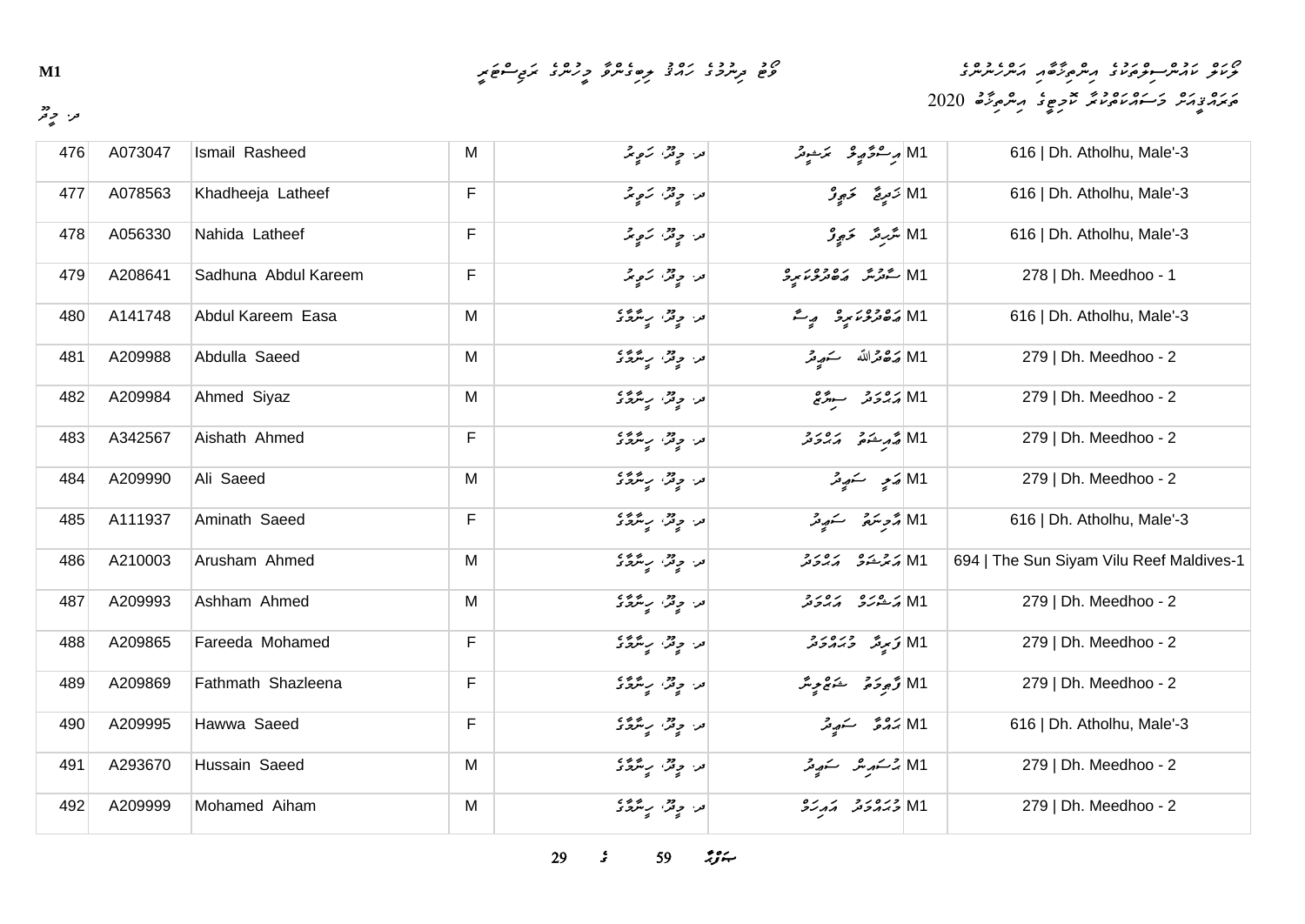*sCw7q7s5w7m< o<n9nOoAw7o< sCq;mAwBoEw7q<m; wBm;vB* م من المرة المرة المرة المرجع المرجع في المركبة 2020<br>مجم*د المريض المربوط المربع المرجع في المراجع المركبة* 

| 493 | A209864 | Suwaida Mohamed  | $\mathsf F$ | مرا چوټش سپر شرکته کا          | M1  ستموّر موته ترسمبر تركيبر من المسلم الس | 279   Dh. Meedhoo - 2   |
|-----|---------|------------------|-------------|--------------------------------|---------------------------------------------|-------------------------|
| 494 | A211277 | Abdul Sattar Ali | M           | مرا ۔ وِگْرٌ، گَرَوْگُرُ مِ    | M1 <i>مەھەرە مەدە مەي</i>                   | 278   Dh. Meedhoo - 1   |
| 495 | A211288 | Abdulla Latheef  | M           | ىر، چ <sup>ەر م</sup> ەندىنى   |                                             | 278   Dh. Meedhoo - 1   |
| 496 | A211279 | Ahmed Musthafa   | M           | مرا ۔ وِقْرُ الرَّجْرَ مِ      | M1 كەبرو قەسىمى ق                           | 278   Dh. Meedhoo - 1   |
| 497 | A211283 | Ali Musthafa     | M           | ىر. دېگر، كەنگەمى              | M1 <i>ڇَجِ - ڇُ-جوَڻَ</i>                   | 278   Dh. Meedhoo - 1   |
| 498 | A211286 | Aminath Thoiba   | $\mathsf F$ | ىر. دېگر، گەنگەنو              | M1 مُتصِبَعُو بِمَدِيثًا                    | 278   Dh. Meedhoo - 1   |
| 499 | A211289 | Fathimath Rifdha | F           | ىر. دېگر، كەنگەمى              | M1 <i>وَّج</i> وحَمَّ سِرُوْمَّر            | 278   Dh. Meedhoo - 1   |
| 500 | A211278 | Mohamed Fareed   | M           | ىر. دېگر، ئىقمىقى              | M1  <i>3223 ق تومي</i> تر                   | 253   ADh. Fenfushi - 1 |
| 501 | A211285 | Mufeeda Mohamed  | $\mathsf F$ | مرا وِفْرٌ، رُوُوُمِ           | M1 تَحْرِيمٌ - تَرَ يَرُوتَرُ -             | 278   Dh. Meedhoo - 1   |
| 502 | A211124 | Ali Nisham       | M           | ىر. چ <sup>و</sup> ش ئىۋەنچە 2 | M1 كەي سىشىمى                               | 278   Dh. Meedhoo - 1   |
| 503 | A211126 | Aminath Faruzana | $\mathsf F$ | ىر. چ <sup>و</sup> ش ئىۋەنچە 2 | M1 گەجەنىدى ئەسىمىتىگىر                     | 278   Dh. Meedhoo - 1   |
| 504 | A211120 | Ibrahim Rauf     | M           | د. دٍیْرٌ، رَوَءٌ دِ 2         | M1 <sub>مر</sub> ھ پڑے محمد ز               | 278   Dh. Meedhoo - 1   |
| 505 | A211127 | Moosa Nauf       | M           | مرا وفق رووم 2                 | M1 چې پنړو                                  | 278   Dh. Meedhoo - 1   |
| 506 | A211129 | Nishaan Raoof    | M           | مرا وفق رووم 2                 | M1 سريڪ مر سرچر تر                          | 278   Dh. Meedhoo - 1   |
| 507 | A211128 | Rasima Ibrahim   | $\mathsf F$ | قرا وفق ريحي و 2               | M1 بَرْسِرَةً مِنْ مِرْبِرْدَ               | 278   Dh. Meedhoo - 1   |
| 508 | A211255 | Adam Haleem      | M           | در پارچی با بروژه د            | M1  المحترى    پرىۋ                         | 287   Th. Burunee - 1   |
| 509 | A211250 | Mohamed Ibrahim  | M           | د. دٍیْرٌ، رِبُرُورٌوَی        | M1 <i>وُبَهُ وَبَدْ مِهْ مُ</i> رِدُّ       | 279   Dh. Meedhoo - 2   |

**30** *s* **59** *n***<sub>s</sub>**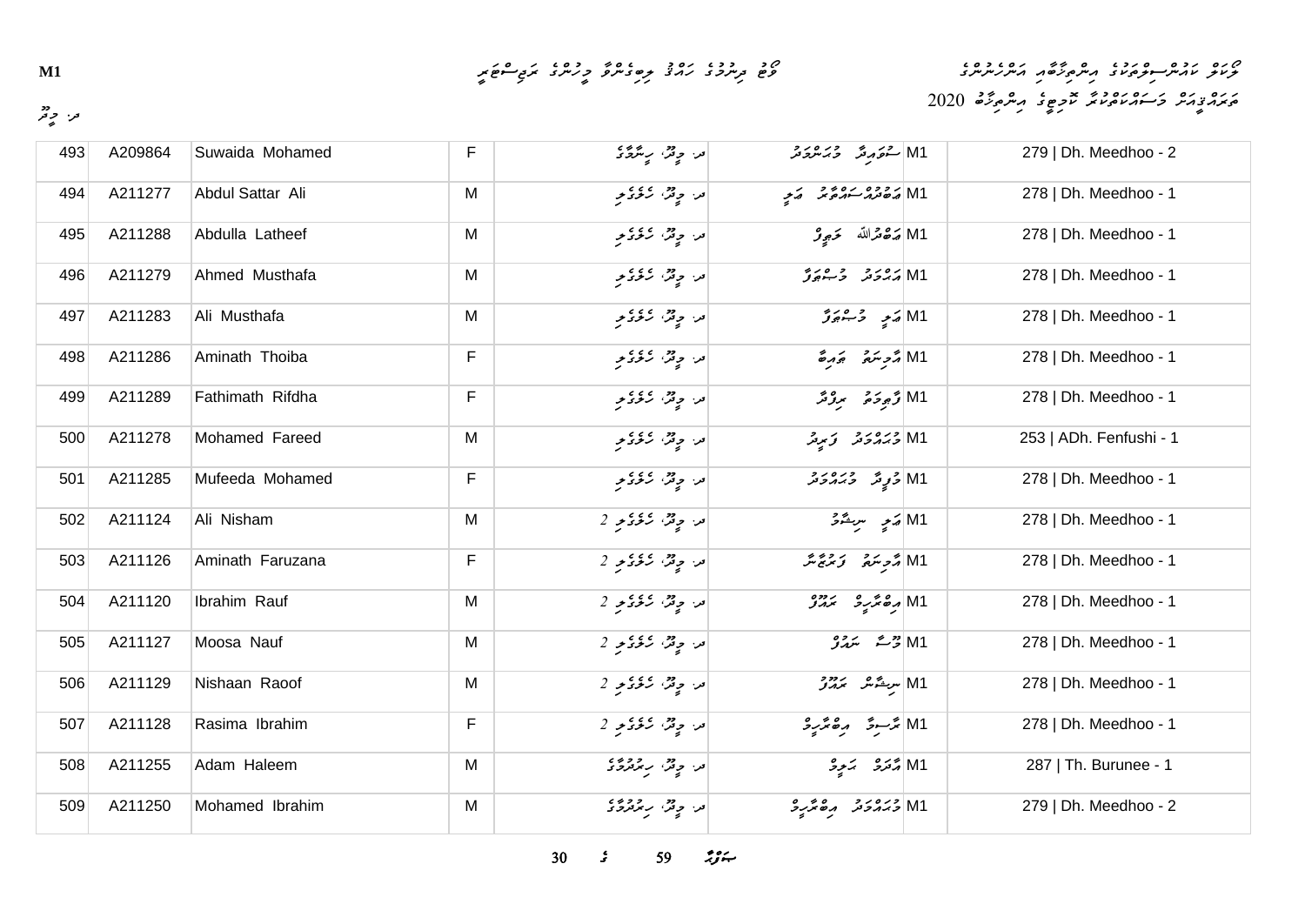*sCw7q7s5w7m< o<n9nOoAw7o< sCq;mAwBoEw7q<m; wBm;vB* م من المرة المرة المرة المرجع المرجع في المركبة 2020<br>مجم*د المريض المربوط المربع المرجع في المراجع المركبة* 

| 510 | A123641 | Moosa Khaleel    | M           | تر، وقرأ، ريزترون                | M1 تۇش تەيدۇ                               | 279   Dh. Meedhoo - 2      |
|-----|---------|------------------|-------------|----------------------------------|--------------------------------------------|----------------------------|
| 511 | A212269 | Ahmed Aslam      | M           | ىر. چ <sup>و</sup> ر، سىرىردگونگ | M1 كەبرىق كەشى <i>رە</i>                   | 616   Dh. Atholhu, Male'-3 |
| 512 | A212275 | Ahuzam Ahmed     | M           | ىر. دېگە رىزىردۇرۇ               | M1 <i>ה ب</i> حو م بره بر د                | 278   Dh. Meedhoo - 1      |
| 513 | A212271 | Aminath Mohamed  | $\mathsf F$ | ىر. دېگە رىزىردۇرۇ               | M1 مَّ حِسَمَةٌ حَمَدَ مَدَّ مَد           | 616   Dh. Atholhu, Male'-3 |
| 514 | A211252 | Fathimath Saeeda | F           | ىر. دەر روزۇغ                    | M1 ۇج <sub>و</sub> ىئ ئىرىگە               | 278   Dh. Meedhoo - 1      |
| 515 | A212274 | Hammaas Ali      | M           | ىر. دېگە رىرترۇپۇ                | M1 كەچ جۇ ھەمبە                            | 146   K. Gaafaru - 1       |
| 516 | A212273 | Hamna Ali        | $\mathsf F$ | ىر. دېگە رىزىردۇرۇ               | M1   پَدُمَّر کَرِ مِ                      | 278   Dh. Meedhoo - 1      |
| 517 | A212221 | Inaya Mohamed    | $\mathsf F$ | ىر. دېگە رىزىردۇرۇ               | M1 مِتَرَمَّرَ حَبَّدَوَمَر                | 616   Dh. Atholhu, Male'-3 |
| 518 | A212220 | Khuzaima Mohamed | F           | د. دٍنْزٌ، رِبْرُ دُرُوُ وِبُرٌ  | M1  تَەَمِرَةً كَ <sup>م</sup> ُدَمَّدَتْر | 278   Dh. Meedhoo - 1      |
| 519 | A208959 | Ahmed Junaid     | M           | تر، وفرش سرکرونگی                | M1 كەبرى قى ئىر قىلىدىنى M1                | 616   Dh. Atholhu, Male'-3 |
| 520 | A010378 | Ali Naseer       | M           | ىر. دېگر، سەكرىكى                | M1   رَمِ سَرَبِهِ تَر                     | 616   Dh. Atholhu, Male'-3 |
| 521 | A124376 | Aminath Zilma    | $\mathsf F$ | د. دوله، روزولا                  | M1 مَّحِسَمَ بِحَرَّ                       | 616   Dh. Atholhu, Male'-3 |
| 522 | A208956 | Asma Ali         | $\mathsf F$ | ىر، چ <sup>و</sup> چ، سەكرچەكى   | M1  پرکسی که پر                            | 616   Dh. Atholhu, Male'-3 |
| 523 | A208957 | Fathmath Zilma   | $\mathsf F$ | در وفرس برکرد کا                 | M1 تَ <i>جِ حَ حَمَّ</i> بِحَرَّمَ         | 616   Dh. Atholhu, Male'-3 |
| 524 | A132120 | Khadeeja Moosa   | $\mathsf F$ | ىر، چ <sup>و</sup> چ، سەكرچەكى   | M1   زَمِرِيحٌ     تَرْ ثُرُ               | 616   Dh. Atholhu, Male'-3 |
| 525 | A076694 | Mausooma Ali     | $\mathsf F$ | امر: حويش سرمز مورد              | M1 خەمبىق كەم                              | 616   Dh. Atholhu, Male'-3 |
| 526 | A063688 | Mohamed Azim     | M           | امرا جي محمد سركر ديم            | M1 <i>5 برو 5 و پر و</i> گ                 | 616   Dh. Atholhu, Male'-3 |

*31 <i>s 59 <i>n*<sub>x</sub>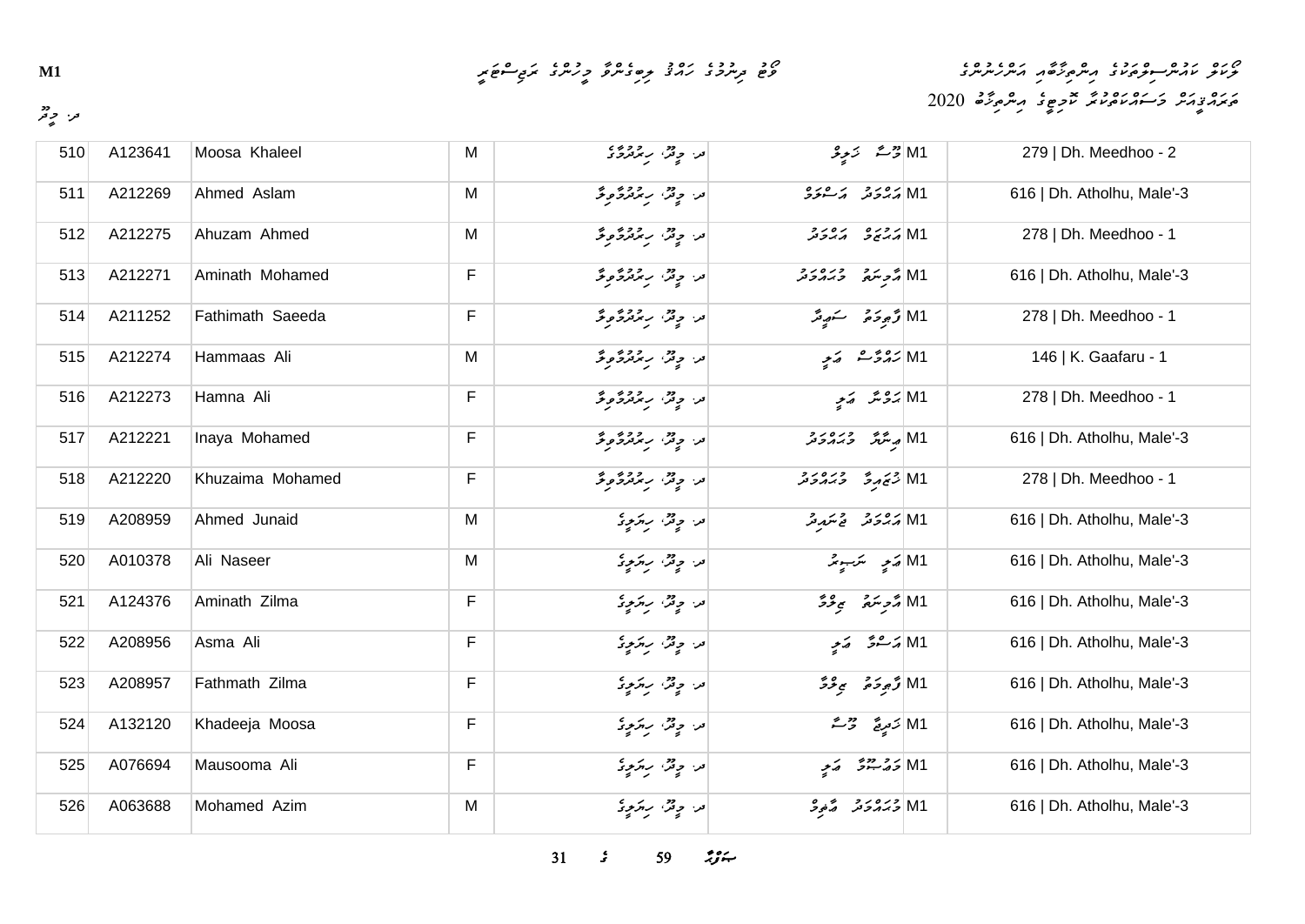*sCw7q7s5w7m< o<n9nOoAw7o< sCq;mAwBoEw7q<m; wBm;vB* م من المرة المرة المرة المرجع المرجع في المركبة 2020<br>مجم*د المريض المربوط المربع المرجع في المراجع المركبة* 

| 527 | A210785 | Abdulla Mahir       | M            | ىر. بوقۇ، كەيرىسىھەش            | M1 كَەھەراللە ئەرىمە                | 279   Dh. Meedhoo - 2          |
|-----|---------|---------------------|--------------|---------------------------------|-------------------------------------|--------------------------------|
| 528 | A210769 | Aboobakuru Ali      | M            | ىر. چەش كەيرىسىيە ئىر           | M1 ر <i>ەھەمىرى م</i> ېر            | 279   Dh. Meedhoo - 2          |
| 529 | A210787 | Aishath Mahira      | $\mathsf{F}$ | ىر. بوقر، كەيرىسىمىر            | M1 مَگْرِمِسْتَعْرِ _ مُحْرِمَدٌ _  | 616   Dh. Atholhu, Male'-3     |
| 530 | A317363 | Ali Mahir           | M            | ىر. بوقۇ، كەيرىسىمىگە           | M1  رَ <sub>ّحِي</sub> _ وَرِ بَرْ  | 285   Dh. Kudahuvadhoo - 2     |
| 531 | A210776 | Mohamed Mahir       | M            | ىر. چ <sup>ور،</sup> كەيرىسىمگر | M1 دېزو دي. د گريز                  | 279   Dh. Meedhoo - 2          |
| 532 | A212496 | Ahmed Ali           | M            | ىر. جەنئى ئەترەكمىي             | M1 كەبۇ <i>قەر كەي</i>              | 558   Hulhumale', Ehenihen - 6 |
| 533 | A212500 | Aishath Shabaana    | F            | ىر. دېڭر، روزې د                | M1 مَّ مِ شَمَّ شَمَّ مَّر          | 279   Dh. Meedhoo - 2          |
| 534 | A212490 | Ali Abdul Hakeem    | M            | ىر. چ <sup>وم</sup> ، شەھرىي    | M1 <i>مَج مَـ مُعَمَّرْ مَدِ</i> ءٌ | 279   Dh. Meedhoo - 2          |
| 535 | A212493 | Aminath Shabana     | $\mathsf{F}$ | ىر. چ <sup>ەن</sup> رومۇم       | M1 مَّ حِ سَمَّ صَنَّصَبَّر         | 279   Dh. Meedhoo - 2          |
| 536 | A292823 | Dhaain Ali          | M            | تر. وِيْرُ، رُتْرُوَمِ          | M1 مَثْهِ بِشَرِ صَعِي              | 279   Dh. Meedhoo - 2          |
| 537 | A212495 | Fathimath Ali       | $\mathsf{F}$ | ىر. جەنئى ئەترەكمىي             | M1 <i>وَّجِ حَقَّ ضَعٍ</i>          | 616   Dh. Atholhu, Male'-3     |
| 538 | A212491 | Haleema Mohamed     | $\mathsf{F}$ | ىر. چ <sup>و</sup> چ، رقبۇغ     | M1 بَرَجِرَةٌ وَبَرَهُ وَتَدْ       | 279   Dh. Meedhoo - 2          |
| 539 | A212498 | Vijdhaan Ali        | M            | ىر. دېڭر، روزې د                | M1 موقے مَّرْش صَعِي                | 279   Dh. Meedhoo - 2          |
| 540 | A211412 | Abdul Ganee Mohamed | M            | ىر. بوقر، راسىمرىرىدى           | M1 בֿילינגליתֶ 25,000 (             | 278   Dh. Meedhoo - 1          |
| 541 | A122141 | Ahmed Fayaaz        | M            | ىن جەنئە رقسەمرىيەتنى           | M1 كەبرى قىر ئەرگەن بىر             | 616   Dh. Atholhu, Male'-3     |
| 542 | A292817 | Ahmed Sajee Sajid   | M            | ىن جەنئە رقسەمرىيەتنى           | M1 كەندى قىرىگە بەر سىستە يەر M1    | 278   Dh. Meedhoo - 1          |
| 543 | A211424 | Aishath Zulfa       | $\mathsf F$  | ىر. بەقتى، ئەسىھەر ئىگە         | M1 مُەمشەم ت <sub>ى</sub> ئوتى      | 278   Dh. Meedhoo - 1          |

**32** *s* **59** *n***<sub>s</sub>***n***<sub>s</sub>**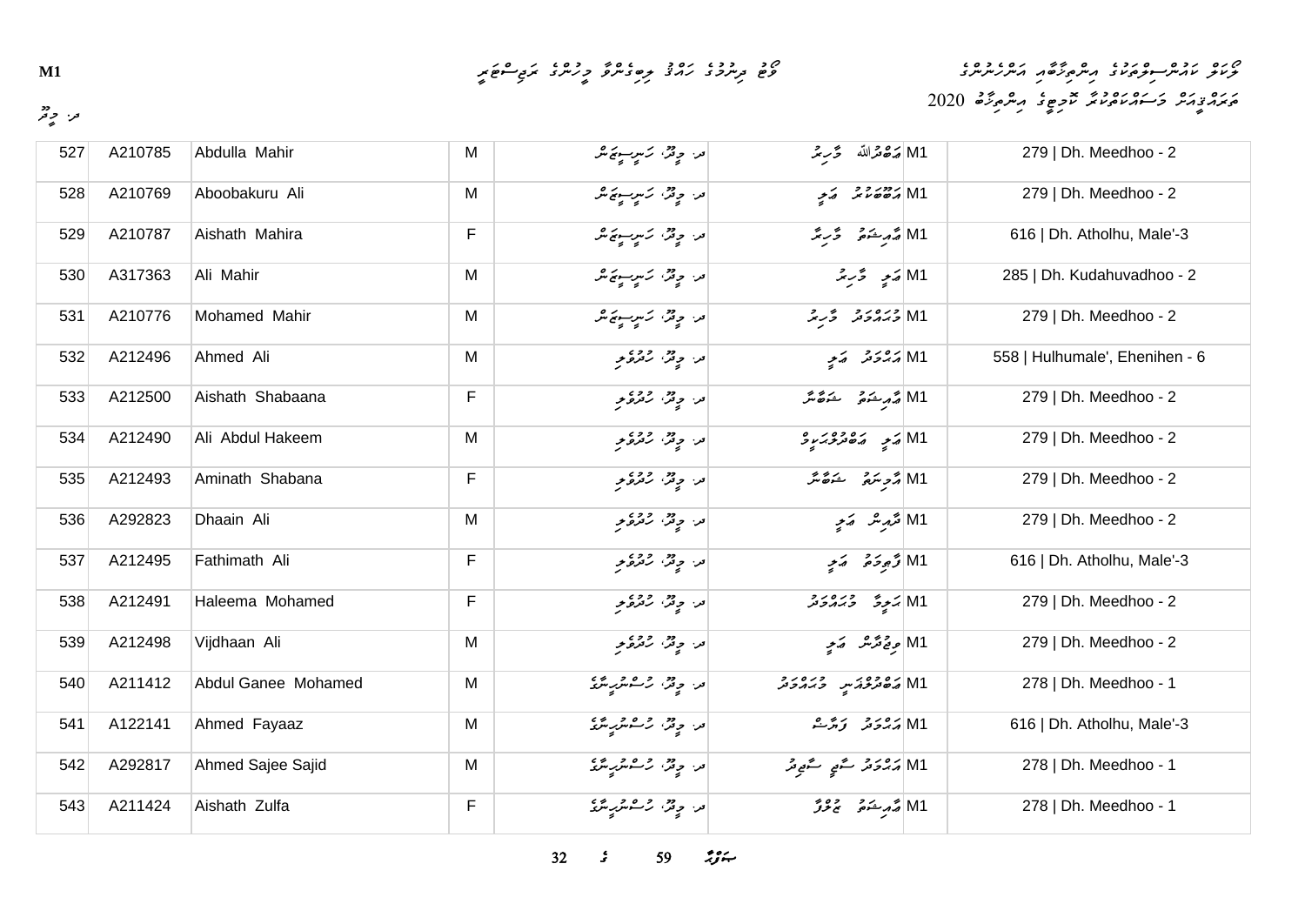*sCw7q7s5w7m< o<n9nOoAw7o< sCq;mAwBoEw7q<m; wBm;vB* م من المرة المرة المرة المرجع المرجع في المركبة 2020<br>مجم*د المريض المربوط المربع المرجع في المراجع المركبة* 

| 544 | A210067 | Aishath Shua Ahmed        | $\mathsf F$  | ىر. جۇنى ئەسكىتىرىشى        | M1 مَّ مِ شَمَّ صَمَّ مَ يَرْوَسَ     | 278   Dh. Meedhoo - 1          |
|-----|---------|---------------------------|--------------|-----------------------------|---------------------------------------|--------------------------------|
| 545 | A211422 | Aminath Zulfa             | F            | ىر. بوقر، ئەسەمرىرىدى       | M1 مُتَّحِبَّتَهُ بِمَحْرَّزَ         | 278   Dh. Meedhoo - 1          |
| 546 | A148966 | Fathimath Zulfa           | $\mathsf F$  | ىر. جەنئە راسىمىترىدىگە     | M1 تَ <i>جِ حَقَّ</i> بِحَوْثَرَ      | 278   Dh. Meedhoo - 1          |
| 547 | A211430 | Hussain Fayaz             | M            | ىر. جەنئە رىسىدىرىدى        | M1 پرستمبر ترتژ شه                    | 558   Hulhumale', Ehenihen - 6 |
| 548 | A211432 | Lamha Zulfa Abdul Ghanee  | $\mathsf F$  | الله المحيض الرحم من المريض | M1 خَرْجَةَ بِحَرْثَ مَا صَّرْحْهُ سِ | 278   Dh. Meedhoo - 1          |
| 549 | A211414 | Mariyam Ismail            | $\mathsf F$  | ىر. بوقر، راسىمىر بىرى      | M1 كەبەيرى بەر شۇرېدى                 | 278   Dh. Meedhoo - 1          |
| 550 | A211426 | Mariyam Zulfa             | $\mathsf{F}$ | ىر. بوقر، راسىمىر بىرى      | M1 كۆيرى قرىزىگى                      | 278   Dh. Meedhoo - 1          |
| 551 | A293695 | Mariyam Leen Ahmed        | $\mathsf F$  | ىن جەنئە رقسەمرىيەتنى       | M1 كالمرتكز و مركز كالروسر            | 278   Dh. Meedhoo - 1          |
| 552 | A351045 | <b>Mohamed Sais Moosa</b> | M            | ىر. جەنئە رىسىدىرىدى        | M1 دېرو دور گرم ده ده ش               | 616   Dh. Atholhu, Male'-3     |
| 553 | A293705 | Mohamed Samee Sajid       | M            | ىن جەنئە رقسەمرىيەتنى       | M1 ق <i>55555 سگو</i> سگھوتر          | 278   Dh. Meedhoo - 1          |
| 554 | A211419 | Nazima Ismail             | $\mathsf F$  | ىر. چەش شەھەر ئىگە          | M1 مَنْبِوَدَ - مِـــْوَّمِيْدَ       | 278   Dh. Meedhoo - 1          |
| 555 | A211417 | Sahnaz Ismail             | F            | ىر. جەنئە راسىمىترىدىگە     | M1 گەنىڭ مەشۇر ئو                     | 278   Dh. Meedhoo - 1          |
| 556 | A211434 | Sudhais Moosa             | M            | ىر. جەنئە راسىمىترىدىگە     | M1 شترم شده حق                        | 278   Dh. Meedhoo - 1          |
| 557 | A209675 | Abdul Majeed Abdul Gafoor | M            | امر ۔ وفرا ار دور           | M1 رەم دەر بەر دەرەد دەردە د          | 616   Dh. Atholhu, Male'-3     |
| 558 | A113575 | Ahmed Naseem              | M            | ى دەپى ئەھلىردە             | M1   پر برجہ تھ سور بھی               | 616   Dh. Atholhu, Male'-3     |
| 559 | A293688 | Ahmed Rushdan             | M            | ى دەپ ئەسىردە               | M1 كەبرى بىر بور يەر بىر كەنتىر بىر   | 616   Dh. Atholhu, Male'-3     |
| 560 | A209788 | Aishath Zeena             | F            | تر. دوره رقم سروره و        | M1 ۾ پرختمو سمي پڻر                   | 558   Hulhumale', Ehenihen - 6 |

**33** *s* **59** *n***<sub>y</sub> <b>***n*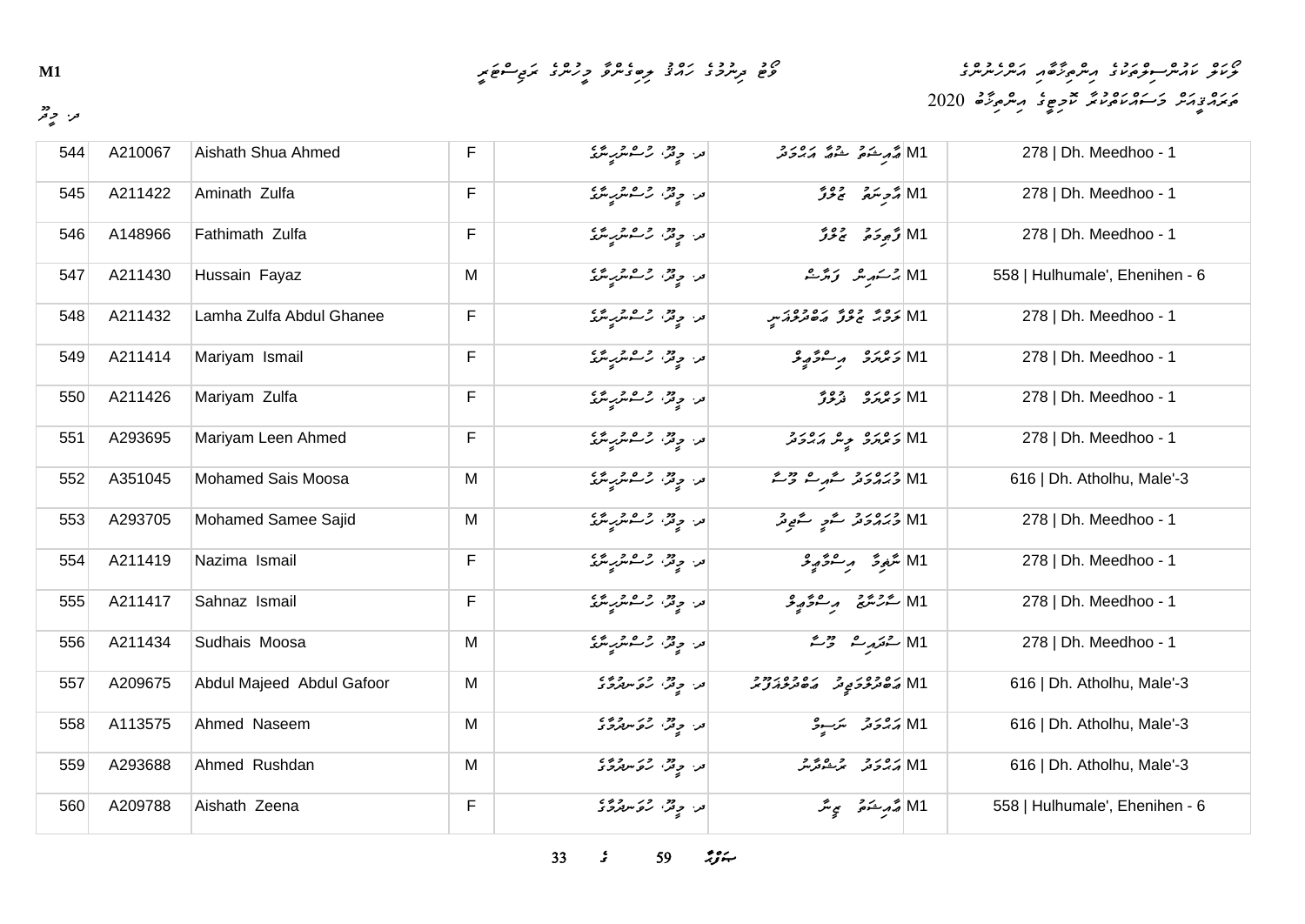*sCw7q7s5w7m< o<n9nOoAw7o< sCq;mAwBoEw7q<m; wBm;vB* م من المرة المرة المرة المرجع المرجع في المركبة 2020<br>مجم*د المريض المربوط المربع المرجع في المراجع المركبة* 

| 561 | A113558 | Ali Naseem         | M            | ىر. دەر. رەكىس دەر                           | M1   رَمِ _ سَرَسِودُ                | 279   Dh. Meedhoo - 2          |
|-----|---------|--------------------|--------------|----------------------------------------------|--------------------------------------|--------------------------------|
| 562 | A209786 | Aminath Dheena     | F            | تر: وِتْرٌ، رُوَسْتِرُوَى                    | M1 مَّرِسَمَّ مِیسَّ                 | 558   Hulhumale', Ehenihen - 6 |
| 563 | A209796 | Eena Rasheed       | $\mathsf F$  | تر. وفرا روسورو،                             | M1 مریٹر کمرحوفر                     | 616   Dh. Atholhu, Male'-3     |
| 564 | A209782 | Ibrahim Naseem     | M            | تر. وِتْرُ، رُوَسِيْرُوَى                    | M1 مەھمگىر ئىسىمىسى ئىسىمىتى كىل     | 279   Dh. Meedhoo - 2          |
| 565 | A209779 | Mariyam Nadhira    | $\mathsf F$  | تر. وفرا روسورو،                             | M1 كەبىرىرى سىھىرىتى                 | 279   Dh. Meedhoo - 2          |
| 566 | A209792 | Mohamed Vildhan    | M            | تر. وفرا روسورو،                             | M1 <i>ڈبزہ دی و</i> قومتر            | 616   Dh. Atholhu, Male'-3     |
| 567 | A209798 | Neema Ismail       | F            | تر: وِتْرٌ، رُوَسْتِرُوَى                    | M1 بىرق بەر شۇر ئو                   | 558   Hulhumale', Ehenihen - 6 |
| 568 | A209292 | Adnaan Mohamed     | M            | ىر. ج <sup>ەن</sup> ز، مەنزۈم <sub>ۇ</sub> ئ | M1 كەنگەش قەيرە بەر قىر              | 278   Dh. Meedhoo - 1          |
| 569 | A011908 | Ahmed Shareef      | M            | ىر. چ <sup>و</sup> ر، مەنگەم ئ               | M1 كەردى ھەمبەتى                     | 278   Dh. Meedhoo - 1          |
| 570 | A111623 | Ali Shareef        | M            | ىر. ج <sup>ەن</sup> ز، مەنزۈم <sub>ۇ</sub> ئ | M1 كەمچە سىمىيەتى                    | 716   BANYAN TREE VABBINFARU-1 |
| 571 | A209374 | Aminath Shahidha   | $\mathsf F$  | ىر. چ <sup>و</sup> گر، م <i>ېڭىۋە</i> ي      | M1 مَرْحِبَنَ هُمْ سُنَّدِينَّهُ     | 616   Dh. Atholhu, Male'-3     |
| 572 | A209294 | Azeeza Moosa       | $\mathsf F$  | ىر. ج <sup>ەن</sup> ز، مەنزۈم <sub>ۇ</sub> ئ | M1   رَبِيءَ حَرْثَهُ                | 278   Dh. Meedhoo - 1          |
| 573 | A209296 | Fareeda Adnan      | $\mathsf F$  | ىر. چ <sup>و</sup> ر، مەنگەم ئ               | M1 كۆمىيەتى <i>گە كەنتى تىگ</i> ىتىر | 616   Dh. Atholhu, Male'-3     |
| 574 | A209297 | Fathimath Shaheeda | $\mathsf{F}$ | ىر. چ <sup>و</sup> ر، مەنگەم ئ               | M1 تَرْجِرَة حَمَّدٍ شَرْبَتَر       | 616   Dh. Atholhu, Male'-3     |
| 575 | A111668 | Ibrahim Adnan      | M            | ىر. چ <sup>و</sup> ر، مەنگەم ئ               | M1 مەھەرىرى ھەر ئىرىدىلىك            | 616   Dh. Atholhu, Male'-3     |
| 576 | A114689 | Mohamed Adnan      | M            | ىر. چ <sup>و</sup> گر، م <i>ەڭ ھ</i> وڭ      | M1 <i>ۋېزەر دە مەقرىترىتر</i>        | 616   Dh. Atholhu, Male'-3     |
| 577 | A209388 | Mohamed Hassaan    | M            | ىر. چ <sup>و</sup> ر، م <i>ېرگو</i> چ        | M1 <i>جەن ھەرەسى</i> ئەرگەش          | 278   Dh. Meedhoo - 1          |

**34** *s* **59** *n***<sub>s</sub>**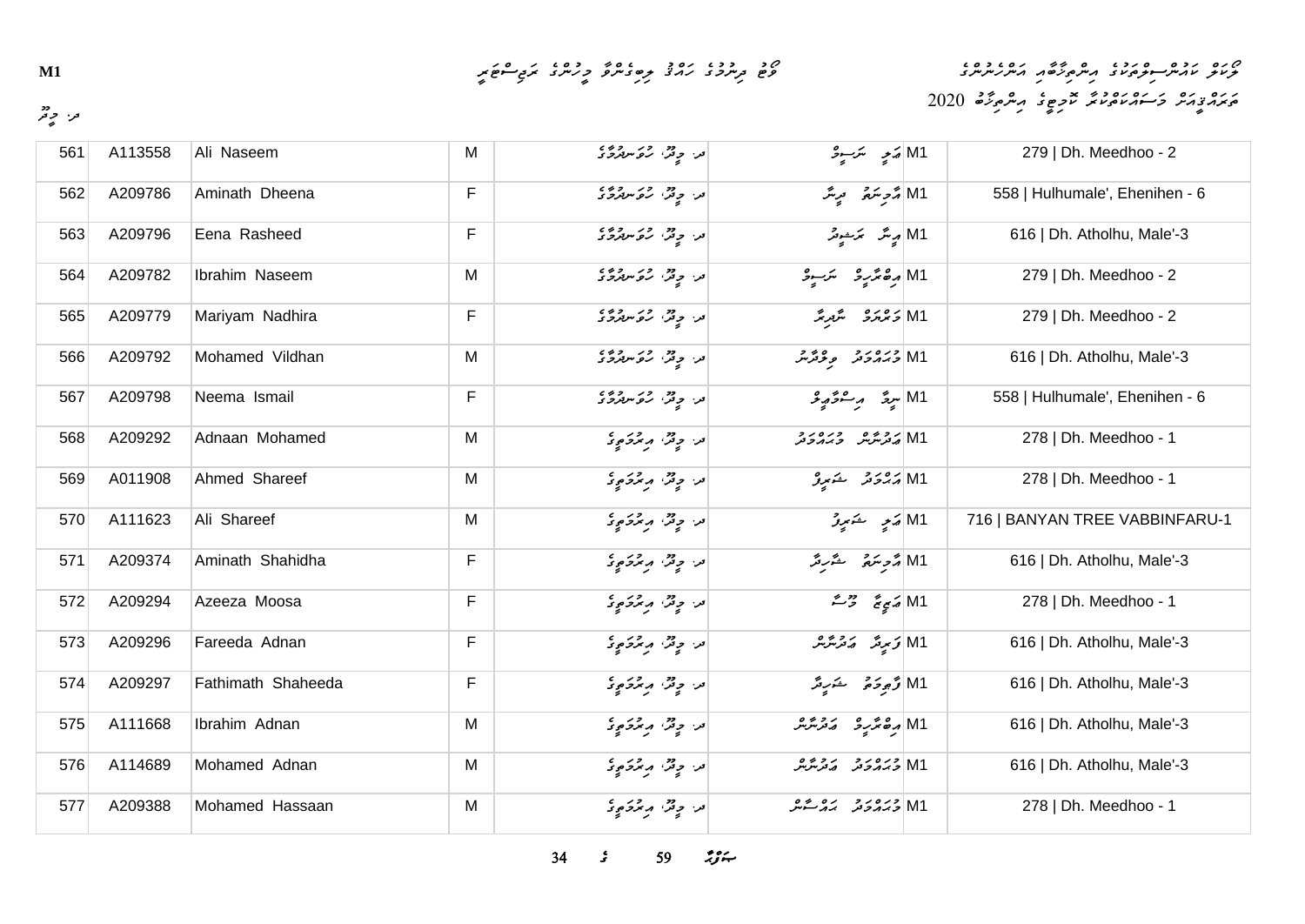*sCw7q7s5w7m< o<n9nOoAw7o< sCq;mAwBoEw7q<m; wBm;vB* م من المرة المرة المرة المرجع المرجع في المركبة 2020<br>مجم*د المريض المربوط المربع المرجع في المراجع المركبة* 

| 578 | A209295 | Naseema Adnan       | $\mathsf F$  | ىر. چ <sup>و</sup> ر، مەنگەم ك               | M1 <del>مَرْ</del> سِوتٌ صَفَرْمُتَرْبَتْر | 278   Dh. Meedhoo - 1       |
|-----|---------|---------------------|--------------|----------------------------------------------|--------------------------------------------|-----------------------------|
| 579 | A097377 | Nasheeda Adnan      | $\mathsf{F}$ | ىر. چ <sup>و</sup> ر، مەنگەم ك               | M1 سَرَسْوِتَرَ — رَتْرَسَّرَسْرَ          | 616   Dh. Atholhu, Male'-3  |
| 580 | A293691 | Raidh Ahmed         | M            | ىر. چ <sup>و</sup> ر، مەنگەم ئ               | M1 تَزْمِهِ مِنْ مَهْدَى مِنْ              | 616   Dh. Atholhu, Male'-3  |
| 581 | A209391 | Raya Ahmed          | $\mathsf{F}$ | ىر. جەنئى، مەيزىرى                           | M1 بَرْبَرٌ     رَرُرُونَرُ                | 278   Dh. Meedhoo - 1       |
| 582 | A207989 | Aminath Shiuna      | $\mathsf{F}$ | ى دېڭ ئۆرىدۇ،                                | M1 مَرْحِ سَمَعَ مَسْتِمْ سَمَّرَ سَمَّر   | 616   Dh. Atholhu, Male'-3  |
| 583 | A207991 | Fathimath Sajina    | $\mathsf F$  | ىر. جەنئى، ئەقەر بورى                        |                                            | 279   Dh. Meedhoo - 2       |
| 584 | A207994 | Ibrahim Nawaal      | M            | ى دەر ئەت ئەھرىردە                           | M1 مەھ ئىر ئىم ئىم ئىس                     | 616   Dh. Atholhu, Male'-3  |
| 585 | A207986 | Ihusana Ahmed       | $\mathsf F$  | ور وفرس في مركز و دارد                       | M1 مەيرىشىش مەيرىتىر                       | 279   Dh. Meedhoo - 2       |
| 586 | A140415 | Jameela Moosa       | F            | ى دېڭ ئۆرىدۇ،                                | M1 لَحَ حِرَّقَہ مُحْ شَدَّ                | 279   Dh. Meedhoo - 2       |
| 587 | A207993 | Mohamed Nihal       | M            | ى دېڭ ئۆرىدۇ،                                | M1  252,3 سربر سربر سربر 1                 | 279   Dh. Meedhoo - 2       |
| 588 | A404781 | Saalifa Ahmed       | $\mathsf F$  | ى دەر ئەت ئەھرىردە                           | M1 گىموت <sub>ۇ م</sub> ەردىتە             | 616   Dh. Atholhu, Male'-3  |
| 589 | A292814 | Zain Abdulla        | M            | ى دېڭ ئۆرىدۇ،                                | M1 كىمرىش كەھەتراللە                       | 616   Dh. Atholhu, Male'-3  |
| 590 | A212745 | Zayaan Abdulla      | M            | ى دەر ئەت ئەھرىردە                           | M1 كَيَهَرَّسْ مَهُ صَرْاللَّه             | 616   Dh. Atholhu, Male'-3  |
| 591 | A001957 | Ahmed Ibrahim Manik | M            | ىر. جەنقى مەمرىگە ك                          | M1 <i>ב ج</i> وجر مەھ <i>گرى</i> دى كىرىد  | 664   Soneva Fushi Resort-1 |
| 592 | A210224 | Ahmed Nisham        | M            | امر ۔ وقر، المورونی                          | M1 كەردى ھەر سويىتى تى                     | 279   Dh. Meedhoo - 2       |
| 593 | A011544 | Ali Ibrahim         | M            | ىر. جەنئى ئامرىگە                            | M1  رَمِ مِرْهُ تَرْرِدْ                   | 616   Dh. Atholhu, Male'-3  |
| 594 | A055829 | Husna Ibrahim       | F            | ىر. جەنز، س <sup>ە</sup> مرى <sup>ت</sup> ەك | M1  برْسْمَتْرِ مِرْحْمَدِ بِرْحْ          | 616   Dh. Atholhu, Male'-3  |

**35** *s* **59** *n***<sub>y</sub> <b>***n*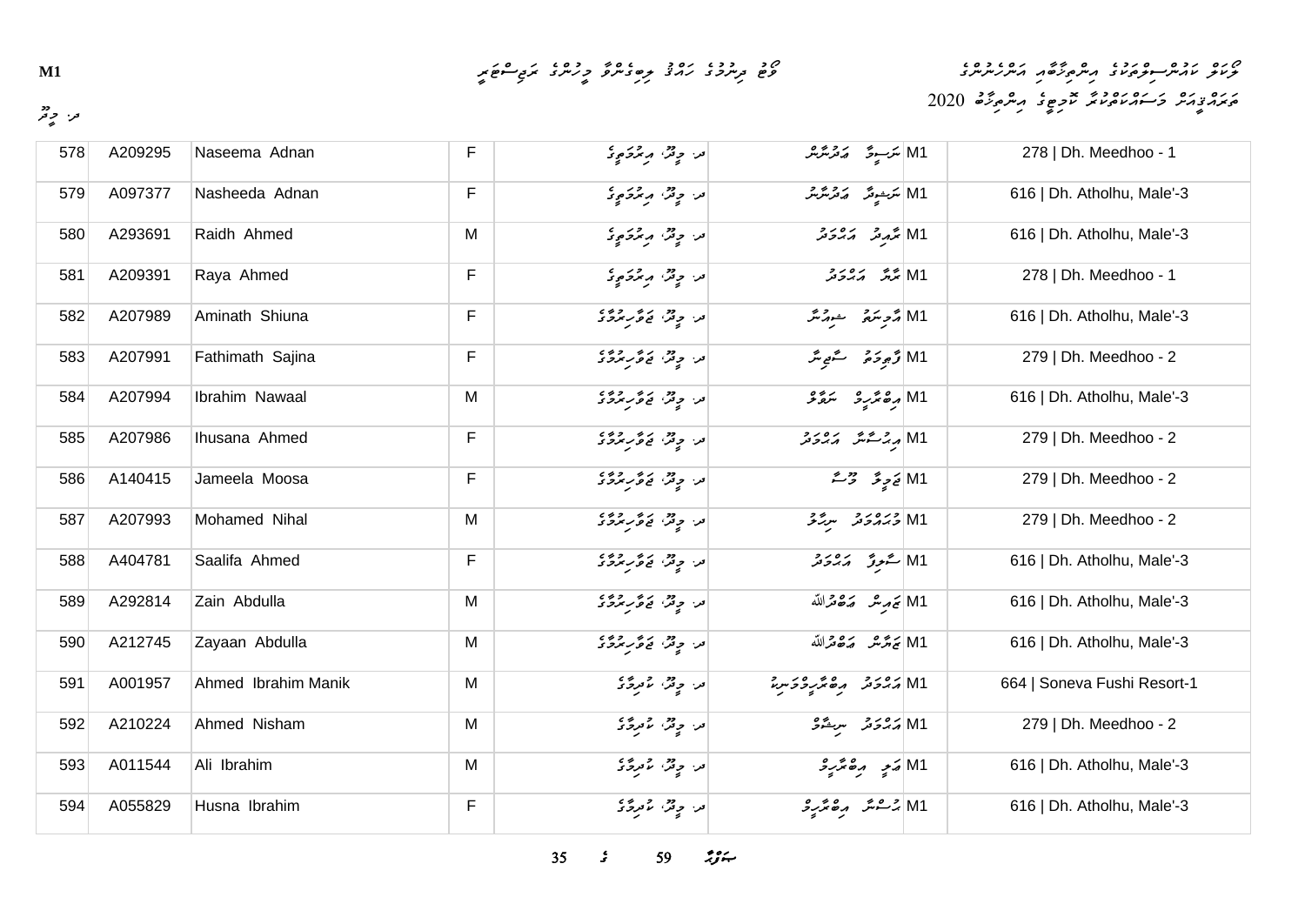*sCw7q7s5w7m< o<n9nOoAw7o< sCq;mAwBoEw7q<m; wBm;vB* م من المرة المرة المرة المرجع المرجع في المركبة 2020<br>مجم*د المريض المربوط المربع المرجع في المراجع المركبة* 

| 595 | A086253 | Ibrahim Mohamed      | M           | ىر. جەنئى، س <sup>ە</sup> مرى <sup>ت</sup> ەكە | M1 بەھ <i>ئۇي</i> 3 جەم <i>15 دى</i> ر | 279   Dh. Meedhoo - 2                    |
|-----|---------|----------------------|-------------|------------------------------------------------|----------------------------------------|------------------------------------------|
| 596 | A210228 | Ibrahim Naufal       | M           | ا در او در ان ما در در کار                     | M1 مەھ ئۇرى ئىقى ئىككىمىتى ئىچە ئەتقا  | 279   Dh. Meedhoo - 2                    |
| 597 | A366310 | Lubna Adam           | F           | ىر. جەنئى، س <sup>ە</sup> بەرگەنى              | M1 څه شه د په کرد                      | 616   Dh. Atholhu, Male'-3               |
| 598 | A210227 | Mohamed Naurif       | M           | ىر. جەنئى، سۇ يەرى                             | M1 322 25 سَمَّ سِرَ بِرَ مِنْ         | 616   Dh. Atholhu, Male'-3               |
| 599 | A049790 | Moosa Ibrahim        | M           | ا در او پیش از مورد کار                        | M1 تۇنە مەھم <i>گى</i> رى              | 279   Dh. Meedhoo - 2                    |
| 600 | A078858 | Nashwa Ibrahim Manik | $\mathsf F$ | ىر. جەنز، س <sup>ە</sup> مرى <sup>ت</sup> ەكە  | M1 سَرَشْرَةٌ مِنْ جُرْبِرْدْ حَسِرَةٌ | 616   Dh. Atholhu, Male'-3               |
| 601 | A210234 | Nauf Adam            | M           | ىر. جەنق مەمرىگە ك                             | M1 يتم <i>م</i> قر مجموعه              | 279   Dh. Meedhoo - 2                    |
| 602 | A210237 | Shafiu Moosa         | M           | ىر. جەنئى، س <sup>ە</sup> مرى <sup>ت</sup> ەك  | M1 شَورة حَرْثَة                       | 279   Dh. Meedhoo - 2                    |
| 603 | A210223 | Umar Ibrahim         | M           | ىر. جەنئى ئاتېرىگە ك                           | M1   25   مرة مَّرْرِ 3                | 423   Grand Park Kodhipparu Maldives - 1 |
| 604 | A099763 | Abdulla Saeed        | M           | د. دٍیْرٌ، دِیوِدَّدَ                          | M1 كەھەراللە كىھەتر                    | 278   Dh. Meedhoo - 1                    |
| 605 | A211348 | Adam Saeed           | M           | د. وِيْنْ وِوِدَّدُ                            | M1 ۾ُمَرَدُ ڪ <i>ُم</i> ِيمَ           | 278   Dh. Meedhoo - 1                    |
| 606 | A211350 | Aishath Ziyadha      | F           | امر: ووِيْنْ، ووِيْدَى                         | M1 ۾َ مِڪَ صَحِ جَ مَرَ مَرَ           | 558   Hulhumale', Ehenihen - 6           |
| 607 | A211351 | Fathimath Ziyadha    | $\mathsf F$ | ىر، بې ئې بېرىدى                               | M1 قَ <i>ٰ ج</i> وحَمْ بِمِ جَمَّدَ    | 558   Hulhumale', Ehenihen - 6           |
| 608 | A070562 | Mariyam Ibrahim      | F           | ىر، بېڭى بېرىدىگە                              | M1  كالمراكزة المله الملاكزة           | 558   Hulhumale', Ehenihen - 6           |
| 609 | A211355 | Mariyam Rifa Moosa   | F           | د. دٍیْرٌ، ووِدُّکْ                            | M1  5 يُرترى برِدَّ 2ْ شُ              | 616   Dh. Atholhu, Male'-3               |
| 610 | A094710 | Mohamed Saeed        | M           | امر: وِيْنْ، وِوِيْءَ                          | M1  32,25 مَتَّة سَمَّة مِسْرِ         | 278   Dh. Meedhoo - 1                    |
| 611 | A211353 | Mohamed Ziyadh       | M           | ىر. دېڭ دورگ                                   | M1  2323 كِرْدْ مِنْ تَرْسْرُ          | 616   Dh. Atholhu, Male'-3               |

**36** *s* **59** *n***<sub>s</sub>**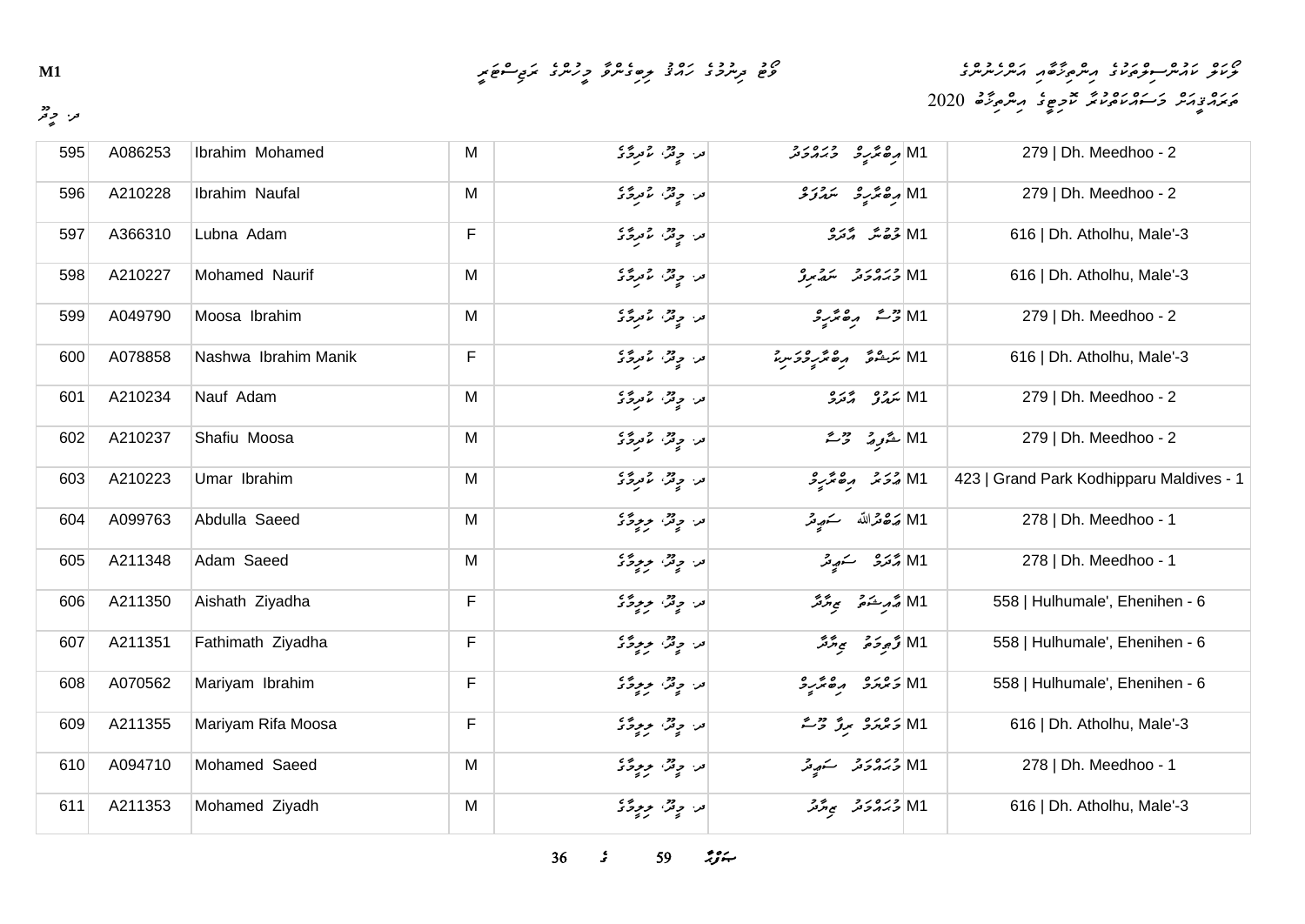*sCw7q7s5w7m< o<n9nOoAw7o< sCq;mAwBoEw7q<m; wBm;vB* م من المرة المرة المرة المرجع المرجع في المركبة 2020<br>مجم*د المريض المربوط المربع المرجع في المراجع المركبة* 

| 612 | A082573 | Suvaida Abdul Rahman     | F           | ىر. دېگر، موموگر                         | M1 شۇرىگە كەھەركەتمەرگە ئىر              | 278   Dh. Meedhoo - 1          |
|-----|---------|--------------------------|-------------|------------------------------------------|------------------------------------------|--------------------------------|
| 613 | A097664 | Waheeda Abdul Rahman     | $\mathsf F$ | در چین موجودی                            | M1 <i>قېرىگە مەھەرمەم</i> گە <i>5 مە</i> | 558   Hulhumale', Ehenihen - 6 |
| 614 | A211349 | Zareena Abdul Rahman     | $\mathsf F$ | ىر، بېڭ بويۇنى                           | M1 ىزىرى <i>گە مەھەرمەر ۋىر</i>          | 558   Hulhumale', Ehenihen - 6 |
| 615 | A001825 | Abdul Rahman Abdul Gadir | M           | امر ۔ وِتْرٌ، حَرْجَ کُ                  | M1 كەھ تەرەبىر بۇ ئۇ ھەر ئۇ ئىرىر بىر    | 616   Dh. Atholhu, Male'-3     |
| 616 | A210428 | Hammadh Abdul Rahman     | M           | امر: دومبر عرض ه                         | M1 ג'גלי גם כסיפים                       | 616   Dh. Atholhu, Male'-3     |
| 617 | A210430 | Madhuha Abdul Rahmaan    | $\mathsf F$ | ىر. ج <sup>وج</sup> ى مىچەك              | M1 <i>ۈترى مەھەرمەرە</i> م               | 616   Dh. Atholhu, Male'-3     |
| 618 | A208506 | Aishath Shahadha         | $\mathsf F$ | امر: حٍ قرّ الرَّحْمَ مِر                | M1 مَّ مِ حَمَّ مَّ حَمَّدَتَّر          | 279   Dh. Meedhoo - 2          |
| 619 | A208503 | Fathimath Shahada        | $\mathsf F$ | ىر. دولا، ۋەتر                           | M1 تَرْجِوحَة مُسَوَّتَة مَّ             | 279   Dh. Meedhoo - 2          |
| 620 | A122150 | Hassan Saeed             | M           | ىر. ج <sup>وج</sup> ر، گەھىر             | M1   پرستہ شہور صحیحہ                    | 279   Dh. Meedhoo - 2          |
| 621 | A208508 | Mariyam Shahadha         | F           | ىر. ج <sup>وج</sup> ر، گەھىر             | M1 كَرْبَرْدْ شَرْتَرْ                   | 279   Dh. Meedhoo - 2          |
| 622 | A211275 | Afham Naseer             | M           | ىر. چ <sup>ون</sup> ، ئ <sup>و</sup> ئىس | M1 <i>ټروژی سربې</i> تر                  | 388   Feydhoo Ehenihen - 1     |
| 623 | A022626 | Mohamed Naseer           | M           | الله: ووفق ومحكم من                      | M1 <i>وُبَرُوْدَ تَدَبِيرُ ~</i>         | 616   Dh. Atholhu, Male'-3     |
| 624 | A064629 | Salma Hassan             | $\mathsf F$ | امر: وفراء ومحاسر                        | M1 سَعْرَةَ - بَرَسَة مَدْ               | 279   Dh. Meedhoo - 2          |
| 625 | A212478 | Ahmed Mauroof            | M           | تدر برقر، ويوم                           | M1 كەمەجە بەھ <i>جەمەبى</i>              | 278   Dh. Meedhoo - 1          |
| 626 | A212488 | Aishath Mauroofa         | F           | تر. وهي ويوم                             | M1 مَّەر شَمَعْ سَ مَصَمَّرٌ             | 616   Dh. Atholhu, Male'-3     |
| 627 | A212481 | Ali Mahufooz             | M           | تر. وقر، ويوم                            | M1 كەي كەمىردە                           | 278   Dh. Meedhoo - 1          |
| 628 | A212483 | Aminath Mauroofa         | F           | تر. دوره ومود                            | M1 مَّحِ سَمَّعَ حَصَّمَّةً              | 616   Dh. Atholhu, Male'-3     |

**37** *s* **59** *n***<sub>s</sub>**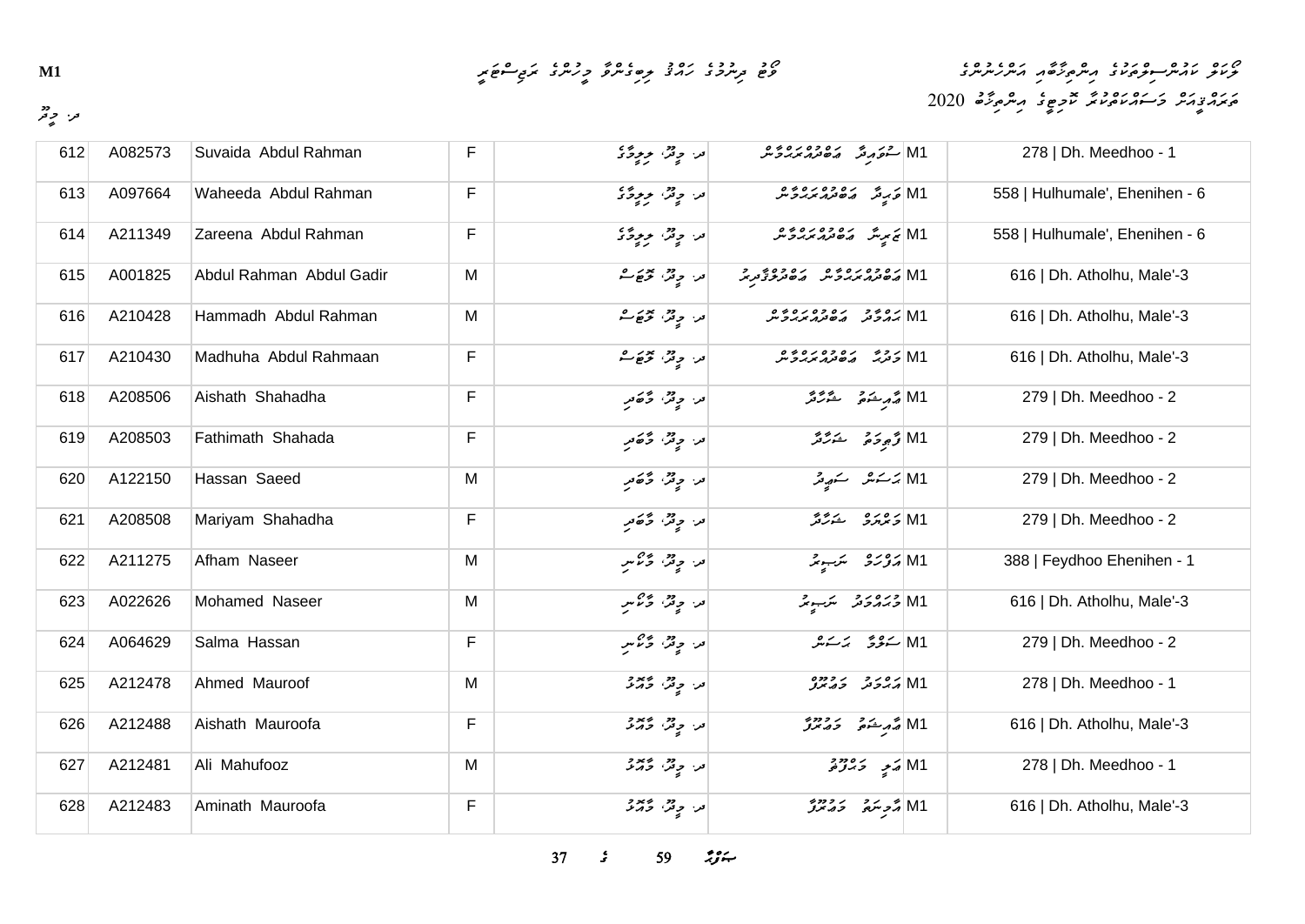*sCw7q7s5w7m< o<n9nOoAw7o< sCq;mAwBoEw7q<m; wBm;vB* م من المرة المرة المرة المرجع المرجع في المركبة 2020<br>مجم*د المريض المربوط المربع المرجع في المراجع المركبة* 

| 629 | A212485 | Fathimath Mauroofa   | F | تر. وقر، ويوم         | M1 وَّجِ دَمَ صَمَّرَتَرَ          | 616   Dh. Atholhu, Male'-3 |
|-----|---------|----------------------|---|-----------------------|------------------------------------|----------------------------|
| 630 | A212480 | Ibrahim Mamdhooh     | M | تر. وهي ويوم          | M1 مەھ ئىر ئەمەدە ھەر بىر          | 278   Dh. Meedhoo - 1      |
| 631 | A292800 | Meeraa Saleem        | F | ا در چین کار د        | M1 وِتَر سَوِرْ                    | 616   Dh. Atholhu, Male'-3 |
| 632 | A045314 | Mohamed Saleem       | M | تدر برقر، ويوم        | M1 ة بَرْدْدَتْر سَوِدْ            | 616   Dh. Atholhu, Male'-3 |
| 633 | A120328 | Abdulla Arif         | M | ىر. بوتر، ئۇرگە       | M1 كَرْحْقْرْاللّه     كَرْمَرْ وْ | 616   Dh. Atholhu, Male'-3 |
| 634 | A121687 | Ahmed Arif           | M | ىر. بوقر، ئۇرگە       | M1 كەش <sup>ى</sup> كەتلەر ئىسىرتى | 616   Dh. Atholhu, Male'-3 |
| 635 | A212432 | Aishath Irufaana     | F | ىر. دەپر، ئ           | M1 مَەمەينىدۇ ھەمزۇنىڭر            | 616   Dh. Atholhu, Male'-3 |
| 636 | A212398 | Fathimath Irufana    | F | ىر. دەپر، ئ5رۇ        | M1 رَّجِوحَةُ مِعْرَفَتَهُ         | 278   Dh. Meedhoo - 1      |
| 637 | A212403 | Hussain Arif         | M | ىر. ئەقر، ئەرق        | M1 پرسے ہر شہور کی تعریف           | 616   Dh. Atholhu, Male'-3 |
| 638 | A212405 | Ibrahim Arif         | M | ىر. بوتر، ئۇرگە       | M1 مەھەمگەيدى ھەمبەرتى             | 309   L. Gan - 2           |
| 639 | A212392 | Jameela Mohamed      | F | ىر. بوقر، ئۇرگە       | M1  ق ح ع ح كه يركز حر             | 278   Dh. Meedhoo - 1      |
| 640 | A044585 | Masoodh Ismail       | M | ىر. ئۇنى، ئۇرۇ        | M1 كەسىم بىر مەمۇر بو              | 278   Dh. Meedhoo - 1      |
| 641 | A100147 | Mohamed Arif         | M | ىر. دەپر، ئ5رۇ        | M1 <i>5&gt;۶۶۶۶ ه. مر</i> و        | 278   Dh. Meedhoo - 1      |
| 642 | A082572 | Abdul Raheem Easa    | M | ىر. دەپر، كەنگ        | M1 <i>مَەمْھەتمەر ب</i> و ھوت      | 278   Dh. Meedhoo - 1      |
| 643 | A209985 | Fathimath Shihama    | F | ىر. دەپر، كەڭرىم      | M1 <i>وَّج</i> وحَمَّ مُوسَّعَّ    | 278   Dh. Meedhoo - 1      |
| 644 | A113604 | Ibrahim Sinan        | M | امر: جٍ قرّ کا کر کام | M1 مەھەرىپە سىرتىرىمى              | 278   Dh. Meedhoo - 1      |
| 645 | A209991 | Sam'aan Abdul Raheem | M | ىر. دەپر، كەڭرى       | M1 كەۋگەش مەھىرمىدىنى              | 278   Dh. Meedhoo - 1      |

**38** *s* **59** *n***<sub>y</sub> <b>***n*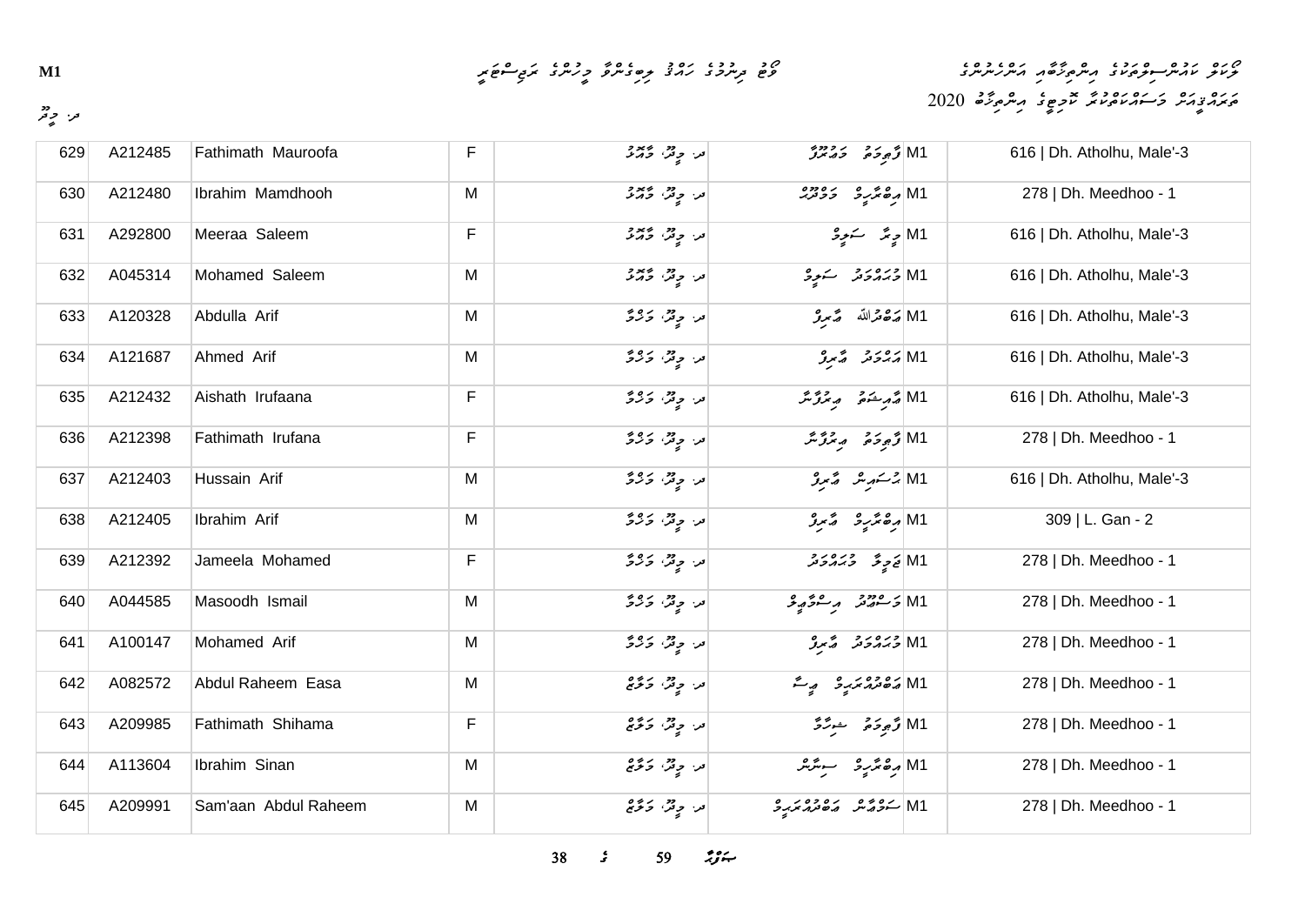*sCw7q7s5w7m< o<n9nOoAw7o< sCq;mAwBoEw7q<m; wBm;vB* م من المرة المرة المرة المرجع المرجع في المركبة 2020<br>مجم*د المريض المربوط المربع المرجع في المراجع المركبة* 

| 646 | A211257 | Ahmed Riyaz                 | M            | لر. و در ۶۵ و ۵                                                | M1 كەبرى ئەرگەشى M1                                                                                  | 558   Hulhumale', Ehenihen - 6 |
|-----|---------|-----------------------------|--------------|----------------------------------------------------------------|------------------------------------------------------------------------------------------------------|--------------------------------|
| 647 | A208045 | Zuhura Adam                 | $\mathsf F$  | تر. چ <sup>ور</sup> ، چ <sup>0</sup> ه                         | M1 يحرثر مجموع                                                                                       | 558   Hulhumale', Ehenihen - 6 |
| 648 | A210991 | Mohamed Shiyam              | M            | مرا وفرا وبگر                                                  | M1 <i>5 بەھ 5 مۇھ</i>                                                                                | 279   Dh. Meedhoo - 2          |
| 649 | A211004 | Shiuma Shiyam               | $\mathsf{F}$ | مرا وفرا وبگر                                                  | $3.5 - 5.7 - 101$                                                                                    | 279   Dh. Meedhoo - 2          |
| 650 | A293681 | <b>Ibrahim Anaan Younus</b> | M            | تر، وفرا، وبور                                                 | M1 مەھەر بەر ئەشرىكى مەسرىسى                                                                         | 558   Hulhumale', Ehenihen - 6 |
| 651 | A210153 | <b>Mohamed Aish Yoonus</b>  | M            | قدا - وقرأ - و تورير                                           | M1 <i>وَبَهُ وَبَر مَهِ بِ</i> هِ مِهْ مِنْ مِنْ الله                                                | 278   Dh. Meedhoo - 1          |
| 652 | A105240 | Yoonus Ali                  | M            | تر، وفرا، وبور                                                 | M1 پر پڑے پر بر                                                                                      | 278   Dh. Meedhoo - 1          |
| 653 | A293697 | Abdulla Waheed              | M            | در وتر، و گوره و دو ه                                          | M1 مَەھىراللە   مَ بِرِ مَّر                                                                         | 279   Dh. Meedhoo - 2          |
| 654 | A122140 | Ahmed Shakeeb               | M            | در ویژ، و گرم و توران                                          | M1 كەبرى قىر شەر شەر ئى                                                                              | 279   Dh. Meedhoo - 2          |
| 655 | A210021 | Ali Shakeeb                 | M            | در دور، در مورود در                                            | M1 كەمچە سى <i>كەن ھ</i>                                                                             | 279   Dh. Meedhoo - 2          |
| 656 | A210022 | Aminath Shakeela            | $\mathsf F$  | مر. <sub>ج</sub> وتر، <sub>جو</sub> شر <sub>ا</sub> ء ورو<br>م | M1 أَمَّ حِ سَمَّ سَمَّ سَمَّ سَمَّ سَمَّ سَمَّ سَمِّ حَمَّدَتَ مِنْ حَمَّدَتَ مِنْ حَمَّدَتَ مِنْ ح | 279   Dh. Meedhoo - 2          |
| 657 | A147872 | Azeeza Ali                  | F            | در دور، در موتر ده                                             | M1   رَ <sub>ّسِي</sub> حَ = 1,5   م                                                                 | 279   Dh. Meedhoo - 2          |
| 658 | A210018 | Fathimath Shakeela          | $\mathsf F$  | در ویژ، و شر و ویژوی                                           | M1 گَءِدَة شَمَيةً                                                                                   | 279   Dh. Meedhoo - 2          |
| 659 | A210019 | Ibrahim Shakeeb             | M            | در وتر، و شره وبرده                                            | M1 مەھ ئەر ئە ئىس قىلىم قىلىم قىلىم قىلىم قىلىم قىل                                                  | 558   Hulhumale', Ehenihen - 6 |
| 660 | A210012 | Ismail Shakeeb              | M            | د. دیژ، د شروهبود،                                             | M1 م <i>وسىۋە چۇ</i> سىمب <i>وڭ</i>                                                                  | 616   Dh. Atholhu, Male'-3     |
| 661 | A210016 | Mariyam Shakeela            | $\mathsf F$  | در وتر، و گوره و دو ه                                          | M1  كەچرىكى ھەمبەگە                                                                                  | 616   Dh. Atholhu, Male'-3     |
| 662 | A027770 | Abdul Hannan Abdul Hakeem   | M            | من رقمه وحمد معرضه                                             | M1 رە دەر مەر دەر رە دەر يەر<br>M1 مەمرىرىگىرىگىر مەھىرى كو                                          | 278   Dh. Meedhoo - 1          |

**39** *s* **59** *n***<sub>y</sub> <b>***n*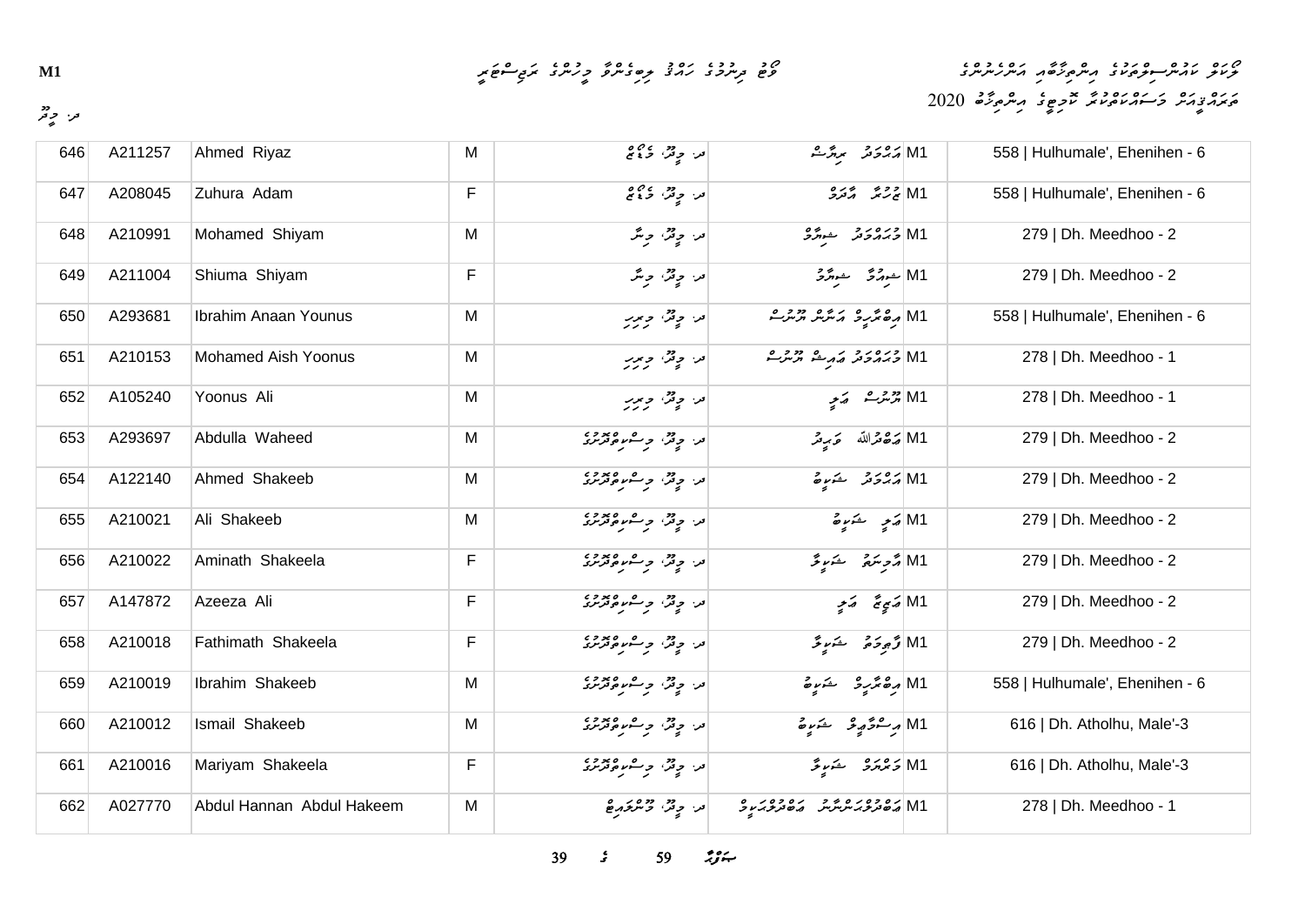*sCw7q7s5w7m< o<n9nOoAw7o< sCq;mAwBoEw7q<m; wBm;vB* م من المرة المرة المرة المرجع المرجع في المركبة 2020<br>مجم*د المريض المربوط المربع المرجع في المراجع المركبة* 

| 663 | A065130 | Abdulla Abdul Hakeem   | M            | ىر. دور، دومرورە                                                                                     | M1 رَصْعَراللَّهُ مَصْعَرْ عَرَبِ وَ | 278   Dh. Meedhoo - 1      |
|-----|---------|------------------------|--------------|------------------------------------------------------------------------------------------------------|--------------------------------------|----------------------------|
| 664 | A211321 | Faiza Abdul Hakeem     | F            | ىر. دەر. دەرىرە                                                                                      | M1 زَمِيحَ    رَەمْرْمَرَىدِ د       | 278   Dh. Meedhoo - 1      |
| 665 | A211324 | Husam Abdulla          | M            | ىر. دور، دەردەغ                                                                                      | M1 تريحو كەھەراللە                   | 278   Dh. Meedhoo - 1      |
| 666 | A211326 | Hussaan Abdulla        | M            | ىر. دور، دەردەغ                                                                                      | M1 تروسة عربة مركزة الله             | 616   Dh. Atholhu, Male'-3 |
| 667 | A211325 | Isra Latheef           | $\mathsf{F}$ | مرا وقرا والمركز وه                                                                                  | M1 مرشق تح <i>بو</i> ثر              | 616   Dh. Atholhu, Male'-3 |
| 668 | A047994 | Maryam Abdul Rahman    | $\mathsf F$  | مرا وقرا والمركز وه                                                                                  | M1 <i>בגתר הסינה בית</i>             | 278   Dh. Meedhoo - 1      |
| 669 | A211322 | Mohamed Abdulla        | M            | مرا ومن وموجدة                                                                                       | M1 32025 مَرْدَة اللَّه              | 278   Dh. Meedhoo - 1      |
| 670 | A381484 | Samaah Abdulla Latheef | M            | ىر. دور، دەردەغ                                                                                      | M1 ڪو <i>گھ چي</i> ھوگرالله ځېږو     | 278   Dh. Meedhoo - 1      |
| 671 | A377281 | Samha Abdulla          | $\mathsf F$  | ىر. دۇر، دەرىرە                                                                                      | M1 كوبر كەھىراللە                    | 278   Dh. Meedhoo - 1      |
| 672 | A211327 | Sammah Abdulla         | M            | ىر. دولار، ئۇنىزىرغ                                                                                  | M1 كەرگە ئەھقراللە                   | 278   Dh. Meedhoo - 1      |
| 673 | A292824 | Shiura Latheef         | $\mathsf F$  | ىر. دور، دەردەغ                                                                                      | M1 شوص <sup>ت</sup> ر کرموٹر         | 278   Dh. Meedhoo - 1      |
| 674 | A211323 | Sura Abdulla Latheef   | F            | مرا ومن وموجدة                                                                                       | M1 كے تَدَّ رَصْحَرْاللّه حَبَّوِثَر | 616   Dh. Atholhu, Male'-3 |
| 675 | A073134 | Aishath Ameeza         | $\mathsf F$  | ىر. چ <sup>ور ب</sup> ۇ سرچ                                                                          | M1 مَّ مِشَعْرِ مَحِيَّ              | 616   Dh. Atholhu, Male'-3 |
| 676 | A209403 | Ali Ramiz              | M            | ىر. بوقر، 3سرۇ ئ                                                                                     | M1 ضي عُرْحِيحَ                      | 279   Dh. Meedhoo - 2      |
| 677 | A209409 | Aminath Ameeza         | $\mathsf F$  | ىر. دولار، قاسرىمى                                                                                   | M1 مُرْحِبَهُ مَجِهَّ                | 616   Dh. Atholhu, Male'-3 |
| 678 | A071893 | Faheema Mohamed        | $\mathsf{F}$ | ا در المحمد المحمد و محمد المحمد المحمد المحمد المحمد المحمد المحمد المحمد المحمد المحمد المحمد المح | M1 كۆرى <sup>چە</sup> ئەتەر ئىر      | 616   Dh. Atholhu, Male'-3 |
| 679 | A047968 | Muneera Ahmed          | F            | ىر. دېگر، در سرگرى                                                                                   | M1   جسيعٌ   كەبرى قر                | 616   Dh. Atholhu, Male'-3 |

*40 sC 59 nNw?mS*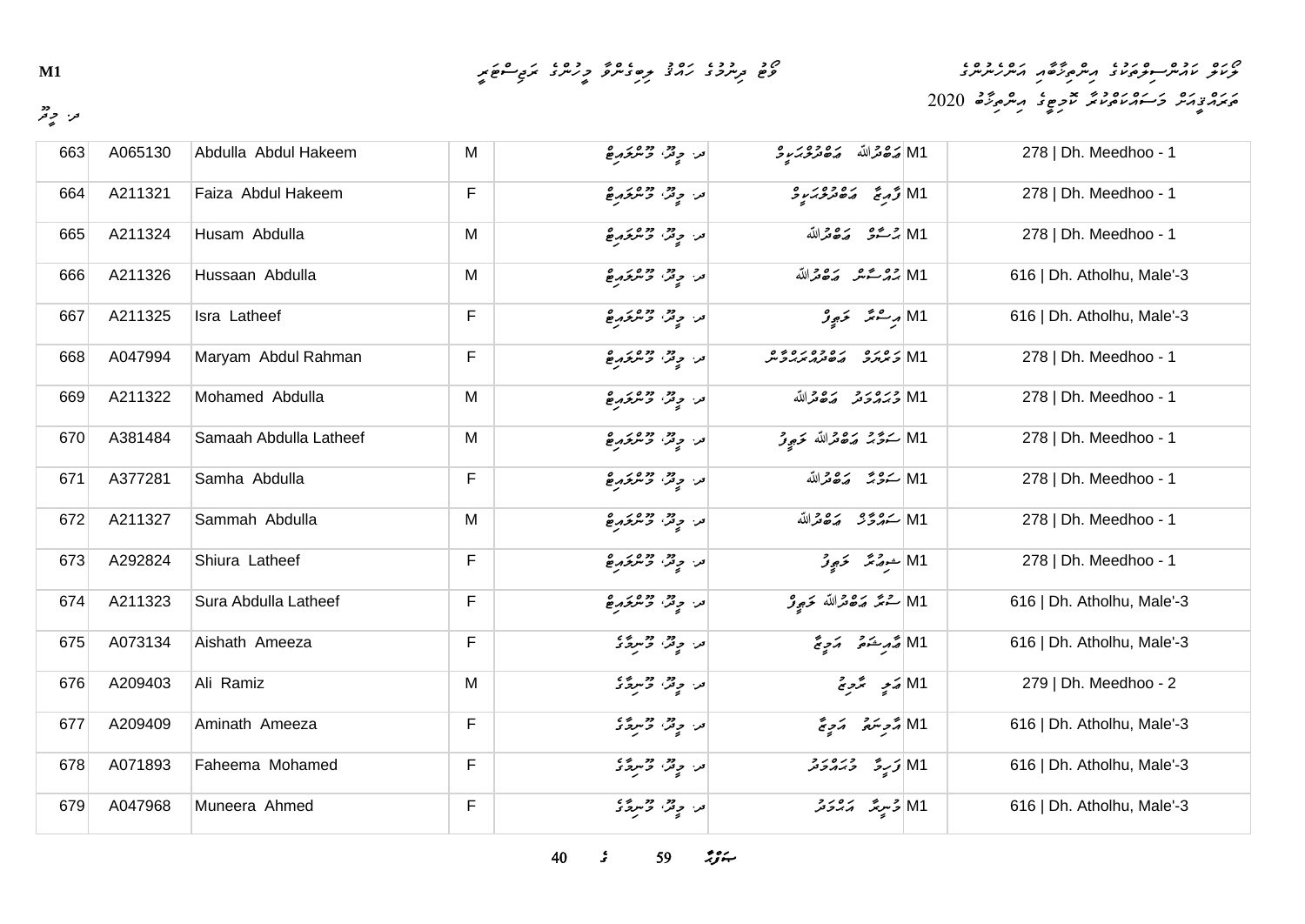*sCw7q7s5w7m< o<n9nOoAw7o< sCq;mAwBoEw7q<m; wBm;vB* م من المرة المرة المرة المرجع المرجع في المركبة 2020<br>مجم*د المريض المربوط المربع المرجع في المراجع المركبة* 

| 680 | A209397 | Ramiza Mohamed         | $\mathsf F$ | ىر. دېگر، دخمبرونى                         | M1  بَرْحِ بِحَ وَبَرَ دُوَ مَرْ                              | 616   Dh. Atholhu, Male'-3                          |
|-----|---------|------------------------|-------------|--------------------------------------------|---------------------------------------------------------------|-----------------------------------------------------|
| 681 | A211336 | Abdulla Sodig          | M           | ىر. چ <sup>ور،</sup> كەس <i>ىدى كە</i> مپر | M1 كَەھْتْراللە ج <sup>ە</sup> مرى                            | 279   Dh. Meedhoo - 2                               |
| 682 | A081327 | Ahmed Ilhaam           | M           | ىر. بەلگە كەس ئىگەنجىي                     | M1 كەبرى قىر مەغرىمى ئى                                       | 399   Cheval Blanc Randheli - 1                     |
| 683 | A211331 | Aminath Fazna          | F           | ىر. بەتتى، كەس ھەمجىر                      | M1 مَّ حِسَمَة وَجْ مَّرَ                                     | 279   Dh. Meedhoo - 2                               |
| 684 | A211330 | Fathimath Ali          | F           | ىر. چ <sup>ور،</sup> كەس <i>ىدى كە</i> مپر | M1 وَجِعَة صَعِ                                               | 279   Dh. Meedhoo - 2                               |
| 685 | A211337 | Ibrahim Shabab         | M           | ىر. چەق كەسىرى كەلب                        | $\frac{3}{2}$ مِ $\frac{2}{3}$ $\frac{2}{3}$ $\frac{2}{3}$ M1 | 279   Dh. Meedhoo - 2                               |
| 686 | A123141 | Ilham Abdul Rahman     | M           | د. دٍیٌن کرسره وی                          | M1 روترو بره وه بروتر می                                      | 279   Dh. Meedhoo - 2                               |
| 687 | A211339 | Ismail Shaafiu         | M           | ىر. بەتتى، كەس ھەمجىر                      | M1 م سىمى چەر ئىس ئىقىن ئى                                    | 279   Dh. Meedhoo - 2                               |
| 688 | A211334 | Mohamed Nilam          | M           | ىر. بەتر، كەس ھەمجىر                       | M1 <i>5225 سرگر</i> م                                         | 445   The St. Regis Vommuli Resort,<br>Maldives - 1 |
| 689 | A211340 | Safwaan Abdul Rahmaan  | M           | د. دٍیْرٌ، دُسِرسُک دُمْدِ                 | M1 بەۋۋەر مەھ <i>ەرەبە</i> ۋەر                                | 279   Dh. Meedhoo - 2                               |
| 690 | A211341 | Shaheedh Abdul Rahmaan | M           | د. دِيْنْ دُسِينْدْوَسِ                    | M1 خرىر مەمەمەدە بو                                           | 279   Dh. Meedhoo - 2                               |
| 691 | A122154 | Abdulla Ibrahim        | M           | ىر. بوتر، بۇ ھەم بويۇ                      | M1 مَەقىراللە مەھمَّدىي <sup>ى</sup>                          | 278   Dh. Meedhoo - 1                               |
| 692 | A212171 | Ahmed Ibrahim          | M           | ىر. بوقۇ، بۇشۇمرىرىگ                       | M1   كەبرى ھەھمىرى 3                                          | 278   Dh. Meedhoo - 1                               |
| 693 | A212177 | Aminath Ibrahim        | F           | ىر. بوتر، ئەشھەمبەرگە                      | M1  مَّحِسَمَ مِعْتَدِدْ                                      | 278   Dh. Meedhoo - 1                               |
| 694 | A212204 | Hamiya Ibrahim         | F           | ىر. بوتر، كەشكەپرىرىگ                      | M1 تَرَمِّہُ مِنْ مَمَّرِدُ                                   | 616   Dh. Atholhu, Male'-3                          |
| 695 | A212175 | Ismail Ibrahim         | M           | اللا الإفراء والمشكوم مرجونجر              | M1 مِ سْمُوَّمِهِ عَنْ مِنْ مَّرْبِ وَ                        | 278   Dh. Meedhoo - 1                               |
| 696 | A212179 | Jameela Ibrahim        | F           | ىر. چ <sup>ور ب</sup> ەشھەپرە ئ            |                                                               | 278   Dh. Meedhoo - 1                               |

*41 sC 59 nNw?mS*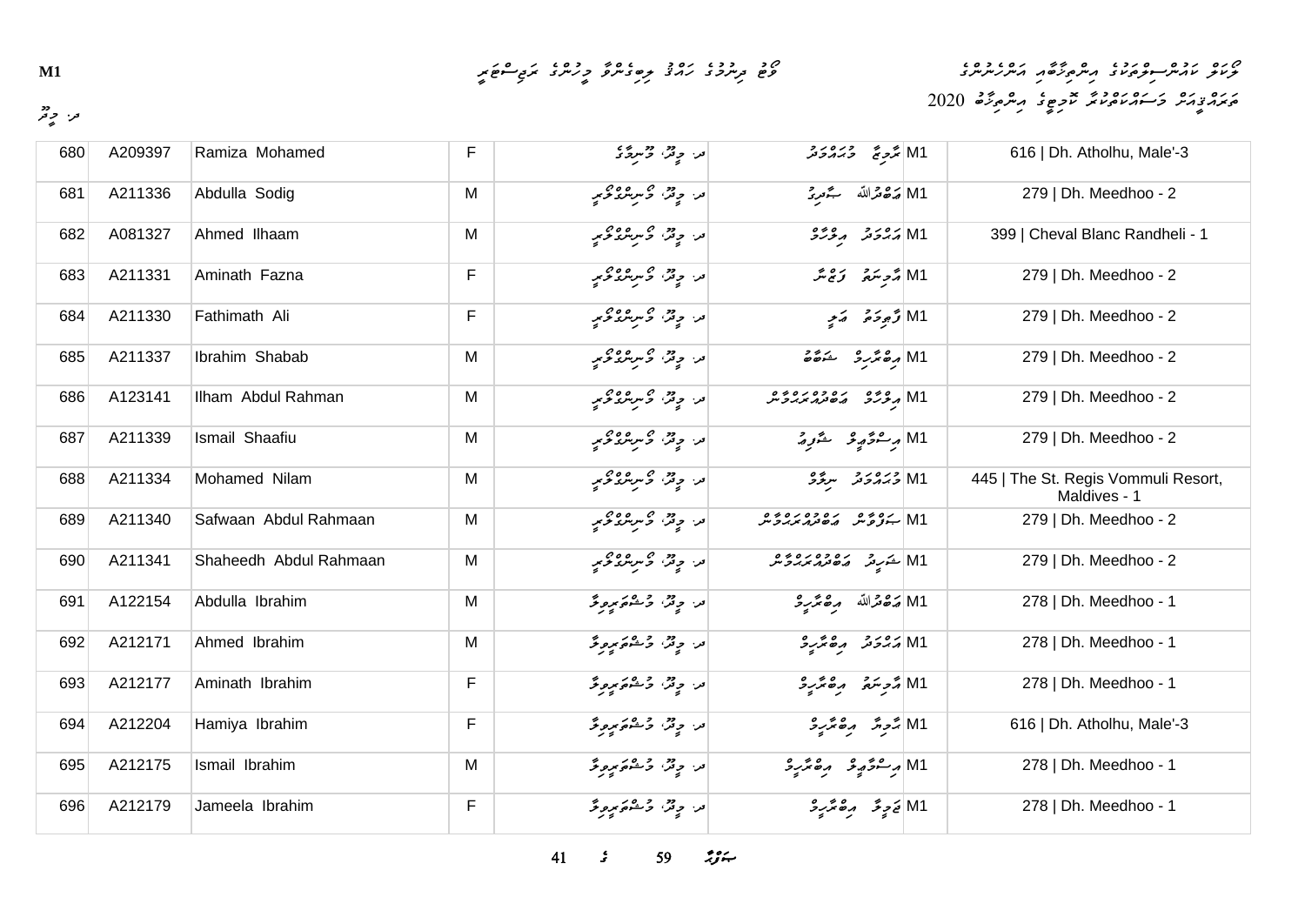*sCw7q7s5w7m< o<n9nOoAw7o< sCq;mAwBoEw7q<m; wBm;vB* م من المرة المرة المرة المرجع المرجع في المركبة 2020<br>مجم*د المريض المربوط المربع المرجع في المراجع المركبة* 

| 697 | A212172 | Mariyam Ibrahim            | $\mathsf F$  | ىر. بەلگە ئاشكە بىرە ئ  | M1 كابر مركز من المركز                                                                               | 278   Dh. Meedhoo - 1                    |
|-----|---------|----------------------------|--------------|-------------------------|------------------------------------------------------------------------------------------------------|------------------------------------------|
| 698 | A120539 | Mohamed Shahid             | M            | ى دەپ ئىقتىم بورگ       | M1   ج. <i>ج</i> . چرخه مستمريتر                                                                     | 694   The Sun Siyam Vilu Reef Maldives-1 |
| 699 | A212205 | Shaffan Moosa              | M            | ىر. بوتۇ، بۇشۇمرىرىگ    | M1 خەر ئەش تۆرگە                                                                                     | 278   Dh. Meedhoo - 1                    |
| 700 | A212203 | Shahudhan Moosa            | M            | ىر. بوتۇ، بۇشۇمرىرىگ    | M1 ڪروگر ويھ                                                                                         | 278   Dh. Meedhoo - 1                    |
| 701 | A371430 | Shaun Moosa                | M            | ىر. دېگر، دىشمېرونگ     | M1 ڪرچيھ وڃي                                                                                         | 616   Dh. Atholhu, Male'-3               |
| 702 | A003334 | Shehenaaz Ibrahim          | $\mathsf F$  | ىر. بوتر، بۇ ھەم بويۇ   | M1 څرنگی می پر                                                                                       | 278   Dh. Meedhoo - 1                    |
| 703 | A212202 | Shuhudha Moosa             | F            | ىر. يەنگە كەشھەم يورگ   | M1 خەرقە ئۇسىم                                                                                       | 278   Dh. Meedhoo - 1                    |
| 704 | A122156 | Ahmed Ageel                | M            | ىن ئوتۇ، ئەھمەيدى       | M1   كەش <sup>ى</sup> كەر كەت <sub>ىي</sub> تى                                                       | 704   Angsana Velaavaru-1                |
| 705 | A208110 | Anees Abdul Wahhab Ibrahim | M            |                         | M1 كم سر مده و دره در در دور در در در در در مورد كار محمد برد كه برد برد كه برد برد كه برد كه برد كه | 616   Dh. Atholhu, Male'-3               |
| 706 | A208103 | Hafsa Adam                 | $\mathsf F$  | ىر. بوقر، ئۇشۇمرى       | M1 پَرُوْبَۃٌ مُحَمَّدً                                                                              | 279   Dh. Meedhoo - 2                    |
| 707 | A208102 | Haleema Ali                | $\mathsf{F}$ | ىر. دۇر، دىشمېرى        | M1   پَرچِوَ = دَرِ                                                                                  | 279   Dh. Meedhoo - 2                    |
| 708 | A208108 | Ibrahim Anas               | M            | ىر. بوقر، ئۇھەمبرى      | M1 مەھ ئۇرى ئە ئەتىرىشى                                                                              | 279   Dh. Meedhoo - 2                    |
| 709 | A371082 | Jaida Abdul Wahhab         | $\mathsf F$  | د. دٍیْرٌ، دَشْهُومِرَد | M1 نے مرتقب مقصور مقصد حصہ<br>M1 نے مرتقب مقصور مقصد                                                 | 568   Villimale' Ehenihen - 3            |
| 710 | A049206 | Mohamed Aslam              | M            | ىر. بوقۇ، ئەشھەمرى      | M1 <i>5&gt;۶۰۰ كەش</i> ۇۋ                                                                            | 616   Dh. Atholhu, Male'-3               |
| 711 | A208111 | Najuda Abdul Wahhab        | $\mathsf{F}$ | ىر. بوتر، ئەھمىرى       | M1 بروژ بره وه بره ۶۰ م                                                                              | 279   Dh. Meedhoo - 2                    |
| 712 | A208105 | Sajidha Abdul Wahhab       | $\mathsf F$  | ىر. دەر، دىشمىرى        | M1 گەي ئەرەپرە يەە دە يو                                                                             | 279   Dh. Meedhoo - 2                    |
| 713 | A208104 | Samiya Muhammad            | $\mathsf F$  | ىر. بوڭر، ئۇشۇمرى       | M1  گەچەد ئەمەد تەر                                                                                  | 616   Dh. Atholhu, Male'-3               |

*42 s* 59  $2.9$  *i*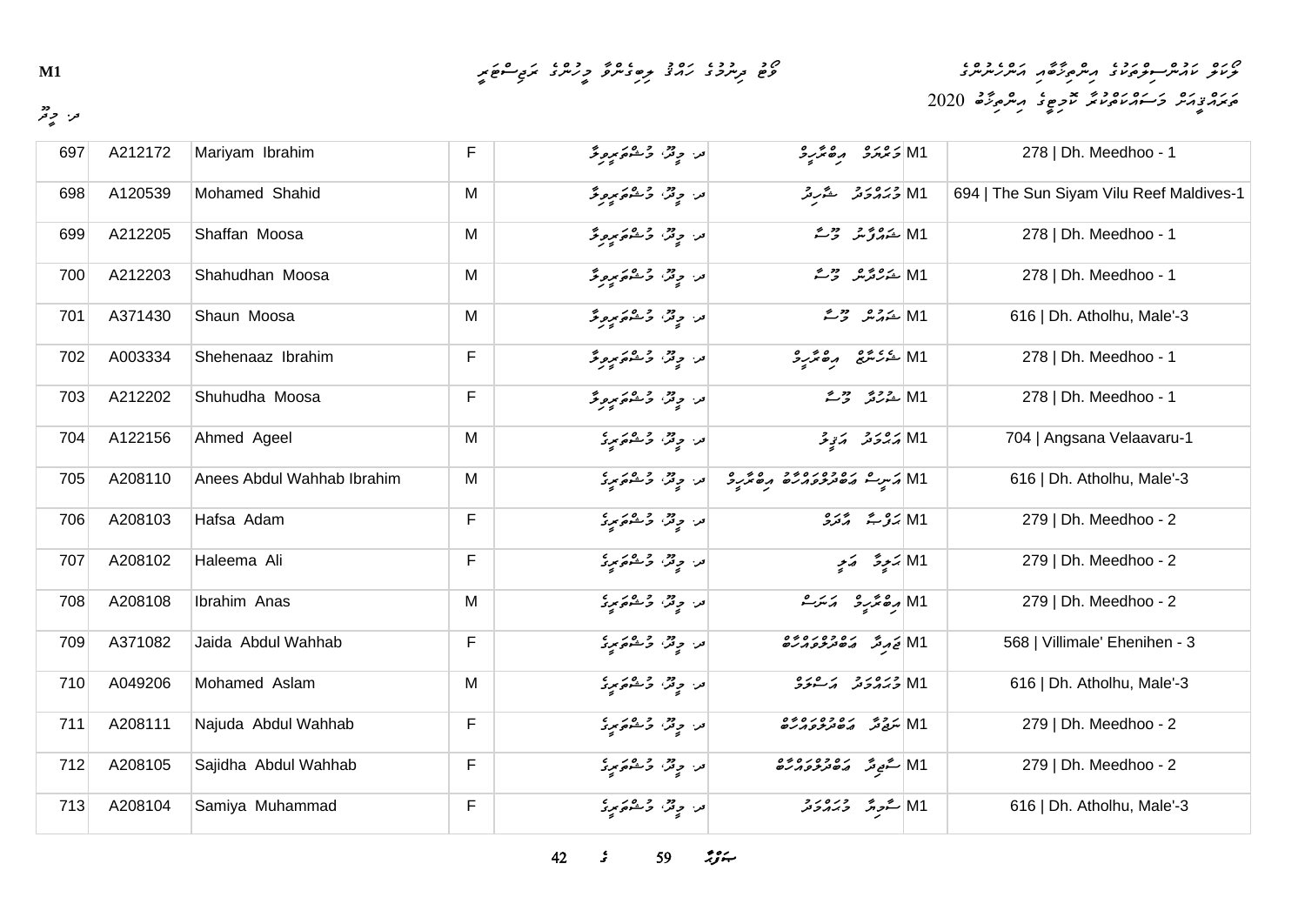*sCw7q7s5w7m< o<n9nOoAw7o< sCq;mAwBoEw7q<m; wBm;vB* م من المرة المرة المرة المرجع المرجع في المركبة 2020<br>مجم*د المريض المربوط المربع المرجع في المراجع المركبة* 

| 714 | A210151 | Aminath Hassan       | $\mathsf F$ | ىر. بوقۇ، ئىرگەمرىترى                     | M1 مَّ حِسَمَۃ کے سَسَر                    | 616   Dh. Atholhu, Male'-3     |
|-----|---------|----------------------|-------------|-------------------------------------------|--------------------------------------------|--------------------------------|
| 715 | A210149 | Fathimath Ahmed      | F           | ىر. جەنئى، سەسكىرسىگە                     | M1 تَ <i>وْجِوَجْهِ مَدْحَ</i> مْر         | 279   Dh. Meedhoo - 2          |
| 716 | A391985 | Jaishan Latheef      | F           | ى دېڭ ئىرگىرىدى                           | M1 قەم شەھەر ئىچەتى                        | 558   Hulhumale', Ehenihen - 6 |
| 717 | A210161 | Jazlan Abdul Latheef | M           | ىر. بوقۇ، ئىرگەنبولىرى                    | M1 ئے ٹی گھر سے مقدم <del>کر</del> یے تو P | 558   Hulhumale', Ehenihen - 6 |
| 718 | A210152 | Khadeeja Adam        | F           | ىر. جۇڭ ئىرگەنچەتلىكى                     | M1 كَرْمِيعٌ     مُرْمَرْدُ                | 558   Hulhumale', Ehenihen - 6 |
| 719 | A210150 | Mariyam Hassan       | $\mathsf F$ | ىر. جەنئى، سەسكىرسىگە                     | M1 كەنگەر ئەسكەنلە                         | 279   Dh. Meedhoo - 2          |
| 720 | A111716 | Muaz Adam            | M           | ىر. جەنئى، سەسكىرسىگە                     | M1 حَەمَّىْرَ مَەترى                       | 283   Dh. Maaenboodhoo - 1     |
| 721 | A208052 | Fathimath Nasra      | $\mathsf F$ | ىر. چ <sup>ۈر</sup> ، سە <i>مگەنگى</i> بى | M1 ۇ <sub>جو</sub> رَمْ سَرَجْتُر          | 278   Dh. Meedhoo - 1          |
| 722 | A208057 | Hussain Zakee        | M           | ىر. چ <sup>ور</sup> ، سە <i>نز تەرى</i> ج | M1 بر سَمبر مَرَ سَمَ سَمِ                 | 343   GDh. Madaveli - 2        |
| 723 | A208056 | Mohamed Zaki         | M           | ىر. چ <sup>ور</sup> ، سە <i>نز تەرى</i> ج | M1 دېزونه تم                               | 278   Dh. Meedhoo - 1          |
| 724 | A038694 | Hawwa Moosa          | F           | فرا ولمجمَّد سريمًا                       | $23$ $22$ $\sim$ M1                        | 278   Dh. Meedhoo - 1          |
| 725 | A211037 | Abdulla Fahmee       | M           | ىر، بوقۇ، سرىر                            | M1   رَصْحْراللّه كَرَرْحِ                 | 278   Dh. Meedhoo - 1          |
| 726 | A122147 | Ali Fahumee          | M           | ىر. بوقۇ، سرىگە                           | M1  رَمٍ ک <sup>5</sup> رحٍ                | 278   Dh. Meedhoo - 1          |
| 727 | A100338 | Aminath Saanee       | F           | ىر، بوقۇ، سرچى                            | M1 مَّحِسَمَۃ پِّسِ                        | 278   Dh. Meedhoo - 1          |
| 728 | A211009 | Aneesa Ali           | F           | ىر. بوقۇ، سرىگە                           | M1 ټریږگ ټرمي                              | 278   Dh. Meedhoo - 1          |
| 729 | A211014 | Hussain Fahmee       | M           | ىر. بوقۇ، سرىگە                           | M1   پرستمبر ترتر <sub>می</sub>            | 278   Dh. Meedhoo - 1          |
| 730 | A211021 | Mohamed Fahmee       | M           | ىر. بوقۇ، سرىگە                           | M1 تر پر دیگر تر تر تر پر                  | 278   Dh. Meedhoo - 1          |

*43 s* 59  $23$  *i*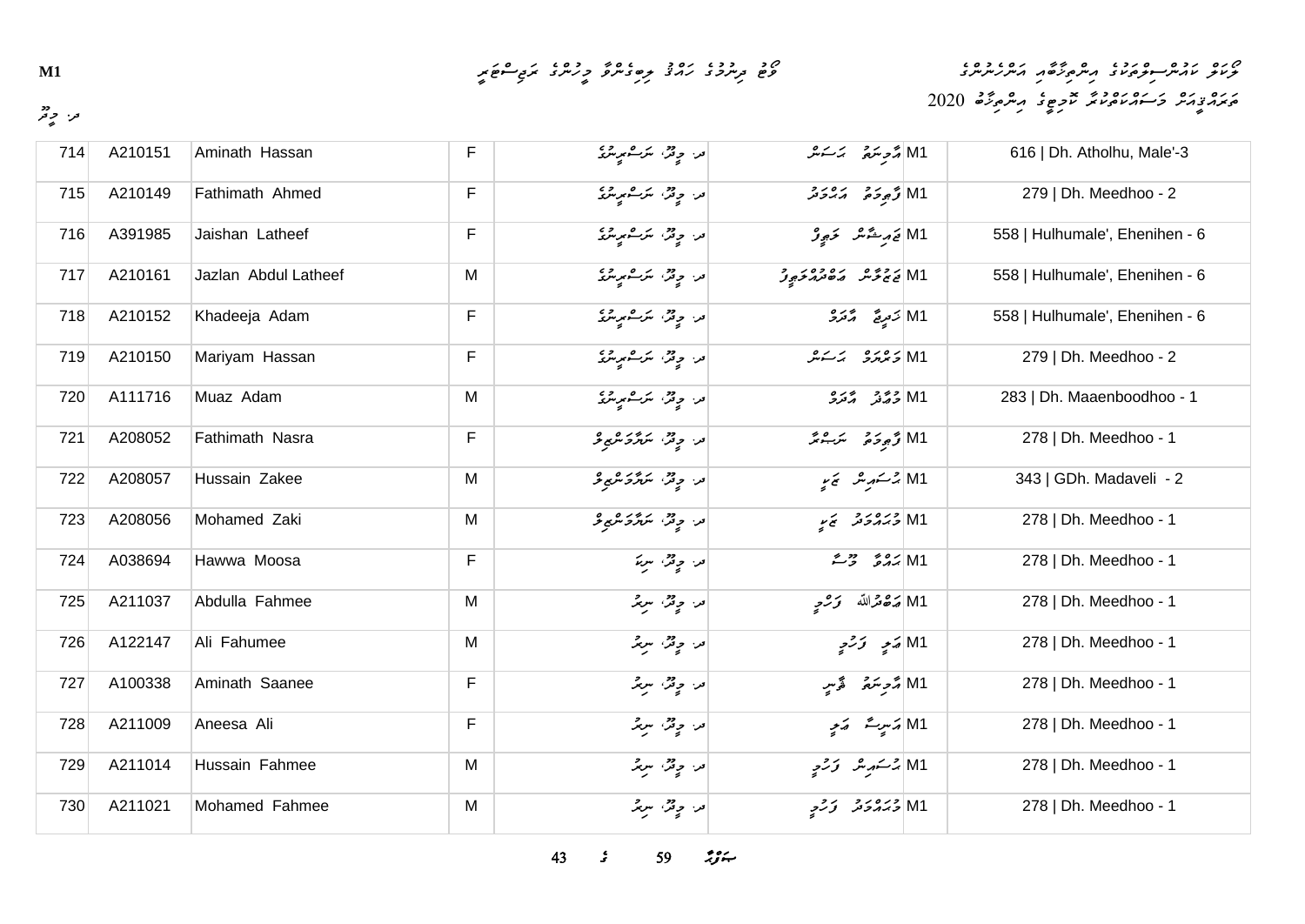*sCw7q7s5w7m< o<n9nOoAw7o< sCq;mAwBoEw7q<m; wBm;vB* م من المرة المرة المرة المرجع المرجع في المركبة 2020<br>مجم*د المريض المربوط المربع المرجع في المراجع المركبة* 

| 731 | A100114 | Hussain Afzal       | M           | ىر. دېگر، سرغاير                                                                                    | M1  برْسَەرِ بْرُ مَاتْوَسْدَبْر   | 704   Angsana Velaavaru-1  |
|-----|---------|---------------------|-------------|-----------------------------------------------------------------------------------------------------|------------------------------------|----------------------------|
| 732 | A027570 | Ibrahim Ali         | M           | قدر جي قرآن سرح آبر                                                                                 | M1 پ <i>ر&amp;نڈی</i> رو کی پر     | 278   Dh. Meedhoo - 1      |
| 733 | A100115 | Mohamed Faizal      | M           | تدر - حيث المتعاقبة الم                                                                             | M1 3 <i>3 2 3 3 من</i> كو          | 278   Dh. Meedhoo - 1      |
| 734 | A122152 | Abdul Azeez Ibrahim | M           | در - ج <sup>ود</sup> ، سرمر <i>مرد - م</i> رد - ه<br>در ج <sup>و</sup> د، سرمر <i>مر</i> د سنتر مرد | M1 <i>مَەھىر جوم بى مەھىر ب</i> و  | 616   Dh. Atholhu, Male'-3 |
| 735 | A044802 | Abdulla Fahumee     | M           | در - دو - سرگرد و ر- ۵ پر و د<br>در - درگر، سرگرد در عصوبرد                                         | M1 كەھىراللە     ترترىي            | 279   Dh. Meedhoo - 2      |
| 736 | A210398 | Ahmed Salaam        | M           | در - دو - سرگرمری- دو دی<br>در - دیگر - سرگرمری- سرگرمری                                            | M1 كەبۇر كەنگەنى                   | 279   Dh. Meedhoo - 2      |
| 737 | A210399 | Aishath Sana        | F           | در - دو - سرگرمری- دو دی<br>در - دیگر - سرگرمری- سرگرمری                                            | M1 ۾ پرڪو سکر                      | 616   Dh. Atholhu, Male'-3 |
| 738 | A112610 | Ali Fahmee          | M           | در - دو - سرگرمری- دو دی<br>در - دیگر - سرگرمری- سرگرمری                                            | M1  رَرِ ک <sup>5</sup> رِ         | 279   Dh. Meedhoo - 2      |
| 739 | A210402 | Aminath Sinaa       | F           | ور میتوان میتواند و به دون<br>در میتوان میتواند برای میتواند                                        | M1 مُتصِبَعَة سِبَّر               | 616   Dh. Atholhu, Male'-3 |
| 740 | A210396 | Aminath Zahiyya     | $\mathsf F$ | در - دو - سرگرمری- دو دی<br>در - دیگر - سرگرمری- سرگرمری                                            | M1 مَّ حِسَمَ مَ سَ <sup>8</sup>   | 616   Dh. Atholhu, Male'-3 |
| 741 | A210401 | Hassan Fahumee      | M           | در میده سرد ور میدون<br>در مید                                                                      | M1   پرسترپس کورٹرمی               | 279   Dh. Meedhoo - 2      |
| 742 | A113587 | Hussain Fahumee     | M           | در - دو - سرگرمری- دو دی<br>در - دیگر - سرگرمری- سرگرمری                                            | M1 بڑے پر بھر تر تر تر پر          | 279   Dh. Meedhoo - 2      |
| 743 | A210397 | Mohamed Fahumee     | M           | در - دو - سرگرد و ر- ۵ پر و د<br>در - درگر، سرگرد در عصوبرد                                         | M1  <i>وټرونو ۆرې</i>              | 616   Dh. Atholhu, Male'-3 |
| 744 | A035269 | Waheeda Ali         | F           | ور میتوان میتواند و به دون<br>در میتوان میتواند برای میتواند                                        |                                    | 279   Dh. Meedhoo - 2      |
| 745 | A210395 | Zakiyya Ibrahim     | F           | در - دو - سرگرمری- دو دی<br>در - دیگر - سرگرمری- سرگرمری                                            | M1 ئ <i>جىرە ھۇسى</i> ئەستىر بىر   | 616   Dh. Atholhu, Male'-3 |
| 746 | A049461 | Aminath Moosa       | $\mathsf F$ | עי פיני, ממשים<br>עי פיני, יינט <i>ע</i>                                                            | M1 أَمَّ مِسَعَمٍ مَنْ شَمَّ       | 279   Dh. Meedhoo - 2      |
| 747 | A210733 | Hisaan Hameed       | M           | در. و <sup>وو</sup> «مدد»<br>در وی <sup>در،</sup> سر <i>دن</i> د د                                  | M1 برگ شر بر تری<br>سیستمبر بر برگ | 279   Dh. Meedhoo - 2      |

*44 sC 59 nNw?mS*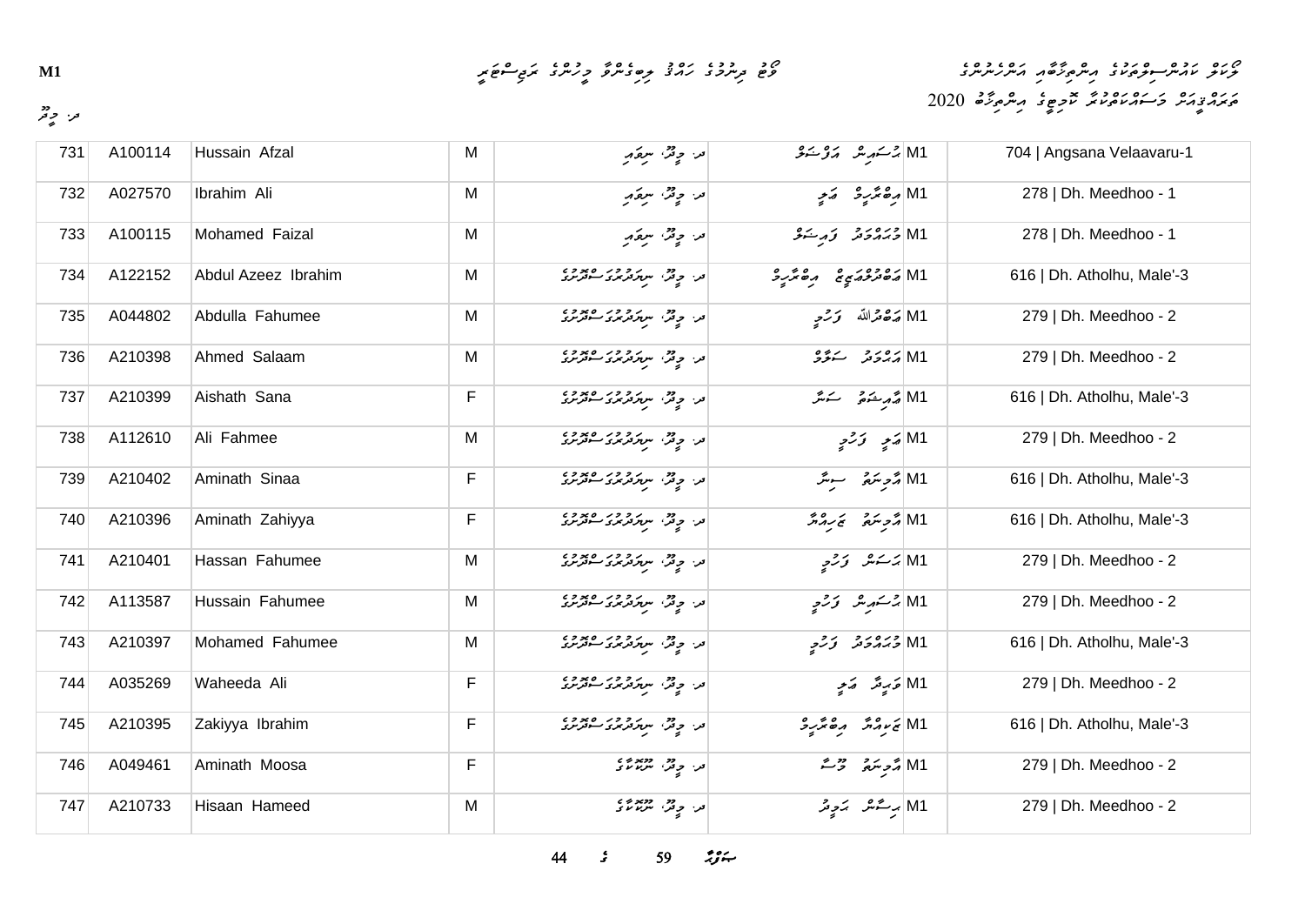*sCw7q7s5w7m< o<n9nOoAw7o< sCq;mAwBoEw7q<m; wBm;vB* م من المرة المرة المرة المرجع المرجع في المركبة 2020<br>مجم*د المريض المربوط المربع المرجع في المراجع المركبة* 

| 748 | A210731 | Khadeeja Moosa        | $\mathsf{F}$ | د. وه. دو دوره د                         |                                          | 279   Dh. Meedhoo - 2          |
|-----|---------|-----------------------|--------------|------------------------------------------|------------------------------------------|--------------------------------|
| 749 | A293692 | Shaibaan Hameedh      | M            | עי פי <sup>בק</sup> וממשיב               | M1 شَمَ <i>رِهُ مْنْ</i> يَرْحِيْنُ      | 279   Dh. Meedhoo - 2          |
| 750 | A210735 | Sharwaan Abdul Hameed | M            | در. د ده دومون                           | M1 شەيرۇش مەھىر <i>ۋە دو</i>             | 279   Dh. Meedhoo - 2          |
| 751 | A210734 | Zahwaan Abdul Hameed  | M            | בקי פלקי ייקוא מים<br>בקי פלקי ייקוא מים | M1 يَرْحَمْ شَرَ مَصْعَرْ حَرْجِ مَرْ    | 279   Dh. Meedhoo - 2          |
| 752 | A210732 | Zaidh Ali             | M            | در. د ده دومره د                         | M1 تج مرشر ک <sup>ے</sup> مح             | 279   Dh. Meedhoo - 2          |
| 753 | A211984 | Aishath Ibrahim       | $\mathsf F$  | ىر. دەر شەر سىرىگە                       | M1 مَّ مِشَمَّ مِنْ مَّتَ بِرِدْ         | 279   Dh. Meedhoo - 2          |
| 754 | A211988 | Ali Ismail            | M            | ىر. دەر ئىرگە ئىر                        | M1   رَمِي - مِرْ مُتَوَّمِيكَ           | 279   Dh. Meedhoo - 2          |
| 755 | A211989 | Aminath Ziyaadha      | $\mathsf F$  | ىن جەنئە شەئەسىرى ئ                      | M1 مَّ حِ مَتَعَمَّ ہے مَرَّ مَّدَ       | 558   Hulhumale', Ehenihen - 6 |
| 756 | A211987 | Hassan Ismail         | M            | ىر. ج <sup>ەن</sup> شرىگىرى ئىگە         | M1  ترسكر   مرشر <i>ة م</i> وق           | 558   Hulhumale', Ehenihen - 6 |
| 757 | A211985 | Jameela Ismail        | F            | ىر. دېر، ئىرتگەندە ئ                     | M1   يَے جِرَ گَهِ مِرْ سُرَّحَ مِرْ كَر | 279   Dh. Meedhoo - 2          |
| 758 | A073802 | Abdul Rasheed Ali     | M            | یں وی شہر دی                             | M1 كەھەترە ترىيەتر     كەمچ              | 279   Dh. Meedhoo - 2          |
| 759 | A211791 | Ahmed Mohamed         | M            | ىر. جەنئى شرىر مەي                       | M1 <i>הُגُכ</i> َى وَرُورُو              | 279   Dh. Meedhoo - 2          |
| 760 | A211033 | Ruhusha Abdul Rasheed | $\mathsf F$  | امر: ووفر، المريمانيومي                  | M1 برر شه په <i>محمد مرش</i> وتر         | 279   Dh. Meedhoo - 2          |
| 761 | A211031 | Shiyaah Rasheed       | M            | ىر. جەنئى شرىر مە                        | M1 شومز پر متر متر تر محمد<br>ا          | 279   Dh. Meedhoo - 2          |
| 762 | A069691 | Abdul Latheef Mohamed | M            | در پارلار دور<br>  در پارلار شهرس        | M1 בטריפיק פינרפיק                       | 278   Dh. Meedhoo - 1          |
| 763 | A212439 | Aneesa Ali            | $\mathsf F$  | ىر. جەنئى شھويىر                         | M1 کہ سرت کے مح                          | 616   Dh. Atholhu, Male'-3     |
| 764 | A212442 | Anifa Abdul Latheef   | $\mathsf F$  | ىر. بې تۈر ئىتكەس                        | M1 مَّسِعَ صَصْدَمْ حَقِيقَ              | 278   Dh. Meedhoo - 1          |

*45 sC 59 nNw?mS*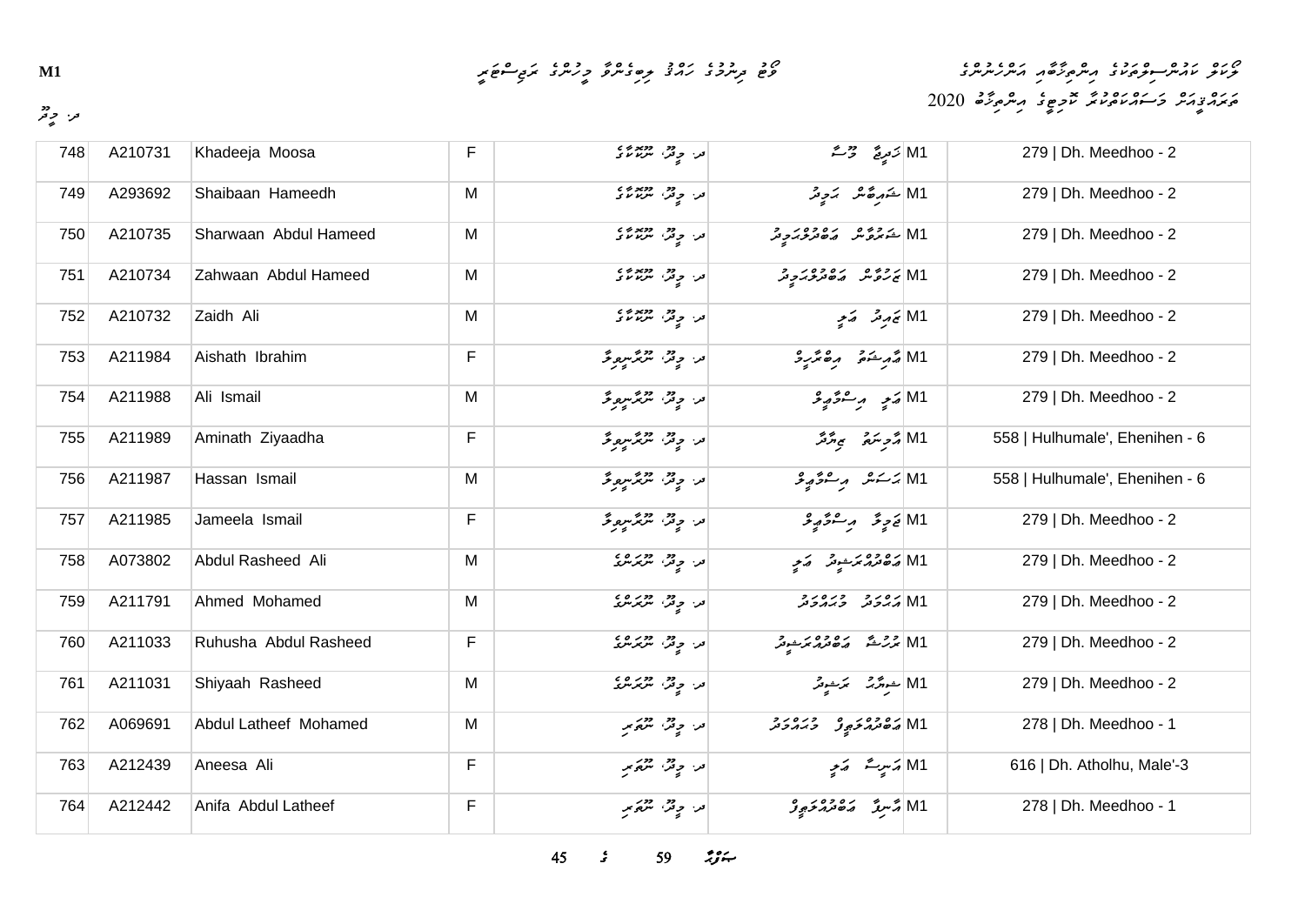*sCw7q7s5w7m< o<n9nOoAw7o< sCq;mAwBoEw7q<m; wBm;vB* م من المرة المرة المرة المرجع المرجع في المركبة 2020<br>مجم*د المريض المربوط المربع المرجع في المراجع المركبة* 

| 765 | A293417 | Anis Latheef        | M           | ىر. بې تۈر ئىتكەس         | M1  پژمبرے تحقی <sub>قو</sub> تو         | 278   Dh. Meedhoo - 1      |
|-----|---------|---------------------|-------------|---------------------------|------------------------------------------|----------------------------|
| 766 | A122163 | Asiya Latheef       | $\mathsf F$ | ىر. بې قرار ئىقتىمىيە     | M1 ۾َ <i>سبوڙ خبوِ وُ</i>                | 278   Dh. Meedhoo - 1      |
| 767 | A212440 | Mohamed Latheef     | M           | ىر. جەنز، ئىزدە بىر       | M1 <i>5 بزون و تربو</i> ژ                | 278   Dh. Meedhoo - 1      |
| 768 | A137798 | Ahmed Riza          | M           | ىر. دې شور                | M1 كەردى ھەر بىرىگە                      | 616   Dh. Atholhu, Male'-3 |
| 769 | A137799 | Fareeda Ali         | F           | ىر. دېگر، شروگر           | M1   ترمينژ   صَعٍ                       | 616   Dh. Atholhu, Male'-3 |
| 770 | A121643 | Mohamed Riza        | M           | ىر. دېگر، شرەپۇ           | M1  <i>وبروبروتر</i> برتگر               | 279   Dh. Meedhoo - 2      |
| 771 | A208066 | Abdul Rahman Ismail | M           | مر. جٍ قُرْ، مُرْجو جُرَى | M1   <i>مەھەرم بىر مىگە مىڭ مەڭ مە</i> ھ | 279   Dh. Meedhoo - 2      |
| 772 | A208069 | Abdulla Ibrahim     | M           | ىر. بې تۈرگى ئۇ           | M1 مَـُـهْ مِّرْاللَّهُ مِـهْ مَّرْرِ حَ | 279   Dh. Meedhoo - 2      |
| 773 | A208087 | Adhula Ibrahim      | F           | ار. وِتْرُ، سُمْوِتْرُدُ  | M1   كەنىڭ بەھ ئۈر ئى                    | 279   Dh. Meedhoo - 2      |
| 774 | A208070 | Aishath Badhoora    | F           | لر. وقر، شهورٌی           | M1 مُهرِسْنَهُ _ صَعْرَبَّرُ             | 279   Dh. Meedhoo - 2      |
| 775 | A208099 | Amaan Mohamed       | M           | ىر. بوقۇ، ئۇيمۇقۇق        | M1 كەۋىر مەمەم دىر                       | 279   Dh. Meedhoo - 2      |
| 776 | A208071 | Aminath Ameena      | F           | ىر. دېگر، شرەر دى         | M1 مَّ حِ سَعَۃ مَ حِ سَّ                | 279   Dh. Meedhoo - 2      |
| 777 | A208077 | Fathimath Mohamed   | $\mathsf F$ | لر. وِيْنْ شْهِوَّدْ      | M1 زَّجِرَتْ حَرَمْ دَرْ                 | 279   Dh. Meedhoo - 2      |
| 778 | A120778 | Ibrahim Ismail      | M           | ىر. بې ئۇرگەنچە           | M1 مەھمىر بىر مەمەم بىر                  | 279   Dh. Meedhoo - 2      |
| 779 | A208067 | Ismail Shareef      | M           | امر ۔ ج قراء مقرور کا     | M1 مِرْ مُتَّرَّمٍ وَ مُسَمِّرِتْرِ      | 279   Dh. Meedhoo - 2      |
| 780 | A208068 | Mariyam Ibrahim     | $\mathsf F$ | ىر. بوقۇ، ئۇيمۇقۇق        | M1  كالمراكز المراكز المراكز كالمراكز    | 279   Dh. Meedhoo - 2      |
| 781 | A208078 | Mohamed Hamdhan     | M           | ىر. دېگر، شرەڭخە          | M1 <i>ۋېزو دو برونژ</i> نگر              | 279   Dh. Meedhoo - 2      |

*46 sC 59 nNw?mS*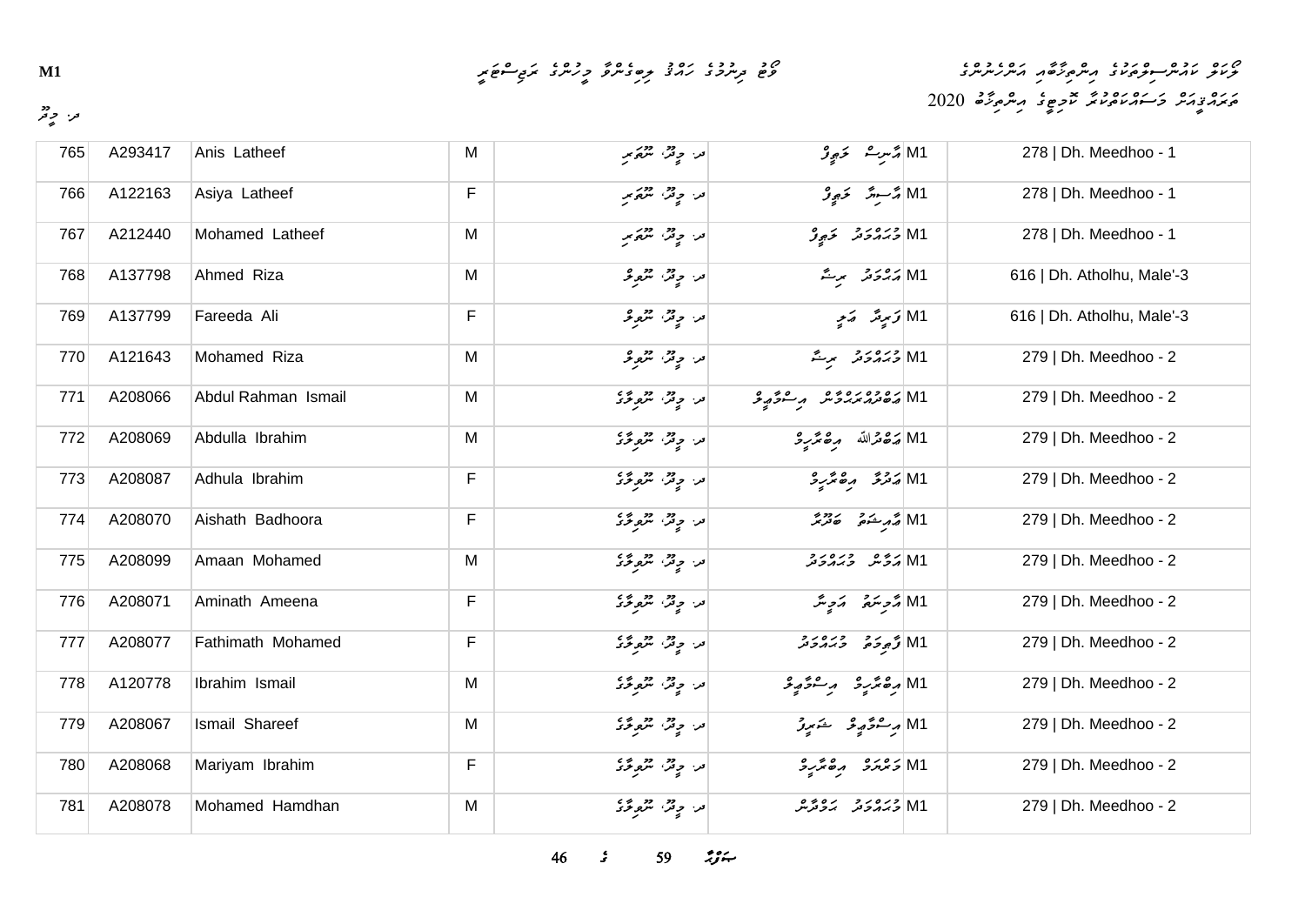*sCw7q7s5w7m< o<n9nOoAw7o< sCq;mAwBoEw7q<m; wBm;vB* م من المرة المرة المرة المرجع المرجع في المركبة 2020<br>مجم*د المريض المربوط المربع المرجع في المراجع المركبة* 

| 782 | A212748 | Yamaan Mohamed         | M           | ىر. بوقۇ، ئۇيمۇقۇق       | M1 كەڭ <i>مەدەرەر د</i>              | 279   Dh. Meedhoo - 2      |
|-----|---------|------------------------|-------------|--------------------------|--------------------------------------|----------------------------|
| 783 | A208738 | Abdulla Shareef        | M           | ىر. جەنئى ئەمرىكە        | M1 كەھەراللە خەمپەر                  | 278   Dh. Meedhoo - 1      |
| 784 | A111927 | Ali Shareef            | M           | ىن چەقتى ئەمرىكەتتى      | M1 كەي شەيرتى                        | 278   Dh. Meedhoo - 1      |
| 785 | A212347 | Hafeeza Mohamed        | F           | اللا المحيض أشهر والمحمد | M1  يَروِيَّى - وَيَرْدُوَنْرَ       | 278   Dh. Meedhoo - 1      |
| 786 | A342983 | Hussain Shaihaan Ahmed | M           | ا در او چرا بر مرکز در   |                                      | 278   Dh. Meedhoo - 1      |
| 787 | A212375 | Ibrahim Shareef        | M           | ىر. جەنئى ئەمرىكەتر      | M1 مەھەرىپە ھەمپىق                   | 278   Dh. Meedhoo - 1      |
| 788 | A122149 | Ismail Shareef         | M           | ىر. جەنئى ئەمرىكە        | M1 مِرْ مُتَّ مِرْ مِنْ مَدَمِرِيْرِ | 278   Dh. Meedhoo - 1      |
| 789 | A212373 | Mohamed Shareef        | M           | ىر. جەنئى ئەمەكەتمە      | M1 = 2,22 ستمبرتر                    | 278   Dh. Meedhoo - 1      |
| 790 | A212376 | Risha Shareef          | $\mathsf F$ | ا در او چرا بر مرکز در   | M1 مریحہ شمیرتر                      | 278   Dh. Meedhoo - 1      |
| 791 | A111233 | Sharmeela Shareef      | F           | ىر. جەنئى ئەمرىكەتم      | M1 ڪمگرچ گر ڪمپر <i>گر</i>           | 278   Dh. Meedhoo - 1      |
| 792 | A105924 | Maimoona Ali           | $\mathsf F$ | ىر. بوقۇ، بۇسرىش         | M1   حَ مِرْحَمْدٌ   صَعِي           | 616   Dh. Atholhu, Male'-3 |
| 793 | A211884 | Abdulla Shujau         | M           | ىر، بەيتر، بۇ بىر شە     | M1 كَەشْرَاللە شۇقى <sup>م</sup> ە   | 616   Dh. Atholhu, Male'-3 |
| 794 | A211896 | Afaa Moosa             | $\mathsf F$ | ىر، بەيتر، بۇ بىر شە     | $23$ 3/4 M1                          | 616   Dh. Atholhu, Male'-3 |
| 795 | A211895 | Aflah Moosa            | M           | ىر، بەيتر، بۇ بىرىشە     | M1 پروتر پی پیشہ                     | 278   Dh. Meedhoo - 1      |
| 796 | A112696 | Ahmed Mohamed          | M           | مر. چونش، بو مورث        | M1 ג׳ ג׳ د د درو                     | 278   Dh. Meedhoo - 1      |
| 797 | A211890 | Ahmed Naffaz           | M           | ىر. بەير. بۇ بىرگ        | M1 كەبرى تەرىپ ئىرە ئىر              | 278   Dh. Meedhoo - 1      |
| 798 | A122155 | Ahmed Sujau            | M           | ىر، بەيتر، بۇ بىرىشە     | M1 كەبۇر قىر ئىقى ئى                 | 616   Dh. Atholhu, Male'-3 |

*47 sC 59 nNw?mS*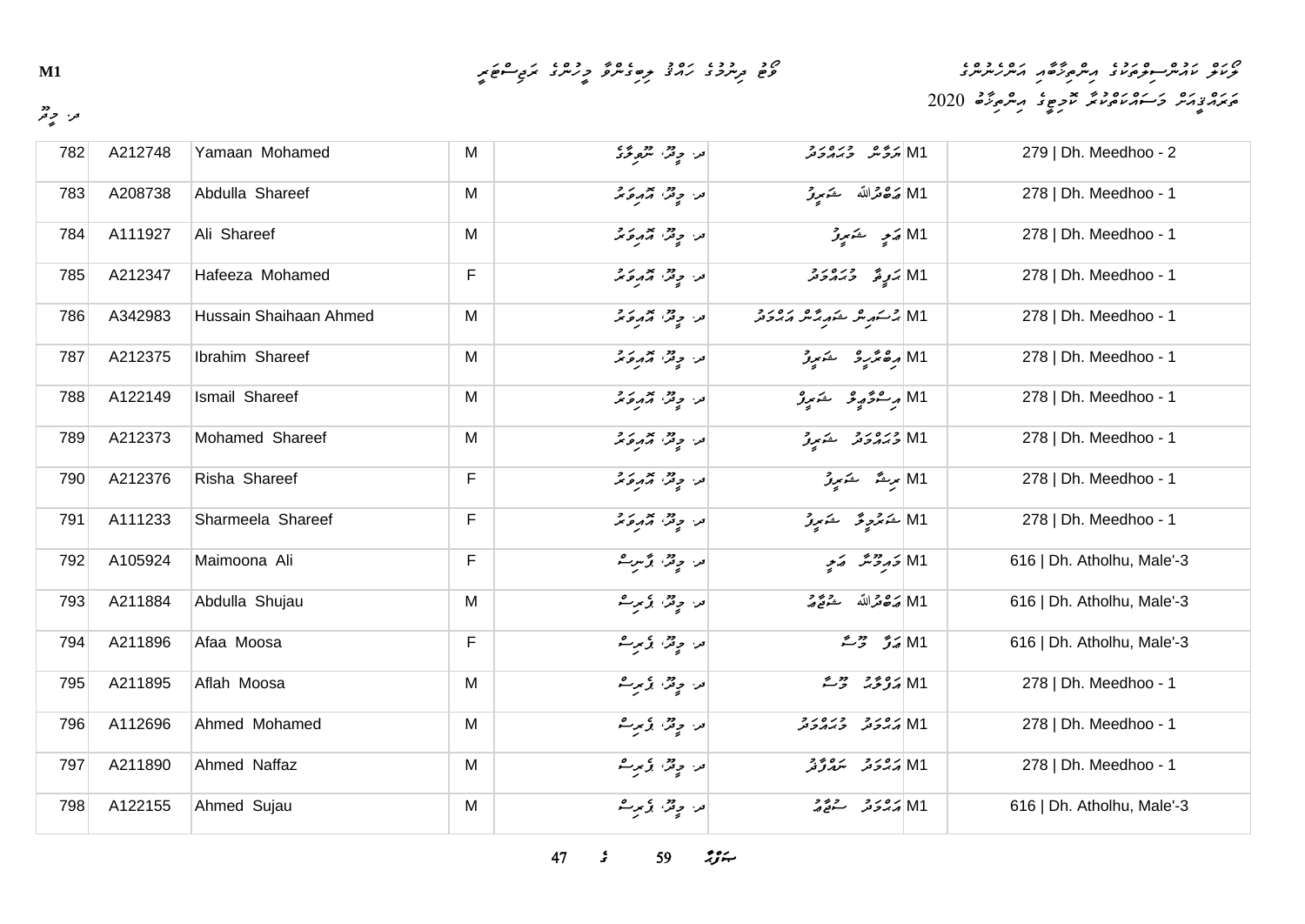*sCw7q7s5w7m< o<n9nOoAw7o< sCq;mAwBoEw7q<m; wBm;vB* م من المرة المرة المرة المرجع المرجع في المركبة 2020<br>مجم*د المريض المربوط المربع المرجع في المراجع المركبة* 

| 799 | A211880 | Aminath Sajna       | F           | ىر. بەقتى، بۇ بىرىشە                    | M1 ۾َجِ سَمَعُ سَڪَ سَگَ                       | 616   Dh. Atholhu, Male'-3 |
|-----|---------|---------------------|-------------|-----------------------------------------|------------------------------------------------|----------------------------|
| 800 | A211888 | Fathimath Shifaza   | $\mathsf F$ | ىل جەنئى بۇ بىرگ                        | M1 رَّجِ حَقَّ صَوَّتَجَ                       | 616   Dh. Atholhu, Male'-3 |
| 801 | A211893 | Hussain Shujau      | M           | ىل جەنئى بۇ بىرىش                       | M1 بر سَمبر شرقہ میں م                         | 278   Dh. Meedhoo - 1      |
| 802 | A060110 | Ibrahim Ahmed       | M           | ىل جەنئى بۇ بىرگ                        | M1 مِرْهَ مَرَبِّ حَمَّدَ مَدَّ                | 278   Dh. Meedhoo - 1      |
| 803 | A211877 | Liusa Ahmed         | $\mathsf F$ | امر: حرقتر، بو سرحه                     | M1 جەرمىشقە ئەيزىخەتىر                         | 616   Dh. Atholhu, Male'-3 |
| 804 | A292828 | Maha Moosa          | $\mathsf F$ | ىر، بەيتر، بۇ بىرىشە                    | $23$ 35 M1                                     | 616   Dh. Atholhu, Male'-3 |
| 805 | A211872 | Mariyam Ahmed       | $\mathsf F$ | ىر، جەنئى، بۇ بىرىشە                    | M1 كايرو كالمركز ويرون                         | 278   Dh. Meedhoo - 1      |
| 806 | A113092 | Mohamed Nadheem     | M           | ىل جەنئى بۇ بىرگ                        | M1   3 <i>2 2 2 2 2 2 2 2 3 0 2 2 2 2 2 2</i>  | 278   Dh. Meedhoo - 1      |
| 807 | A211878 | Mohamed Shujau      | M           | ىل جەنئى بۇ ئىرىشى                      | M1 <i>522 محمد محمدة م</i>                     | 296   Th. Hirilandhoo - 1  |
| 808 | A039261 | Moosa Ahmed         | M           | ىر، جەنئى، بۇ ئېرىشە                    | M1 تۇشقە ئەبرى تۈر                             | 278   Dh. Meedhoo - 1      |
| 809 | A211891 | Nashfa Moosa        | $\mathsf F$ | ىر. بوقۇ، بۇ بېرىش                      | M1 سَرْشَوَّرُ وَ"شَّہُ                        | 278   Dh. Meedhoo - 1      |
| 810 | A212469 | Abdulla Zahir       | M           | ىر. بوقر، بۇ ئىرىم ئىكەن                | M1 مَەھىراللە گەرىمە                           | 616   Dh. Atholhu, Male'-3 |
| 811 | A212475 | Adam Zahir          | M           | ىر. بوقر، بۇ ئىرىم ئىكەن                | M1 مَرْتَرَدُ گَمَّ بِرْتَر                    | 616   Dh. Atholhu, Male'-3 |
| 812 | A122153 | Ahmed Zahir         | M           | لا وقرا وعيور وه                        | M1 كەش <sup>ى</sup> كەتتى بى <sup>قى</sup> بىر | 616   Dh. Atholhu, Male'-3 |
| 813 | A212447 | Ali Zahir           | M           | ىر. بوقر، بۇلىرىم ئەرقىگ                | M1 <i>ھَ۔ جِ</i> سِمَّ سِمَّہ                  | 278   Dh. Meedhoo - 1      |
| 814 | A212445 | Aminath Zahira      | F           | ىر. جۇنما بۇشھەر ئەرگ                   | M1 مَّ حِسَعَهُ تَجَ سِتَّر                    | 278   Dh. Meedhoo - 1      |
| 815 | A212444 | Aneesa Abdul Raheem | F           | ىر. چ <sup>ور،</sup> بۇشھ <i>وتە</i> رم | M1 كەسرىسە مەھە <i>مەمەرى</i> بو               | 278   Dh. Meedhoo - 1      |

*48 sC 59 nNw?mS*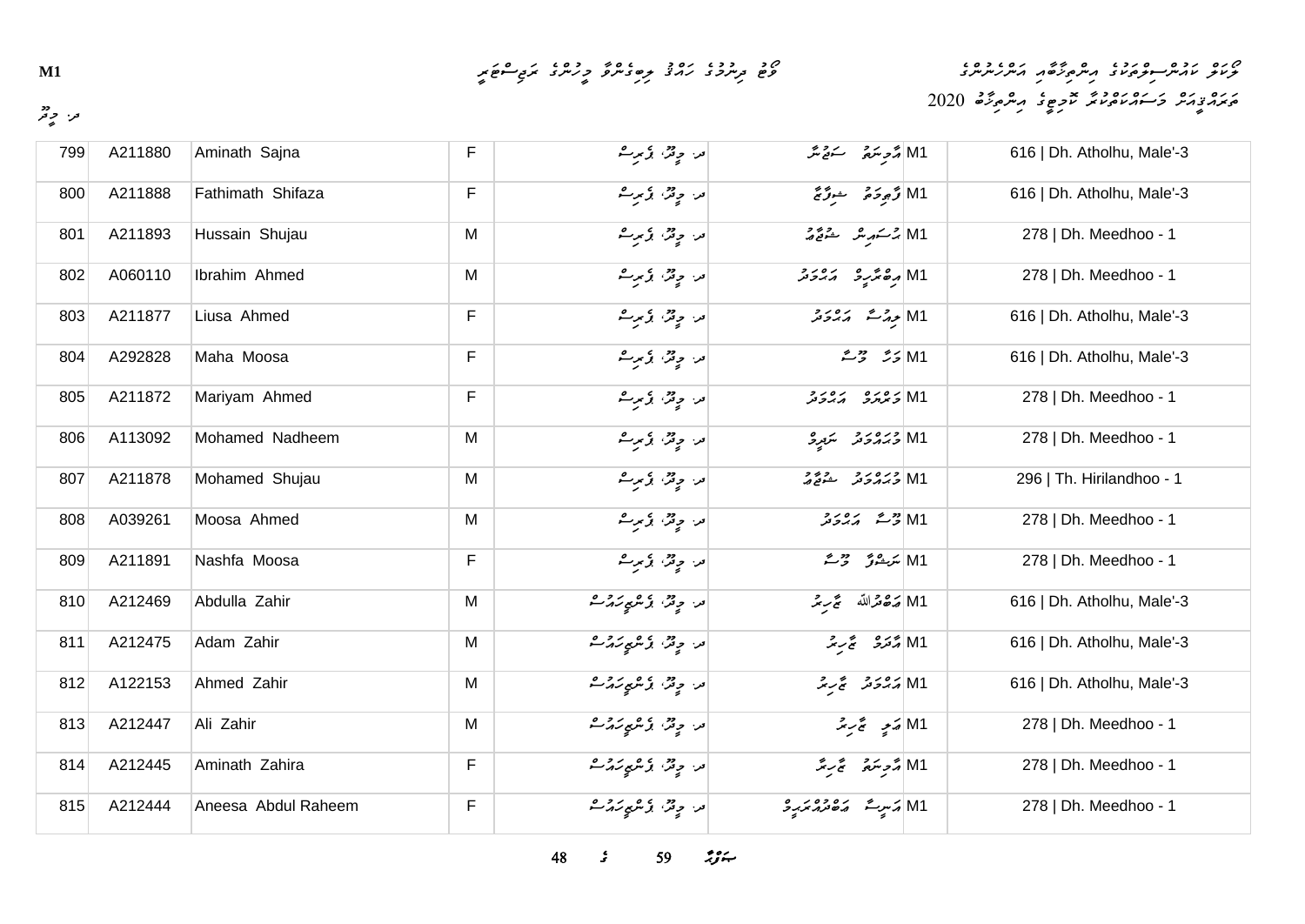*sCw7q7s5w7m< o<n9nOoAw7o< sCq;mAwBoEw7q<m; wBm;vB* م من المرة المرة المرة المرجع المرجع في المركبة 2020<br>مجم*د المريض المربوط المربع المرجع في المراجع المركبة* 

| 816 | A212446 | Fathimath Zahira | $\mathsf F$ | ىر. ب <sub>و</sub> تر، بۇ ئىرىم كىرگ                                     | M1 رَّجِ دَتَمَ تَجَ سِتَّر           | 278   Dh. Meedhoo - 1          |
|-----|---------|------------------|-------------|--------------------------------------------------------------------------|---------------------------------------|--------------------------------|
| 817 | A212476 | Hussain Zahir    | M           | ىر. چ <sup>ور،</sup> بۇشھ <i>ې ئەم</i> مى                                | M1 بر سَمبر بھ گچ س <sub>ب</sub> ر    | 278   Dh. Meedhoo - 1          |
| 818 | A212471 | Ibrahim Zahir    | M           | ىر. چ <sup>ۈر ب</sup> وشھېرىرگ                                           | M1 مەھ ئىر بۇ سىم ئىرىتىلىكى بىر ئىس  | 278   Dh. Meedhoo - 1          |
| 819 | A212473 | Ismail Zahir     | M           | اللا المحيض وكالعربي ترور ها                                             | M1 مرڪو <i>گھي</i> و گھرير            | 558   Hulhumale', Ehenihen - 6 |
| 820 | A212443 | Mohamed Zahir    | M           | ىل بوقرا بۇلىرىم ئەرقى                                                   | M1 <i>5 بر مرد قر</i> گم بر تر        | 278   Dh. Meedhoo - 1          |
| 821 | A293680 | Zaina Zahir      | $\mathsf F$ | ىر. جەنئە، بۇلىرىم ئەرك                                                  | M1 ئج م <sup>ىرى</sup> ش ئىچ سىرىتى   | 616   Dh. Atholhu, Male'-3     |
| 822 | A208188 | Ahmed Adam       | M           | تر· وفرٌ، نمر ترویری                                                     | M1 كەبرى قىر ئەتەر ئى                 | 279   Dh. Meedhoo - 2          |
| 823 | A094945 | Faruhad Adam     | M           | تر: و <sup>وو</sup> ، بروء وء<br>تر: وِتْرُ، بَرَبَرْوَتْر <sub>َى</sub> | M1 تۇيزىتى گەترى                      | 279   Dh. Meedhoo - 2          |
| 824 | A114499 | Mohamed Adam     | M           | د. ویژ، بروه ده                                                          | M1 تر پروتر گرفری                     | 279   Dh. Meedhoo - 2          |
| 825 | A114498 | Saadha Adam      | $\mathsf F$ | یں وقتی نمبرویوں                                                         | M1 سَتَصَعَّرَ صَعَرَفَ               | 279   Dh. Meedhoo - 2          |
| 826 | A208190 | Saaridha Adam    | $\mathsf F$ | در وفرا بروه ده<br>در وفرا برودبرد                                       | M1 گے برنڈ گ <sup>ی</sup> ترک         | 279   Dh. Meedhoo - 2          |
| 827 | A208182 | Sajidha Adam     | $\mathsf F$ | ىر. <sub>جو</sub> تر، ئرى <i>رە د</i> ە                                  | M1 گجي گھر گھرين ۾                    | 616   Dh. Atholhu, Male'-3     |
| 828 | A208183 | Shahida Adam     | $\mathsf F$ | تر: و <sup>وو</sup> ، بروء وء<br>تر: وِتْرُ، بَرَبَرْوَتْر <sub>َى</sub> | M1 څرنگه گ <sup>ې</sup> ترو           | 279   Dh. Meedhoo - 2          |
| 829 | A208179 | Zulaikha Ismail  | F           | امر ۔ ویں مرکز مرد                                                       | M1 ىم تزىر شەھ ئەرگىچە ئىچە يەرىپ     | 279   Dh. Meedhoo - 2          |
| 830 | A037773 | Ahmed Ibrahim    | M           | ما ڇڏڻ مربرءُ جر                                                         | M1   كەبەقىر مەھەر يەھ                | 278   Dh. Meedhoo - 1          |
| 831 | A112087 | Hussain Ibrahim  | M           | اللا المحيض المرسكة فر                                                   | M1 ترىنىمە ھەھمەيدى                   | 278   Dh. Meedhoo - 1          |
| 832 | A211584 | Mohamed Ibrahim  | M           | امرا ويش مربرة موا                                                       | M1 <i>وُبَهُ وَمَدْ بِهِ مُ</i> رِّدُ | 278   Dh. Meedhoo - 1          |

*49 s* 59  $23$   $\rightarrow$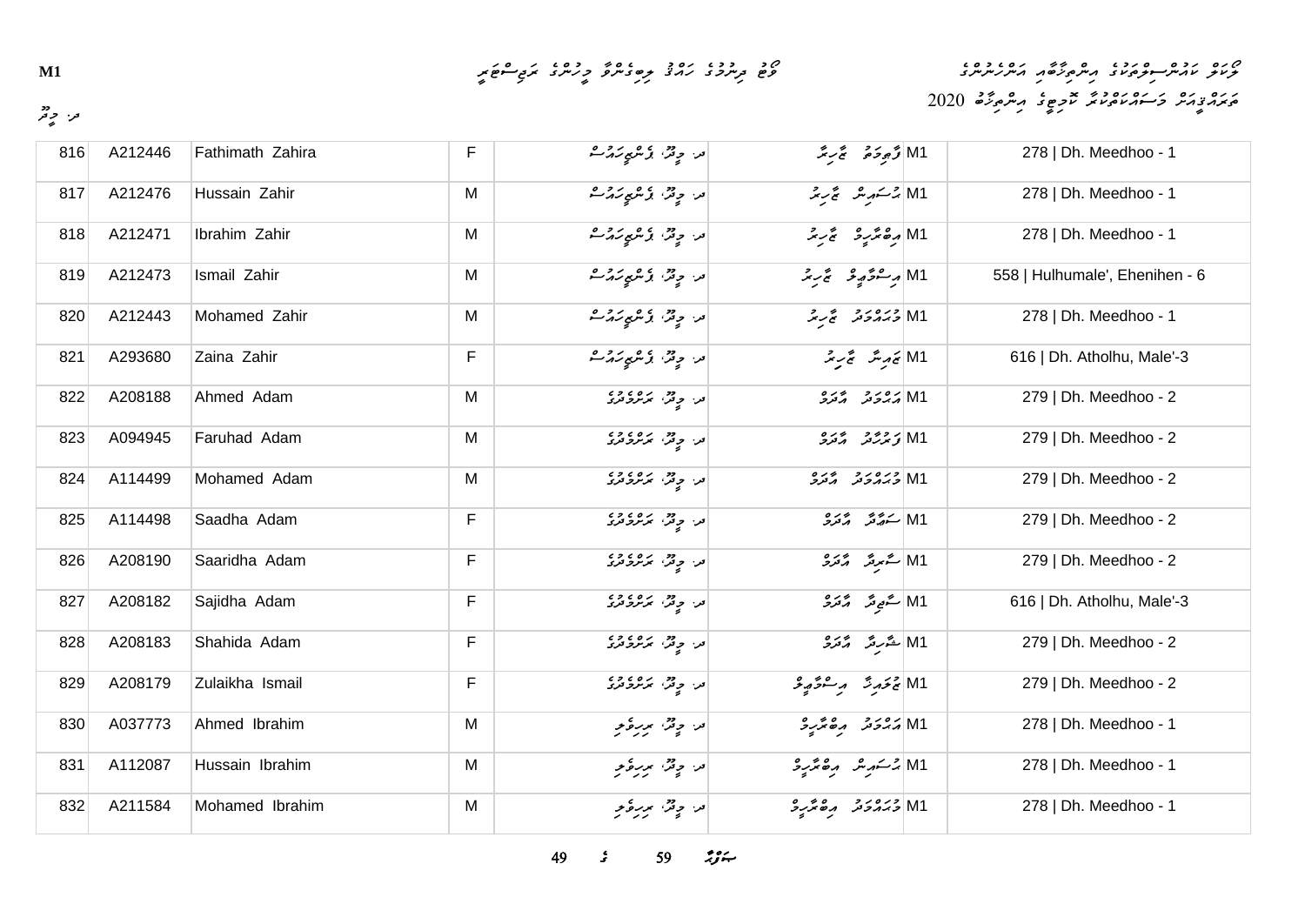*sCw7q7s5w7m< o<n9nOoAw7o< sCq;mAwBoEw7q<m; wBm;vB* م من المرة المرة المرة المرجع المرجع في المركبة 2020<br>مجم*د المريض المربوط المربع المرجع في المراجع المركبة* 

| 833 | A010431 | Shaheeda Ibrahim    | $\mathsf F$  | ىر، چ <sup>ە</sup> ن، برىرە بو      | M1 څوپونگر مرگانگرېزى                                                                                | 558   Hulhumale', Ehenihen - 6      |
|-----|---------|---------------------|--------------|-------------------------------------|------------------------------------------------------------------------------------------------------|-------------------------------------|
| 834 | A075901 | Shamsunnisa Ali     | F            | من حويش مرسوع مع                    | M1 خۇچ مەھمىرىسى ھەمچ                                                                                | 278   Dh. Meedhoo - 1               |
| 835 | A049437 | Abdul Azeez Mohamed | M            | ىن بوتۇ، ئۇشكىرىمۇ ئى               | M1 בסיני באיט פייס ביירי ביירי ביירי ביירי ביירי ביירי ביירי ביירי ביירי ביירי ביירי ביירי ביירי ביי | 278   Dh. Meedhoo - 1               |
| 836 | A211977 | Adhuham Abdul Azeez | M            | ىن برقر، ئۇشكىرى ئى                 | M1 <i>הُدْرَدُ • مُ</i> ھت <i>ر دُور</i> َ ہِمَ                                                      | 278   Dh. Meedhoo - 1               |
| 837 | A211972 | Ahmed Rasheed       | M            | ىر. چ <sup>و</sup> چ، ئۇشكىرى ئىچ   | M1 كەبۇكى كى سىزىقر                                                                                  | 278   Dh. Meedhoo - 1               |
| 838 | A211975 | Aiham Abdul Azeez   | M            | ىن برقرا ئىشكىشىدگى                 | M1 <i>הֿרְבִיב הַפּיכּת אֲ</i> א                                                                     | 335   GDh. Thinadhoo - 1            |
| 839 | A211971 | Ali Rasheed         | M            | ىر. چ <sup>ۈر</sup> ، ئىرىشەنلىرىگە | M1 <i>مَنْ بِهِ</i> مَنْ مِثْرِ                                                                      | 278   Dh. Meedhoo - 1               |
| 840 | A211973 | Hudhuna Abdul Azeez | $\mathsf F$  | ىن بوتۇ، ئۇشكەھرىگە                 | M1 ژیژنگر بره وه پر پر                                                                               | 278   Dh. Meedhoo - 1               |
| 841 | A211974 | Hussain Rasheed     | M            | ىن برقر، ئۇشكىرى ئى                 | M1   جُرْسَم مِرْ سَمَرْ سِمِيْرِ مِرْ                                                               | 278   Dh. Meedhoo - 1               |
| 842 | A211969 | Latheefa Ismail     | $\mathsf F$  | ىن بوتۇ، ئۇشكىرىموگە                | M1 كَيْمِوتْ - مِرْ مُتَوَّمِيكَ                                                                     | 278   Dh. Meedhoo - 1               |
| 843 | A211970 | Mohamed Rasheedh    | M            | ىن ئۆتى ئىشكىرىمى ئى                | M1 <i>وُبَرُوُوَ</i> تَرُ گَرَشِيْتَرُ                                                               | 278   Dh. Meedhoo - 1               |
| 844 | A292826 | Sharufa Abdul Azeez | F            | ىن بوتر، ئۇشكىرمۇنگە                | M1 خەمىرى ھەھىر <i>ھەيجى</i> چ                                                                       | 278   Dh. Meedhoo - 1               |
| 845 | A292806 | Abdul Salaam Najee  | M            | ىن بەش شەھ                          | M1 كەھە <i>تەر مەمۇجەھىتى</i> پ                                                                      | 746   Sun Siyam Iru Veli Maldives-1 |
| 846 | A211274 | Abdulla Nazeef      | M            | ىر. بەيتى، سەيتى                    | M1 كەھ قىراللە     سَرْمَو قر                                                                        | 279   Dh. Meedhoo - 2               |
| 847 | A211262 | Aishath Maureen     | $\mathsf F$  | امر: حرمی، ستهرٌ                    | M1 مَّەرِ شَمَّة – رَمَّ مِرِ سَّر                                                                   | 279   Dh. Meedhoo - 2               |
| 848 | A122160 | Aminath Maureen     | $\mathsf{F}$ | ىر. بوقر، سەر                       | M1 مَّ <i>جِسَمَّة حَمَّ م</i> ِيسَ                                                                  | 279   Dh. Meedhoo - 2               |
| 849 | A411337 | Fathimath Jinaan    | F            | ىر. بەلگە ئىگە                      | M1 ا <i>ؤجوح</i> قر ہے مگ <i>ن</i> گر                                                                | 279   Dh. Meedhoo - 2               |

*50 sC 59 nNw?mS*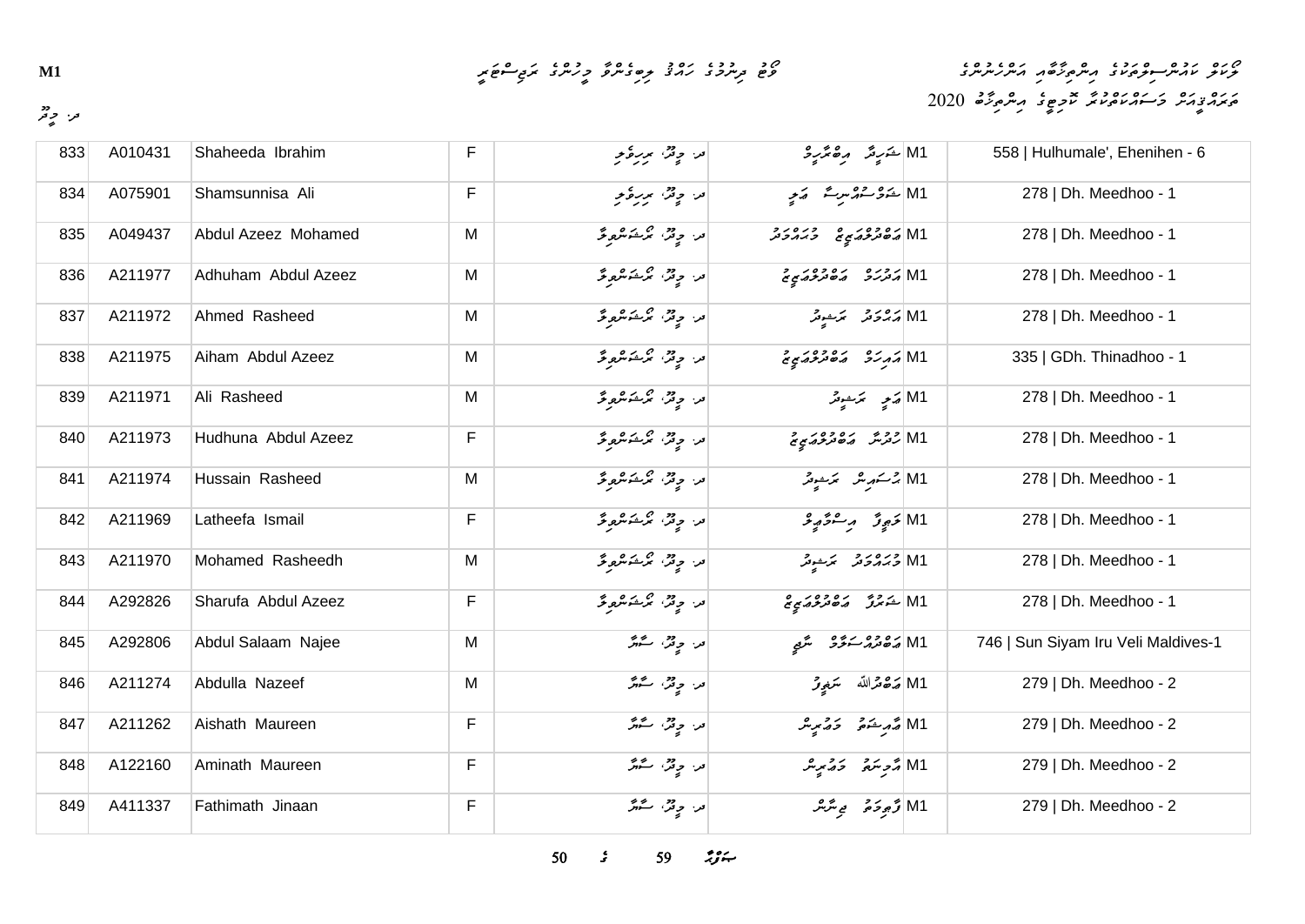*sCw7q7s5w7m< o<n9nOoAw7o< sCq;mAwBoEw7q<m; wBm;vB* م من المرة المرة المرة المرجع المرجع في المركبة 2020<br>مجم*د المريض المربوط المربع المرجع في المراجع المركبة* 

| 850 | A211261 | Fathimath Saeeda | $\mathsf F$ | تر. وفر، سگهر                 | M1  وَّجِرَة حَمَّ صَمِيقَر                                                                          | 279   Dh. Meedhoo - 2      |
|-----|---------|------------------|-------------|-------------------------------|------------------------------------------------------------------------------------------------------|----------------------------|
| 851 | A211263 | Mariyam Maureen  | $\mathsf F$ | ىر. بوقر، سەر                 | M1 كالمحافظة المحامر بالمحمد المحافظة المحافظة المحافظة المحمدة المحمدة المحمدة المحمدة المحمدة المح | 279   Dh. Meedhoo - 2      |
| 852 | A009643 | Siddeeq Ali      | M           | ا در اولار استر               | M1  سورګویو تخه چې ت                                                                                 | 279   Dh. Meedhoo - 2      |
| 853 | A211273 | Sofwa Maureen    | $\mathsf F$ | ىر. بوقر، سەر                 | M1 جۇڭ خەتمىيىتىر                                                                                    | 279   Dh. Meedhoo - 2      |
| 854 | A210870 | Ahmed Azeem      | M           | مر. جي شمر ڪمر ٿ              | M1 كەبرى قىر كەنبى ئى                                                                                | 616   Dh. Atholhu, Male'-3 |
| 855 | A210875 | Ali Zaeem        | M           | ىر. چەش سىرگە                 | M1   رَمِي بَحَ مِرْدَّ                                                                              | 616   Dh. Atholhu, Male'-3 |
| 856 | A114532 | Aminath Nasiha   | F           | ىر، جەنئى سەرى                | M1 مُتَّحِسَمَةٌ مَتَّسِيدٌ                                                                          | 616   Dh. Atholhu, Male'-3 |
| 857 | A210873 | Fathimath Nasiha | F           | ىر، جەنئى، سىمەتى             | M1 تَرْجِوحَة مَّتَرْسِيَّتْهُ                                                                       | 616   Dh. Atholhu, Male'-3 |
| 858 | A099164 | Haseena Ahmed    | $\mathsf F$ | ىر. چەقتى، سىمبرىگ            | M1   بَرْسِيعٌ   مَدْحَقْر                                                                           | 279   Dh. Meedhoo - 2      |
| 859 | A210867 | Imran Ibrahim    | M           | ىر. چەقتى، سىمبرىگ            | M1 مِرْحَمَّىْر مِنْ مِّرْبِرْ                                                                       | 616   Dh. Atholhu, Male'-3 |
| 860 | A210866 | Mohamed Nisham   | M           | ىر، جەنئى سەرى                | M1 <i>5 بەدى قىر س</i> ېشى                                                                           | 279   Dh. Meedhoo - 2      |
| 861 | A125505 | Nasru Ibrahim    | M           | ىر. چەقتى، سىمبرىگ            | M1 ىرجى مەھ ئرىي ئى                                                                                  | 616   Dh. Atholhu, Male'-3 |
| 862 | A122142 | Khalid Ali       | M           | ىر. بەتر، سوشۇر               | M1 تَرْمِتْر   رَمِّي                                                                                | 279   Dh. Meedhoo - 2      |
| 863 | A339301 | Rafaah Khalid    | M           | ىر. بەتر، سوشۇنئ              | M1 بَرَوَّرُ گَرِيْرُ                                                                                | 279   Dh. Meedhoo - 2      |
| 864 | A113559 | Abdulla Rasheed  | M           | ىر. بوقۇ، سوسكىلار            | M1 كەھەراللە كەخبەتر                                                                                 | 279   Dh. Meedhoo - 2      |
| 865 | A210081 | Aishath Rasheeda | $\mathsf F$ | امرا پرچرا ڪمبرنگر            | M1 مَگرمِسْتَعْرِ كَمَنْ مِنْتَفِيرَ                                                                 | 279   Dh. Meedhoo - 2      |
| 866 | A292816 | Izmeel Naseer    | M           | ىر. ب <sub>و</sub> قۇ، سەيرىش | M1 <sub>مر</sub> ج <sub>حو</sub> ثر - سَرَسوشر                                                       | 279   Dh. Meedhoo - 2      |

 $51$  *s*  $59$   $23$   $...$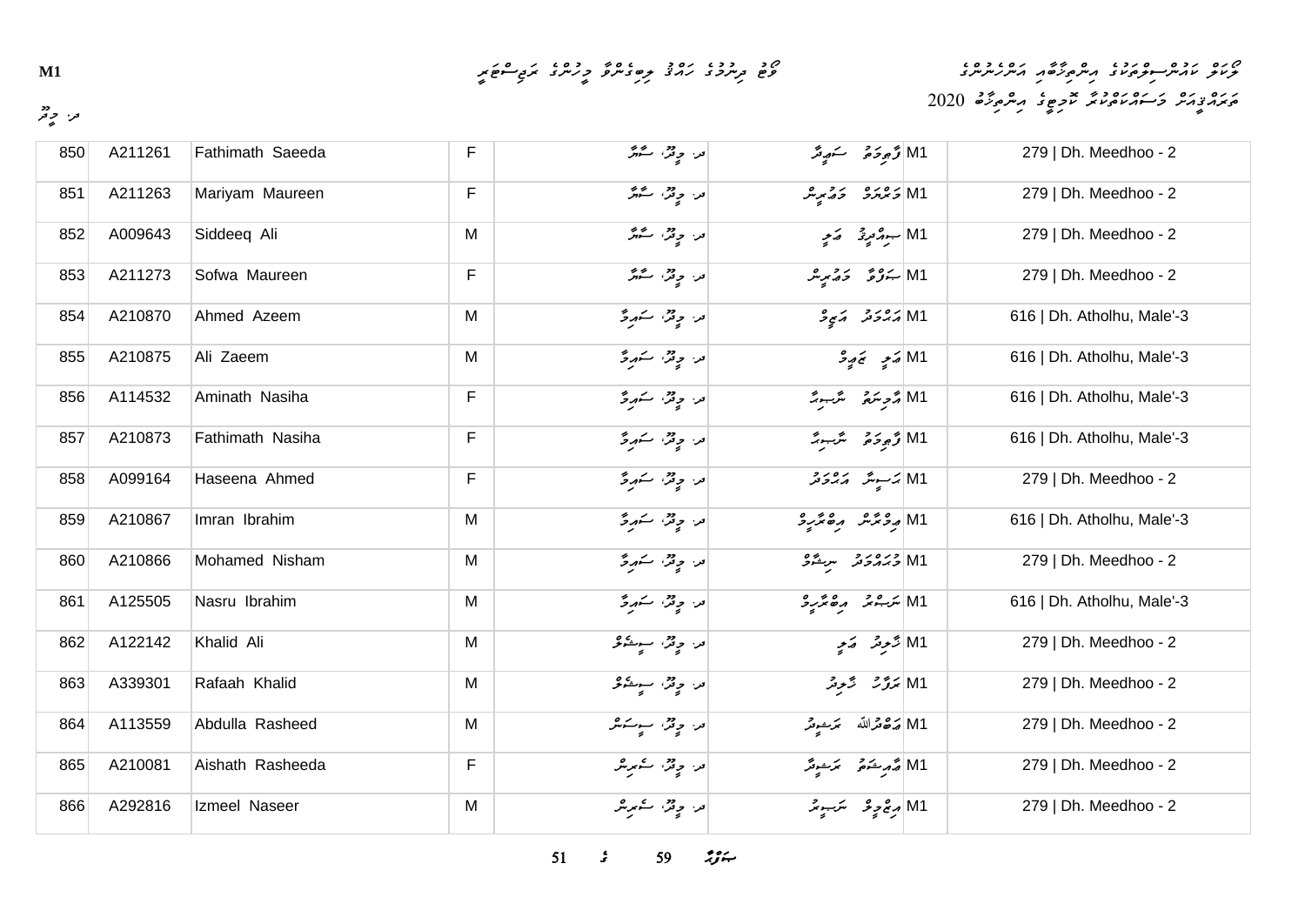*sCw7q7s5w7m< o<n9nOoAw7o< sCq;mAwBoEw7q<m; wBm;vB* م من المرة المرة المرة المرجع المرجع في المركبة 2020<br>مجم*د المريض المربوط المربع المرجع في المراجع المركبة* 

| 867 | A210086 | Waasifa Ismail       | $\mathsf F$  | ىر. بوقۇ، سەيرىكى               | M1 قُ سِوتٌر مِ سُوَّ مِرْ وَ                                                          | 279   Dh. Meedhoo - 2          |
|-----|---------|----------------------|--------------|---------------------------------|----------------------------------------------------------------------------------------|--------------------------------|
| 868 | A393227 | Waasiga Ismail       | $\mathsf F$  | ا در امریکر، سکامریکر           | M1 مۇن <sub>ۇ</sub> تى ب <i>وشۇم</i> ور                                                | 279   Dh. Meedhoo - 2          |
| 869 | A126322 | Aishath Waheedha     | F            | امر: وِمْرٌ، ڪُمبِرِهِ گُ       | M1 مَگهرِ مُشَمَّدٌ کَهرِ مَدَّ                                                        | 278   Dh. Meedhoo - 1          |
| 870 | A211961 | Aminath Ameena       | $\mathsf{F}$ | ىر. چ <sup>و</sup> ش ئىشتىرە ئى | M1 مَجْ سَعْهُ مَجِيثَر                                                                | 278   Dh. Meedhoo - 1          |
| 871 | A211968 | Azmee Ismail         | M            | ىر. دەر. ئۇنروق                 | M1 <i>چَچَ وِ مِسْوَّودٍ وَ</i>                                                        | 558   Hulhumale', Ehenihen - 6 |
| 872 | A211966 | Azzam Ismail         | M            | ىر. دولار، ئۇنروڭ               | M1 <i>مَمْہُ جَ مِسْوَّم</i> ِ وَ                                                      | 278   Dh. Meedhoo - 1          |
| 873 | A211962 | Ibrahim Thaufeeg     | M            | ىر. رەش ئەترىرىگ                | M1 مِرْحَمَّدِ وَمَحْمَدٍ وَ اللَّهِ اللَّهِ عَلَيْهِ مِنْ اللَّهِ مِنْ اللَّهِ مِنْ ا | 278   Dh. Meedhoo - 1          |
| 874 | A211964 | Izza Thaufeeq        | $\mathsf F$  | ىر. دېر، ئۇنروگر                | M1 م <i>وهنگ حوم پي</i>                                                                | 616   Dh. Atholhu, Male'-3     |
| 875 | A211956 | Khadeeja Mohamed     | F            | ىر. دەر. ئۇنروق                 | M1  تَرْمَدِيَّةُ صَمَّدَة مَّرْ                                                       | 278   Dh. Meedhoo - 1          |
| 876 | A111694 | Mariyam Ameena       | $\mathsf F$  | مرا - جِنْسُ الشَّعْرِهِ مُحَ   | M1 كەبىر بىر مەر بىر                                                                   | 278   Dh. Meedhoo - 1          |
| 877 | A111928 | Mohamed Thaufeeg     | M            | ىر. دولار، ئۇنروڭ               | M1 <i>وُبَرُوُوَ تَرَ وَمُرَبِّوَ</i>                                                  | 278   Dh. Meedhoo - 1          |
| 878 | A211965 | Saamih Abdulla       | M            | ىر. دولا، ئىگەرەرگە             | M1 گوپر ک <i>ی چ</i> وگرالله                                                           | 278   Dh. Meedhoo - 1          |
| 879 | A211963 | Salim Thaufeeq       | M            | ىر. دولا، ئەھرەر ئى             | M1 گىموژ ئ <i>وم</i> ۇپۇ                                                               | 278   Dh. Meedhoo - 1          |
| 880 | A211958 | Salma Thaufeeg       | F            | ىر. دۇر. ئىگەرەڭ                | M1 سَعْرَقَ حَ <i>وَدُوِي</i> َّةَ                                                     | 278   Dh. Meedhoo - 1          |
| 881 | A211967 | Shafa Abdulla        | F            | ا در امریکر، سگامرہ گر          | M1 خَوَرَ صَرْهُ قَرْاللّه                                                             | 278   Dh. Meedhoo - 1          |
| 882 | A122144 | Abdul Latheef Hassan | M            | ىن ئۇتى شەھىكرىرى               | M1 <i>مَـ ڤَ ترمُ جَ ج</i> ِ تَر سَمَّسُ                                               | 278   Dh. Meedhoo - 1          |
| 883 | A113221 | Ahmed Najah          | M            | ىر. برقر، شكەشرىرى              | M1 كەبۇر تىر ئىن ئىس                                                                   | 558   Hulhumale', Ehenihen - 6 |

 $52$  *s*  $59$   $23$   $...$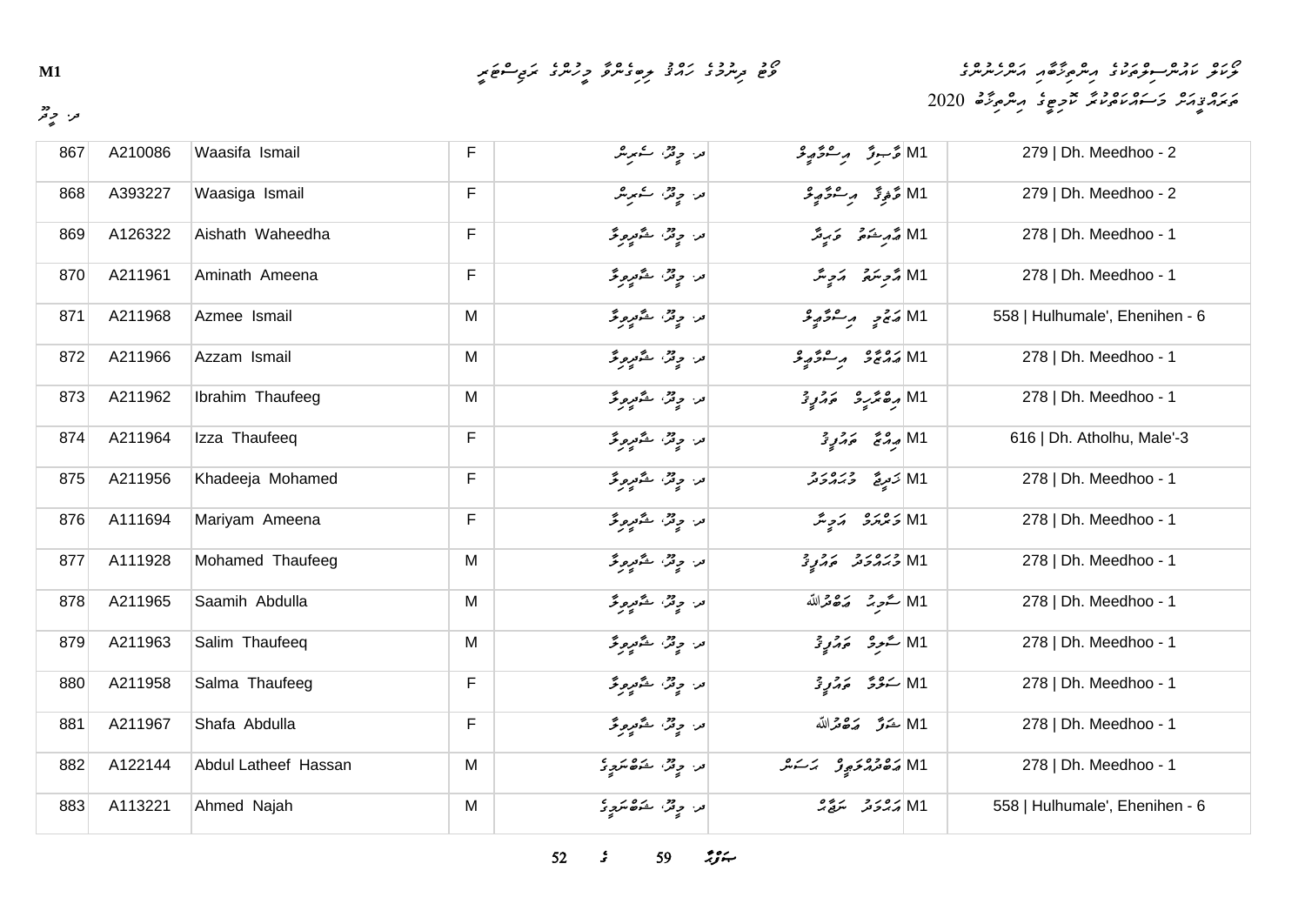*sCw7q7s5w7m< o<n9nOoAw7o< sCq;mAwBoEw7q<m; wBm;vB* م من المرة المرة المرة المرجع المرجع في المركبة 2020<br>مجم*د المريض المربوط المربع المرجع في المراجع المركبة* 

| 884 | A211474 | Aishath Najiha         | $\mathsf F$ | ىر. ئ <sub>ۇ</sub> تۇ، ش <i>ۇھىترى</i> رى      | M1 مَەربىسَى مۇي ئىگە بىر                   | 616   Dh. Atholhu, Male'-3         |
|-----|---------|------------------------|-------------|------------------------------------------------|---------------------------------------------|------------------------------------|
| 885 | A113562 | Aneesa Hassan          | F           | ىر. ئۇنى شكەھ سكرىرى                           | M1  مَسِرِسُمُ سَتَسْر                      | 278   Dh. Meedhoo - 1              |
| 886 | A211475 | Fathimath Naf'aa       | F           | ىر. دۇر، شكەھلىردۇ.                            | M1 تَ <i>جِ حَقَّ سَمَّدُهُ</i> ّ           | 616   Dh. Atholhu, Male'-3         |
| 887 | A211438 | Fathimath Saeeda       | F           | ىر. ئ <sub>و</sub> تر، ئىكھەترى <sub>چ</sub> ى | M1 گَءِحَءُ سَم <i>ُ پ</i> ِ مَّ            | 278   Dh. Meedhoo - 1              |
| 888 | A071851 | Ismail Shafeeu         | M           | الله المحمرة الشكل المحمد المحمد والمحمد       | M1 مرشۇم <sub>ۇ</sub> ئىستى <i>مى</i> ئى    | 278   Dh. Meedhoo - 1              |
| 889 | A211441 | Mariyam Saeeda         | F           | ىر. بوقر، ئىكەشرىرى                            | M1  ى ئەيرىقە سىمبەتتە                      | 616   Dh. Atholhu, Male'-3         |
| 890 | A351211 | Mariyam Maahin Shafeeu | F           | ىر. دۇر، شەھلىردى                              | M1 كَمَرْتَرْدَ ۖ دُرِسْ شَوَرٍ مُّ         | 278   Dh. Meedhoo - 1              |
| 891 | A211476 | Mohamed Najih          | M           | ىر. ئ <sub>و</sub> تر، ئىكھەترى <sub>چ</sub> ى | M1   ج <i>ر بر\$و ج</i> ر سمَّدِ جر         | 616   Dh. Atholhu, Male'-3         |
| 892 | A113564 | Nafeesa Mohamed        | F           | ىر. دۇر، شەھلىردى                              | M1 <i>سَموِتْہ حُہَ مُح</i> قر              | 278   Dh. Meedhoo - 1              |
| 893 | A211462 | Sobira Hassan          | F           | ىر. دۇر، شكەشرىرى                              | M1 بڻو پڻر پر سندس                          | 558   Hulhumale', Ehenihen - 6     |
| 894 | A212529 | Aboobakuru Ibrahim     | M           | قرا وقرا سورٌ ڪري                              | M1 روز دو مقبره                             | 278   Dh. Meedhoo - 1              |
| 895 | A212532 | Ahmed Shifau           | M           | قرا وقرش ڪوڙڪوري                               | M1 , <i>کەرى گەنى</i> ھەر <i>ۇر</i>         | 278   Dh. Meedhoo - 1              |
| 896 | A212531 | Fathimath Shifana      | F           | قرا وقرش ڪوڙڪوري                               | M1 رَّجِ حَمَّ صَورَّ مَّر                  | 463   Srilanka / Colombo - 4       |
| 897 | A212528 | Haleema Ali            | F           | ىن جەنئى سوگە سىردە                            | M1 بَرْجِرَة - مَرْجِ                       | 278   Dh. Meedhoo - 1              |
| 898 | A212535 | Hussain Shifau         | M           | ىر، بەلۇر، سىرۇسكىرى؟                          | M1 برُسَمبر شَرِ وَ حَمَدَ اللہ             | 278   Dh. Meedhoo - 1              |
| 899 | A212533 | Ibrahim Shifau         | M           | قرا وقرش ڪور گھونا و                           | M1 مەھمىر ئىس ئىستىدۇر                      | 446   Baglioni Resort Maldives - 1 |
| 900 | A212534 | Mohamed Shifau         | M           | قرا وقرش ڪوڙڪوري                               | M1   ج <i>ُرُدُ جُودُ</i> شِع <i>ِوْ مُ</i> | 278   Dh. Meedhoo - 1              |

 $53$   $5$   $59$   $59$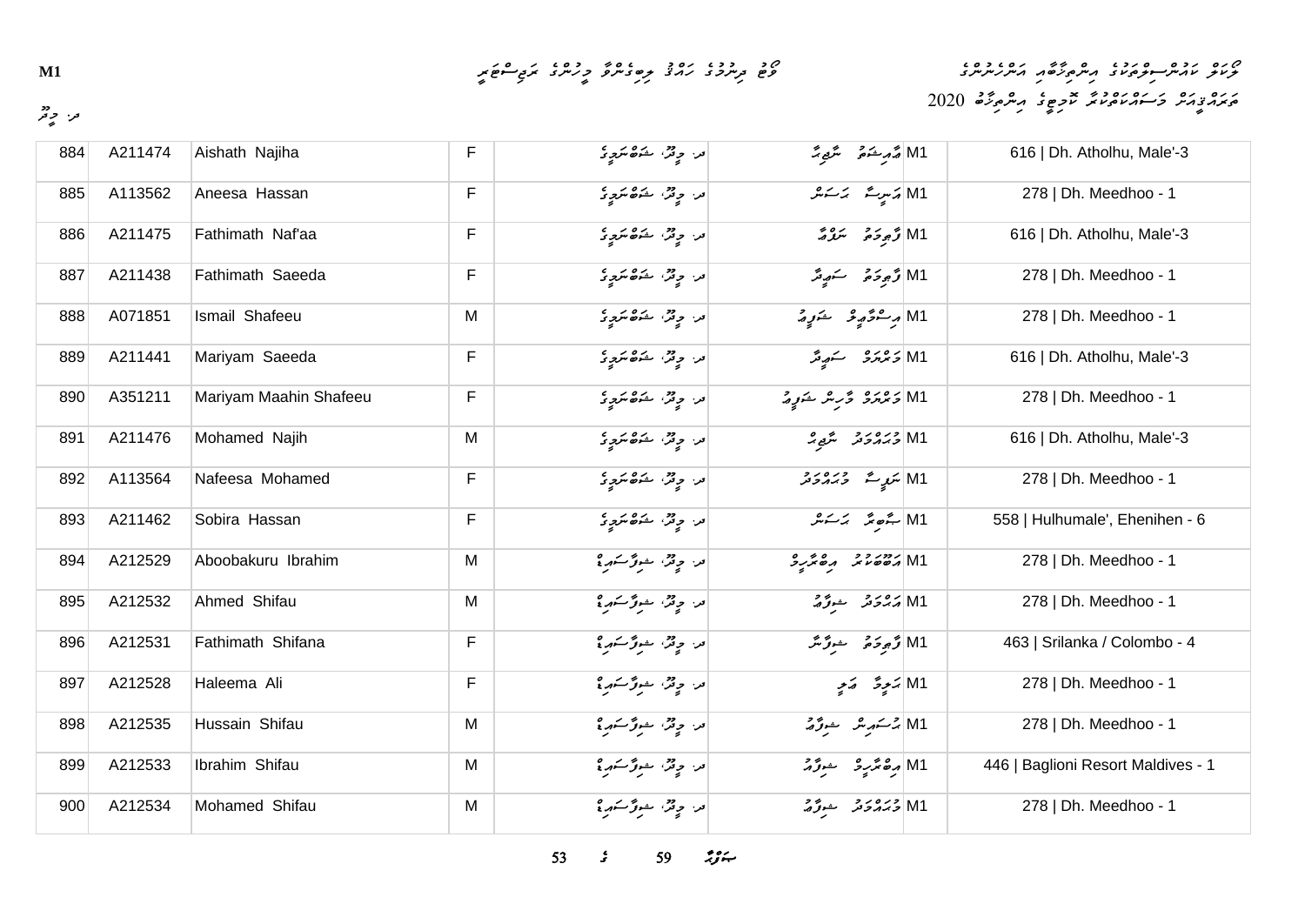*sCw7q7s5w7m< o<n9nOoAw7o< sCq;mAwBoEw7q<m; wBm;vB* م من المرة المرة المرة المرجع المرجع في المركبة 2020<br>مجم*د المريض المربوط المربع المرجع في المراجع المركبة* 

| 901 | A293686 | Neeshan Mufeed     | $\mathsf{F}$ | ىر، بەلۇر، سىرۇسكىر ؟        | M1 سِرِشَہْر ڈوپِتْر                     | 463   Srilanka / Colombo - 4 |
|-----|---------|--------------------|--------------|------------------------------|------------------------------------------|------------------------------|
| 902 | A212530 | Yasir Ali          | M            | قرا وقرا سورگ مکر کا         | M1 پڙسويز ڪچي                            | 278   Dh. Meedhoo - 1        |
| 903 | A215351 | Asadu Ahmed        | M            | ا در او ده مع در د           | M1 كەسكەتىر كەرگەنگەر                    | 616   Dh. Atholhu, Male'-3   |
| 904 | A215350 | Fathimath Asna     | $\mathsf F$  | قرا وفرا مصرفة               | M1 قَەمِرَىق مَەشْر                      | 616   Dh. Atholhu, Male'-3   |
| 905 | A209589 | Hussain Irushad    | M            | یں وقتی مصرم                 | M1 ترسَمبِ شَر مِهْرَ يَشْعَرُ           | 616   Dh. Atholhu, Male'-3   |
| 906 | A215352 | Jauna Ahmed        | $\mathsf F$  | یں وقت مصریح                 | M1 كۆپرىتىر كەندىخەتىر                   | 616   Dh. Atholhu, Male'-3   |
| 907 | A071469 | Mariyam Shameema   | $\mathsf F$  | قرا وفرا مصرفة               | M1 كاعرىزى ھەرىج                         | 616   Dh. Atholhu, Male'-3   |
| 908 | A082439 | Mohamed Arushad    | M            | ا مر المحرقر المستقبل المحرج | M1 <i>وُبَرُهُ وَبَوْ • مَرَّسْدَمْ</i>  | 616   Dh. Atholhu, Male'-3   |
| 909 | A041604 | Adam Mohamed       | M            | ىر. بوقۇ، سەسىرى             | M1 , گەنزى ئەرەبەر ئە                    | 278   Dh. Meedhoo - 1        |
| 910 | A149124 | Ahmed Adam         | M            | ىن بوتر، سى ئىرە ،           | M1 كەبرى قىر ئەترى                       | 616   Dh. Atholhu, Male'-3   |
| 911 | A211406 | Ali Adam           | M            | ىر. بوقۇ، سەستەتلىكە         | M1 كەي گەترى                             | 278   Dh. Meedhoo - 1        |
| 912 | A100339 | Ibrahim Adam       | M            | ىن جەنتى، سىگە سىرىمىتى      | M1 مەھمىر ئەھمىدە                        | 278   Dh. Meedhoo - 1        |
| 913 | A120567 | Latheefa Hassan    | $\mathsf F$  | ىن بوقر، سىمسىرە ،           | M1 كۇچ <sub>ۇ</sub> گە بەسكەنلە          | 278   Dh. Meedhoo - 1        |
| 914 | A211408 | Latheema Adam      | F            | ىن جەنئى، سىگە ئىكەنگە       | M1 خَھِرَّۃٌ مُرَّمَّزَۃٌ                | 278   Dh. Meedhoo - 1        |
| 915 | A126089 | Mariyam Adam       | $\mathsf F$  | ىن بوقر، شەھبىرى             | M1 كەبىر بەر ئەرە                        | 278   Dh. Meedhoo - 1        |
| 916 | A211411 | Mohamed Adam       | M            | ىر. بوقۇ، سەسىتىرى           | M1 <i>ۋېزون پې</i> تو                    | 616   Dh. Atholhu, Male'-3   |
| 917 | A211409 | Muzna Adam Mohamed | $\mathsf F$  | ىر. بوقۇ، سەسىرى             | M1   ج چ پ <i>ڙ , چُوَرَ جي جي ج</i> و س | 278   Dh. Meedhoo - 1        |

 $54$   $5$   $59$   $23$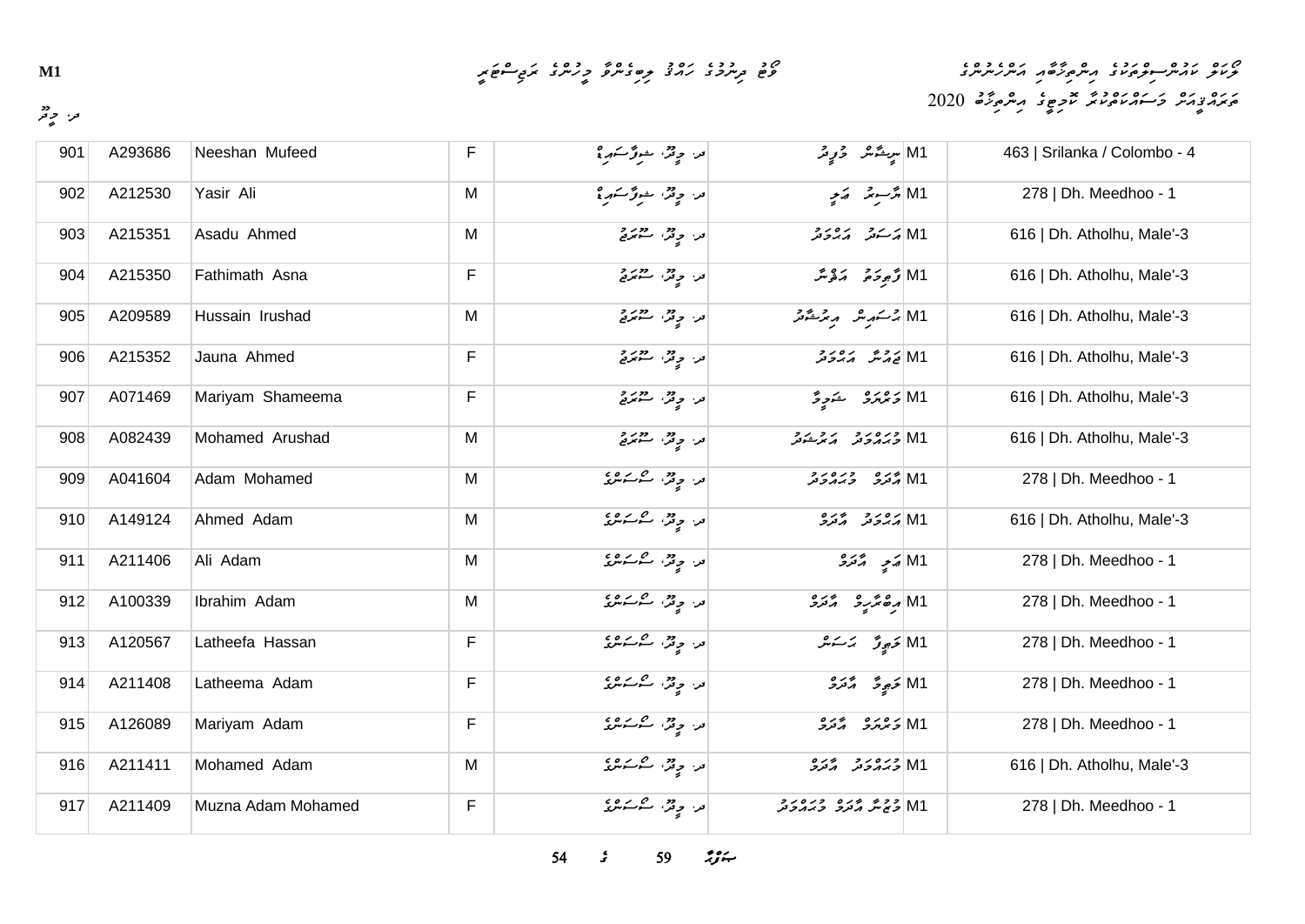*sCw7q7s5w7m< o<n9nOoAw7o< sCq;mAwBoEw7q<m; wBm;vB* م من المرة المرة المرة المرجع المرجع في المركبة 2020<br>مجم*د المريض المربوط المربع المرجع في المراجع المركبة* 

| 918 | A061069 | Najeela Adam         | $\mathsf{F}$ | ىر. جەنئى، سىگەسىمى                         | M1 سَمِعٍ مَحْ مَحَمَدً                | 616   Dh. Atholhu, Male'-3 |
|-----|---------|----------------------|--------------|---------------------------------------------|----------------------------------------|----------------------------|
| 919 | A087308 | Salim Al Sobah       | M            | ىن بوقر، سىمسىرە ،                          | M1 گېږ <i>ی ټرې ش</i> څر               | 278   Dh. Meedhoo - 1      |
| 920 | A211370 | Zahida Adam          | $\mathsf F$  | ىن بوقۇ، سەسىرە ئ                           |                                        | 278   Dh. Meedhoo - 1      |
| 921 | A207998 | Abdul Wahhab Ibrahim | M            | ىر. چ <sup>و</sup> چ، ئ <i>ۇمرە قرى</i>     | M1 مقر معرف مقبر مقبر من               | 279   Dh. Meedhoo - 2      |
| 922 | A207999 | Fathimath Riza       | F            | ىر. چ <sup>و</sup> چ، ئ <i>ۇيرو</i> ترى     | M1 <i>وَّجِوَدَة</i> مِنَّۃ            | 279   Dh. Meedhoo - 2      |
| 923 | A122306 | Ismail Ibrahim       | M            | ىر. چ <sup>و</sup> چر، ئ <i>ۇ برە ب</i> رگە | M1 مِ سْمُوَّمِهِ عَنْ مِنْ مَّرْبِ وَ | 279   Dh. Meedhoo - 2      |
| 924 | A293689 | Janah Ibrahim        | M            | ىر. چ <sup>و</sup> چ، ئ <i>ۇمرەپىرى</i>     | M1 كَج مَّرْرَ مَتَّ صَحَّرَ تِرْدَّ   | 279   Dh. Meedhoo - 2      |
| 925 | A212746 | Sajiya Ibrahim       | $\mathsf F$  | تر: جٍنْشٌ، بِجَمْعِرِهِ تَرْى              | M1 گەمەم <i>ۇر مەھ ئۇر</i> ئى          | 279   Dh. Meedhoo - 2      |
| 926 | A208000 | Shaaniyaa Ibrahim    | $\mathsf F$  | ىر. چ <sup>و</sup> چ، ئ <i>ۇمرەپىرى</i>     | M1 شَمْسِرَّ مِـ صَمَّرِةِ _           | 279   Dh. Meedhoo - 2      |
| 927 | A111129 | Shahiya Ibrahim      | F            | ىر. چ <sup>و</sup> چ، ئ <i>ۇمرەپىرى</i>     | M1 ڪُربرَ رصمَربِ5                     | 279   Dh. Meedhoo - 2      |
| 928 | A208002 | Shuraih Ibrahim      | M            | ىر. ج <sup>و</sup> ش ئ <i>و بىرە ق</i> رى   | M1 څخ <i>مکړيز پر مخکرچ</i>            | 279   Dh. Meedhoo - 2      |
| 929 | A123089 | Adam Haleem          | M            | ىر. ج <sup>وم</sup> ، ھەرسمونۇ              | M1 , گ <sup>5</sup> ر کا بر کار کرد    | 279   Dh. Meedhoo - 2      |
| 930 | A212536 | Ahmed Azuhaan        | M            | ىر. دېر، ھەرسمبرگ                           | M1 <i>ב بروتر می ش</i> ر               | 279   Dh. Meedhoo - 2      |
| 931 | A212538 | Raihaan Adam         | M            | ىر. برقر، ھەر سىرقى                         | M1 بَرَمِ بُرَّسْ مُرْمَرْدَ           | 616   Dh. Atholhu, Male'-3 |
| 932 | A212537 | Sharuhan Adam        | M            | ىر. ج <sup>وم</sup> ، ھەرسمونۇ              | M1 ڪنر <i>ي شهري هوري</i>              | 279   Dh. Meedhoo - 2      |
| 933 | A123085 | Zubaidha Ali         | F            | ىر. ج <sup>وم</sup> ، ھەرسمونۇ              | M1 نج ھَ مِر شَر جَر جِ                | 279   Dh. Meedhoo - 2      |
| 934 | A058263 | Mohamed Moosa        | M            | ىر. دېگر، مەيمۇ ئوگ                         | M1 <i>5 &gt; 3 &gt; 3 × 3 × 3</i>      | 279   Dh. Meedhoo - 2      |

 $55$   $5$   $59$   $59$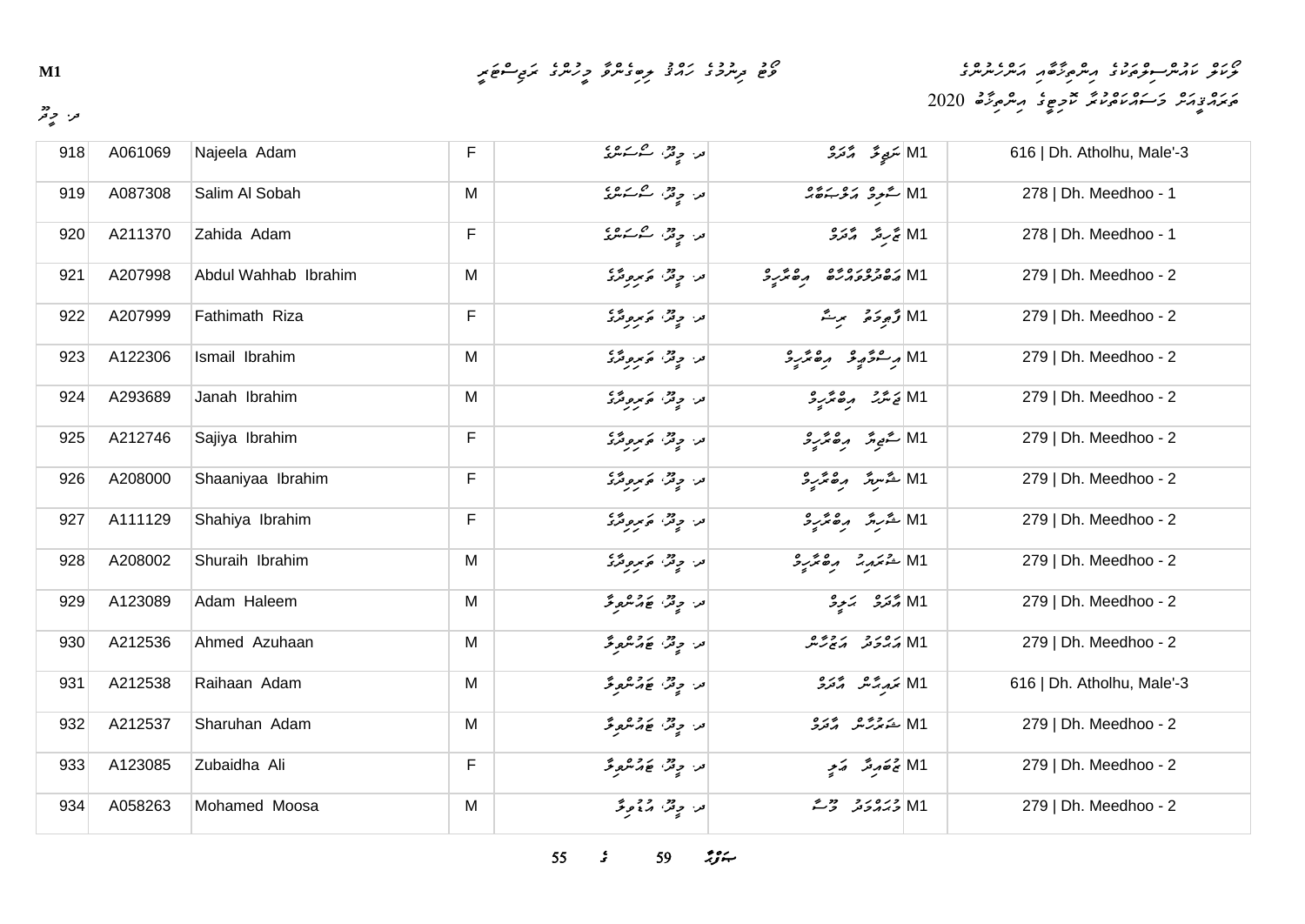*sCw7q7s5w7m< o<n9nOoAw7o< sCq;mAwBoEw7q<m; wBm;vB* م من المرة المرة المرة المرجع المرجع في المركبة 2020<br>مجم*د المريض المربوط المربع المرجع في المراجع المركبة* 

| 935 | A022605 | Ahmed Ali         | M           | ىر. جەنقى مەيرىكرىشە          | M1 <i>ټرې</i> وتر ک <i>ې</i> مو  | 616   Dh. Atholhu, Male'-3 |
|-----|---------|-------------------|-------------|-------------------------------|----------------------------------|----------------------------|
| 936 | A079940 | Ameena Mohamed    | F           | ىر. دەر مەترىكرىش             | M1   كەچ ئىر ئەس ئەر ئىر         | 616   Dh. Atholhu, Male'-3 |
| 937 | A114409 | Fathimath Jezmeen | $\mathsf F$ | ىر. دې مەركىرىگ               | M1 رَّجِ حَرَّمَ ۚ يَ يَحْ حِ سَ | 616   Dh. Atholhu, Male'-3 |
| 938 | A210839 | Mohamed Ahmed     | M           | ىن جەنقى مەيمەتكەش            | M1 <i>32022 م</i> روبر           | 279   Dh. Meedhoo - 2      |
| 939 | A210845 | Nabeeha Ahmed     | F           | الله المحيض المرتكز من المحمد | M1 سَھِرَّ     ہَ بُرْحَ مَدْ    | 145   K. Kaashidhoo - 2    |
| 940 | A210847 | Nasfa Ahmed       | $\mathsf F$ | امر: ووفر، وزعر سرت           | M1 سَرْبِيوْسَ مَدَرَمْر         | 616   Dh. Atholhu, Male'-3 |
| 941 | A292822 | Shahuzaan Ahmed   | M           | ىر. دولا، مەيرىكرىش           | M1 خەرنۇش كەردىر                 | 279   Dh. Meedhoo - 2      |
| 942 | A210841 | Sobeeh Ahmed      | M           | ىر. دې مەركىرىگ               | M1 بەھەير كەبرى قىر              | 616   Dh. Atholhu, Male'-3 |
| 943 | A210843 | Sofwaan Ahmed     | M           | ىر. دولا، مەيرىكرىش           | M1 بەزەپىر بەيرەتر               | 616   Dh. Atholhu, Male'-3 |
| 944 | A210840 | Thoiba Ahmed      | F           | ىر. جەنئى، مەكرىكرىشە         | M1 بَوَمِرةٌ مَدَّدَمَّر         | 616   Dh. Atholhu, Male'-3 |
| 945 | A209291 | Abdulla Riza      | M           | ىر، بې تۇ، ئۇيۇ               | M1 كَرْھْ مْرَاللَّهُ مِنْ مَّ   | 616   Dh. Atholhu, Male'-3 |
| 946 | A209160 | Ahmed Riza        | M           | تر، چ <sup>ود</sup> ، ځونه    | M1  رَجْدَتْرَ مِرِتَّہُ         | 278   Dh. Meedhoo - 1      |
| 947 | A122159 | Dhilasha Riza     | $\mathsf F$ | مر، ج <sup>وم</sup> ر، عروم   | M1 مرگزشہ مرت                    | 278   Dh. Meedhoo - 1      |
| 948 | A001833 | Fareesha Riza     | $\mathsf F$ | ىر. چ <sup>ور</sup> ، ئۇيۇ    | M1 کرسیے میٹ                     | 616   Dh. Atholhu, Male'-3 |
| 949 | A209169 | Ibrahim Riza      | M           | ىر. چ <sup>ور</sup> ، قروڭ    | M1 پر <i>هنگرد</i> مرت           | 616   Dh. Atholhu, Male'-3 |
| 950 | A096331 | Jamsheed          | M           | ىر، بې تۇ، ئۇيۇ               | M1 تح <sup>8</sup> شير تر        | 278   Dh. Meedhoo - 1      |
| 951 | A209152 | Mariyam Saeedha   | $\mathsf F$ | مرا ولارا تروکر               | M1 كا يمريز محصوصيتر             | 278   Dh. Meedhoo - 1      |

 $56$   $5$   $59$   $\frac{6}{5}$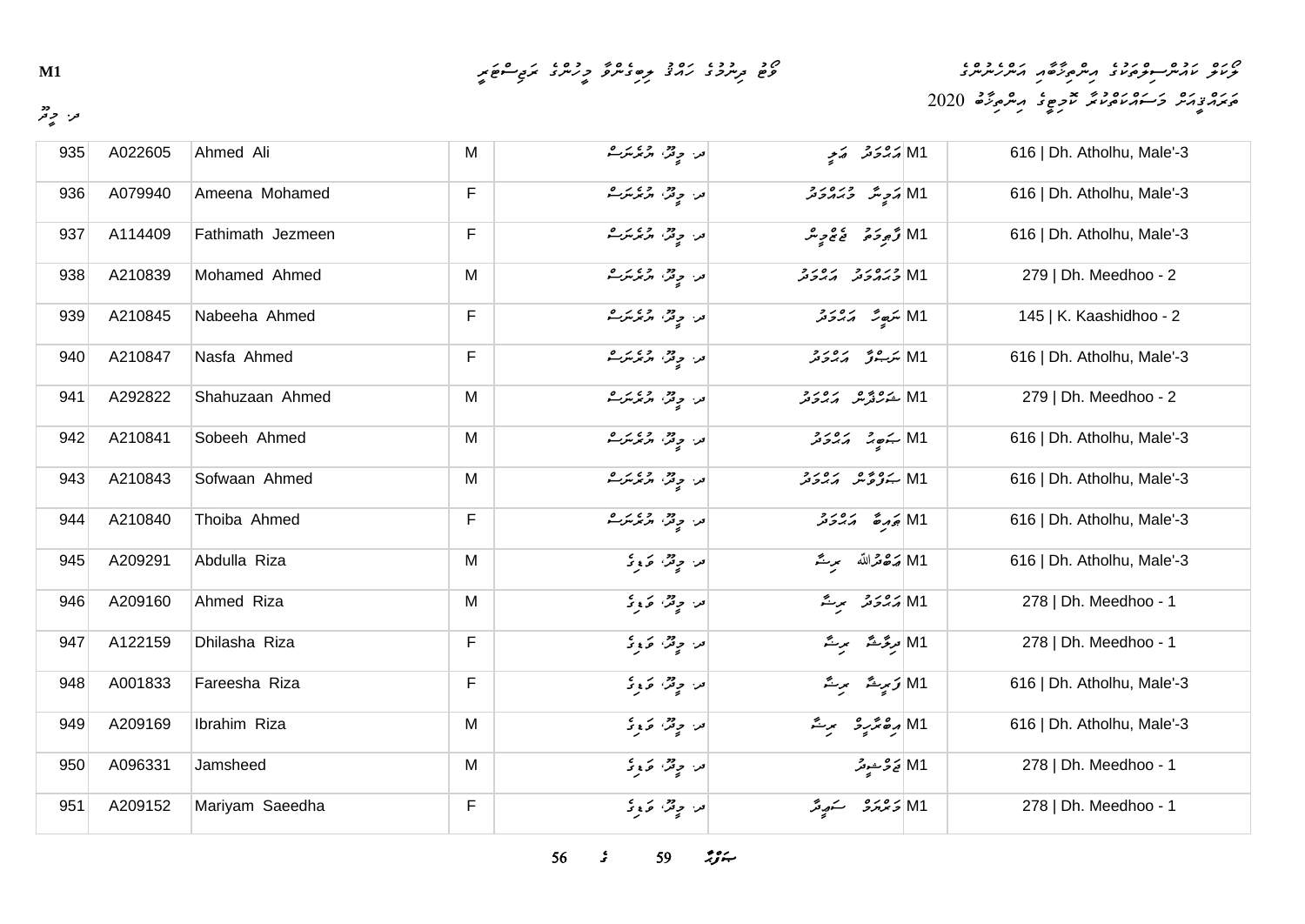*sCw7q7s5w7m< o<n9nOoAw7o< sCq;mAwBoEw7q<m; wBm;vB* م من المرة المرة المرة المرجع المرجع في المركبة 2020<br>مجم*د المريض المربوط المربع المرجع في المراجع المركبة* 

| 952 | A209241 | Mohamed Riza          | M            | ىر. چ <sup>وچ</sup> ، ھَ ۽ ئ                   | M1  <i>وټرونو بې</i> نگه                              | 616   Dh. Atholhu, Male'-3     |
|-----|---------|-----------------------|--------------|------------------------------------------------|-------------------------------------------------------|--------------------------------|
| 953 | A211333 | Ahmed Areesh          | M            | ىر. چ <sup>ور،</sup> خەھ                       | M1 كەبرى كىمى كەر بىر ئىس                             | 558   Hulhumale', Ehenihen - 6 |
| 954 | A211338 | Aishath Sama          | $\mathsf F$  | ىر. چ <sup>وش</sup> خەھ                        | $5 - 22$                                              | 616   Dh. Atholhu, Male'-3     |
| 955 | A137905 | Aishath Shaheen       | $\mathsf F$  | ىر چەش ھۆتەتە                                  | M1 مَگْرِسْتَوْمُ شَگْرِسْر                           | 616   Dh. Atholhu, Male'-3     |
| 956 | A146646 | Fathimath Samaha      | $\mathsf F$  | ىر. دەپر، ئەنزىر                               | M1 زَّجِ دَمَّةَ سَوَّبَّ                             | 616   Dh. Atholhu, Male'-3     |
| 957 | A210173 | Ismail Naseer         | M            | ىر. چ <sup>و</sup> چ، ئ <i>ۇتۇت</i> ر          | M1 م <sub>و</sub> سے وَّ م <sub>ی</sub> قی سَرَسومِرَ | 279   Dh. Meedhoo - 2          |
| 958 | A210174 | Moosa Naseer          | M            | ىر: رەپى، ئەنزىر                               | M1 چڙ سگرسومگر                                        | 279   Dh. Meedhoo - 2          |
| 959 | A210178 | Shahama Mohamed       | $\mathsf F$  | ىر: رەپى، ئەنزىر                               | M1  خەرج ئەم ئەرەبىر                                  | 279   Dh. Meedhoo - 2          |
| 960 | A211329 | Aminath Ali           | F            | ىر. چ <sup>و</sup> ر، جەنز <i>ە</i> بر         | M1 مَّحِسَمَّۃ مَجِ                                   | 278   Dh. Meedhoo - 1          |
| 961 | A211335 | Husna Mohamed         | $\mathsf{F}$ | د. دٍیْرٌ، ویژونر                              | M1 يُرْمِسٌ حَيَدُ وَحَدَ                             | 278   Dh. Meedhoo - 1          |
| 962 | A211328 | Hussain Adam          | M            | تر ۔ وِتْرٌ، وِتْرُوَسُ                        | M1 بڑےمبر شہ مج تھر تھ                                | 278   Dh. Meedhoo - 1          |
| 963 | A062371 | Abdul Latheef Mohamed | M            | ىر. چ <sup>ور</sup> ، م <sub>و</sub> ڭروشكىش   | M1 בפינג בית 25 ב-20 ב                                | 616   Dh. Atholhu, Male'-3     |
| 964 | A211869 | Ahmed Shiyaad         | M            | ىر. بېرتى، بېرىقى كىسكىش                       |                                                       | 616   Dh. Atholhu, Male'-3     |
| 965 | A293682 | Aishath Laina Hussain | $\mathsf F$  | ىر. بېرىش بولۇپوسكوسكىلار                      | M1 مەم ئىكىمى ئىمرىگر برىسكىرىك                       | 616   Dh. Atholhu, Male'-3     |
| 966 | A111417 | Ali Madeeh            | M            | د. دٍیْرٌ، وِ دُّ ۽ سُکسَر                     | M1  رَرِ کورِ تَر                                     | 616   Dh. Atholhu, Male'-3     |
| 967 | A211870 | Aminath Nasha Hussain | $\mathsf F$  | در اویژ، او دو یا مشکسه                        | M1 مَّ حِ سَمَّى سَرْشَہ بِرْ سَنَہِ سَرْ             | 278   Dh. Meedhoo - 1          |
| 968 | A037514 | Hafsa Abdul Latheef   | F            | ەر چ <sup>و</sup> ر، م <sub>و</sub> قروشىت مىر | M1 ئۇبۇ مەھ <i>ىرمۇمۇ</i> ر                           | 616   Dh. Atholhu, Male'-3     |

*57 sC 59 nNw?mS*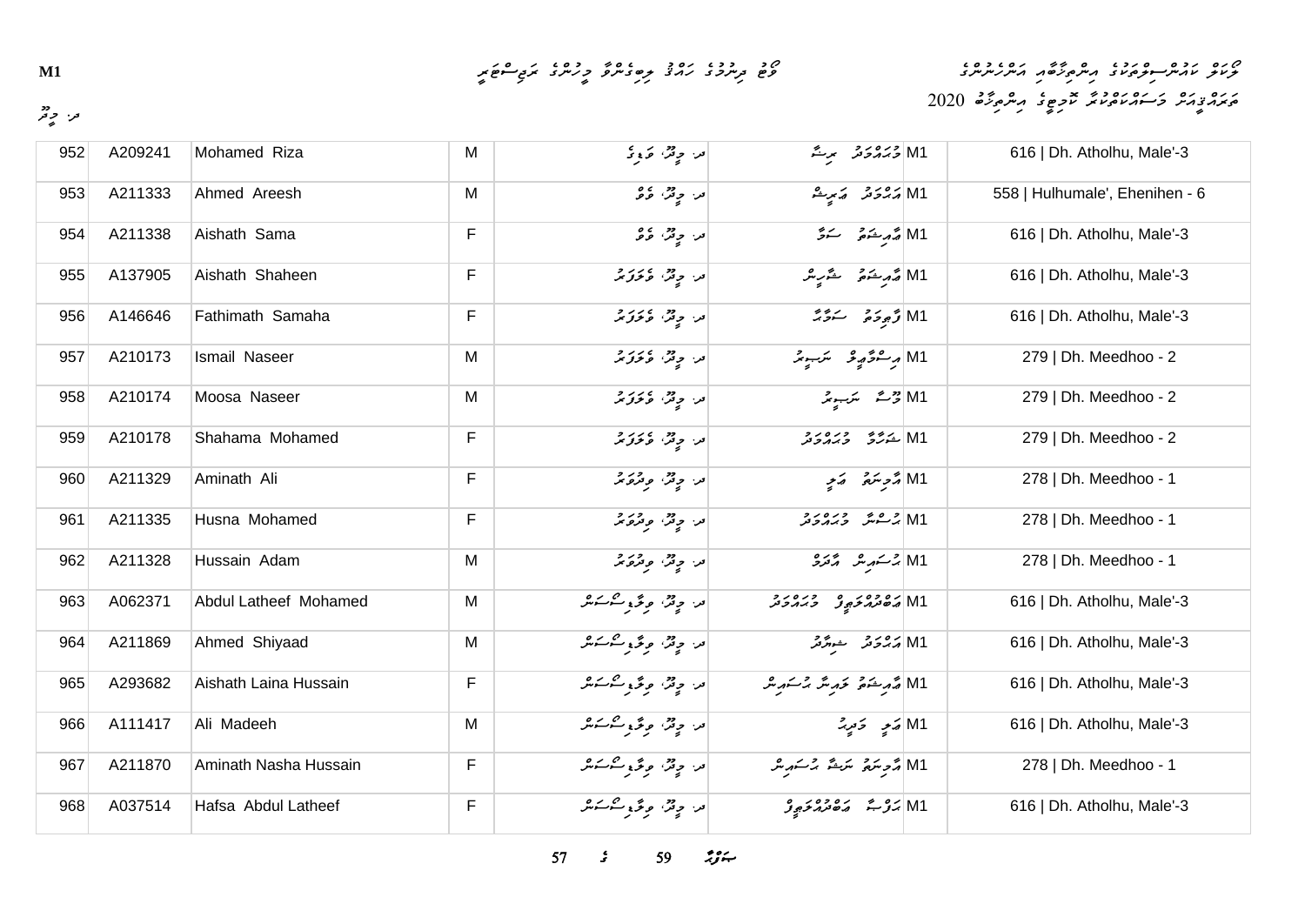*sCw7q7s5w7m< o<n9nOoAw7o< sCq;mAwBoEw7q<m; wBm;vB* م من المرة المرة المرة المرجع المرجع في المركبة 2020<br>مجم*د المريض المربوط المربع المرجع في المراجع المركبة* 

| 969 | A111418 | Hassan Madeeh         | M           | ىر. بوتر، بوڭروشكىش                   | M1   پرسکس کی توبر ج                    | 616   Dh. Atholhu, Male'-3 |
|-----|---------|-----------------------|-------------|---------------------------------------|-----------------------------------------|----------------------------|
| 970 | A211867 | Hussain Afeef         | M           | ىر. چ <sup>وش</sup> مەنگەنىڭ ئىسكىلگە | M1   پرسکو سرگ کرکو تو تو تو ت          | 278   Dh. Meedhoo - 1      |
| 971 | A061036 | Ismail Madeeh         | M           | ىر. چ <sup>ون</sup> مەنگەنىڭ ئىسكىش   | M1 م گوگھ بھی تحمیر ج                   | 616   Dh. Atholhu, Male'-3 |
| 972 | A351811 | Ismail Naoosh Hussain | M           | مرا چرقرا او محرو کشور کشور           | M1 مەشگەپ ئىر ئىش ئەسىر ش               | 278   Dh. Meedhoo - 1      |
| 973 | A078762 | Khadeeja Ali          | F           | ىر. چ <sup>وش</sup> مەنگەنىڭ ئىسكىلگە | M1  تَرَمِيعٌ – صَرِّحٍ                 | 616   Dh. Atholhu, Male'-3 |
| 974 | A211868 | Mohamed Ayaz          | M           | ىر. بوتر، بوڭروشكىش                   | M1 <i>5222 كەيۋە</i>                    | 616   Dh. Atholhu, Male'-3 |
| 975 | A100113 | Sabeena Latheef       | $\mathsf F$ | ىر. چ <sup>وش</sup> مەنگەنىڭ ئىسكىلگە | M1 ڪوپٽر  ترج <sub>و</sub> ثر           | 616   Dh. Atholhu, Male'-3 |
| 976 | A090141 | Shakeeba Latheef      | $\mathsf F$ | ىر. دېتر، موگۇ يەسكەنگە               | M1 ڪَمِدٍ صَبَح جَمِيوتر                | 616   Dh. Atholhu, Male'-3 |
| 977 | A293685 | Aana Hassan           | F           | در وجه و مرحوع                        | M1 پژنتر برسکانر                        | 279   Dh. Meedhoo - 2      |
| 978 | A210851 | Ahmed Rameez          | M           | د چش قهر وه د                         | M1 كەش <sup>ى</sup> كەڭ ئىگە جەنق       | 279   Dh. Meedhoo - 2      |
| 979 | A210872 | Aishath Saamiha       | $\mathsf F$ | در ولا، وَمرحوم                       | M1 ۾ُمبِ شَمَرُ - سُمَّحِ بُرُ          | 279   Dh. Meedhoo - 2      |
| 980 | A111232 | Aminath Nazila        | F           | در وفرا څه د ده د                     | M1   مَّ حِ سَمَّع حَسَّة حَسَّ         | 279   Dh. Meedhoo - 2      |
| 981 | A210871 | Aminath Salima        | $\mathsf F$ | در وجه و مرحوع                        | M1 مَّ حِ مَّعْ مَّ مُحَمَّدٍ مَّ       | 279   Dh. Meedhoo - 2      |
| 982 | A210849 | Fathimath Saazly      | F           | ىر. چ <sup>ور</sup> ، ئۇمەنچە ئ       | M1 <i>وَّج</i> وحَة مُصَمَّحٍ           | 279   Dh. Meedhoo - 2      |
| 983 | A125586 | Ismail Rameez         | M           | د. دٍیژ، وَمرحوم                      | M1 مرڪو <i>ڈمپ</i> و تر <i>ویج</i>      | 279   Dh. Meedhoo - 2      |
| 984 | A210850 | Mariyam Samilaa       | $\mathsf F$ | در وجه و مرحوع                        | M1 كا يمريز من مصريحه                   | 616   Dh. Atholhu, Male'-3 |
| 985 | A210869 | Mohamed Imaadh        | M           | ىر. چ <sup>و</sup> ر، خەرجىھ ت        | M1   <i>3223ء3 م</i> وتح <sup>و</sup> ر | 279   Dh. Meedhoo - 2      |

*58 sC 59 nNw?mS*